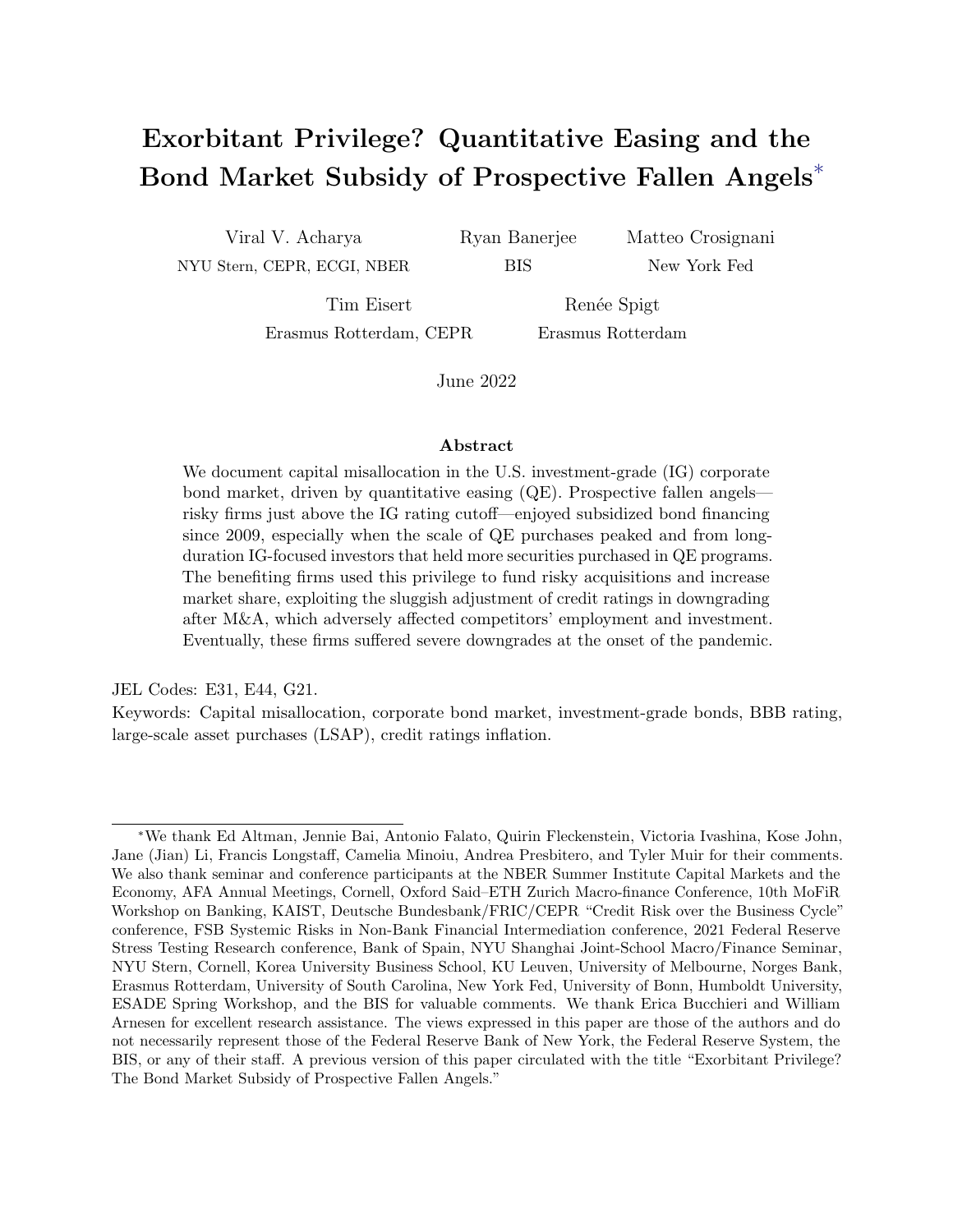# 1 Introduction

Risky firms just above the investment-grade (IG) cutoff, i.e., risky BBB-rated firms, face the prospect of becoming "fallen angels" upon a downgrade and experiencing a steep increase in their cost of borrowing. Despite this risk, the BBB segment of the corporate bond market has been the fastest-growing IG rating category since the Global Financial Crisis (GFC). Between 2008 and 2020, the amounts outstanding of BBB-rated bonds have more than tripled in size to \$3.5 trillion, representing 55% of all investment-grade debt, up from 33% in 2008. During the same period, Figure 1 shows that BBB bond spreads dropped from around 400 basis points to around 150 basis points (left panel); however, the profitability of BBB-rated firms did not keep up with their increased indebtedness (right panel). These dynamics are unique to the BBB rating category. Other IG bond spreads did not fall as much during the same period and other IG-rated issuers actually improved their debt-to-profitability ratio. Indeed, BBB-rated firms also exhibit higher book and market leverage over the 2009-2019 period, whereas for other IG firms leverage declined.

In many respects, the growth of risky IG bonds may be a desired outcome of monetary policy easing post the GFC. In particular, Quantitative Easing (QE) has aimed to push investors into riskier assets by lowering the yields on government and mortgage-backed bonds (Gagnon et al., 2011), and lowering in turn the yields on these other (long-term) riskier assets (Krishnamurthy and Vissing-Jorgensen, 2011). However, the growing concentration of



Figure 1: Increased fragility and lower bond financing costs for BBB-rated firms. This figure shows the increasing fragility and the declining bond financing costs for BBB-rated firms. The left panel shows the offering spread (primary market bond yields minus the Treasury yield with a similar maturity) for newly issued bonds. The right panel shows the asset-weighted debt over EBITDA for BBB and other IG-rated firms. Figure G.3 provides further non-parametric evidence that the bond financing cost of BBB firms dropped significantly, more than the financing costs of other IG issuers.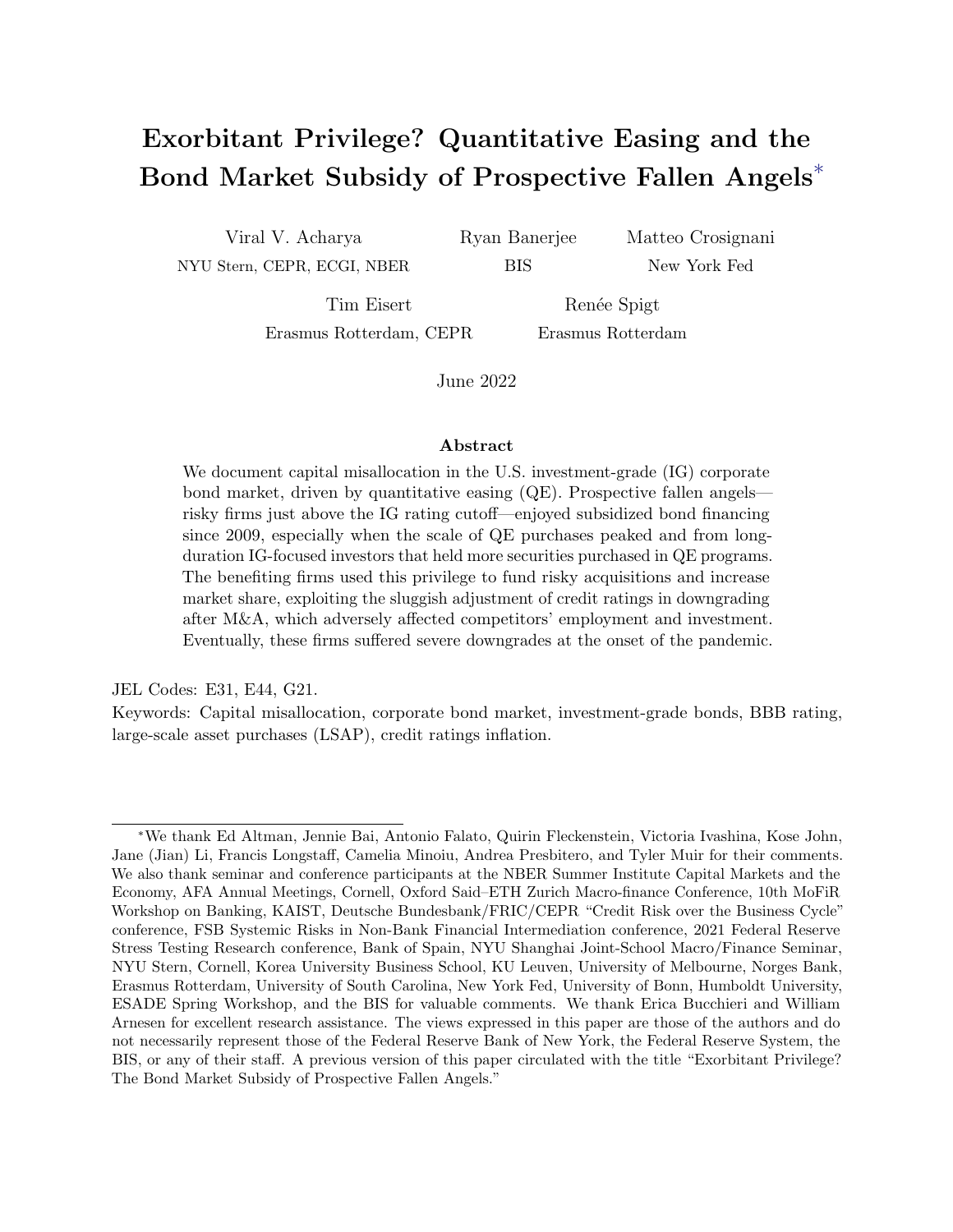issuance in the riskiest IG bucket also comes with a buildup of vulnerabilities in the corporate sector. In particular, the fragility of the BBB bonds and issuers materialized at the onset of the COVID-19 crisis. The volume of debt downgraded from BBB in a few weeks at the beginning of 2020—in many cases by multiple notches—was more than two times larger than the volume of similar downgrades during the entire GFC. These observations were echoed in the remarks made on March 20, 2020 by the Secretary of the Treasury Yellen, who stated that \Non-nancial corporations entered this crisis with enormous debt loads, and that is a vulnerability. They had borrowed excessively in my view through issuing corporate bonds and leveraged loans. Arguably, this was a borrowing binge that was incented by the long period we had of low interest rates. Investors were also engaged in a search for yield, so this debt was attractive to pension funds, insurance companies, and investors [...]". The materialization of this vulnerability likely led to the Federal Reserve stepping in to stabilize the U.S. corporate bond market in the wake of the COVID-19 shock.<sup>1</sup>

In this paper, we provide a potential explanation for these phenomena by examining the causes and consequences of an exorbitant privilege in the form of a bond market subsidy for "prospective fallen angels", i.e., firms on the cusp of the investment-grade cutoff. We classify prospective fallen angels as BBB-rated firms that are vulnerable to downgrades, and show that BBB bond growth has largely been driven by such firms. Our analysis shows that prospective fallen angels have benefited from investors subsidizing their bond financing since 2009, especially when QE peaked during 2013–2016.

Importantly, we document that investors highly exposed to the Federal Reserve QE and typically investing in long-duration IG assets drive the demand for bonds issued by prospective fallen angels.<sup>2</sup> This pattern is consistent with a delay in the balance-sheet normalization by the Federal Reserve following the "taper tantrum" of 2013, keeping rates low for longer and

<sup>&</sup>lt;sup>1</sup>Remarks by Secretary Yellen were made at the "COVID-19 and the economy" webinar at Brookings Institution [\(link\)](https://www.brookings.edu/wp-content/uploads/2020/03/es_20200330_covid_economy_transcript.pdf). See Gilchrist et al. (2020) for details on the impact of the Federal Reserve's intervention on fallen angels.

<sup>&</sup>lt;sup>2</sup>In practice, investors such as insurance companies seek out a greater quantity of riskier IG assets to meet their promised liabilities as IG assets are close substitutes for securities such as Treasuries purchased (and whose yields as a result get compressed) by the Fed in QE programs.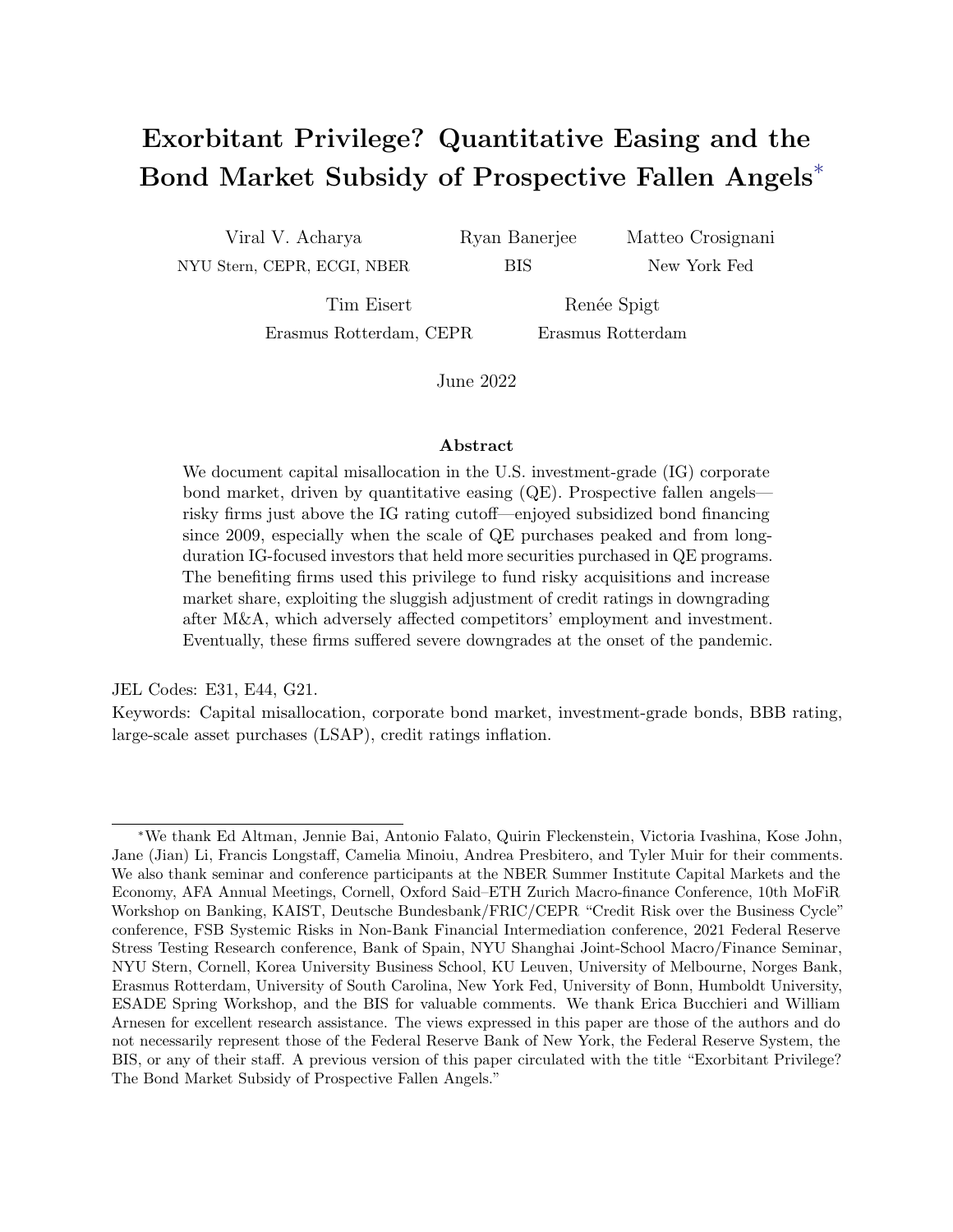inducing in a set of financial intermediaries a search for risk due to net-worth considerations. Prospective fallen angels meet this demand of long-duration IG-focused QE-exposed investors by issuing bonds, largely to finance risky acquisitions. In conjunction, rating agencies in normal times appear to inflate ratings and delay downgrades for these firms that engage in M&A transactions, reinforcing the demand for their bonds by QE-exposed investors. Finally, we document that this exorbitant privilege of prospective fallen angels appears to have had real effects, as these firms increase their market share via M&As and exert negative externalities on more prudent firms similar to the congestion effect created by zombie firms (see, among others, Cabellero at al., 2008) .3

Our empirical analysis illustrating this mechanism combines various data sources at the issuer-level, bond-level, and investor-level. We use issuer-level data from Compustat and WRDS Capital IQ, and ratings data from Standard and Poor's, Moody's, and Fitch. Our bond-level data consists of primary market prices from Mergent and secondary market prices from TRACE. Finally, for a crucial part of our analysis that highlights the demand for risky bonds arising from IG-focused investors exposed to QE, we use investor holding-level data from eMAXX Bond Holders matched with security-level holdings in the Federal Reserve System Open Market Account (SOMA) portfolio.

We begin our empirical analysis by introducing a measure of downgrade-vulnerability based on the Altman Z"-score (Altman, 2020), a variable built with balance sheet and income statement information. Specifically, we classify a firm as "downgrade-vulnerable" if its Z"-score is lower than the historical median Z"-score of the next lowest rating category. We confirm the validity of our measure by documenting that downgrade-vulnerable firms (i)

<sup>3</sup>Anecdotal evidence supports our narrative. For example, consider the consumer product giant Newell Brands, which we classify as a prospective fallen angel since 2014. Newell Brands enjoyed bond spreads 30–50 basis points below the median bond spreads of BBB-rated firms and used this cheap financing, at least partly, to finance acquisitions from 2014 to 2017. For example, Newell Brands acquired Jarden in 2016, leading to an increase in leverage (gross debt/EBITDA) from 3 to 4.5. While the acquisition was accompanied by a promise to delever to 3–3.5 in 2–3 years, Newell Brands became more fragile post-M&A, an evolution not reflected by its credit ratings. In 2015, S&P rated the firm BBB- while our balance sheet implied rating was just B. S&P maintained a BBB- rating until 2018 even if our balance sheet implied rating dropped to CCC+ by that time. Newell Brands became eventually a fallen angel, dropping below the IG cutoff, only in 2019.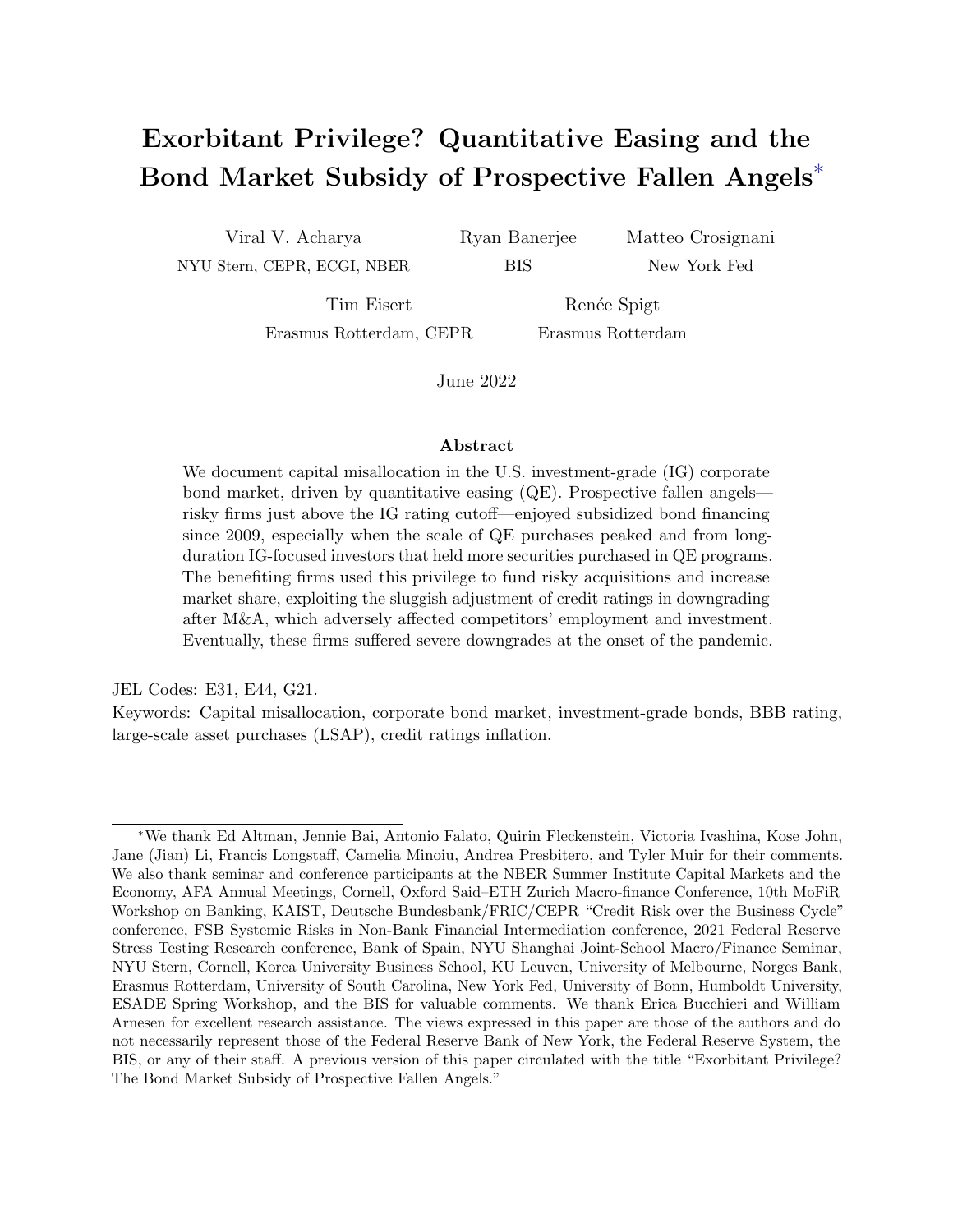look worse along various observable firm characteristics, such as leverage, profitability, net worth, and interest coverage ratio; (ii) exhibit lower employment growth, investment, sales, and asset growth once they become vulnerable; and (iii) are more likely to be downgraded or put on negative watchlist/outlook than non-downgrade-vulnerable firms.

Using this measure, we define a "prospective fallen angel" as a BBB-rated firm that is vulnerable to being downgraded.<sup>4</sup> We show that prospective fallen angels benefit from *ratings* in
ation, defined as the difference between an issuer's credit rating as implied by its Z"-score and its observed credit rating. The ratings inflation for prospective fallen angels has been substantially increasing since 2009. Next, we document that there has been a reduction in bond spreads in the BBB segment, primarily driven by prospective fallen angels. The decline has been so dramatic that these firms have been able to obtain cheaper funding than their safer, i.e., non-downgrade-vulnerable counterparts, in the BBB rating class (Figure 2, left panel). Crucially, this pattern is only present for BBB-rated firms. We do not find analogous evidence in other rating categories. Moreover, such pattern in borrowing cost is not observed in corporate bond markets pre-2009. When replacing the bond spread with an equity market based measure of expected default, spreads in syndicated loan markets, or bond spreads before the GFC, we find that across all rating categories (including BBB), downgrade-vulnerable firms have higher—not lower—funding costs.

In other words, we identify for the BBB-rated firms a corporate bond market subsidy, which we refer to as the "exorbitant privilege" of prospective fallen angels. The total subsidy that accrues to the firm is the interest expense savings over the lifetime of its issued bonds and is shown in the right panel of Figure 2 for different rating categories. The subsidy consists of two components. For instance, for BBB rating, one component derives from the relative subsidy in bond financing for prospective fallen angels within the BBB rating bucket, shown by the grey bar. The second component, shown by the green bar, is the interest saving that accrues to prospective fallen angels from not being downgraded to a speculative-grade rating;

<sup>&</sup>lt;sup>4</sup>In 2018, the corporate bond volume of prospective fallen angels amounted to \$1.5 trillion (\$0.5 trillion in 2009), compared to the \$0.5 trillion of BBB non-downgrade-vulnerable firms (\$0.25 trillion in 2009).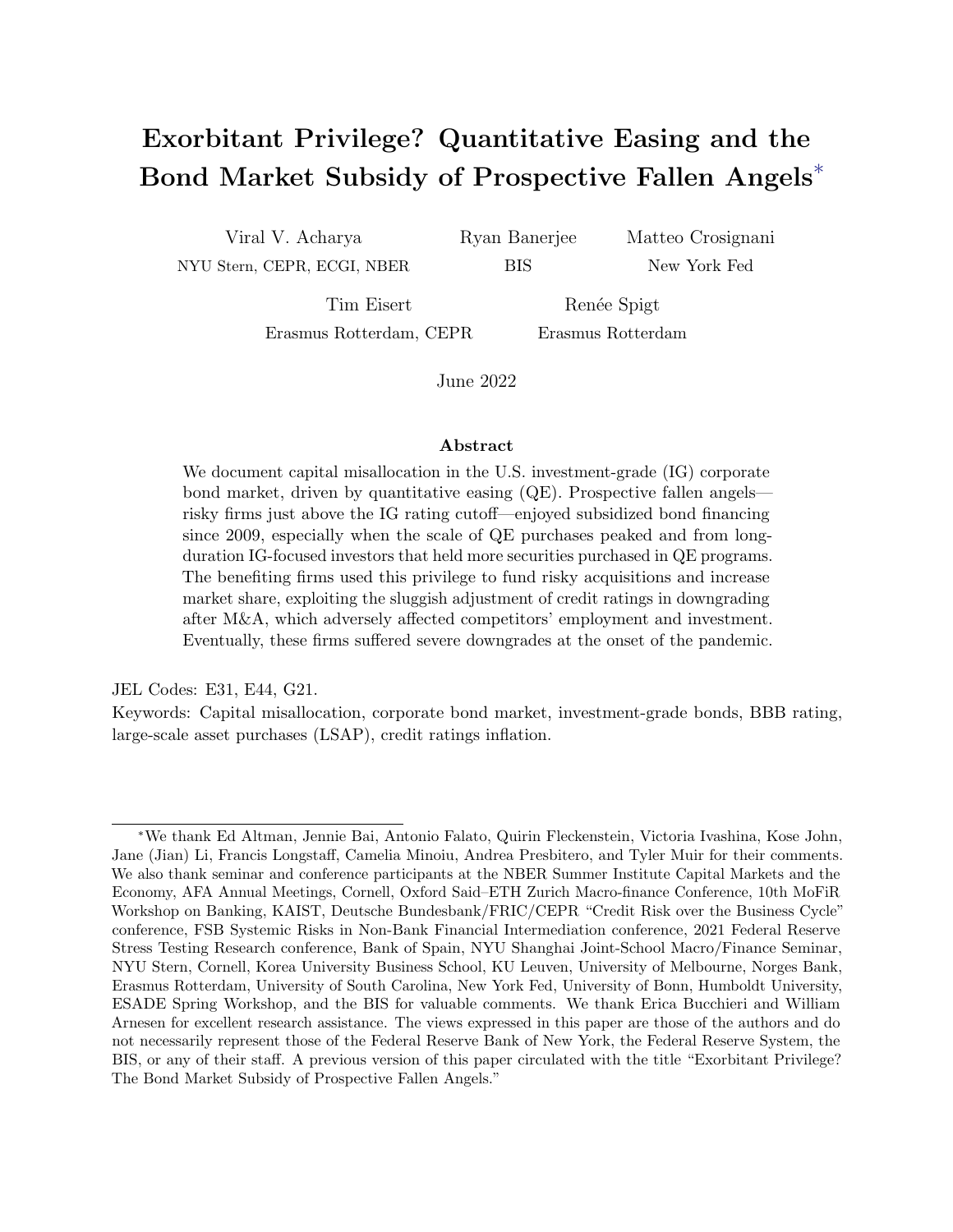

Figure 2: The privilege of prospective fallen angels. The left panel shows the difference in basis points between the mean offering spread of firms defined as being downgrade-vulnerable and the mean offering spread of non-downgrade-vulnerable firms in the same rating category. We classify a firm as downgrade-vulnerable if its estimated Z"-score is lower than the Altman Z"-score benchmark of the next lowest rating category. The right panel plots the total interest expenses that downgrade-vulnerable firms do not have to bear over the lifetime of their bonds, by not being downgraded to the next lowest rating category. The green bars are the difference between the mean offering spread of downgrade-vulnerable firms in a given rating category relative to the mean offering spread of non-downgrade-vulnerable firms in the next lowest rating category, multiplied by the average maturity and the total offering amount of the bonds in the downgrade-vulnerable rating category over the years 2009–2019. The bar in grey is based on the spread difference, if positive, between non-downgrade-vulnerable firms and downgrade-vulnerable firms. This component of the subsidy is computed by multiplying the aforementioned spread difference by the average maturity and the total offering amount of the bonds in the downgrade-vulnerable BBB rating category over the years 2009–2019.

here, differences in the investor clientele and capital requirements between investment-grade and speculative-grade segments drive a big wedge in funding costs.<sup>5</sup> In total, we estimate that the subsidy accruing to prospective fallen angels amounted to \$307 billion between 2009 and 2019.

We argue, and provide a conceptual framework for it in Appendix B, that such an exorbitant privilege in the form of a bond-market subsidy for prospective fallen angels can arise in equilibrium due to a higher investor demand for IG bonds, but within IG for riskier corporate bonds. This high demand induces prospective fallen angels to take on more debt and increase their risk-taking, an activity that does not attract a rating downgrade in normal times due to the sluggishness of rating agencies in adjusting ratings at the cusp of IG. Our

<sup>&</sup>lt;sup>5</sup>For example, insurance companies face risk-based capital requirements for their holdings of corporate bonds. These requirements are progressively steeper with credit ratings, especially if the IG threshold is crossed [\(https://content.naic.org/sites/default/files/inline](https://content.naic.org/sites/default/files/inline-files/Master%20NAIC%20Designation%20and%20Category%20grid%20-%202020.pdf)[files/Master%20NAIC%20Designation%20and%20Category%20grid%20-%202020.pdf\)](https://content.naic.org/sites/default/files/inline-files/Master%20NAIC%20Designation%20and%20Category%20grid%20-%202020.pdf).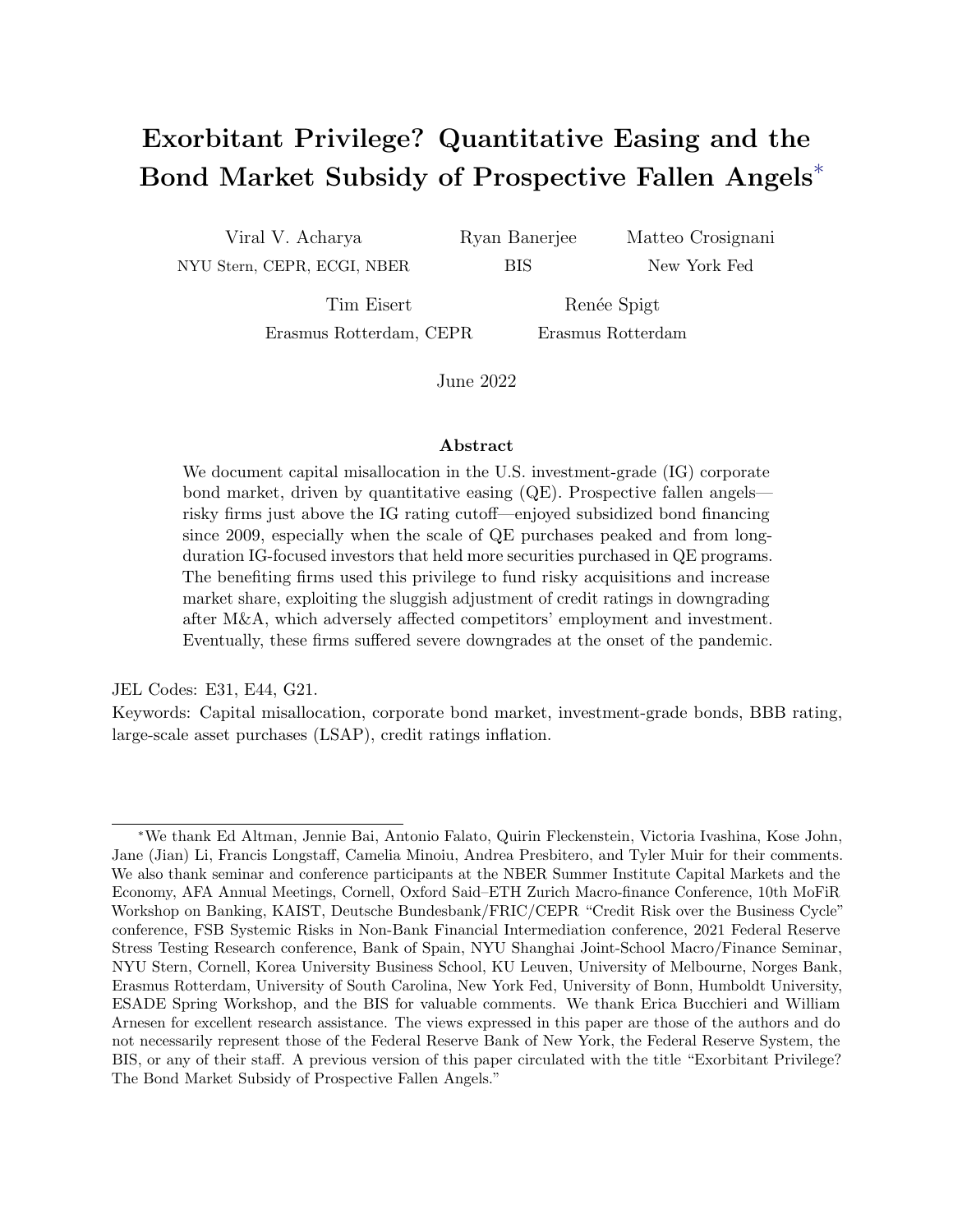empirical tests that tease out this chain of logic are structured in three parts.

First, we show that investors exposed to QE drive the demand for downgrade-vulnerable IG corporate bonds. We define investor-level time-varying QE exposure as the share of investor total treasury holdings that are purchased by the Federal Reserve. Exploiting the granularity of our bond holdings data, we compare, in each quarter, holdings of bonds issued by the same firm that are held by investors with a different exposure to QE. The correlation between the investor bond holdings and investor exposure to QE is more pronounced for (i) bonds issued by prospective fallen angels, and (ii) long-duration investors that invest mostly in IG bonds.<sup>6</sup>

Second, we show prospective fallen angels meet the QE-induced demand by IG investors by supplying bonds largely for the purpose of financing risky acquisitions. These M&A deals allow prospective fallen angels to delay downgrades (the short-term probability of being downgraded to high-yield is close to zero for prospective fallen angels that conduct an M&A transaction). Announcements of acquisitions are usually accompanied by rosy forecasts about synergies and growth, and, more importantly, a promise to reduce the debt taken on to finance the acquisition, which induces rating agencies to be more lenient with these firms. However, data indicate that these mostly end up being broken promises. The resulting buildup of vulnerability over the extended period of QE led to an unprecedented wave of fallen angels, who were downgraded often by multiple notches at the onset of the COVID-19 pandemic, almost entirely among those firms that engaged in M&A (see Figure 5 and Figure 13).

Third, we show that the privilege of prospective fallen angels, and the related increase in their market share, adversely affects competing firms and therefore has real spillovers. Non-downgrade-vulnerable firms operating in an industry with a larger share of prospective fallen angels have lower employment growth rates, lower investment levels, lower sales growth

<sup>&</sup>lt;sup>6</sup>In particular, the results appear to be driven by insurers with variable annuities and open-ended debt mutual funds, focused on IG bond investments. In addition to helping understand the mechanism behind the subsidy for prospective fallen angels, the *within-rm* test based on  $QE$ -exposure of different investors clarifies that it is unlikely that the bond-market subsidy we uncover is driven by a BBB-firm-level "error" in Altman Z"-score rendering it mistakenly as a downgrade-vulnerable firm.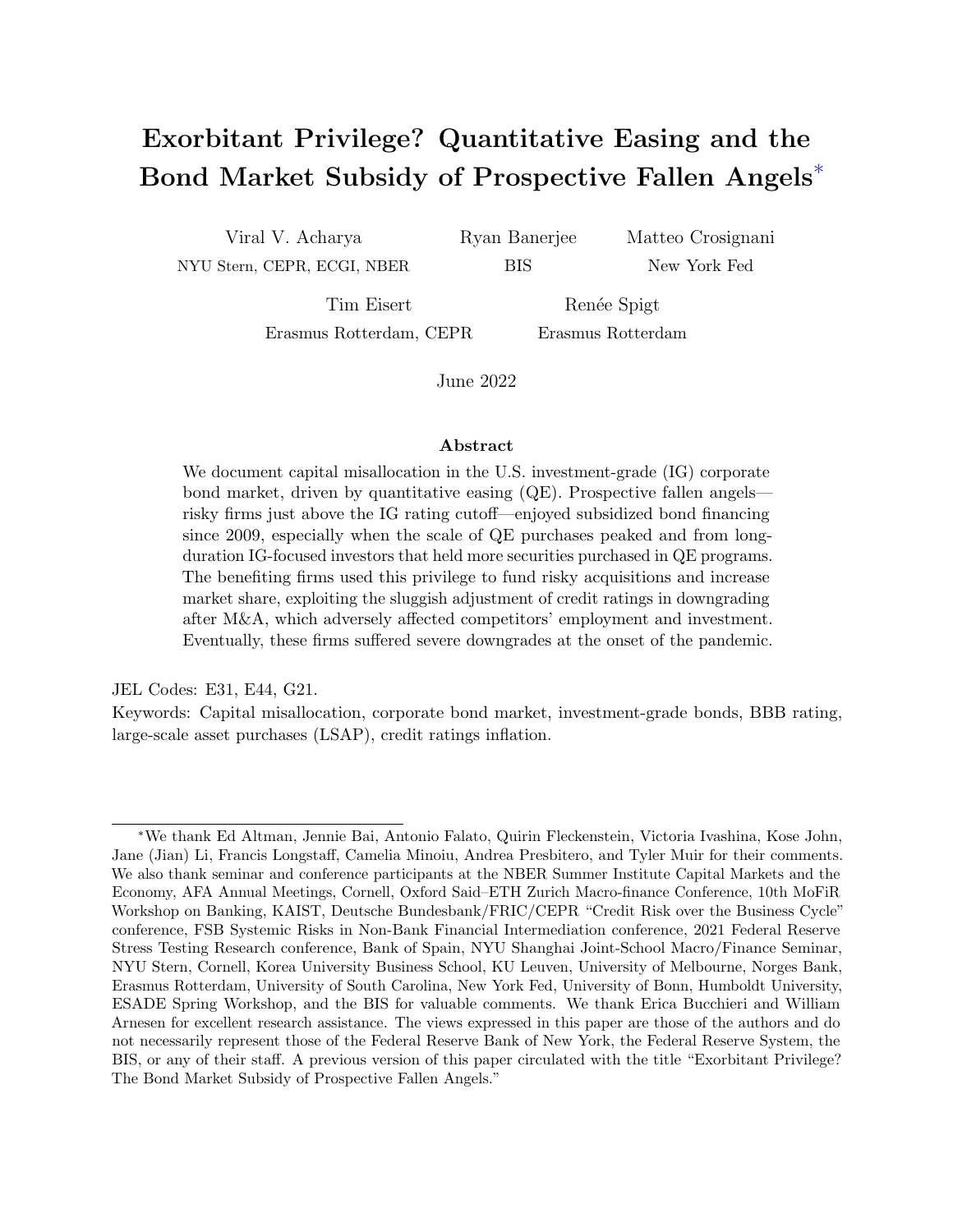rates, and lower markups compared with non-downgrade-vulnerable firms operating in an industry with a lower share of prospective fallen angels. Crucially, we do not find negative spillover effects when focusing on the overall share of downgrade-vulnerable firms, highlighting that the spillover effects arise only from prospective fallen angels which enjoy the exorbitant privilege in bond markets from long-duration IG-focused QE-exposed investors.

The remainder of the paper is structured as follows. Section 2 discusses the related literature. Section 3 presents the data, our measure of downgrade vulnerability, and the definition of prospective fallen angels. Section 4 documents the rapid growth of the BBB-rated issuers after the global financial crisis. Section 5 documents that prospective fallen angels have benefited from a bond financing subsidy, especially during 2013–16. Section 6 shows that this subsidy originates in QE-driven investor demand for IG bonds. Section 7 documents the sizable increase in M&A activity of downgrade-vulnerable firms (and prospective fallen angels in particular) and explains how this dynamic is consistent with an equilibrium response to the QE-induced demand riskier IG bonds. Section 8 discusses the industry spillovers of the subsidy enjoyed by prospective fallen angels. Section 9 concludes.

# 2 Related literature

Our findings contribute to four inter-related strands of literature.

First, we contribute to the literature on the transmission of QE. This large literature has documented the effect of QE on asset prices (e.g., Krishnamurthy and Vissing-Jorgensen (2011)), lending outcomes (e.g., Acharya et al. (2019); Luck and Zimmermann (2020); Rodnyansky and Darmouni (2017)), and firm financing constraints (e.g., Di Maggio et al. (2020); Foley-Fisher et al. (2016)). In terms of macroeconomic outcomes, Fabo et al. (2021) document that only half of the academic papers find a statistically significant effect of QE on output. Our paper documents QE-induced capital misallocation (especially once QE peaked but long rates were kept low for longer), an important unintended consequence that might contribute to financial vulnerability, such as the materialization of corporate bond market stress at the onset of the pandemic. In this vein, our paper is related to the speeches by Rajan (2013) and Stein (2013) who warned about the risks of QE in terms of excessive financial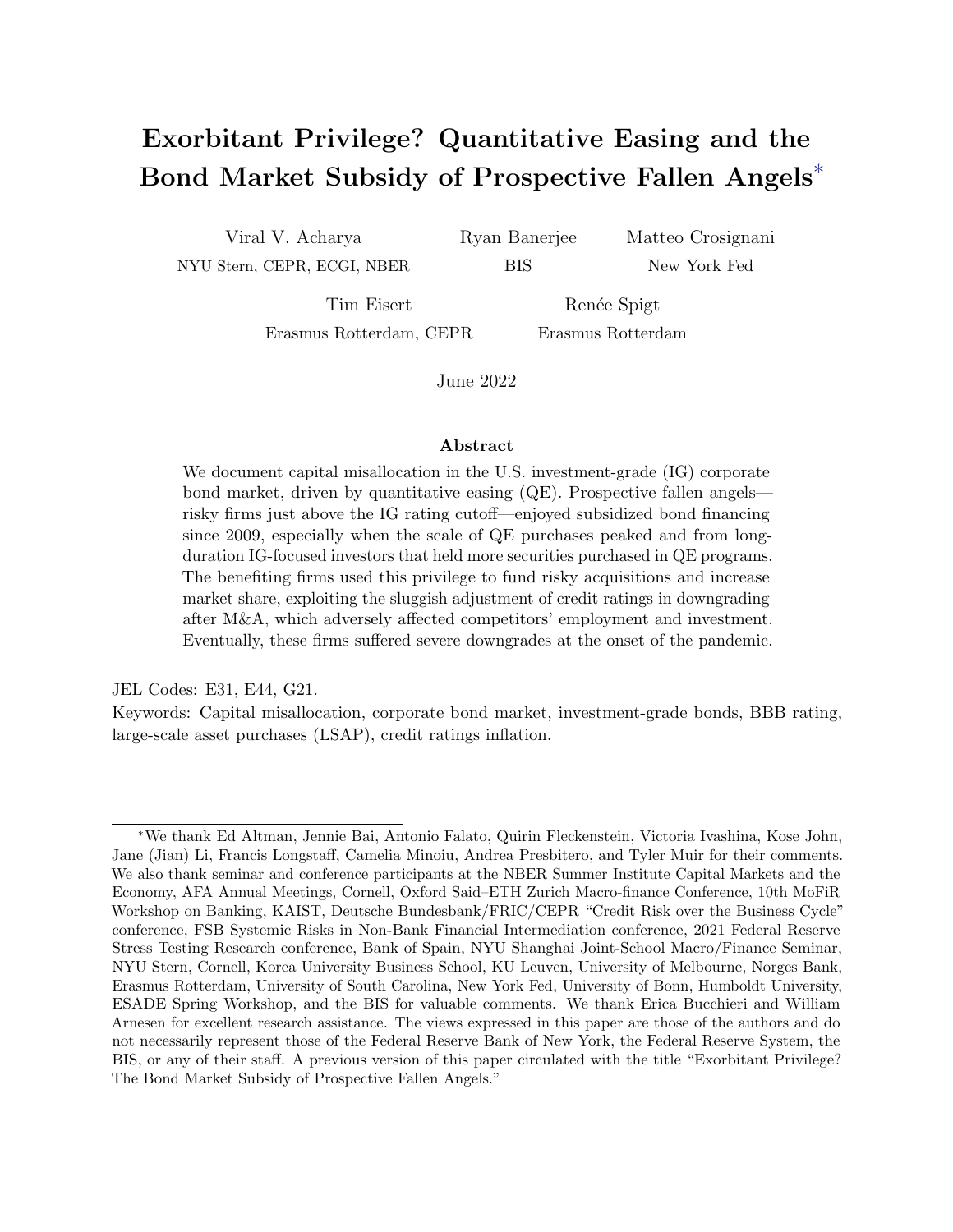risk-taking; while they focused on likely distortions in the junk bond market, leveraged loan market, and real-estate investment trust (REIT) borrowings; our paper shows that distortions have materialized even in the space of downgrade-vulnerable investment-grade bonds.

Second, we contribute to the literature on capital misallocation and fragility in corporate borrowing markets. The documented vulnerability of the investment-grade bond market since 2009 is consistent with warning signs from academics and practitioners about the BBB market (Altman, 2020; S&P Global, 2020a; Blackrock, 2020; Morgan Stanley, 2018a,b) and partly explains the large price drop of investment-grade corporate bonds at the onset of the COVID-19 pandemic (Haddad et al., 2021; Boyarchenko et al., 2021; Altman, 2020).7 The special role of the BBB market is consistent with the role of fire sale (cliff) risk documented in the literature (Falato et al., 2021b,a; Gilchrist et al., 2020; Acharya and Steffen, 2020). More generally, our findings are related to the literature on the misallocation of bank credit (Caballero et al., 2008; Acharya et al., 2020) and of other forms of financing (Midrigan and Xu, 2014; Whited and Zhao, 2021) as well as the role of low interest rates on misallocation (Banerjee and Hofmann, 2018, 2020). Our findings also fit the broader historical evidence documenting that low credit spreads and credit growth increase the probability of crises (Krishnamurthy and Muir, 2020; Gilchrist and Zakrajsek, 2012; Greenwood et al., forthcoming).

Third, we contribute to the literature on the real effects of frictions in investor portfolio choice. Consistent with the framework in Vayanos and Vila (2021), a few recent papers document the role of bond investors in the transmission of monetary policy (e.g., Ahmed et al.  $(2021)$ ; Darmouni et al.  $(2021)$ .<sup>8</sup> Our paper documents that the reliance of bond investors on the IG cutoff, and thus on credit ratings, has interacted with QE policies – especially via their impact on yields of long-duration assets – to create capital misallocation and buildup of vulnerabilities in the massive BBB corporate bond market.

<sup>7</sup>Haddad et al. (2021) show that the extreme price movements at the onset of the COVID-19 pandemic were mostly in the safer end of the investment-grade market, consistent with investors trying to liquidate a large set of positions in bonds. See also Ivashina and Vallée (2020) for an analysis of fragility and reaching-for-yield behavior in the leveraged loan market.

<sup>8</sup>See also Kubitza (2021) and Greenwood and Vissing-Jorgensen (2018) who analyze how the portfolio choice of insurance companies affect firms and the yield curve, respectively.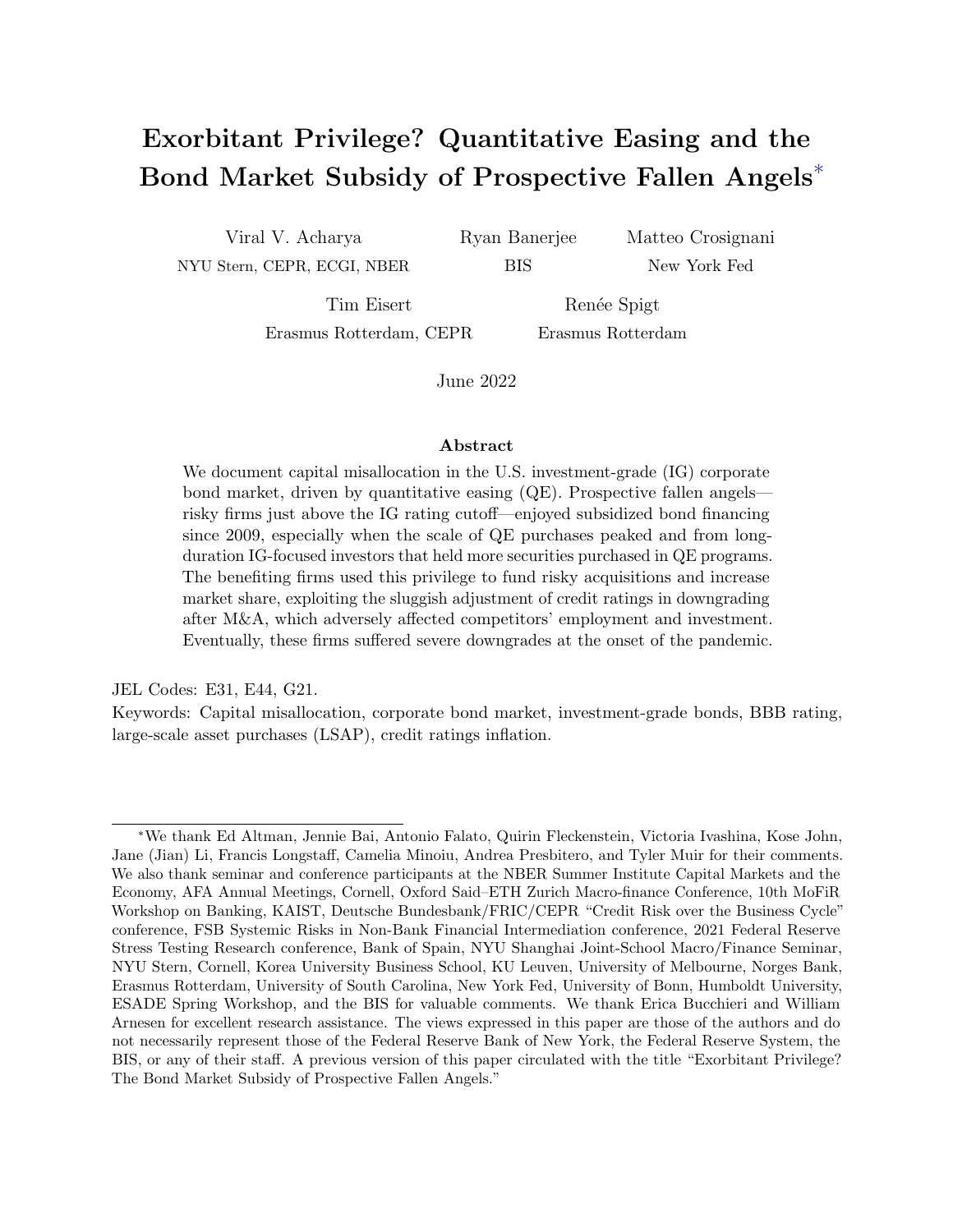Fourth, we contribute to the literature on credit ratings. A large body of literature has shown that credit ratings affect investors' portfolio choice (Guerrieri and Kondor, 2012; Cornaggia and Cornaggia, 2013; Iannotta et al., 2019; Baghai et al., 2020). Becker and Ivashina (2015) show that, within rating categories, investors reaching-for-yield might tilt their portfolio toward riskier assets. Goldstein and Huang (2020) show that, this behavior might, in equilibrium, induce credit rating agencies to inflate their ratings. Credit ratings inflation is discussed in, among others, Herpfer and Maturana (2021) who show that credit rating agencies are less likely and slower to downgrade firms with "performance-sensitive debt." Finally, our paper is also related to Aktas et al. (forthcoming) who show that investment-grade firms are concerned in their M&A activity about acquisition-related downgrades; however, we find that such concern appear to be less in the case of prospective fallen angels due to QE-induced demand for their bonds and rating agency leniency.

### 3 Identifying prospective fallen angels

In this section, we describe our data and explain our strategy to identify downgrade-vulnerable firms, including prospective fallen angels. Section 3.1 describes our data sources and data construction. Section 3.2 introduces our definition of downgrade-vulnerable firms and presents evidence of substantial and increasing rating inflation for BBB-rated firms since 2009.

### 3.1 Data

Our main data set consists of firm-level, bond-level, and investor-level data from 2009 to 2019. See Appendix A for a detailed explanation of our data sources and data construction.

The firm-level data includes debt capital structure data, balance sheet information, and rating information. The debt capital structure data is from WRDS Capital IQ, which provides extensive capital structure information for over 60,000 public and private companies globally. The balance sheet data is from Compustat North America, which provides annual report information of listed American and Canadian firms. Rating information is from Refinitiv Eikon, which provides worldwide coverage on ratings from S&P, Moody's, and Fitch. We follow Becker and Milbourn (2011) in mapping credit ratings into numerical values (see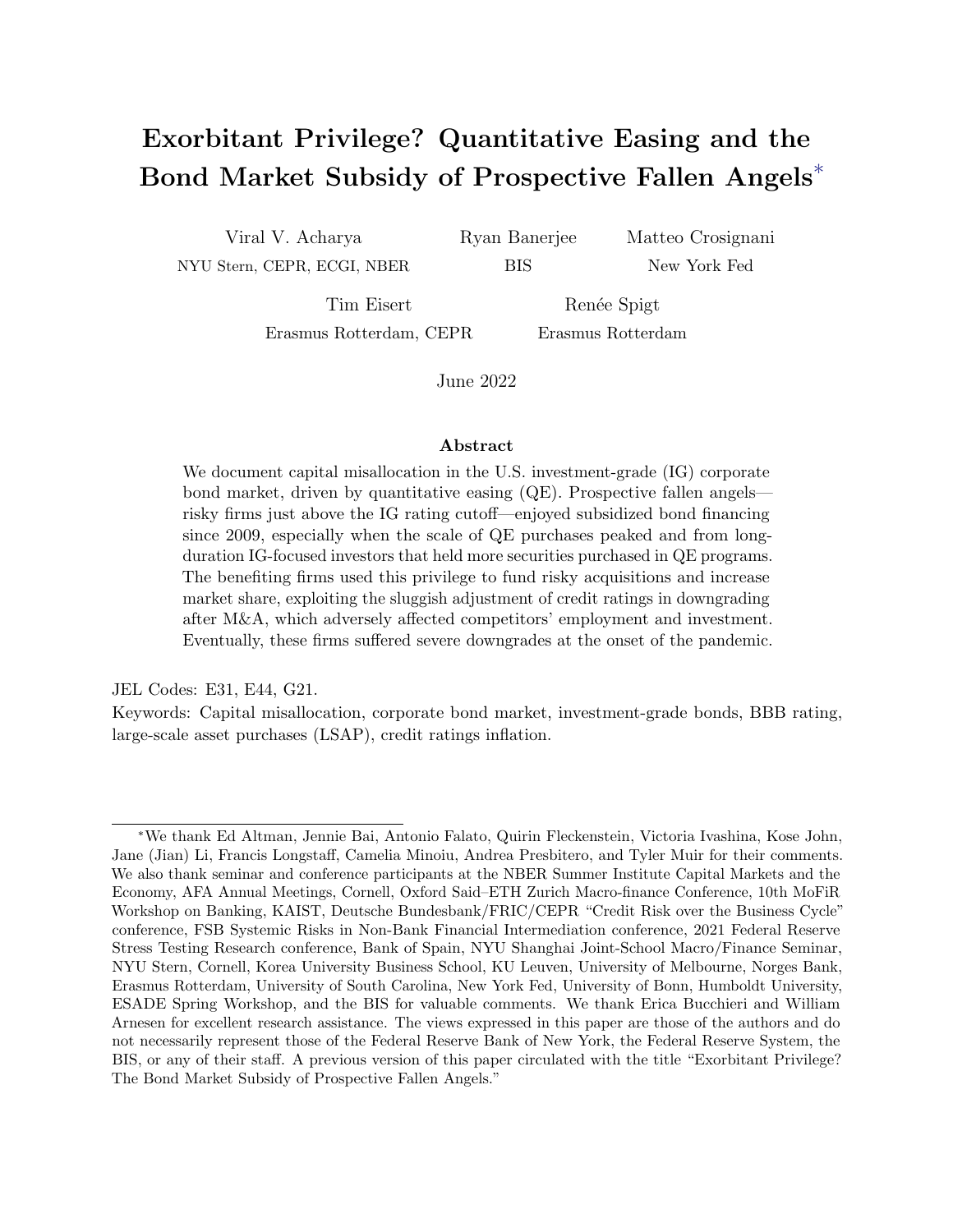Appendix A). Lastly, we use ThomsonOne for mergers and acquisitions data. Combining these various data sources, we analyze 6,145 firms.

The bond-level data set consists of pricing information for the U.S. corporate bond market. For the primary market, we use Mergent Fixed Income Securities Database (FISD), a fixed income database that includes issue details of publicly-offered U.S. bonds. We examine 6,460 bond issues by 909 issuers. For the secondary market, we obtain data from TRACE, a database of real-time secondary market information on transactions in the corporate bond market. We examine 7,741 outstanding bonds issued by 1,146 firms. To compute primary and secondary market corporate bond spreads, we follow Gilchrist and Zakrajsek (2012) and compute the spread relative to the yield on a synthetic US treasury with the same cash flows as the corporate bond. In addition, we follow Faust et al. (2013) and further adjust the spreads of callable bonds to account for the influence of risk-free rates on the option value of these bonds. In our analysis of the COVID-19 crisis, we extend our data set to 2020.

The investor-level data is from eMAXX Bond Holders data from Refinitiv, a detailed data set of security-level holdings by individual investors at a quarterly frequency. We match this data with the Fed security-level holdings in the SOMA portfolio (this data is publicly available on the website of the New York Fed). We further match this data with issuer- and security-level data from the rest of our analysis and collapse holdings within an investor at the issuer-level. The investor-level data has information on 2,750 investors, mostly property and casualty insurance policies (934), mutual funds (800), life and health insurance policies (590), and annuities (223) covering investments in 1,442 corporate bond issuers.

### 3.2 Downgrade-vulnerable firms

We define downgrade-vulnerable firms based on the Altman Z"-score, a measure of credit risk calculated from income statement and balance sheet information (Altman, 2020). The Altman Z"-score is defined as:

$$
Z" = 6.56 \quad \frac{Current\ Assets \quad Current\ Liabilities}{Total\ Assets} + 3.26 \frac{Retained\ Earning}{Total\ Assets} + 6.72 \frac{EBIT}{Total\ Assets} + 1.05 \frac{Book\ Value\ of\ Equity}{Total\ Liabilities}
$$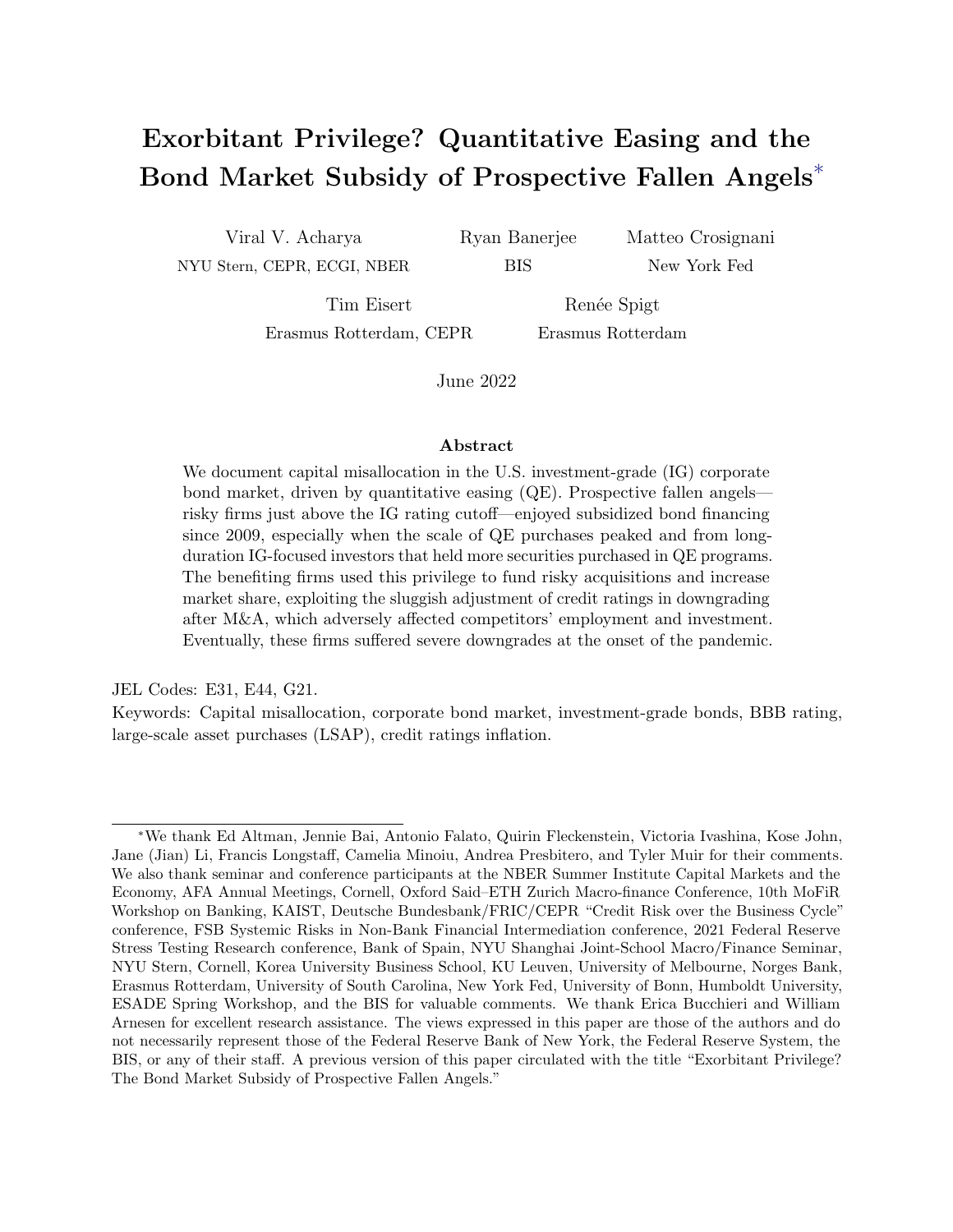

Figure 3: High and increasing credit ratings inflation for BBB-rated issuers. This figure shows credit ratings inflation across rating categories. The left panel shows credit ratings inflation based on firm Z"-score relative to Z"-scores of firms in lower ratings buckets. Credit ratings inflation is equal to zero if an issuer has a Z"-score above the median Z"-score of firms in the next lower rating category, otherwise credit ratings inflation is calculated as the number of notches between the issuer's credit rating notch (e.g., AA+, AA, AA-, A) and the credit rating notch implied by its Z"-score. The figure shows asset weighted credit ratings inflation in each year. The right panel shows how being classified as downgrade-vulnerable correlates with an actual downgrade across rating categories. The line shows, for each rating category, the estimated β<sub>1</sub> coefficient from the following regression specification:  $Y_{iht+1} = \beta_1$ V ulnerable<sub>iht</sub> +  $\beta_2 X_{iht} + \mu_{ht} + \epsilon_{iht+1}$ , where i is a firm, h an industry, t a year,  $Y_{iht+1}$  is a dummy equal to one in the case of a downgrade event in  $t+1$  (to qualify as downgrade event, a firm must be downgraded by at least one rating category in year  $t+1$ , i.e. a firm that has a rating of  $A_+$ ,  $A$ , or  $A_-$  is downgraded to at least  $BBB_+$ ), Vulnerable is a dummy equal to one if a firm is downgrade-vulnerable in period t,  $\mu_{ht}$  are industry-year fixed effects, and  $X_{iht}$  is a vector of controls (log of total assets, leverage, and interest coverage ratio). The error bars represent 95 percent confidence intervals, with standard errors clustered at the firm-level.

Specifically, we classify a firm as downgrade-vulnerable if its Z"-score is lower than the historical median Z"-score of the next lowest rating category.<sup>9</sup> For example, a BBB-rated firm is classified as downgrade-vulnerable if its Z"-score is below the median Z"-score of BB-rated firms. A prospective fallen angel is a BBB-rated firm classified as downgrade-vulnerable.

We validate our measure of downgrade-vulnerability in Appendix D.1, where we show that (i) downgrade-vulnerable firms look worse along observables compared with non-downgradevulnerable firms (e.g., lower net worth, sales growth, investments, employment growth, interest coverage ratio, profitability, and higher leverage), (ii) downgrade-vulnerable firms are more

<sup>9</sup>We thank Ed Altman for providing us with these median "benchmark" Z"-scores for each rating category. The bond rating equivalents are determined by calibrating the Z"-scores to median values of each of the S&P rating categories for various years over the last 50 or more years (Altman, 2020). For a discussion on Z"-models, we refer to Altman (2018) and Altman et al. (2019).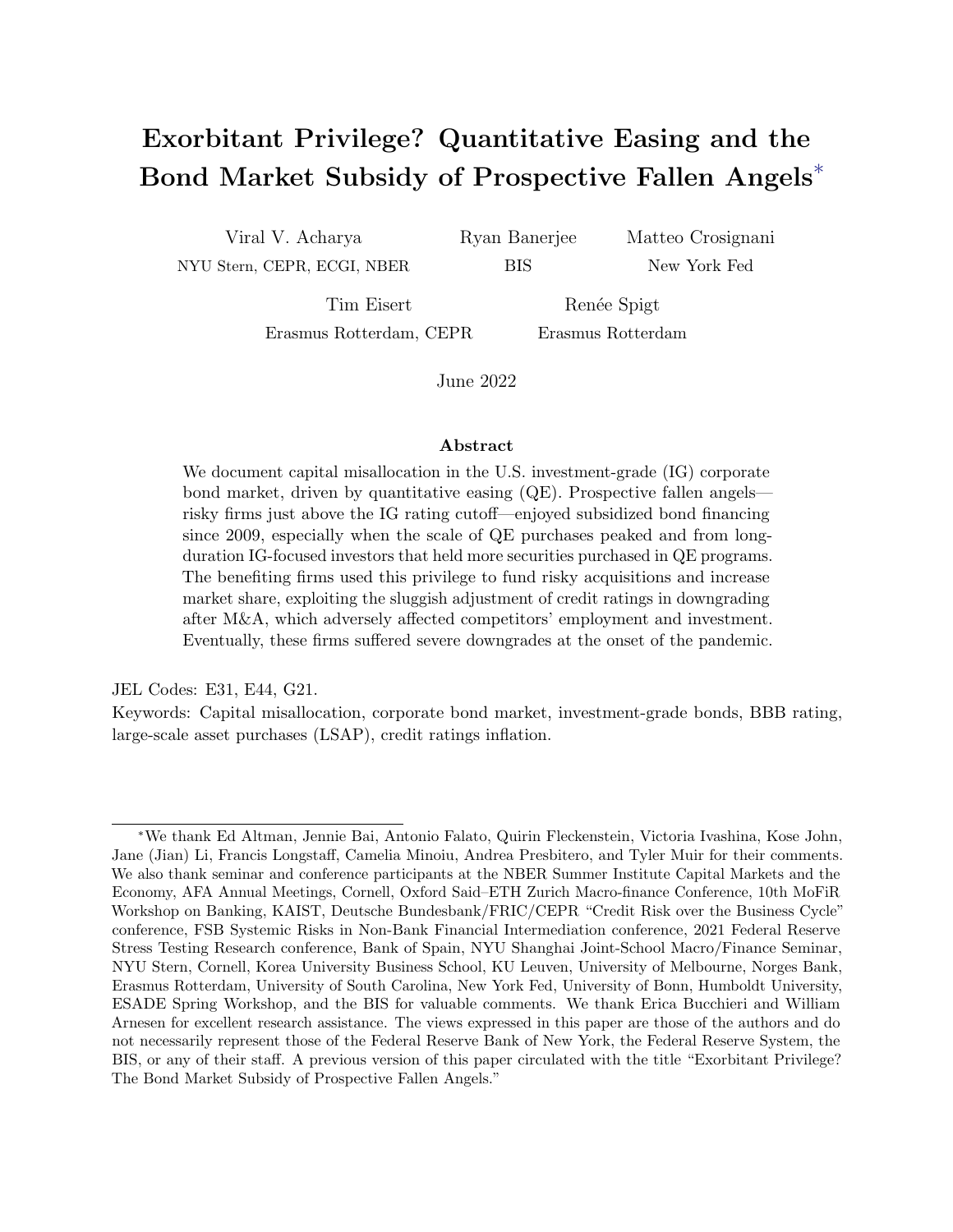likely to be downgraded and to be assigned a negative credit watch or outlook relative to non-downgrade-vulnerable firms, and (iii) firms' performance deteriorates after becoming downgrade-vulnerable (decline in sales growth, investments, firm size, and employment).

The Z"-score documents a substantial and increasing ratings inflation for BBB-rated issuers. Credit ratings in
ation is defined as zero for issuers that have a Z"-score above the median Z"-score of firms in the next lower rating category and equal to the difference between the issuer credit rating notch (e.g.,  $AA+$ ,  $AA$ ,  $AA-$ ) and the credit rating notch implied by its Z"-score otherwise. The left panel of Figure 3 shows that credit ratings inflation is highest for BBB-rated issuers, markedly increasing since 2009. The high ratings inflation for BBB-rated issuers is consistent with credit rating agencies' reluctance to downgrade BBB-rated firms to the speculative-grade market. The right panel shows that downgrade-vulnerable firms are more likely to be downgraded in each rating bucket, but that this correlation is the lowest for BBB-rated issuers. More precisely, the line shows the  $\beta_1$  coefficient from the following regression specification, estimated separately for each rating category:

$$
Downgrade_{iht+1} = \beta_1 \text{Vulnerable}_{iht} + \beta_2 X_{iht} + \mu_{ht} + \epsilon_{iht+1}
$$
\n(1)

where i is a firm, h an industry, t a year, and  $Downgrade_{iht+1}$  is a dummy equal to one in the case of a downgrade event in  $t + 1$  (to qualify as downgrade event, a firm must be downgraded by at least one rating category in year  $t + 1$ , i.e. a firm that has a rating of  $A_+$ , A, or A- is downgraded to at least BBB+). This finding is consistent with other studies and anecdotal evidence.10

 $10$ For example, Bruno et al. (2016) show that Moody's avoids downgrading issuers of corporate bonds that are close to losing their investment-grade status. Investment bank analysts paint a similar picture of ratings inflation. For example, in 2018, a research note by Morgan Stanley noted that, \... where 55% of BBB debt would have a speculative-grade rating if rated based on leverage alone. Meanwhile, interest coverage has declined steadily since 2014, particularly for BBB issuers..." (Morgan Stanley, 2018a).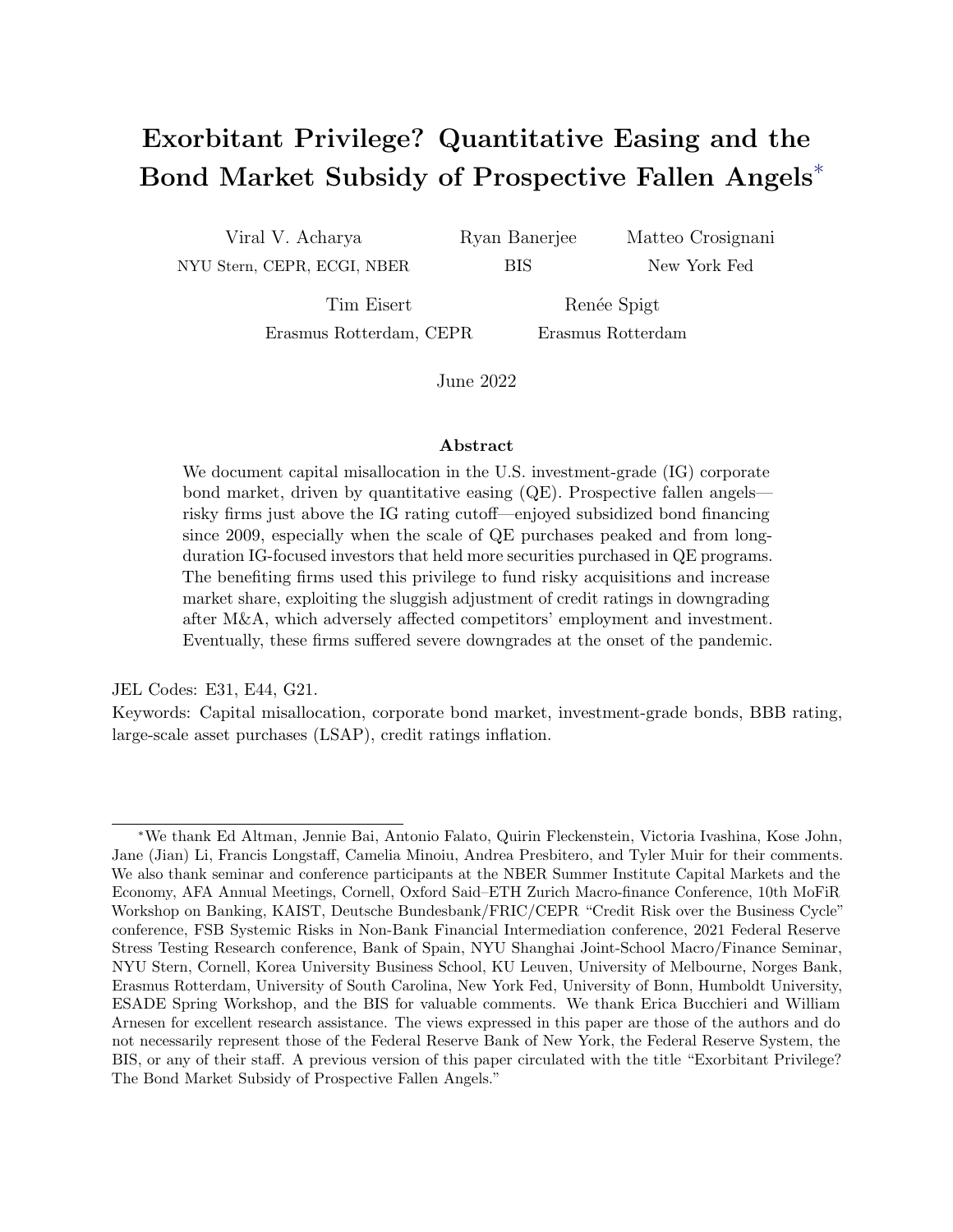# 4 Rising share and fragility of prospective fallen angels

In this section, we present some motivating facts. Section 4.1 documents the sizable growth of the U.S. corporate debt market, mostly driven by BBB-rated issuers, following the global financial crisis. Section 4.2 shows that, during the same period, IG corporate issuers paid historically low bond yields while becoming considerably riskier—a dynamic particularly pronounced for BBB-rated issuers. Section 4.3 shows the unprecedented wave of fallen angels at the onset of COVID-19, before the Federal Reserve intervened to support this market.

### 4.1 The growth of non-financial corporate debt

After reaching \$43 trillion in 2008, U.S. private debt, which denotes the sum of households and non-profit organizations debt, non-financial business debt and domestic financial sector debt, decreased to \$39 trillion in 2011 and then steadily increased reaching \$51 trillion in 2020, a dynamic accelerated by the COVID-19 pandemic. While the deleveraging in 2008–11 was mainly driven by the financial and household sectors, the subsequent private leveraging cycle has been predominantly driven by the *corporate* non-financial sector.<sup>11</sup> The steady increase of non-financial business debt, which increased from  $10.1001/100000$  trillion in 2020, has made it the largest private debt category today, equivalent to 82% of GDP in 2020. This increase in non-financial corporate debt in turn has been mostly driven by corporate bonds, with the stock outstanding increasing from around \$3 trillion in 2009 to around \$6 trillion in 2020, which in turn is almost entirely driven by bonds issued by BBB-rated firms, namely the lowest rated segment of the investment-grade bond market. This segment has tripled in size from around \$0.7 trillion in 2009 to more than \$2 trillion in 2018 and represents around 52% of all IG bonds outstanding, up from 33%.

 $11$ Appendix C describes the evolution of aggregate private debt and the contribution of corporate debt since the Global Financial Crisis.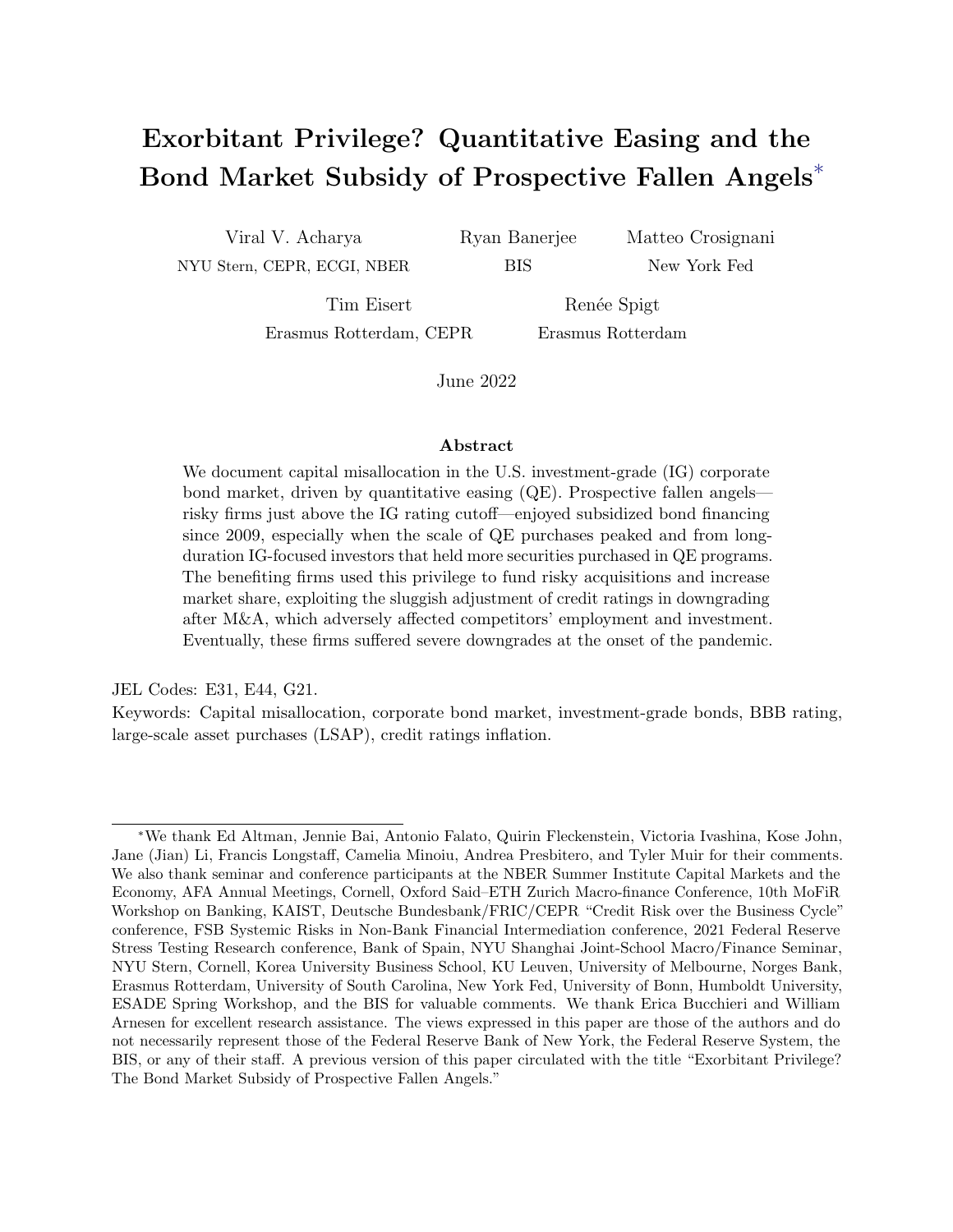

Figure 4: Increased downgrade-vulnerability of BBB-rated firms. This figure shows the increased downgrade-vulnerability of BBB-rated firms. The left panel shows the share of firms that are vulnerable to a downgrade based on the Z"-score by rating category, where firms are weighted by total assets. The right panel shows, within the BBB rating category, the share of bonds outstanding issued by vulnerable and non-vulnerable BBB-rated firms. The dashed line is the ratio between these two series.

### 4.2 Firm risk

The growth of the BBB segment of the bond market has been accompanied by a deterioration in the quality of BBB-rated firms and a substantial reduction in their bond financing costs.12 In Figure 4, we document the deterioration in issuer quality since 2009. The left panel shows the share of firms that are vulnerable to a downgrade based on the Altman Z"-score, as explained in Section 3.2. The figure shows that the share of firms that are vulnerable to a downgrade increased substantially in the BBB-market, but not in other markets, since 2013. The right panel confirms that the growth of the BBB market is driven by these prospective fallen angels. Since 2009, their stock of bonds outstanding tripled in size to \$1.5 trillion in 2018. During the same period, the non-downgrade-vulnerable BBB-rated segment increased only from \$0.2 to \$0.5 trillion. While the risk in the BBB segment increased substantially, bond spreads of BBB-rated firms decreased over our sample period (see Figure G.3).

<sup>&</sup>lt;sup>12</sup>The deterioration of issuer quality has been discussed in industry pieces (Morgan Stanley, 2018a,b; Blackrock, 2020) and specialized papers (Celik et al., 2020; Altman, 2020; S&P Global, 2020a) that warned about the risk of a wave of "fallen angels," namely a large number of downgrades of BBB-rated firms to the sub-IG (or "speculative-grade") market.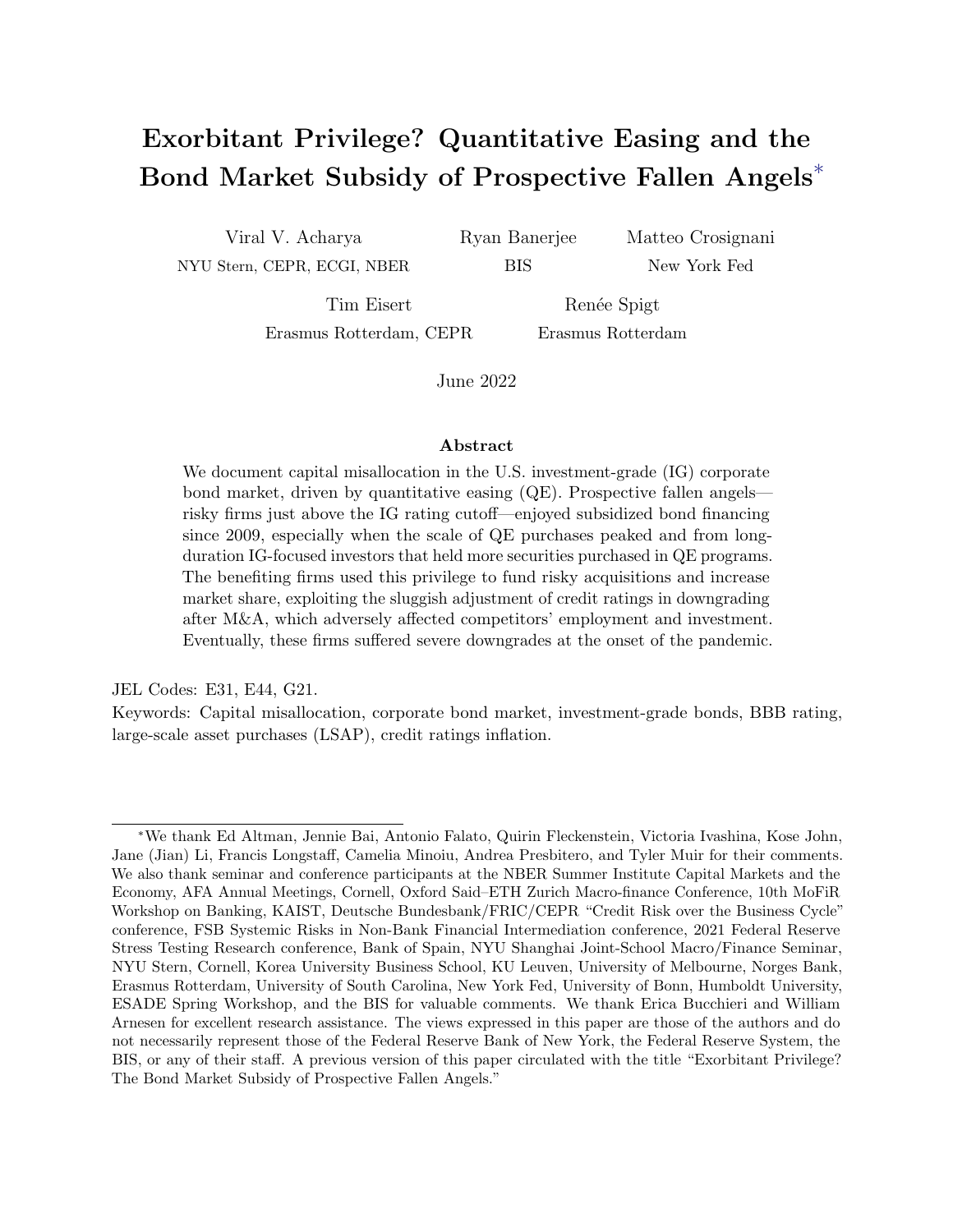

Figure 5: Risk materialization during COVID-19. This figure shows that the vulnerability of the BBB market materialized at the onset of the COVID-19 pandemic. The left panel shows total debt downgraded from BBB to speculative-grade from 2007 to 2020. The right panel shows monthly spreads of firms rated BBB in 2019. The blue line represents the spreads of fallen angels, namely firms downgraded during the COVID-19 pandemic. The red line represents the spreads of firms that maintained their IG status.

### 4.3 Risk materialization during COVID-19

The onset of the COVID-19 crisis precipitated an unprecedented wave of fallen angels until the Federal Reserve stepped in and extended its investment-grade corporate bond purchase program to support recently fallen angels. We interpret this episode as ex-post evidence of the increased vulnerability of BBB-rated firms, and of prospective fallen angels in particular. The evidence presented here is non-parametric. We provide formal tests in Appendix D.3.

The volume of debt downgraded from BBB to speculative-grade in just a few weeks at the beginning of 2020 was more than two times larger than the volume of similar downgrades during the entire Global Financial Crisis. The left panel of Figure 5 shows that, in 2020, the total debt of fallen angels amounted to an unprecedented \$320 billion.

The right panel shows the monthly spreads of firms that were rated BBB in 2019, distinguishing between firms that were downgraded at the onset of the pandemic (fallen angels) and those that maintained their BBB rating. We observe a sudden increase in the spreads of fallen angels in the first weeks of 2020. The difference in spreads partially reflects the downgrade-avoidance subsidy that prospective fallen angels benefited from by not being downgraded to the speculative-grade rating category. Only when the Federal Reserve expanded its corporate buying program on April 9, 2020 to include those issuers downgraded from BBB to fallen angels between March 22, 2020 and April 9, 2020, spreads declined. Some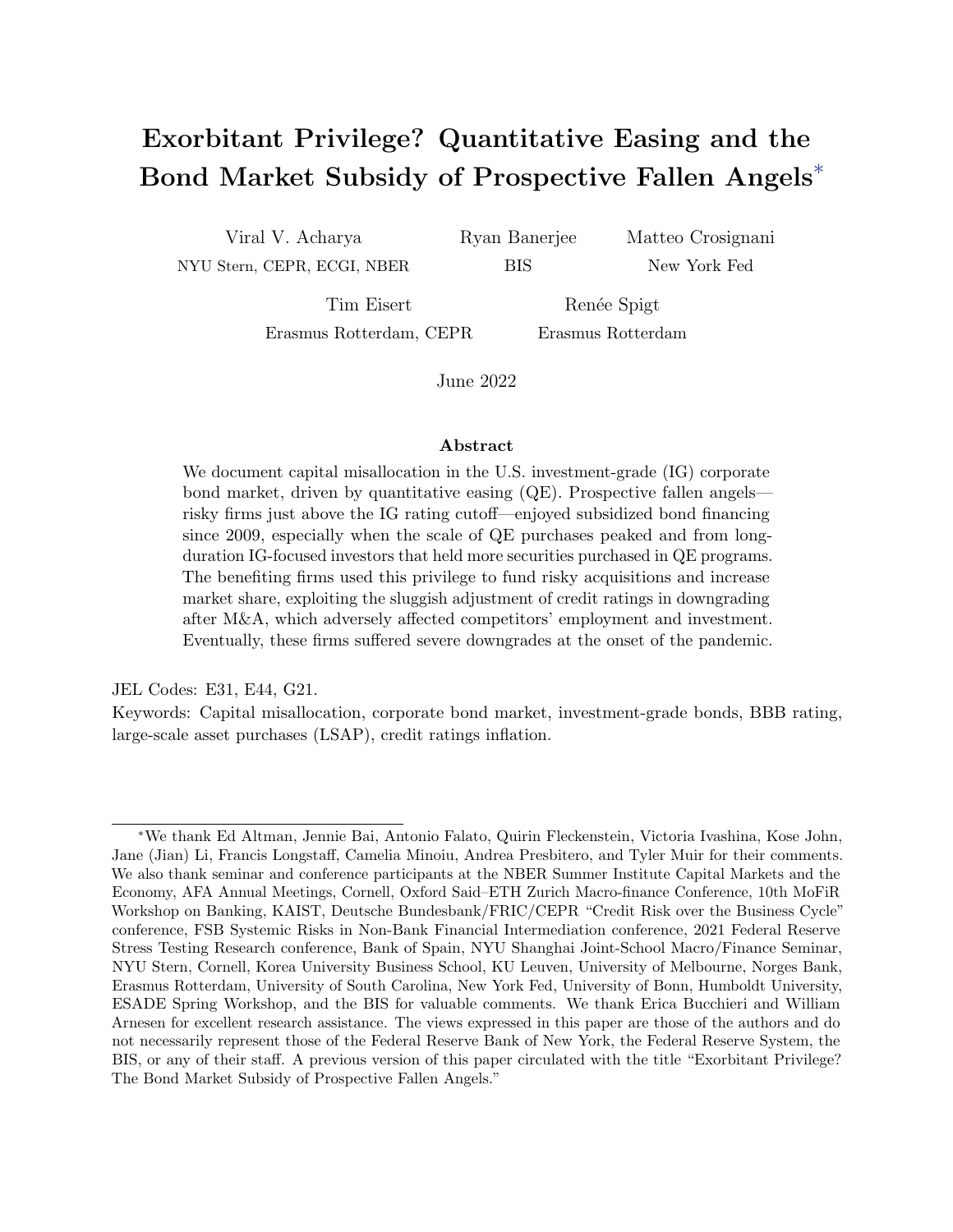examples of firms eligible for the program are Ford Motor, Macy's, and Occidental Petroleum (S&P Global, 2020b), all of which are classified as prospective fallen angels in our data.

### 5 The exorbitant privilege

In this section, we document the extraordinarily low bond financing costs of prospective fallen angels—BBB-rated downgrade-vulnerable firms—since 2009. This trend is particularly evident between 2013 and 2016, a period coinciding with the peaking of the Federal Reserve's balance sheet size as a result of its QE purchases and the Fed maintaining its balance sheet size roughly constant, keeping long-term rates "lower for longer".

First, we show that the drop in BBB bond spreads documented above (Figure 1) coincides with a marked decline in the spreads of BBB downgrade-vulnerable issuers relative to BBB non-downgrade-vulnerable issuers—a feature unique to the BBB rating relative to other ratings. Figure 6 shows the difference in secondary market spreads between downgradevulnerable and non-downgrade-vulnerable BBB issuers as well as those rated AAA-A and with BB ratings. The difference in the spread between downgrade-vulnerable and non-downgradevulnerable BBB-rated firms is (i) generally positive until the GFC; (ii) negative from 2013 to 2016; and, (iii) almost always smaller than the same difference for AAA-A and BB segments between 2013 and 2016.<sup>13</sup>

Second, we confirm the existence of this prospective fallen angel privilege in bond markets using a formal test. In particular, we compare the bond spreads of downgrade-vulnerable and non-downgrade-vulnerable firms within a rating category by estimating the following

<sup>13</sup>Appendix section D.2 provides additional descriptive statistics on bond-level characteristics, showing that within each rating category secondary market spreads of bonds issued by downgrade-vulnerable firms are higher than those of their non-downgrade-vulnerable peers across the distribution. The one exception is the BBB segment where downgrade vulnerable firms have lower spreads across the distribution.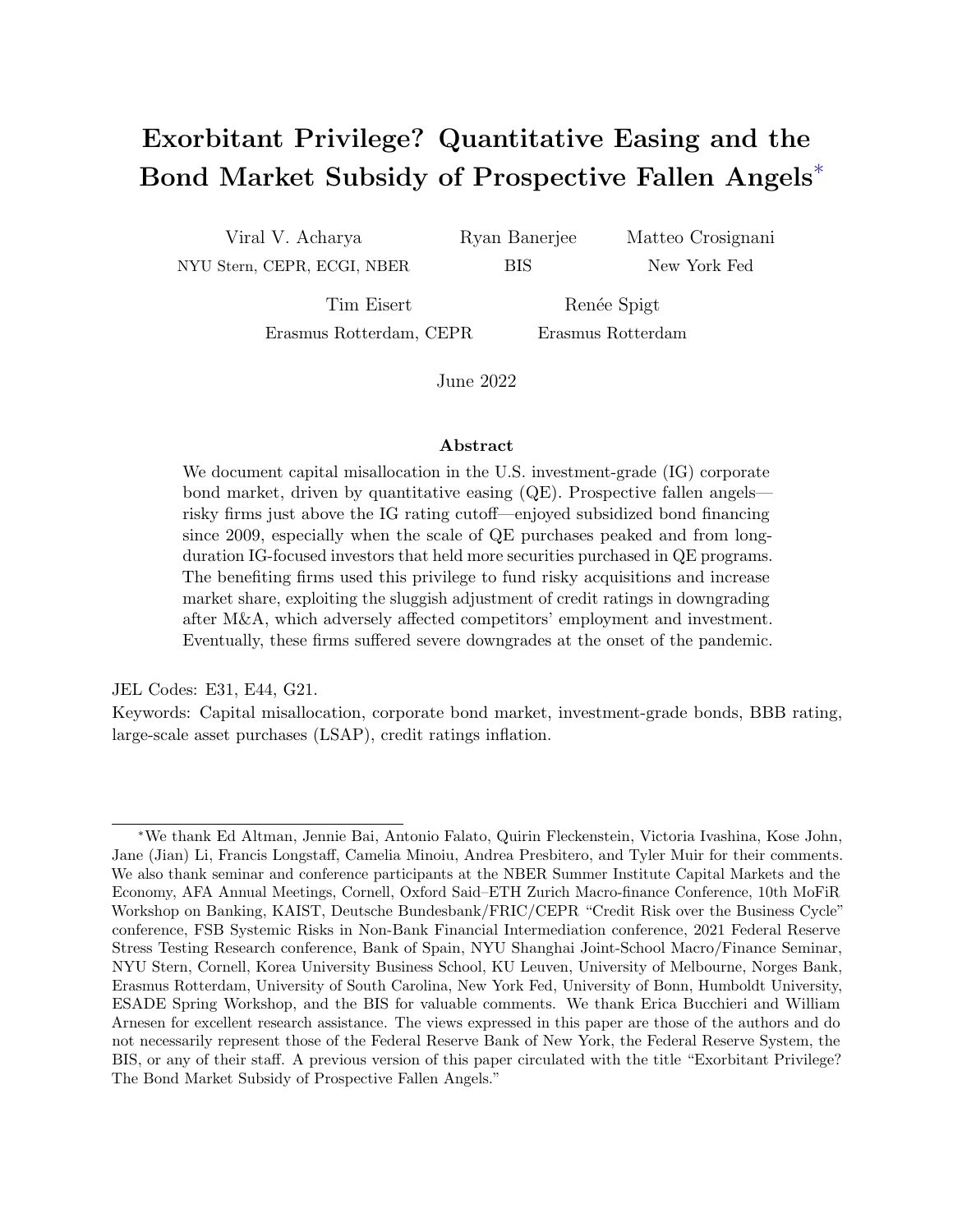

Figure 6: Bond spreads: downgrade-vulnerable minus non-downgrade-vulnerable firms. This figure shows the difference in secondary market spreads between downgrade-vulnerable and non-downgradevulnerable issuers for issuers rated AAA, AA and A (dashed line), BBB (solid line), and B (dotted line).

specification:

$$
\begin{aligned} \text{Spread}_{bit} = & \boldsymbol{\beta_1} \mathbf{Rating}_{it} + \boldsymbol{\beta_2} \mathbf{Rating}_{it} \times \text{Vulnerable}_{it} \\ & + \boldsymbol{\delta X_{bt}} + \boldsymbol{\gamma} \mathbf{Liquidity}_{bt} \times \mathbf{Rating}_{it} + \boldsymbol{\mu}_{ht} + \epsilon_{bit} \end{aligned} \tag{2}
$$

where Spread<sub>bit</sub> is the spread (in basis points) of bond b issued by firm i in period t. We reiterate that we follow Gilchrist and Zakrajsek (2012) and compute spreads relative to the yield on a synthetic US treasury with the same cash flows as the corporate bond, and also Faust et al. (2013) to further adjust the spreads of callable bonds to account for the influence of risk-free rates on the option value of these bonds. As Becker et al. (2021) show, changes in credit quality can also influence the spread on bonds with a call option. We therefore include control variables to absorb the influence of changes in credit quality on callable bond spreads by including an indicator variable for callable bonds, another for bonds which are trading above par but below a price of 105 as well as the interaction of the two.<sup>14</sup> Rating<sub>it</sub>

<sup>14</sup>As shown in Table D.3 around 90% of bonds in our sample are callable. Since 2010, the share has remained relatively constant. Our estimated regression coefficient suggests that when callable bonds trade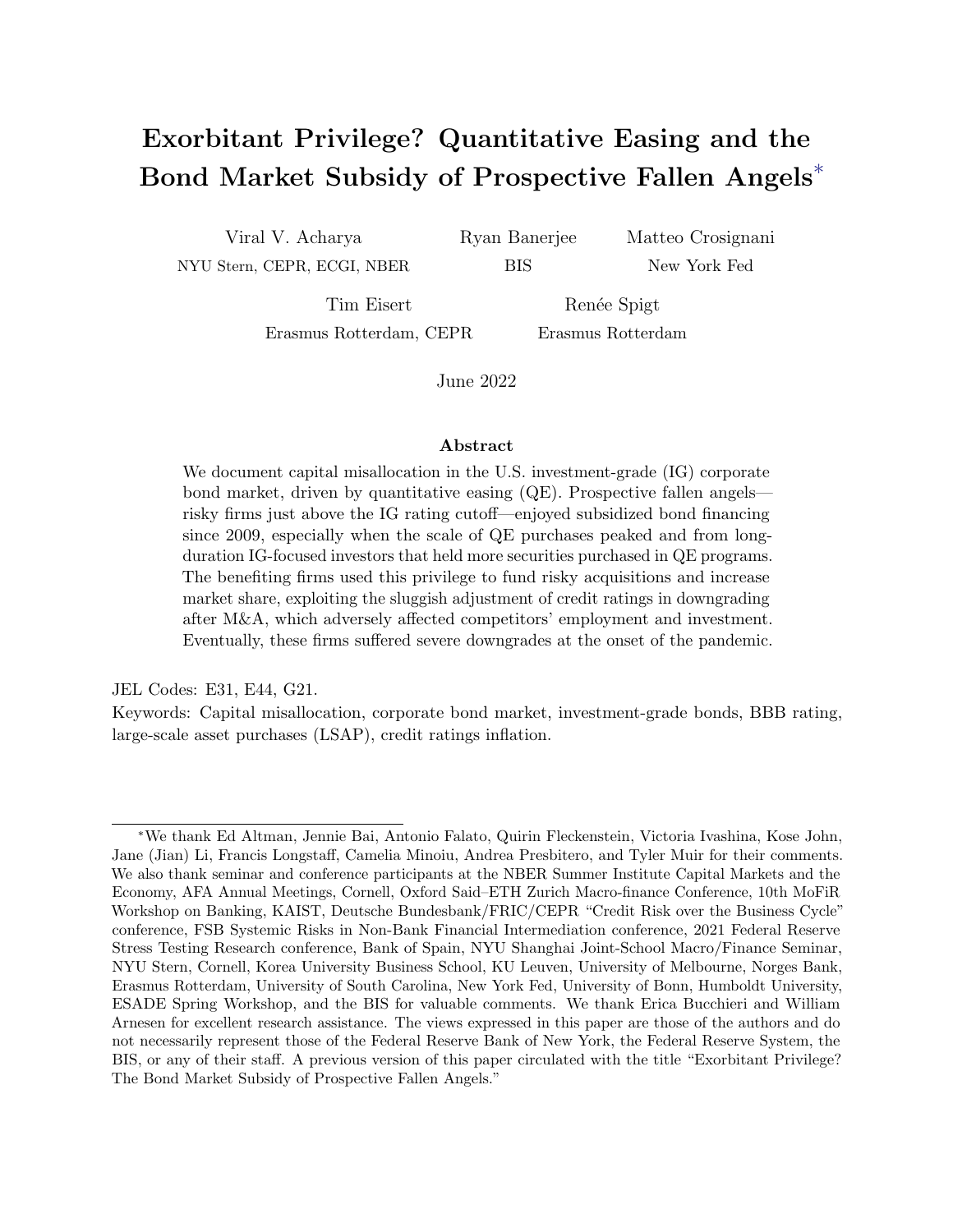is a vector of dummy variables corresponding to firm's i rating in period t and Vulnerable<sub>it</sub> is an indicator variable equal to one if issuer  $i$  is classified as downgrade-vulnerable in year  $t-1$  and year t and retains the same rating across both years.<sup>15</sup> We also include a vector  $\mathbf{X}_{bt}$  of bond-level characteristics (remaining maturity, log of the offering amount and dummy variables taking the value of one for bonds with covenants, convertible bonds and senior bonds respectively). We also include control variables to capture the influence of bond liquidity on spreads by including bid-ask spreads which we allow to vary by rating bucket, **Liquidity**<sub>bt</sub>  $\times$  **Rating**<sub>it</sub>. We further include industry-year-month fixed effects  $\mu_{ht}$  to absorb unobserved time variation in spreads within an industry. Due to the relatively low number of bonds with a AAA rating, we combine AAA-rated and AA-rated firms into one category.

Table 1 presents the estimation results. The first column shows the estimation results in the full sample period. As expected, the uninteracted ratings terms show that bond spreads increase as the ratings deteriorate. The interaction terms between ratings and the vulnerable firm dummy variable show that in all rating categories, except BBB, downgrade-vulnerable firms have either higher financing costs (AAA-AA, BB, B, CCC) or statistically indistinguishable financing costs (A) compared with non-downgrade-vulnerable firms. Consistent with Figure 6 this pattern is reversed for BBB-rated firms as prospective fallen angels pay significantly lower financing costs than non-downgrade-vulnerable BBB firms. The second column shows the estimation results in the subsample running from 2013 to 2016 when the Fed maintained a more or less constant balance sheet size of \$4.5 trillion (see Appendix G.1). In this period, the funding privilege of prospective fallen angels increases in magnitude. The third and fourth columns show similar estimation results using primary market offering spreads as a dependent variable. The point estimates indicate that the vulnerable BBB funding subsidy is somewhat higher in primary bond markets. In Appendix D.4, we show that our baseline results are robust to using bond-level instead of issuer ratings as well as

close to the call barrier they trade at a 40 basis point discount to non-callable bonds, not far from Becker et al. (2021)'s estimates based on matched bonds from the same issuer.

 $15$ Results are qualitatively and quantitatively similar if we employ a less stringent definition and define vulnerable firms simply on whether they are classified as vulnerable in year  $t$ .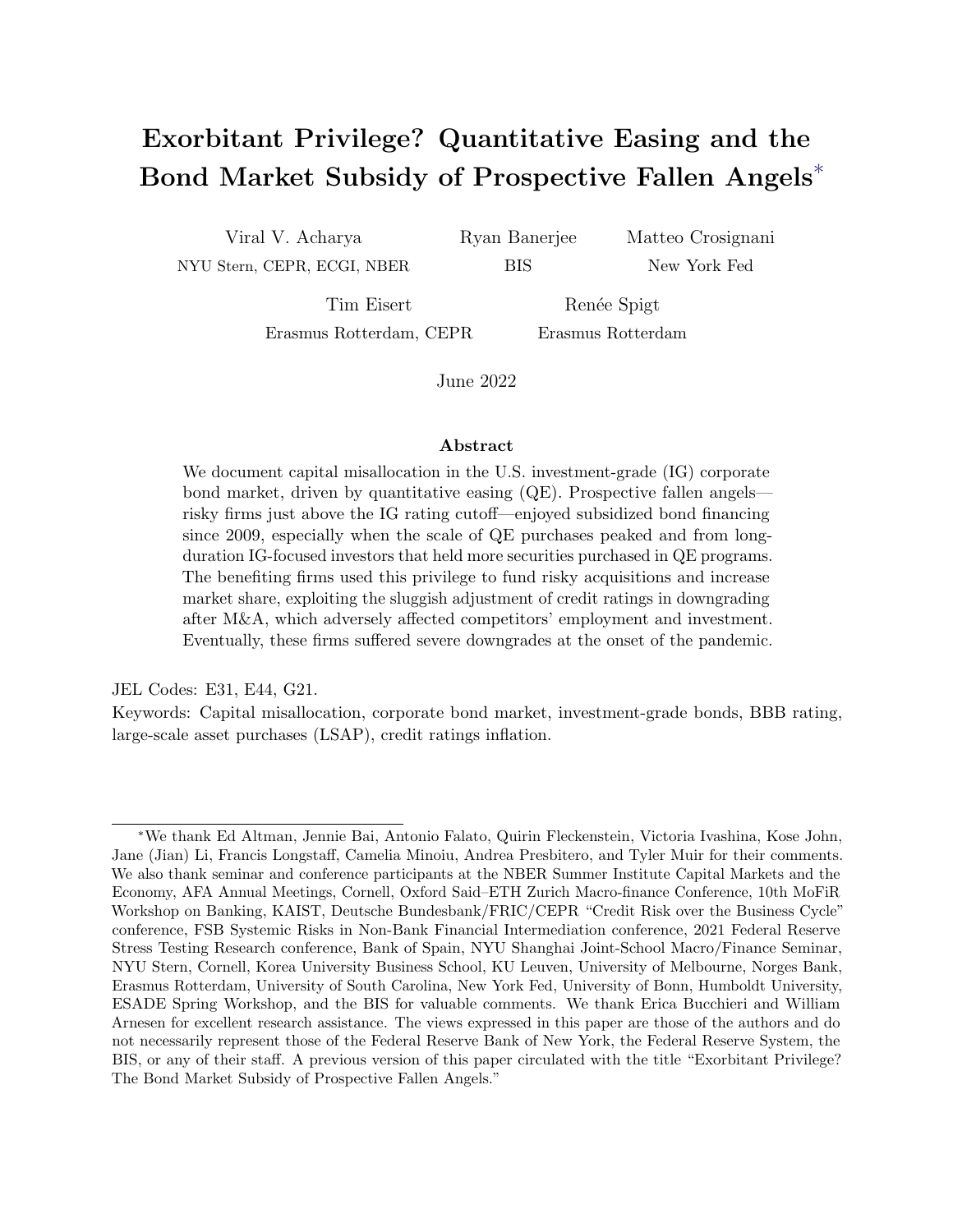|                            | Spread            | Spread         | Offer Spread | Offer Spread |
|----------------------------|-------------------|----------------|--------------|--------------|
| А                          | $29.100***$       | $30.471***$    | 37.844       | $-10.718$    |
|                            | (8.495)           | (8.087)        | (35.806)     | (28.191)     |
| <b>BBB</b>                 | 81.404***         | 79.464***      | $106.468***$ | $62.556**$   |
|                            | (8.672)           | (8.547)        | (35.880)     | (28.740)     |
| BB                         | $191.336^{***}\;$ | 182.127***     | 225.867***   | 200.985***   |
|                            | (10.961)          | (13.514)       | (35.460)     | (26.455)     |
| B                          | $337.734***$      | $323.510***$   | 310.352***   | 271.383***   |
|                            | (17.427)          | (26.301)       | (35.608)     | (29.504)     |
| CCC                        | 947.289***        | $1,049.530***$ | 198.190**    | $356.475***$ |
|                            | (93.020)          | (169.092)      | (89.791)     | (56.338)     |
| Vulnerable $\times$ AAA-AA | 12.235            | 19.194**       | 2.386        | $-45.703$    |
|                            | (8.768)           | (9.079)        | (37.643)     | (30.406)     |
| Vulnerable $\times$ A      | 2.091             | $-4.286$       | $30.424**$   | $41.941*$    |
|                            | (4.963)           | (8.030)        | (12.836)     | (21.306)     |
| Vulnerable $\times$ BBB    | $-9.680***$       | $-18.423***$   | $-23.579***$ | $-25.001*$   |
|                            | (3.599)           | (5.738)        | (8.296)      | (13.828)     |
| Vulnerable $\times$ BB     | $14.121*$         | 14.068         | 29.676*      | 7.081        |
|                            | (7.473)           | (11.776)       | (16.316)     | (28.776)     |
| Vulnerable $\times B$      | 86.094***         | 78.941**       | 43.206*      | 52.781       |
|                            | (23.403)          | (35.557)       | (22.013)     | (40.616)     |
| Vulnerable $\times$ CCC    | 414.347**         | 363.544        |              |              |
|                            | (165.179)         | (237.879)      |              |              |
| Industry-Year-Month FE     | $\times$          | X              | X            | $\times$     |
| Bond-level controls        | Χ                 | X              | X            | Χ            |
| Sample                     | $2009 - 19$       | $2013 - 16$    | $2009 - 19$  | $2013 - 16$  |
| Observations               | 256,638           | 98,812         | 2,793        | 1,215        |
| R-squared                  | 0.651             | 0.626          | 0.836        | 0.824        |

Table 1: The exorbitant privilege of prospective fallen angels. This table shows the estimation results of specification (2). The dependent variable in columns (1)-(2) is the secondary market bond spread. The dependent variable in columns (3)-(4) is the primary market bond spread. Bond spreads, measured in basis points. Vulnerable is a dummy equal to one if at the rating bucket of the bond, the firm's Altman-Z score is below that of the cut-off for the rating bucket below. Additional bond-level controls include residual maturity, amount outstanding and bid-ask spreads, coefficients on the latter are allowed to vary by rating. The specification also includes dummy variables for callable bonds, bonds with a price price above par but below a price of 105 and the interaction between the two variable to account for changes in credit quality affecting spreads on callable bonds. These control variables are included in the estimation but not reported for brevity. These specifications include industry-year-month fixed effects (2-digit SIC). Standard errors are clustered at the firm and year-month level. \*\*\*  $p<0.01$ , \*\*  $p<0.05$ , \*  $p<0.1$ .

including additional controls for bond liquidity based on the frequency with which the bond trades and whether the bond is on- or off-the-run.

Table 2 shows that this privilege is unique to the corporate bond market in the last decade. The first two columns use the (log) expected default frequency derived from equity markets at the 2-year and 5-year horizons as dependent variables, respectively. While we confirm that the estimated coefficients on the uninteracted terms increase monotonically as ratings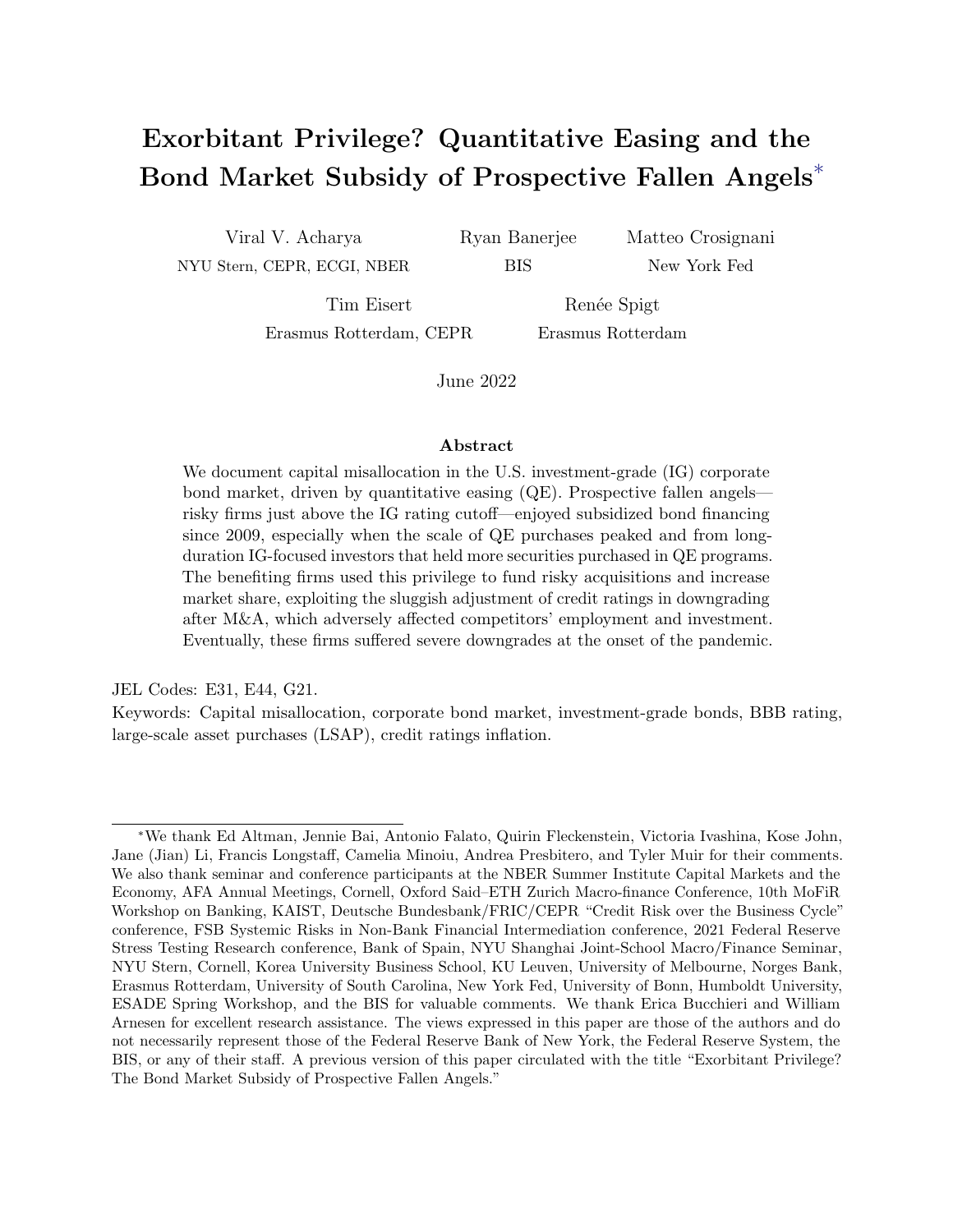|                           | EDF 2Y      | EDF 5Y      | Spread                   | Loan spread | <b>CDS</b>   |
|---------------------------|-------------|-------------|--------------------------|-------------|--------------|
| <b>BBB</b>                | $0.598***$  | $0.472***$  | $18.943***$              | 9.698       | $51.875***$  |
|                           | (0.086)     | (0.068)     | (4.730)                  | (18.914)    | (5.117)      |
| BB                        | $1.493***$  | $1.164***$  | 87.178***                | 60.116***   | 178.520***   |
|                           | (0.105)     | (0.083)     | (7.113)                  | (22.451)    | (15.920)     |
| B                         | $2.769***$  | $2.121***$  | 162.085***               | 119.756***  | 385.052***   |
|                           | (0.122)     | (0.095)     | (10.288)                 | (23.218)    | (37.442)     |
| CCC                       | $4.129***$  | $3.142***$  | $359.317^{\ast\ast\ast}$ | 241.113***  | 659.209***   |
|                           | (0.170)     | (0.134)     | (38.390)                 | (74.555)    | (171.965)    |
| Vulnerable $\times$ AAA-A | $0.191*$    | $0.146*$    | $5.964*$                 | $-4.366$    | $-6.370$     |
|                           | (0.102)     | (0.084)     | (3.293)                  | (25.558)    | (3.902)      |
| Vulnerable $\times$ BBB   | $0.208**$   | $0.140**$   | $10.053**$               | 17.776*     | $-17.401***$ |
|                           | (0.090)     | (0.068)     | (4.752)                  | (9.359)     | (5.476)      |
| Vulnerable $\times$ BB    | $0.485***$  | $0.349***$  | 14.347**                 | 18.360      | 45.797*      |
|                           | (0.096)     | (0.072)     | (5.857)                  | (13.109)    | (24.363)     |
| Vulnerable $\times$ B     | $0.744***$  | $0.561***$  | 39.438**                 | 49.392***   | 16.786       |
|                           | (0.108)     | (0.081)     | (19.369)                 | (18.166)    | (61.811)     |
| Vulnerable $\times$ CCC   | 0.274       | 0.248       | 280.269***               | $-95.201$   | 33.954       |
|                           | (0.190)     | (0.156)     | (67.662)                 | (73.515)    | (107.732)    |
| Industry-Year-Month FE    | X           | $\times$    | X                        | Χ           | X            |
| Bond-level controls       | X           | X           | X                        | Χ           | X            |
| Sample                    | $2009 - 19$ | $2009 - 19$ | $2002 - 07$              | $2009 - 19$ | $2009 - 19$  |
| Observations              | 62,129      | 62,129      | 25,990                   | 2,982       | 102,829      |
| R-squared                 | 0.767       | 0.789       | 0.776                    | 0.715       | 0.743        |

Table 2: The exorbitant privilege is unique to the bond market post-2009. This table shows the estimation results of specification (2). This table provides robustness checks on the vulnerable BBB subsidy in different markets and time periods. The dependent variable in columns  $(1)-(2)$  are the log expected default frequencies at the 2-year and 5-year horizon, respectively between 2010 to 2019. The dependent variable in column (3) is the secondary market bond spread in the pre-GFC period (2002–2007). The dependent variable in column (4) is the all-in-drawn spread for syndicated loans taken from DealScan. The dependent variable in column (5) is the spread on the CDS contract maturity matched to the corporate bonds sample in Table 1 column (1). The CDS contracts are interpolated to have the same remaining maturity as the corresponding bond. The specifications include industry-year-month fixed effects (2-digit SIC). Standard errors are clustered at the firm and year-month level. \*\*\*  $p<0.01$ , \*\*  $p<0.05$ , \*  $p<0.1$ .

deteriorate, the funding advantage of prospective fallen angels disappears, suggesting that the exorbitant privilege is specific to the bond market. The third column shows that between 2002 and 2007 (the last business cycle before the GFC), prospective fallen angels did not benefit from a similar privilege in the corporate bond market. In fact, prospective fallen angels paid higher spreads in this period in line with other rating categories. The fourth column shows that prospective fallen angels did not enjoy a similar funding advantage in the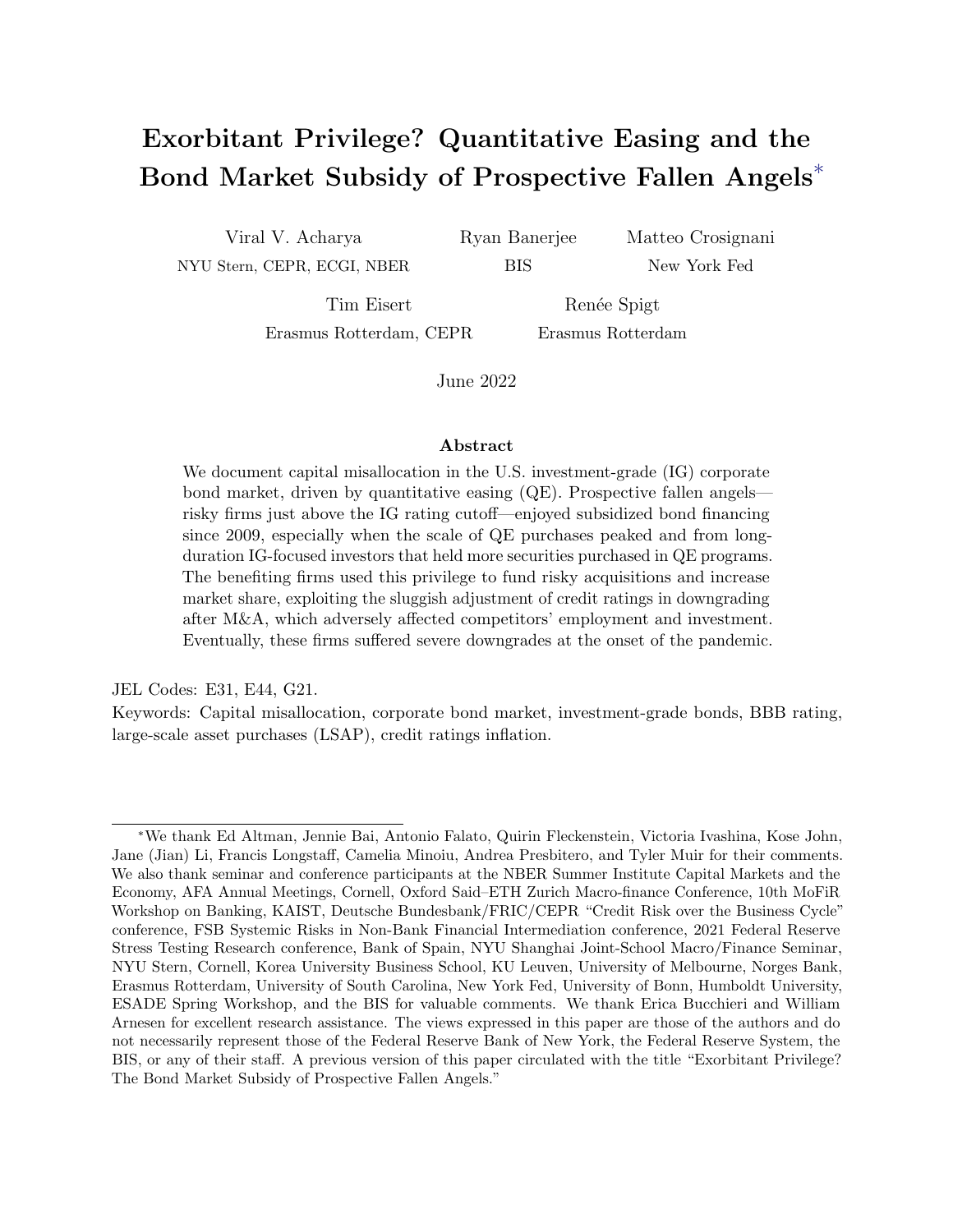syndicated loan market post  $2010<sup>16</sup>$  However, the fifth column of Table 2 suggests that credit default swap markets price a similar privilege for prospective fallen angels. In particular, the point estimate of the vulnerable BBB interaction term is negative and similar in magnitude to our baseline results in the first column of Table 1 for corporate bonds spreads.

Our interpretation is that the drivers of the prospective fallen angel privilege also influence the pricing of CDS contracts. In particular, an investor can gain credit exposure to a firm by either buying the bond or through a replication strategy of selling a CDS contract on the same firm and buying a US treasury. Two pieces of evidence suggests that the same influence in corporate bond markets also affects CDS markets. First, for insurance companies, whose participation in investment grade CDS markets is particularly relevant given the significantly higher capital requirements for sub-investment grade risks, the capital treatment of selling CDS in a replication strategy is the same as holding a corporate bond of the same rating according to the risk-based capital regulation issued by the National Association of Insurance Commissioners (NAIC). Second, replication strategies overwhelmingly account for insurance company exposure in CDS markets (around 75%), see for example NAIC (2015). Finally, BIS derivative statistics also show that insurance companies have been consistent net sellers of CDS protection on non-financial corporates to dealers between 2009 and 2019 (see Table D10.1 of the BIS Derivative Statistics).

Taken together, these results suggest that the exorbitant privilege of prospective fallen angels is unique to corporate bond and replication (CDS) markets since 2009.

# 6 The origins of the exorbitant privilege

We now discuss the origins of the exorbitant privilege. Section 6.1 presents a conceptual framework that explains how the exorbitant privilege can arise in equilibrium due to a higher investor demand for riskier corporate bonds. Consistent with its prediction, Section 6.2

<sup>&</sup>lt;sup>16</sup>Given a limited number of observations in the highest rating buckets AAA and AA, especially in the syndicated loan market data, we further combine AAA-A ratings into a single rating category.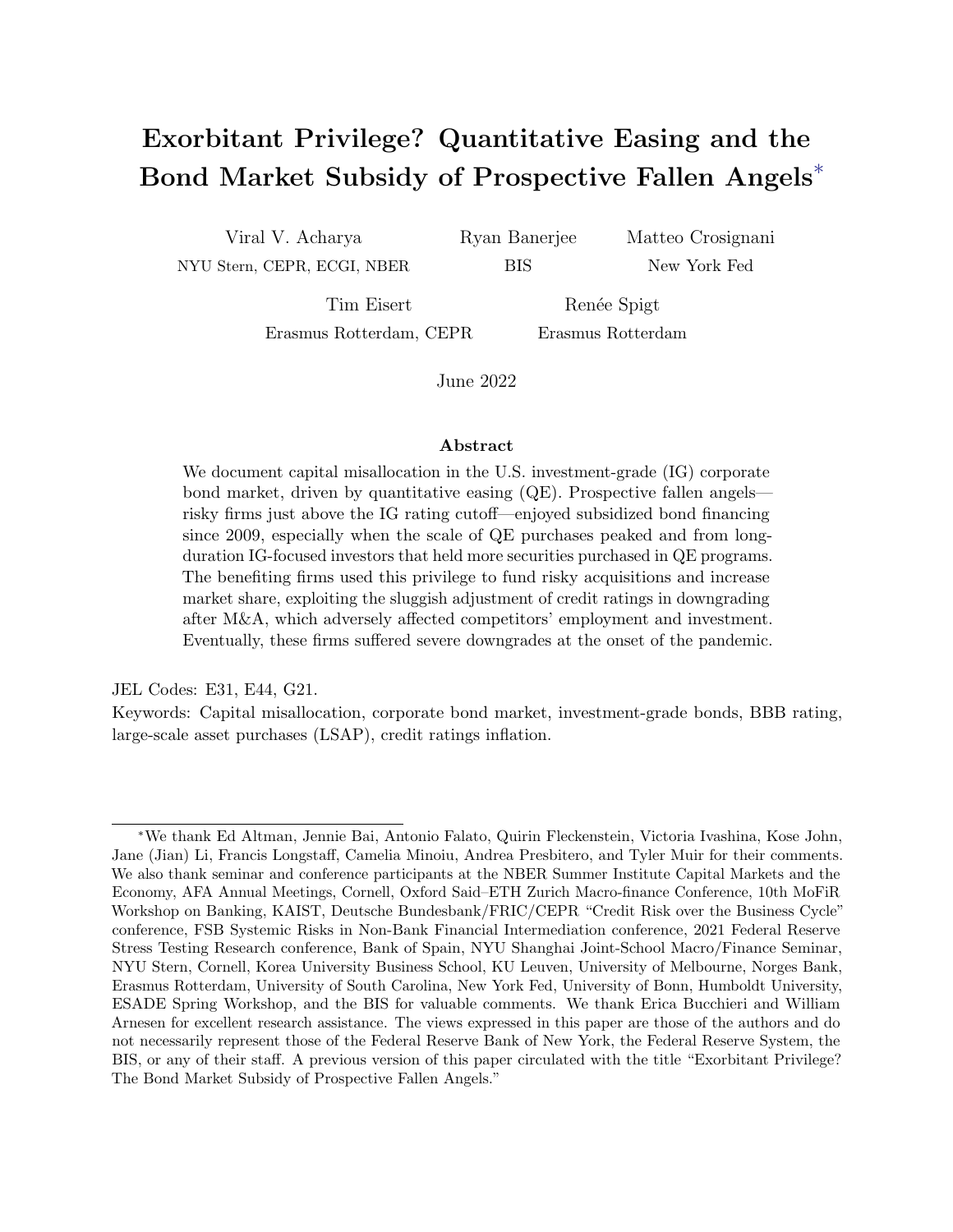documents the role of QE in driving investors' demand for IG downgrade-vulnerable corporate bonds, especially those issued by prospective fallen angels.

### 6.1 Theoretical framework

Our explanation for the origin of the exorbitant privilege of prospective fallen angels relies on the interplay of three critical factors. First, a large demand for investment-grade bonds. Second, risk-taking behavior of investors within IG bonds, and in turn, of riskier issuers. Third, the sluggishness of credit ratings at the cusp of investment grade.

We present our framework in detail in Appendix B. Figure 7 outlines the intuition. By lowering yields on government bonds and mortgage-backed securities and, in turn, on (longterm) riskier assets, QE induces investors to adjust their portfolio choice (Gagnon et al., 2011; Krishnamurthy and Vissing-Jorgensen, 2011). In practice, investors such as life insurers seek out a greater quantity of riskier IG assets to meet their promised liabilities (e.g., variable annuities) as yields, as well as quantities of their traditional investments, are compressed by the Fed in QE programs.17 The high demand for corporate bonds reduces the cost of bond financing, inducing issuers to potentially take on more debt; in turn, more indebted issuers take on more risks, the outcome of a standard risk-shifting mechanism (Jensen and Meckling, 1976; John and John, 1993).

The extent of the increase in issuers' risk-taking, however, depends on whether these firms are vulnerable to a downgrade and on the sluggishness of credit rating agencies in downgrading firms, especially at the boundary of IG rating (BBB). Non-downgrade-vulnerable issuers are ex ante unlikely to be downgraded and thus benefit less from the sluggishness of credit rating agencies, relative to any additional risks they may take. By contrast, downgrade-vulnerable issuers are ex ante more likely to be downgraded and thus benefit more from the sluggishness

<sup>&</sup>lt;sup>17</sup>This mechanism is consistent with anecdotal evidence. For example, the Financial Times reports that \insurance companies such as AIG and MetLife hold huge investment books, mainly consisting of bonds, to back the promises they make to their customers. Over the past decade, they have increasingly moved into riskier assets, according to Fitch, as yields in safer categories have fallen under aggressive easing policies from the world's central banks." Source: "Search for yield draws U.S. life insurers to risky places," Financial Times, February 21, 2019.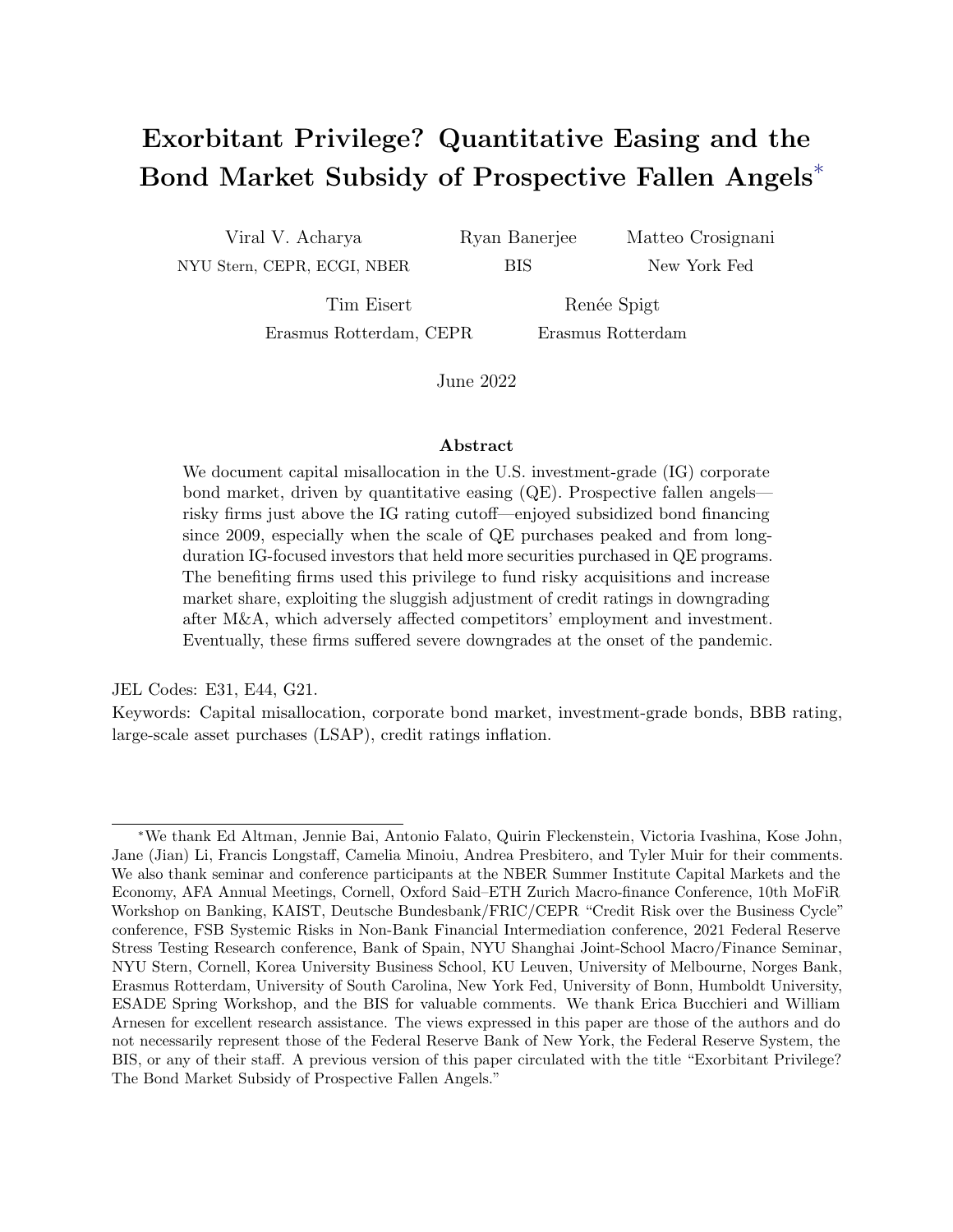

Mechanism at work for all firms --- Mechanism at work for downgrade-vulnerable firms

Figure 7: Scheme of model intuition. This figure shows the intuition behind the model. QE induces an increase in demand for investment-grade corporate bonds causing, in turn, an increase in issuers' debt financing. The now more indebted issuers take on more risk. This effect (blue solid lines) is at work for all firms and stronger as we move down the rating categories within the investment-grade space. Given that credit rating agencies are sluggish in downgrading firms (especially those close the investment-grade threshold), the increased risk-taking by downgrade-vulnerable issuers is met again by high demand by investors sensitive to credit ratings. This effect (red dashed lines) is only at work for downgrade-vulnerable firms and stronger as we move down the rating categories within the investment-grade space.

of credit rating agencies if they take additional risks.

Figure 8 illustrates the main results of the framework presented in Appendix B, where we make the reduced-form assumption that investors subsidize (i) IG bonds relative to sub-IG bonds (*preference for IG*), and (ii) riskier bonds within each rating bucket, more so for riskier IG ratings (within- and across-ratings preference for risk). Together, these assumptions capture the observation that capital requirements and investment restrictions are lighter for IG relative to sub-IG bonds, that QE induces a preference for risk within IG-focused investors, and that rating agencies are sluggish to downgrade vulnerable firms especially at the cusp of the IG cutoff (Bruno et al., 2016).

The top panel shows bond yields as a function of firm quality, with firms grouped by credit ratings. Firms are ordered by decreasing quality on the x-axis; (i) the blue line, corresponding to the baseline economy, shows that bond yields increase as firms deteriorate in quality. There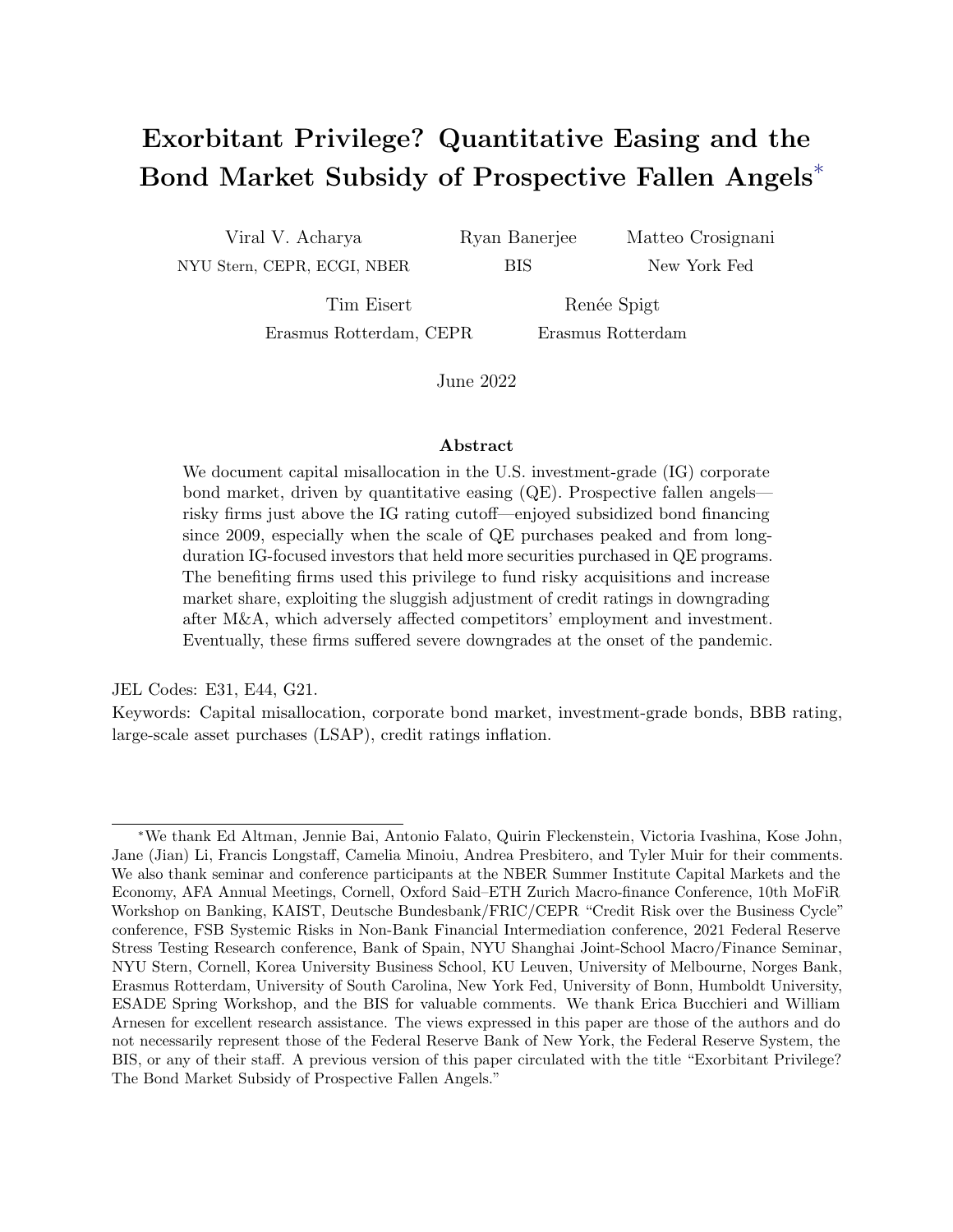

Figure 8: Corporate bond yields, model and data. The top panel presents the corporate yield curve with yields on the y-axis and firms sorted by quality, and grouped in credit ratings, on the x-axis. The solid blue line, the red dashed line, and the black dotted line represent a baseline economy, an economy with moderate demand for IG corporate bonds, and an economy with high demand for IG corporate bonds. The bottom panel shows, for each rating category, the yield spread between downgrade-vulnerable and non-downgrade-vulnerable issuers. The bottom left panel is the mean of this spread over the entire sample period. The bottom right panel is the model spread in the high IG demand case.

is an additional jump at each rating cutoff, particularly pronounced at the investment-grade cutoff between BBB-rated and BB-rated firms; (ii) the dashed red line shows bond yields in an economy with a moderate preference for risk. The curve flattens and becomes more concave within each rating bucket, reflecting the equilibrium lower yields of downgrade-vulnerable firms; (iii) the black dotted line shows bond yields in an economy with a high preference for risk. The flattening and concavity of the yield curve is so pronounced that yields of bonds of prospective fallen angels fall below that of non-downgrade-vulnerable BBB-rated issuers.

The bottom panels compare the difference between the spread of downgrade-vulnerable firms and non-downgrade-vulnerable firms observed in the data in the full sample (left panel) and the one generated in our framework with a high preference for risk (right panel). In both cases, in the model and in the data, the difference is positive for all rating classes except for the BBB rating. This way, our framework qualitatively generates the exorbitant privilege of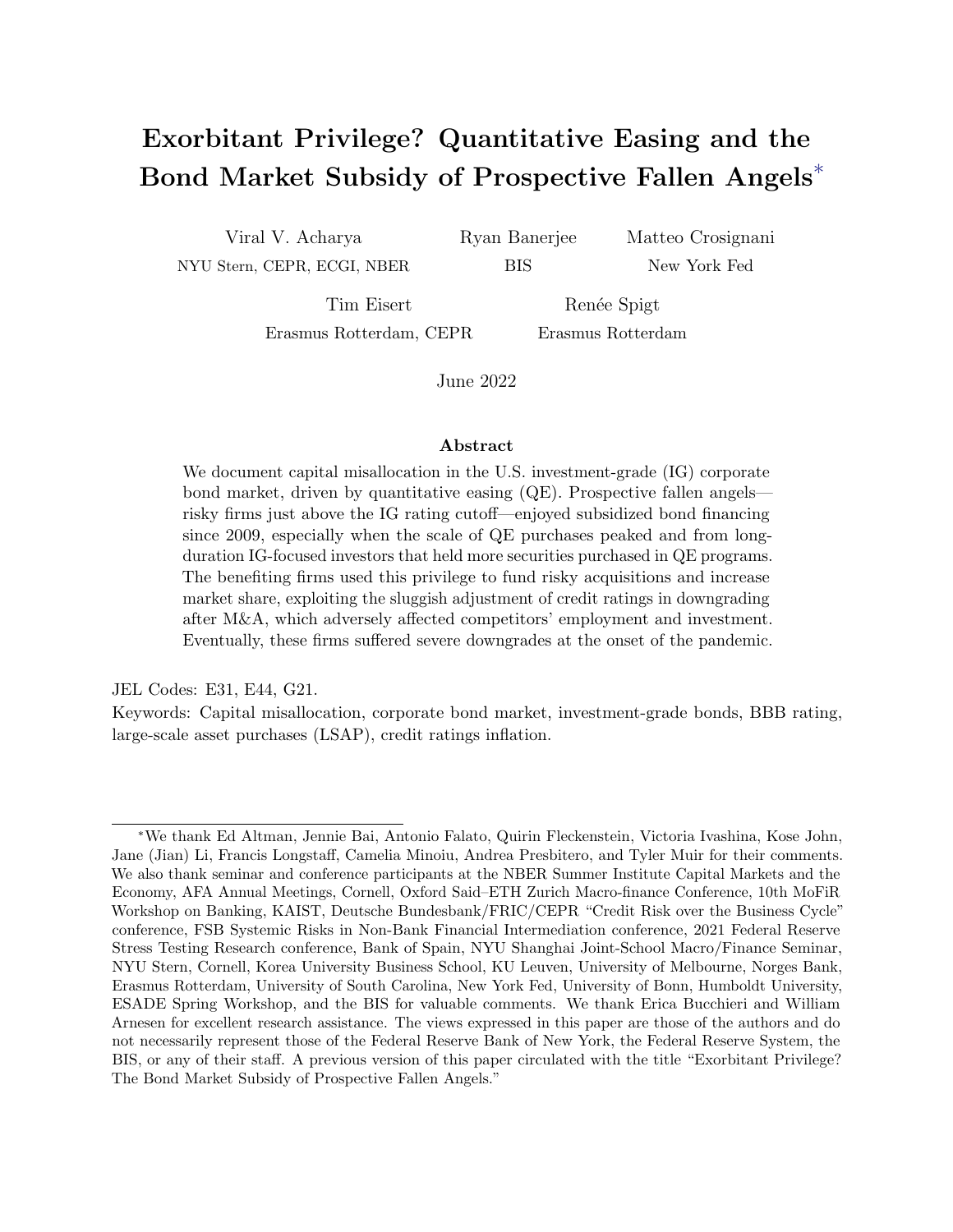prospective fallen angels.18

### 6.2 QE-driven demand by investment-grade investors

Next, we document that investors exposed to the Federal Reserve QE programs drive the demand for IG corporate bonds, especially those issued by prospective fallen angels. This dynamic is entirely driven by investors that predominantly hold IG bonds and whose portfolio consists of mostly long-term bonds.

Exploiting our granular holdings data, we measure investors' exposure to QE and observe investors' holdings of bonds. We measure investor-level exposure to QE, merging our holdingslevel data with the Federal Reserve SOMA holdings data. Investor time-varying exposure to QE is defined as the share of investor total holdings that are held by the Federal Reserve in the SOMA Treasury portfolio, where holdings are weighted by the share of amounts outstanding held by the Federal Reserve. The idea is that investors with a substantial share of their security holdings held by the Federal Reserve at time  $t$  are more affected by  $\mathbb{Q}E$ . Formally, we define the variable QE  $\text{Exposure}_{kt}$  as follows:

$$
QE Exposure_{kt} = \frac{\sum_{b} (Holdings_{bkt} \times SOMA_{bt})}{\sum_{b}Holdings_{bkt}}
$$
\n(3)

where b is a security, k is an investor, and t is a date.  $SOMA_{bt}$  is the share of Treasury security b held by the Federal Reserve at date t.  $Holding_{bkt}$  are the holdings of security b held by investor k at time t. This variable is calculated at a quarterly frequency. Figure 9 shows the time-series evolution of  $\text{QE Exposure}_{kt}$ .

Figure 10 shows that high-exposure investors (above median QE exposure) increased

<sup>&</sup>lt;sup>18</sup>There is an interesting parallel between such QE-induced capital misallocation and the zombie-lending related credit misallocation. In the latter, banks extend subsidized credit to distressed firms to gamble for resurrection and/or to not recognize them as non-performing assets (which would induce higher provisioning and capital requirements). In the former, each investor such as an insurance firm can be considered relatively atomistic; nevertheless, the sluggishness of credit rating downgrades can act as a coordinating mechanism whereby each such investor can search for yield to gamble over the "cliff" risk of IG to sub-IG downgrade. Materialization of the cliff risk may be associated with liquidation costs, in case of investors restricted to investing in IG, and/or higher capital requirements, in case of investors such as insurance companies.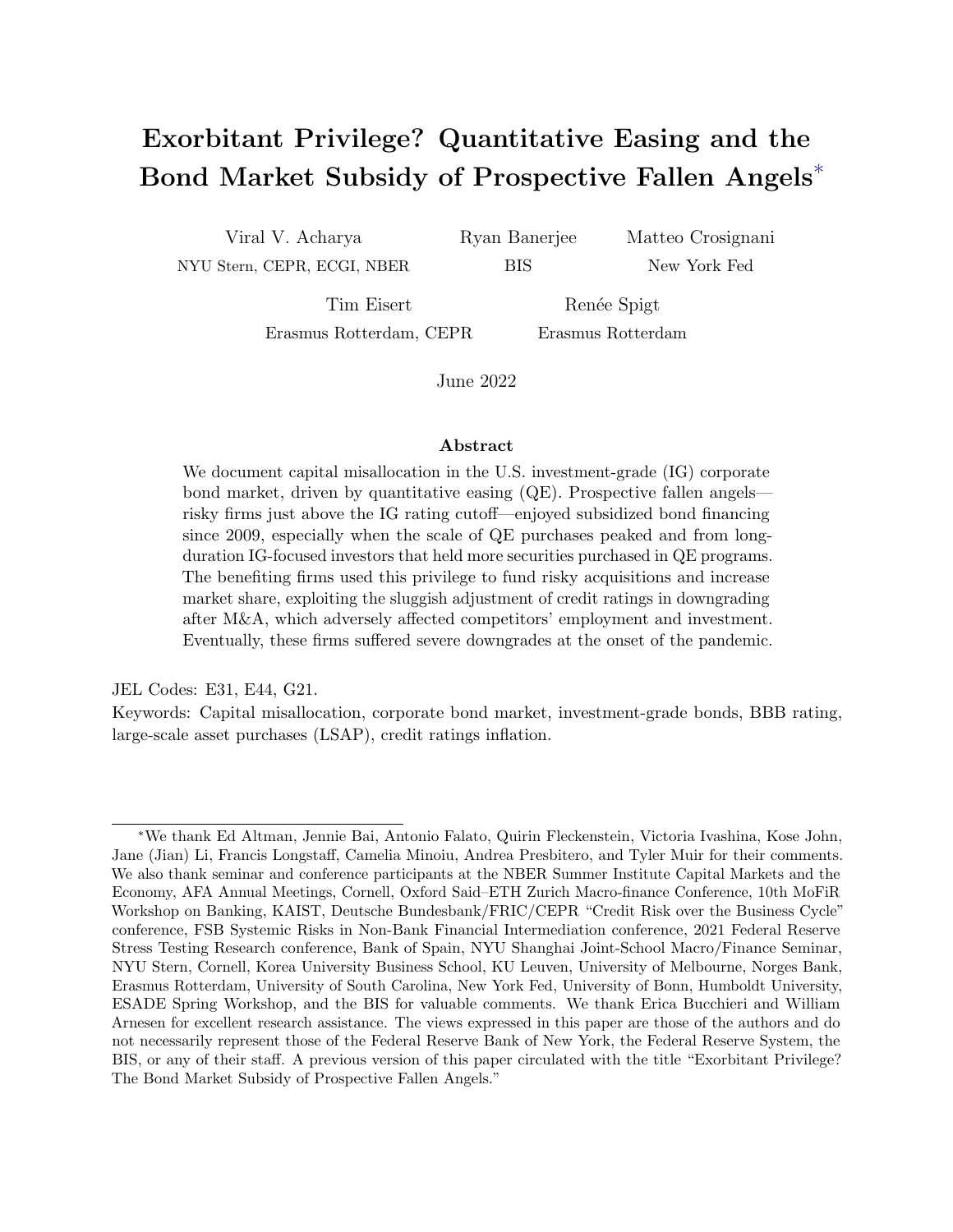

Figure 9: Investor exposure to QE. This figure shows the evolution of the cross-sectional mean of the  $QE$  Exposure<sub>kt</sub> variable at a quarterly frequency. This variable is defined as the share of investor total holdings that are held by the Federal Reserve in the SOMA Treasury portfolio, where holdings are weighted by the share of amounts outstanding held by the Federal Reserve.

their holdings of investment-grade corporate bonds compared with low-exposure (below median QE exposure) investors starting around 2014. This differential dynamic is particularly pronounced in the BBB market and, within the BBB market, for prospective fallen angels. The top panel compares holdings by high-exposure and low-exposure investors in the BBB market (top left panel) and  $A/AA/AAA$  market (top right panel). High-exposure investors substantially increase their holdings starting in 2014 in both markets but more so in the BBB market. The two bottom panels further split holdings depending on whether bonds are issued by downgrade-vulnerable or non-downgrade-vulnerable firms. The substantial increase in holdings by high-exposure investors is almost entirely driven by holdings of downgrade-vulnerable firms. Again, this dynamic is more pronounced in the BBB market, particularly relative to holdings of non-downgrade vulnerable firms.

Next, we analyze investors' demand for bonds issued by prospective fallen angels by estimating the following specification:

$$
Holdings_{ikt} = \beta_1 \text{QE Exposure}_{kt} \times Vunderable_{it} + \eta_{kt} + \mu_{it} + \epsilon_{kit} \tag{4}
$$

where k is an investor, i is an issuer, and t is a quarter. The dependent variable is the log of holdings by investor k in year t of bonds issued by issuer i. The independent variable of interest is the interaction between QE Exposure<sub>kt</sub> and *Vulnerable<sub>it</sub>*, a dummy equal to one if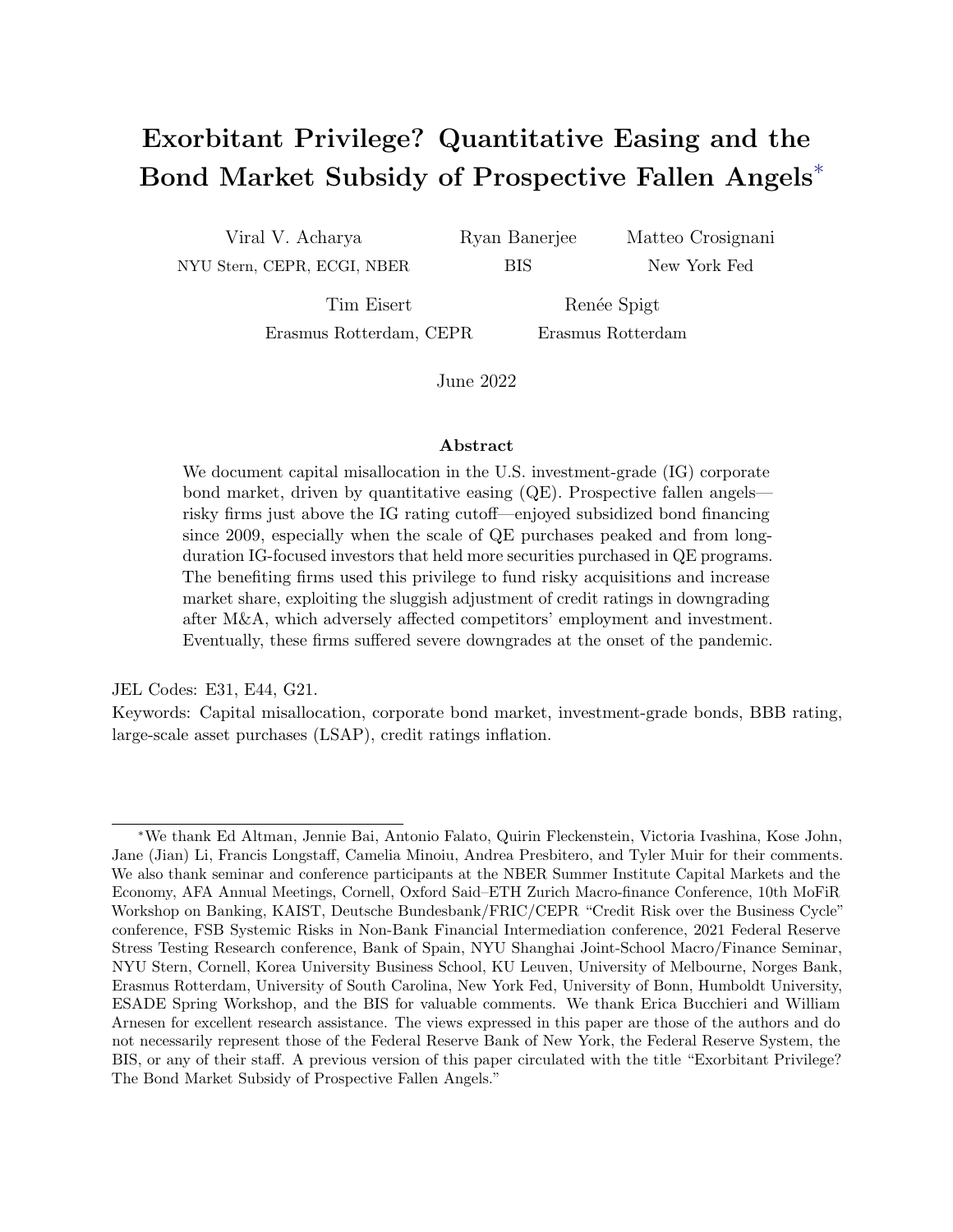

Figure 10: Investors' holdings of IG corporate bonds. This figure shows investors' holdings of investment grade corporate bonds, broken down by investor QE exposure, issuer rating, and downgradevulnerability. The top panels show holdings of bonds issued by BBB-rated issuers (top left panel) and A/AA/AAA-rated issuers (top right panel) by high-exposure (blue solid line) and low-exposure (red dotted line) investors. High-exposure investors have an above median exposure to QE. The bottom panels show holdings of bonds issued by BBB-rated issuers (bottom left panel, broken down by downgrade-vulnerability) and A/AA/AAA-rated issuers (bottom right panel, broken down by downgrade-vulnerability) by high-exposure and low-exposure investors.

issuer i is downgrade-vulnerable in year  $t$ .

The coefficient of interest  $\beta_1$  captures whether investors more exposed to QE hold more or fewer bonds issued by downgrade-vulnerable issuers compared with investors less exposed to QE. In the most stringent specification with investor-time and issuer-time fixed effects, we are effectively comparing bonds, at time  $t$ , issued by the *same issuer* that are held by investors with a different QE exposure. Investor-time fixed effects control for the potential differential portfolio choice by high- vs. low-exposure investors, with respect to downgradevulnerable and non-downgrade-vulnerable bonds, for reasons unrelated to QE. Issuer-time fixed effects control for the potential differential characteristics of downgrade-vulnerable and non-downgrade-vulnerable bonds (e.g., issuance volume) that might interact with the portfolio choice of high- vs. low-exposure investors for reasons, again, unrelated to QE.

Table 3 shows the estimation results. In Panel A, the estimated coefficient  $\beta_1$  is positive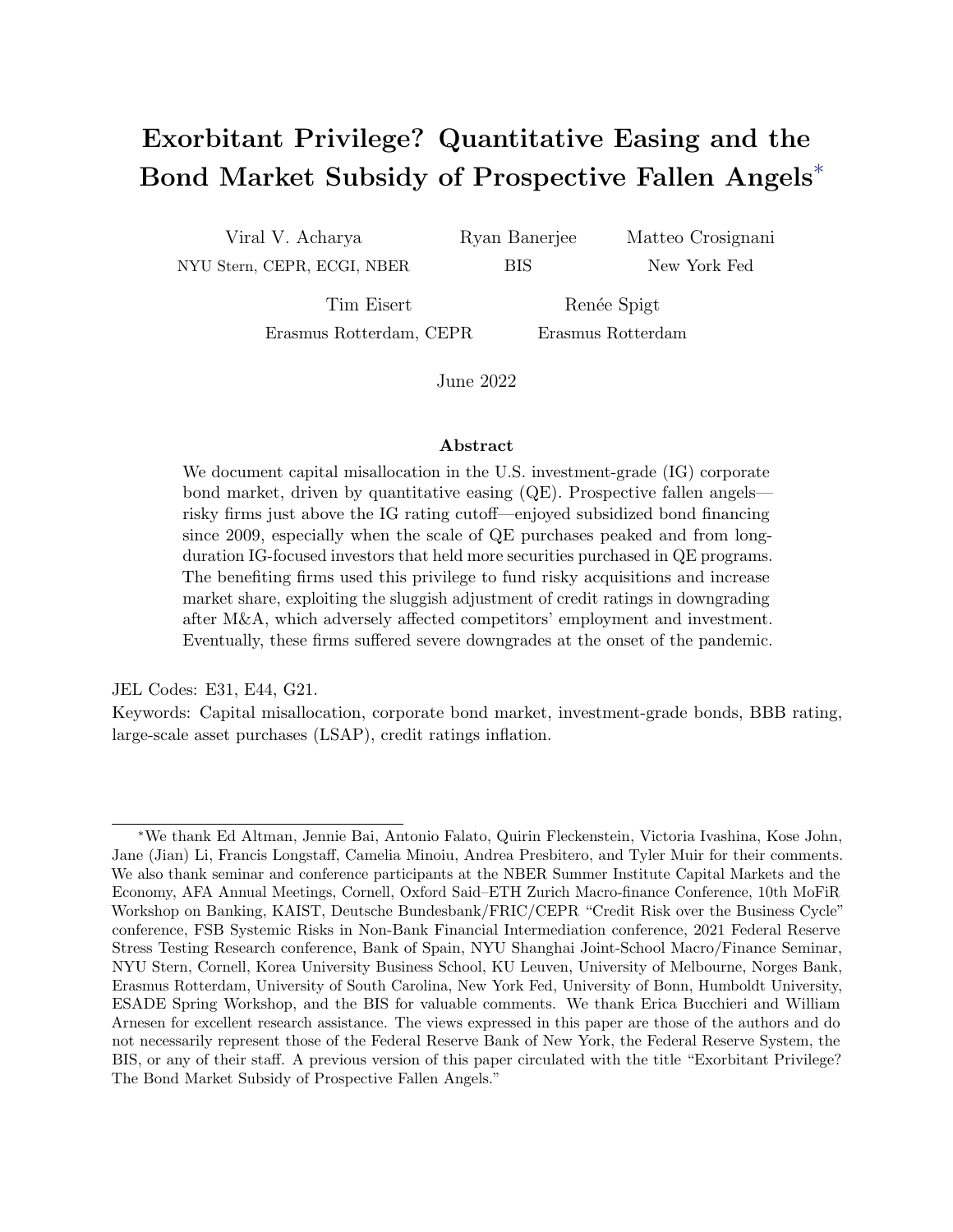| PANEL A                                                       | $Holding_{ikt}$ |            |            |            |
|---------------------------------------------------------------|-----------------|------------|------------|------------|
| $QE$ Exposure <sub>kt</sub> $\times$ Vulnerable <sub>it</sub> | $0.557***$      | $0.539***$ | $0.563***$ | $0.549***$ |
|                                                               | (0.143)         | (0.139)    | (0.145)    | (0.142)    |
| <b>Fixed Effects</b>                                          |                 |            |            |            |
| Issuer $i$                                                    | $\times$        | X          |            |            |
| Investor $k$                                                  | X               |            | $\times$   |            |
| Time t                                                        | X               |            |            |            |
| Investor $k$ - Time $t$                                       |                 | X          |            | X          |
| Issuer $i$ - Time $t$                                         |                 |            | $\times$   | $\times$   |
| Sample investors                                              | Full            | Full       | Full       | Full       |
| Sample issuers                                                | Full            | Full       | Full       | Full       |
| Observations                                                  | 4,491,046       | 4,486,493  | 4,489,965  | 4,485,417  |
| R-squared                                                     | 0.508           | 0.559      | 0.528      | 0.578      |
|                                                               |                 |            |            |            |

| PANEL B                                                       | $Holdings_{ikt}$ |           |            |            |
|---------------------------------------------------------------|------------------|-----------|------------|------------|
| $QE$ Exposure <sub>kt</sub> $\times$ Vulnerable <sub>it</sub> | $-0.030$         | $0.525**$ | $0.800***$ | $-0.454**$ |
|                                                               | (0.429)          | (0.228)   | (0.204)    | (0.204)    |
| <b>Fixed Effects</b>                                          |                  |           |            |            |
| Investor $k$ - Time $t$                                       | $\times$         | X         | X          | X          |
| Issuer $i$ - Time $t$                                         | X                | X         | X          | X          |
| Sample investors                                              | Full             | Full      | Full       | Full       |
| Sample issuers                                                | AAA/AA           | А         | <b>BBB</b> | НY         |
| Observations                                                  | 276,950          | 970,112   | 1,606,641  | 853,576    |
| R-squared                                                     | 0.731            | 0.678     | 0.623      | 0.521      |

Table 3: Demand for bonds issued by prospective fallen angels. This table presents estimation results from specification (4). The unit of observation is investor k-issuer *i*-date t. The dependent variable is  $log(1 + Holding_{kit})$ , where Holdings are holdings by investor k in year t of corporate bonds issued by issuer i (thousands dollars). QE exposure<sub>kt</sub> is defined in (3). Vulnerable<sub>it</sub> is a dummy equal to 1 if issuer i is downgrade-vulnerable to a downgrade in date t. The uninteracted  $V \text{u} \text{h}$ erable<sub>it</sub> and QE exposure<sub>kt</sub> terms are included in the estimation but not reported for brevity. In Panel A, the specification is estimated in the full sample of investors. In Panel B, the specification is estimated in the full sample of investors and in the subsample of issuers based on their rating category. Standard errors double clustered at the investor k level and issuer j level reported in parentheses. \*\*\*  $p<0.01$ , \*\*  $p<0.05$ , \*  $p<0.1$ .

and significant, suggesting that more exposed investors have a higher demand for bonds issued by downgrade-vulnerable issuers compared with less exposed investors. In Panel B, we show sample splits based on issuer ratings. In the four columns, the estimation is run in the subsample of AAA/AA, A, BBB, and speculative-grade (or high-yield) issuers, respectively. The results show that the overall effect is driven by holdings of BBB-rated bonds. In unreported results, we find that the coefficients are somewhat stable throughout our sample period. Hence, the investor QE-exposure peaking in the middle of our sample period (see Figure 9) implies a rise in demand for bonds issued by prospective fallen angels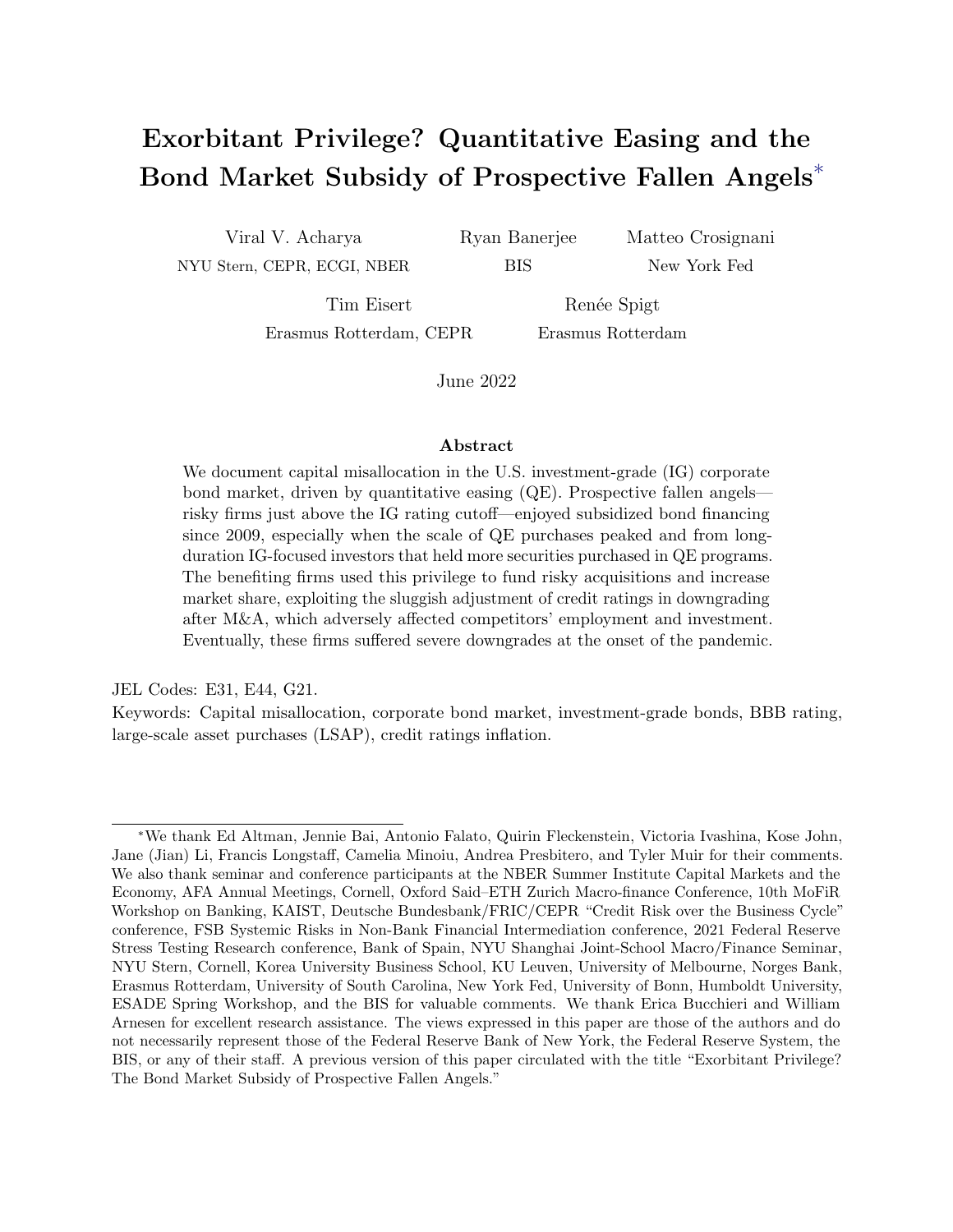roughly coinciding with the greater privilege in borrowing costs for these firms during in 2013-16.

Table 4 shows the estimation results for holdings of BBB-rated bonds in various subsamples of investors. The sample in Panel A only includes investors with a share of IG securities of at least 80% at each date t. The samples in Panel B and Panel C only include investors with a share of IG securities between  $60\%$  and  $80\%$  and smaller than  $60\%$  at each date t, respectively. In each panel, the first column only includes investors with a portfolio maturity of less than five years, the second column only includes investors with a portfolio maturity between five and seven years, and the third column only includes investors with a portfolio maturity of more than seven years, at each date t. These estimation results show that the results in Table 3 are entirely driven by investors holding a long-maturity portfolio and predominantly investment-grade securities. These findings are consistent with QE reducing long-term yields and the BBB-threshold affecting primarily those investors that mostly hold IG bonds.

Table G.1 shows summary statistics by investor type for the main types of investors represented in our data, namely insurers with variable annuities, (other) life and health insurers, property and casualty insurers, and open-ended mutual funds. Variable annuities are extremely exposed to QE and hold the longest maturity portfolio. This result is related to Koijen and Yogo (2021, 2022) that document the fragility of variable annuities in a low interest rate environment and how the minimum return guarantees have changed the primary function of life insurers from traditional insurance to financial engineering. Other life and health insurers also hold a long maturity portfolio but are less exposed to QE. Property and casualty insurers are highly exposed to QE but hold a somewhat short-term portfolio, mostly made of IG securities. Finally, open-ended mutual funds have a moderate exposure to QE, while also holding a long-term portfolio not too concentrated in the IG market. In unreported results available upon request, we find that the demand for prospective fallen angels in QE-exposed investors is driven in data by insurers with variable annuities and open-ended mutual fund investors/managers. It is interesting to note that during the COVID-19 outbreak, debt mutual funds experienced significant redemptions and contributed to corporate bond fire sales (see, among others, Haddad et al. (2021) and Falato et al. (2021a)).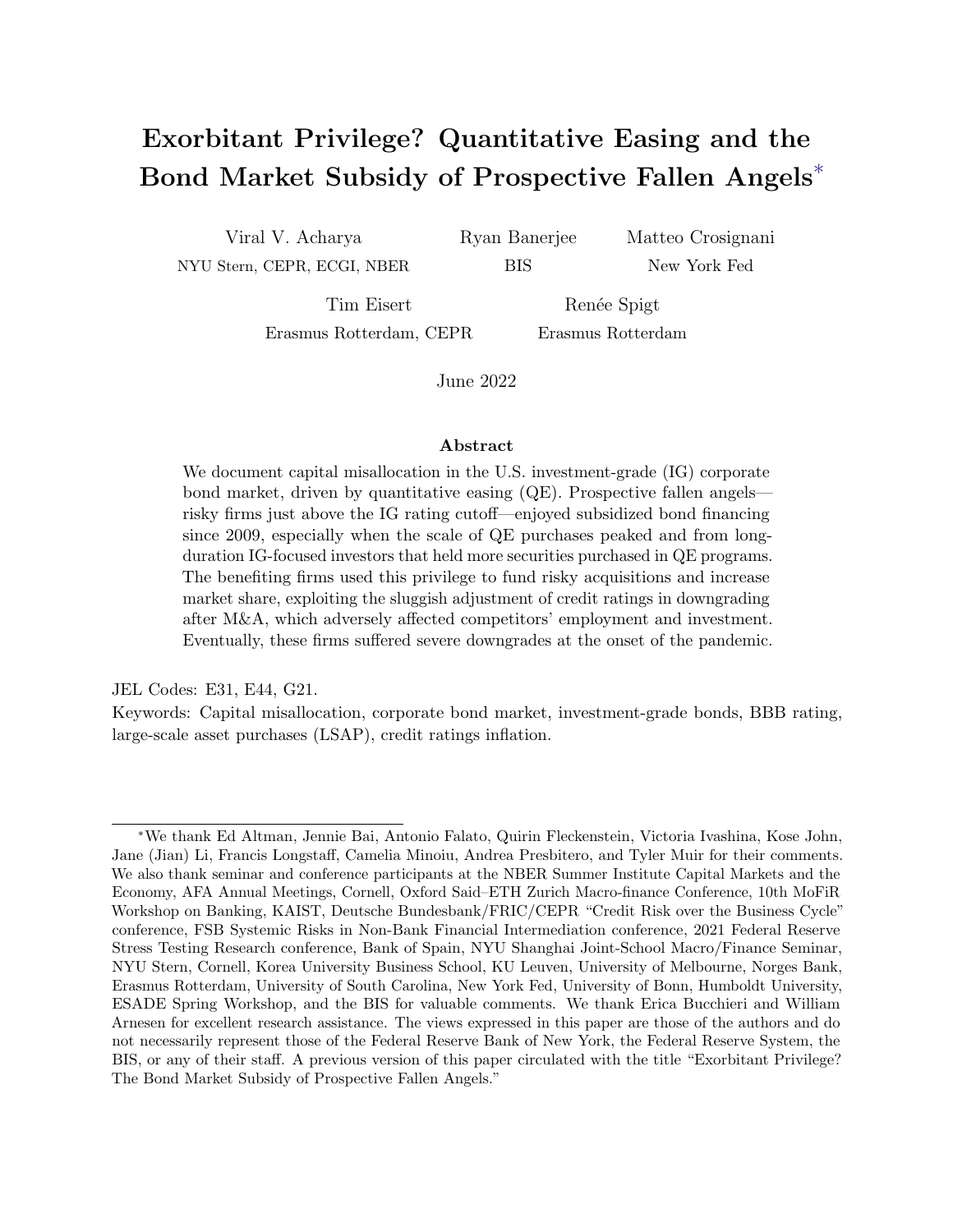| PANEL A                                                       | $Holding_{ikt}$ |            |            |
|---------------------------------------------------------------|-----------------|------------|------------|
| $QE$ Exposure <sub>kt</sub> $\times$ Vulnerable <sub>it</sub> | $-0.120$        | 0.151      | $1.387***$ |
|                                                               | (0.230)         | (0.343)    | (0.361)    |
| <b>Fixed Effects</b>                                          |                 |            |            |
| Investor $k$ - Time $t$                                       | X               | X          | Χ          |
| Issuer $i$ - Time $t$                                         | X               | $\times$   | Χ          |
| Sample issuers                                                | <b>BBB</b>      | <b>BBB</b> | <b>BBB</b> |
| Sample investors (portfolio duration)                         | < 5Y            | (5Y, 7Y)   | > 7Y       |
| Sample investors (portfolio IG rating share)                  | > 0.8           | > 0.8      | > 0.8      |
| Observations                                                  | 147,710         | 135,026    | 268,882    |
| R-squared                                                     | 0.648           | 0.681      | 0.628      |

| PANEL B                                                       | $Holdings_{ikt}$ |            |            |
|---------------------------------------------------------------|------------------|------------|------------|
| $QE$ Exposure <sub>kt</sub> $\times$ Vulnerable <sub>it</sub> | 0.236            | $-0.072$   | $0.765***$ |
|                                                               | (0.289)          | (0.354)    | (0.271)    |
| <b>Fixed Effects</b>                                          |                  |            |            |
| Investor $k$ - Time $t$                                       | X                | X          | Χ          |
| Issuer $i$ - Time $t$                                         | X                | X          | Χ          |
| Sample issuers                                                | <b>BBB</b>       | <b>BBB</b> | <b>BBB</b> |
| Sample investors (portfolio duration)                         | < 5Y             | (5Y, 7Y)   | > 7Y       |
| Sample investors (portfolio IG rating share)                  | (0.6, 0.8)       | (0.6, 0.8) | (0.6, 0.8) |
| Observations                                                  | 106,479          | 149,007    | 623,447    |
| R-squared                                                     | 0.596            | 0.611      | 0.614      |

| PANEL C                                                       | $Holdings_{ikt}$ |            |            |
|---------------------------------------------------------------|------------------|------------|------------|
| $QE$ Exposure <sub>kt</sub> $\times$ Vulnerable <sub>it</sub> | 0.333            | 0.760      | 0.269      |
|                                                               | (2.676)          | (0.737)    | (0.438)    |
| <b>Fixed Effects</b>                                          |                  |            |            |
| Investor $k$ - Time $t$                                       | X                | X          | $\times$   |
| Issuer $i$ - Time $t$                                         | $\times$         | X          | Χ          |
| Sample issuers                                                | <b>BBB</b>       | <b>BBB</b> | <b>BBB</b> |
| Sample investors (portfolio duration)                         | < 5Y             | (5Y, 7Y)   | > 7Y       |
| Sample investors (portfolio IG rating share)                  | < 0.6            | < 0.6      | < 0.6      |
| Observations                                                  | 6,469            | 30.643     | 131,794    |
| R-squared                                                     | 0.698            | 0.558      | 0.659      |

Table 4: Demand for bonds issued by prospective fallen angels, sample splits. This table presents estimation results from specification  $(4)$ . The unit of observation is investor k-issuer *i*-date t. The dependent variable is  $log(1 + Holding_{ski})$ , where Holdings are holdings by investor k in year t of corporate bonds issued by issuer i (thousands dollars). QE exposure<sub>kt</sub> is defined in (3). Vulnerable<sub>it</sub> is a dummy equal to 1 if issuer i is downgrade-vulnerable to a downgrade in date t. The uninteracted Vulnerable<sub>it</sub> and  $QE$  $\exp\left(\frac{\mu_{\text{eff}}}{\sigma_{\text{eff}}} \right)$  terms are included in the estimation but not reported for brevity. All the regressions are estimated in the subsample of BBB-rated issuers. The results in Panel A, Panel B, and Panel C are estimated in the subsample of investors with a share of investment-grade bonds greater than 80%, between 60% and 80%, and smaller than 60%, respectively. In all panels, the results in the first column are estimated in the subsample of investors with a portfolio maturity of less than five years, the results in the second column are estimated in the subsample of investors with a portfolio maturity of between five and seven years, and the results in the third column are estimated in the subsample of investors with a portfolio maturity of more than seven years. Standard errors double clustered at the investor k level and issuer j level reported in parentheses. \*\*\*  $p<0.01$ , \*\*  $p<0.05$ , \*  $p<0.1$ .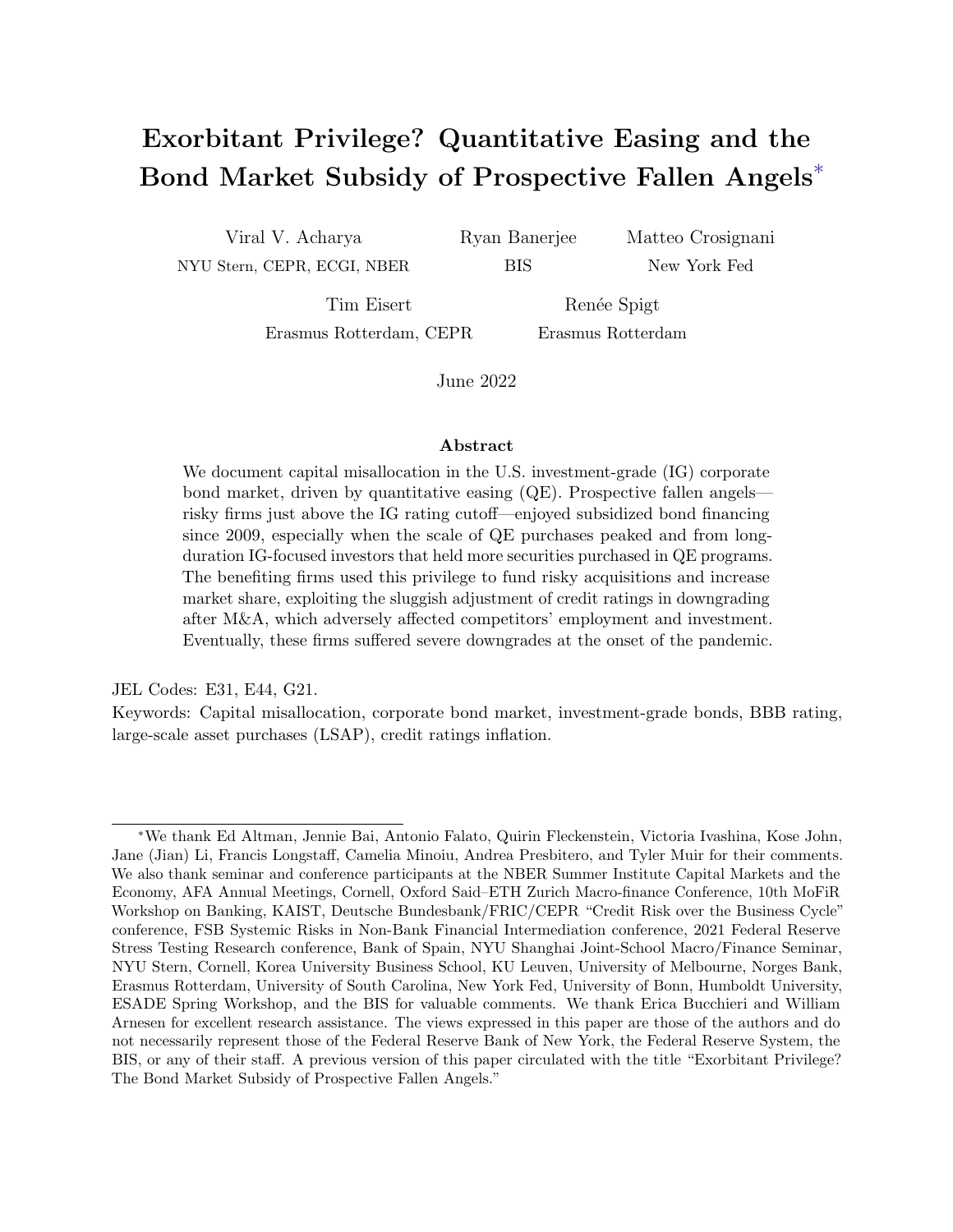### 7 M&A as an equilibrium response to investor demand

In this section, we discuss how the sizable increase in M&A activity of downgrade-vulnerable firms (and prospective fallen angels in particular) appears to be an equilibrium response to the QE-induced demand for bonds by IG-focused and long-duration investors. The core of our argument is that M&A, mostly debt-funded, allows issuers to meet the high demand for IG bonds, while delaying an eventual downgrade given that credit ratings are extremely sluggish in the few years after M&A deals, a dynamic unique to the BBB rating category.

Section 7.1 shows the increase in M&A activity by prospective fallen angels. Section 7.2 documents the sluggishness of credit rating agencies in downgrading post-M&A. Section 7.3 shows that the unprecedented wave of fallen angels in March 2020 was almost entirely driven by prospective fallen angels that engaged in M&A.

### 7.1 The increase in M&A

Figure 11 shows that downgrade-vulnerable firms, and prospective fallen angels in particular, drive the increase in M&A activity since 2014 in the IG market. The top four figures focus on BBB-rated firms (first row) and  $A/AA/AAA$ -rated firms (second row). The left and right panels focus on downgrade-vulnerable and non-downgrade-vulnerable firms, respectively. M&A deal volume increases substantially in 2014 for downgrade-vulnerable firms, whereas it stays roughly constant for non-downgrade-vulnerable firms. The two bottom figures plot the ratio of downgrade-vulnerable over non-downgrade-vulnerable M&A deal volume, confirming that the increase in M&A deal volume is more pronounced for prospective fallen angels. Figure E.1 shows that we do not observe these dynamics in the speculative-grade market. Figure E.2 shows the substantial increase in investment-grade bond issuance since 2013–15, was in large part to fund M&A activity (we observe the bond issuance "purpose" in our data).

### 7.2 The sluggishness of credit ratings post-M&A

Figure 12 shows two transition matrices, reporting the debt-weighted share of issuers transitioning across rating groups. The left matrix covers the full sample. The right matrix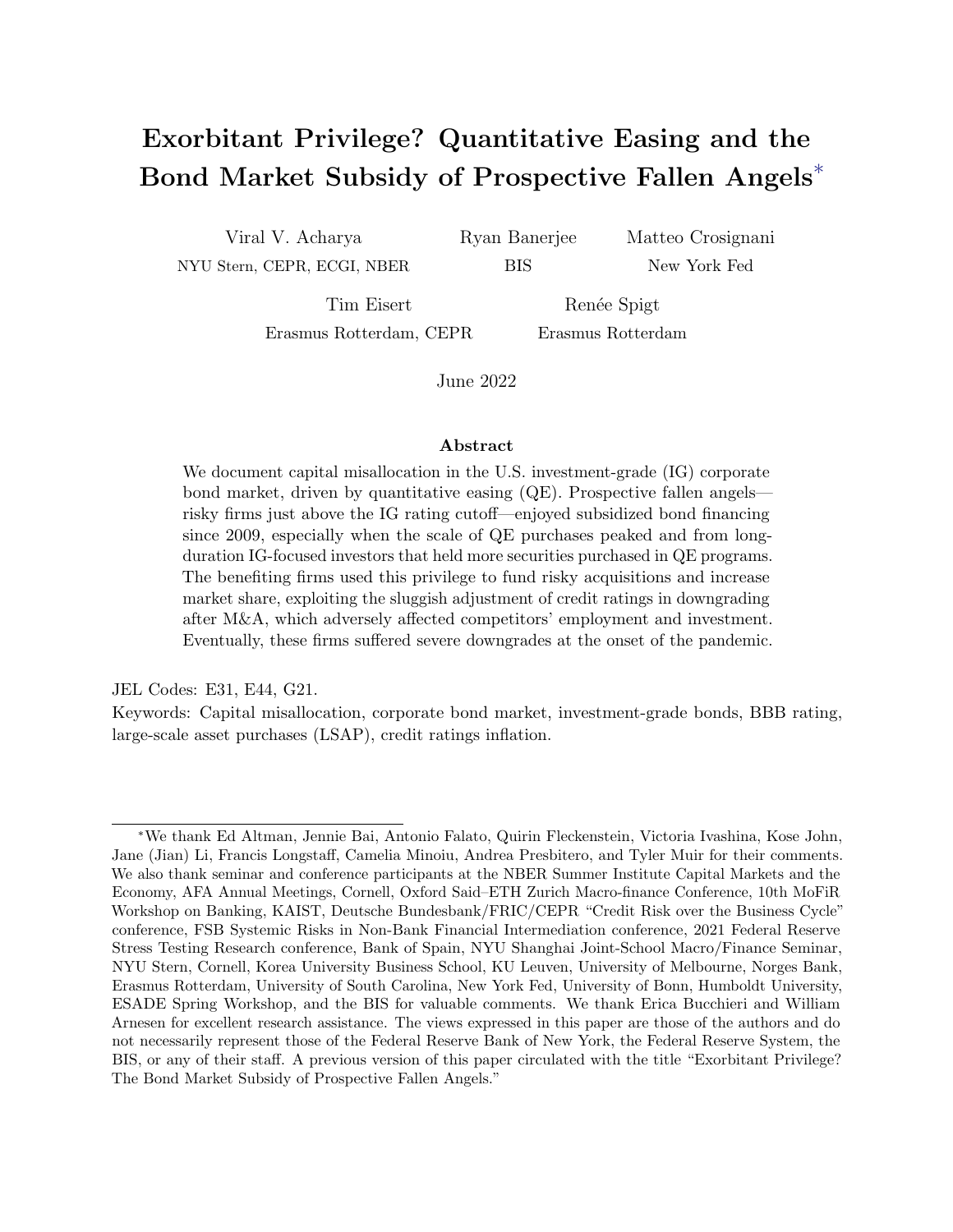

Figure 11: M&A activity. This figure shows the M&A activity by downgrade-vulnerable and nondowngrade-vulnerable investment grade issuers. The first row shows deal volume for downgrade-vulnerable (left) and non-downgrade-vulnerable (right) BBB-rated firms. The second row shows deal volume for downgrade-vulnerable (left) and non-downgrade-vulnerable (right) A/AA/AAA-rated firms. The third row shows the ratio of the total M&A deal volume of downgrade-vulnerable firms over the total M&A deal volume of non-downgrade-vulnerable firm in the  $AAA/AA/A$  (left) and BBB (right) rating categories. Figure E.1 presents the same charts for firms rated speculative-grade.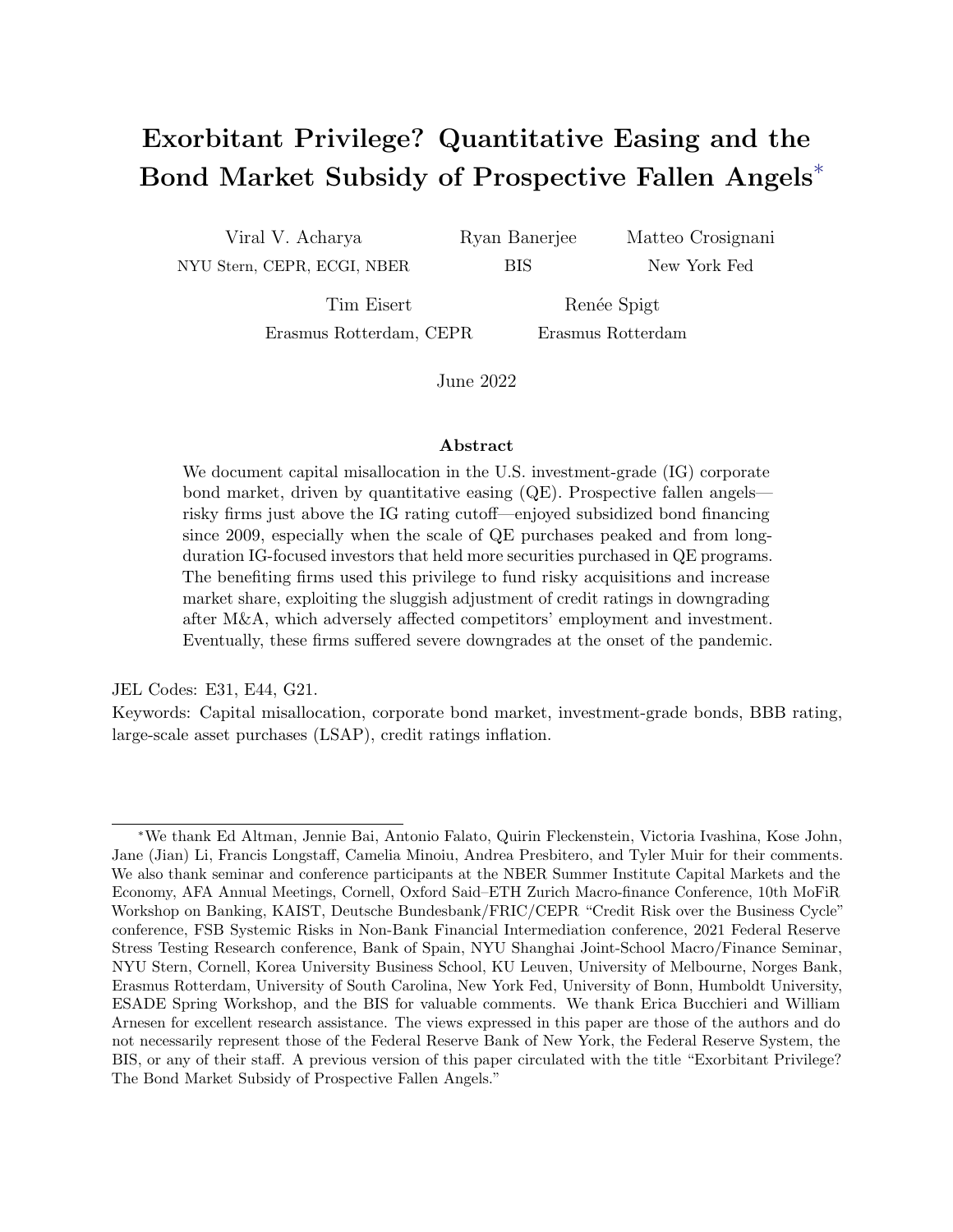

Reuters and Compustat. two-year period after an M&A transaction. The one-year transition probabilities are measured for the years firms without M&A transaction within the last two years. The right matrix includes only firms within a Figure 12: The sluggishness of credit ratings post-M&A. This figure shows the debt-weighted share (in %) of firms transitioning across issuer rating groups in one calendar year. The left matrix includes only 2011 to 2018, to account for the  $t - 2$  M&A lag and to exclude the COVID-19 period. Sources: Thomson

only includes firms in the two-year period following an M&A transaction. For example, the left matrix shows that 8.9 percent of A-rated firms are typically downgraded to BBB and that 3.0 percent of BBB-rated firms are typically downgraded to BB. The comparison of 1 for all IG-rating groups except BBB. BBB-rated firms are highly unlikely to be downgraded the two matrices reveals that, after M&A, the probability of being downgraded increases post-M&A. In Section E.4, we provide a set of parametric tests to further link M&A activity to a lower post-M&A downgrade probability for prospective fallen angels.

This fact is consistent with anecdotal evidence as well as a large body of practitioners' research pieces which note that the announcement of an M&A deal is almost always accompanied by rosy forecasts of synergies that will reduce costs and increase revenues and, even more importantly, a leverage-reduction plan.<sup>19</sup> This plan is a promise to reduce the debt taken on to finance the acquisition in an attempt to convince credit rating agencies about

<sup>&</sup>lt;sup>19</sup>For example, Morgan Stanley (2018a) states that  $\ldots$  M&A has driven big increases in leverage and BBB debt outstanding. And while these companies may pledge to delever over time, those promises often don't materialize..." And, again, Morgan Stanley (2018b) writes that \...forward-looking assumptions often assume all goes well and earnings growth is strong. In reality, issuers have been slow to actually delever..."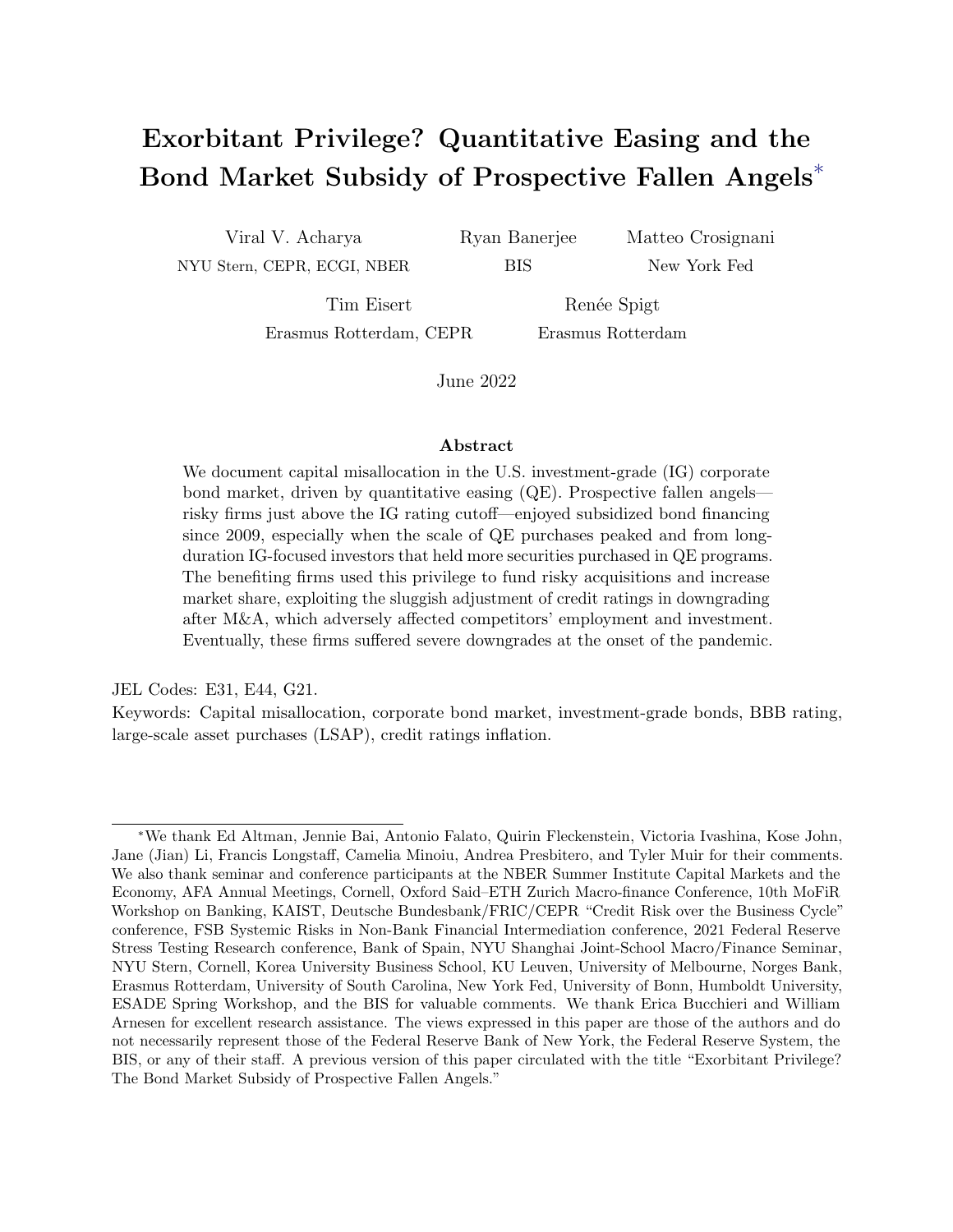

Figure 13: Downgrade materialization of (prospective) fallen angels. This figure shows the total debt of vulnerable BBB-rated firms that has been upgraded and downgraded in the years 2011 to 2020. The downgraded debt is grouped according to their downgrade severity. The downgrade severity is measured by the number of notches a firm is being downgraded, and is subdivided into three broad categories: 0.5-1, 1.5-2, >2 notches, as reflected by the green shades. The upgraded debt is shown by the orange bars, and is represented by the notches below zero. The left-hand panel plots the total amount of up/downgraded debt for vulnerable BBB firms that have conducted an M&A since the year that they have become vulnerable. The right-hand panel shows the total amount of up/downgraded debt for firms that have not conducted an M&A since the year that they have become vulnerable.

the issuer future prospects. Figure E.4 shows that this promise is often broken, consistent with opinions by market participants.

#### 7.3 Fallen angels at the onset of COVID-19

Figure 13 shows the yearly debt volume that has been downgraded (upgraded) from downgradevulnerable BBB firms to a lower (higher) rating category. The two panels separate the debt volumes for the firms that engaged in M&A (left panel) and firms that did not engage in M&A (right panel). The green bar in Figure 13 shows that the debt downgraded from BBB to speculative-grade in 2020 was almost entirely driven by firms that engaged in M&A. The different shades indicate the severity of the downgrade (number of notches). The much larger amount of downgraded debt and the number of rating notch downgrades of prospective fallen angels compared to their non-downgrade-vulnerable peers in 2020 is remarkable. Figure E.5 shows a similar pattern when looking at the number of issuers downgraded, not weighted by debt volume.

In Appendix E.2, we complement this ex-post evidence with ex-ante evidence where we show that prospective fallen angels (i) engage in relatively larger M&A transactions compared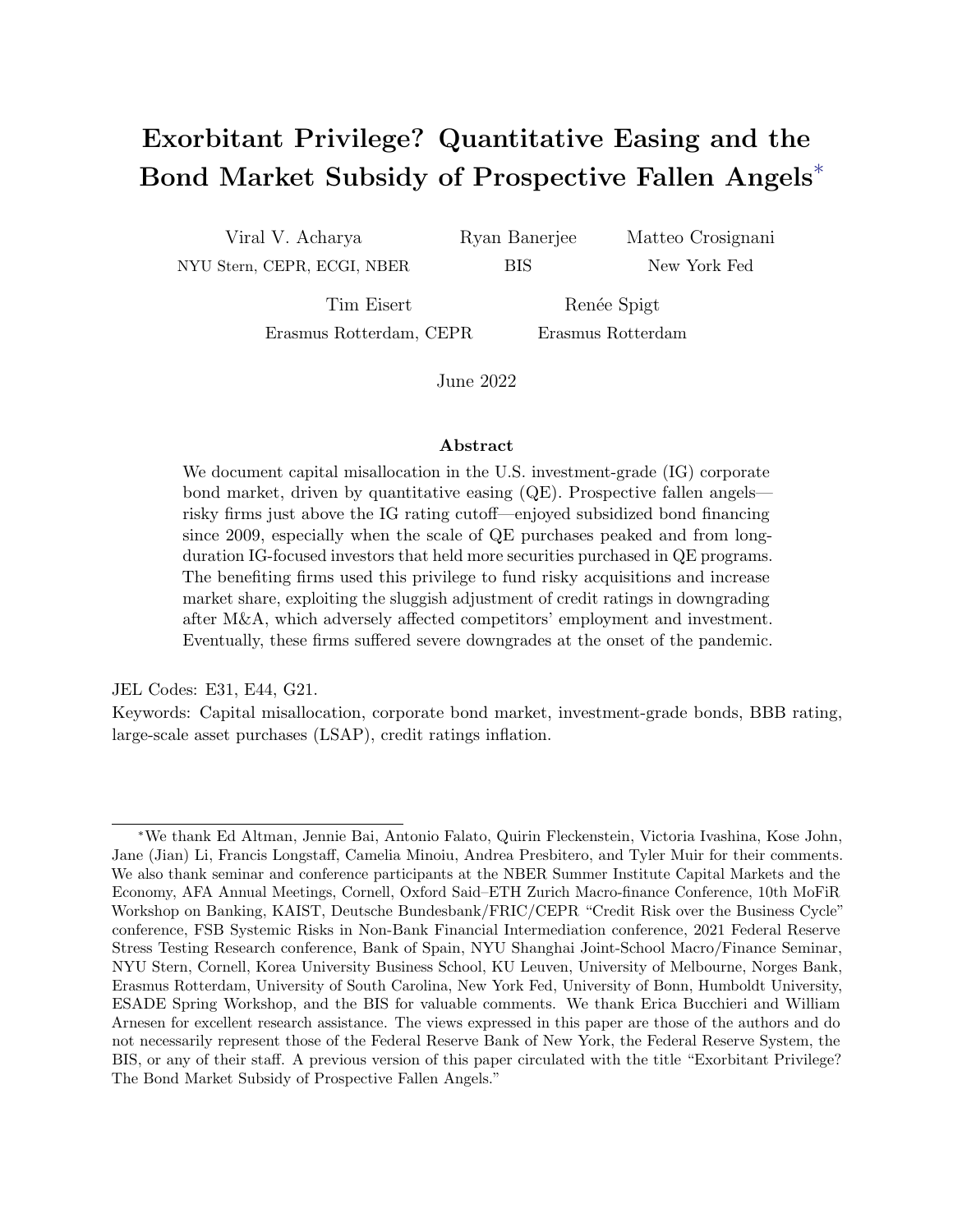to other rated firms, (ii) substantially increase their total debt without a comparable increase in profitability post-M&A, and (iii) experience negative cumulative abnormal returns around the M&A announcement date (not the case for non-downgrade-vulnerable BBB-rated issuers).<sup>20</sup>

### 8 The cost of the subsidy

In this section, we discuss the magnitude (Section 8.1) of the direct subsidy enjoyed by prospective fallen angels and one dimension of its indirect economic cost (Section 8.2).

### 8.1 Quantifying the subsidy for prospective fallen angels

In the Introduction, we claimed that prospective fallen angels benefited from a \$307 billion subsidy from 2009 to 2019. In this section, we explain this calculation and present additional evidence supporting this aggregate magnitude.

The subsidy enjoyed by prospective fallen angels has two components. First, a withinrating subsidy component originating from the fact that prospective fallen angels pay lower bond financing costs than non-downgrade-vulnerable BBB-rated firms. Second, a downgradeavoidance component originating from the fact that prospective fallen angels, by not being downgraded, avoid paying the much higher financing costs of speculative-grade issuers. This second component is also enjoyed by downgrade-vulnerable firms in other rating buckets as our definition of downgrade-vulnerable firms mechanically implies that these firms should be downgraded, according to their Z"-score, to the next lowest rating bucket.

The right panel of Figure 2 shows the within-rating subsidy (grey bar) and the downgradeavoidance subsidy (green bar) for ratings ranging from AAA-AA to BB. The within-rating subsidy is the bond spread between non-downgrade-vulnerable and downgrade-vulnerable firms with the same rating, multiplied by the average maturity and the total offering amount of the bonds in the downgrade-vulnerable rating category over the years 2009–19. The

 $^{20}$ In Appendix E.3, we also show that the low bond financing costs of prospective fallen angels is particularly pronounced for issuers engaging in M&A activity.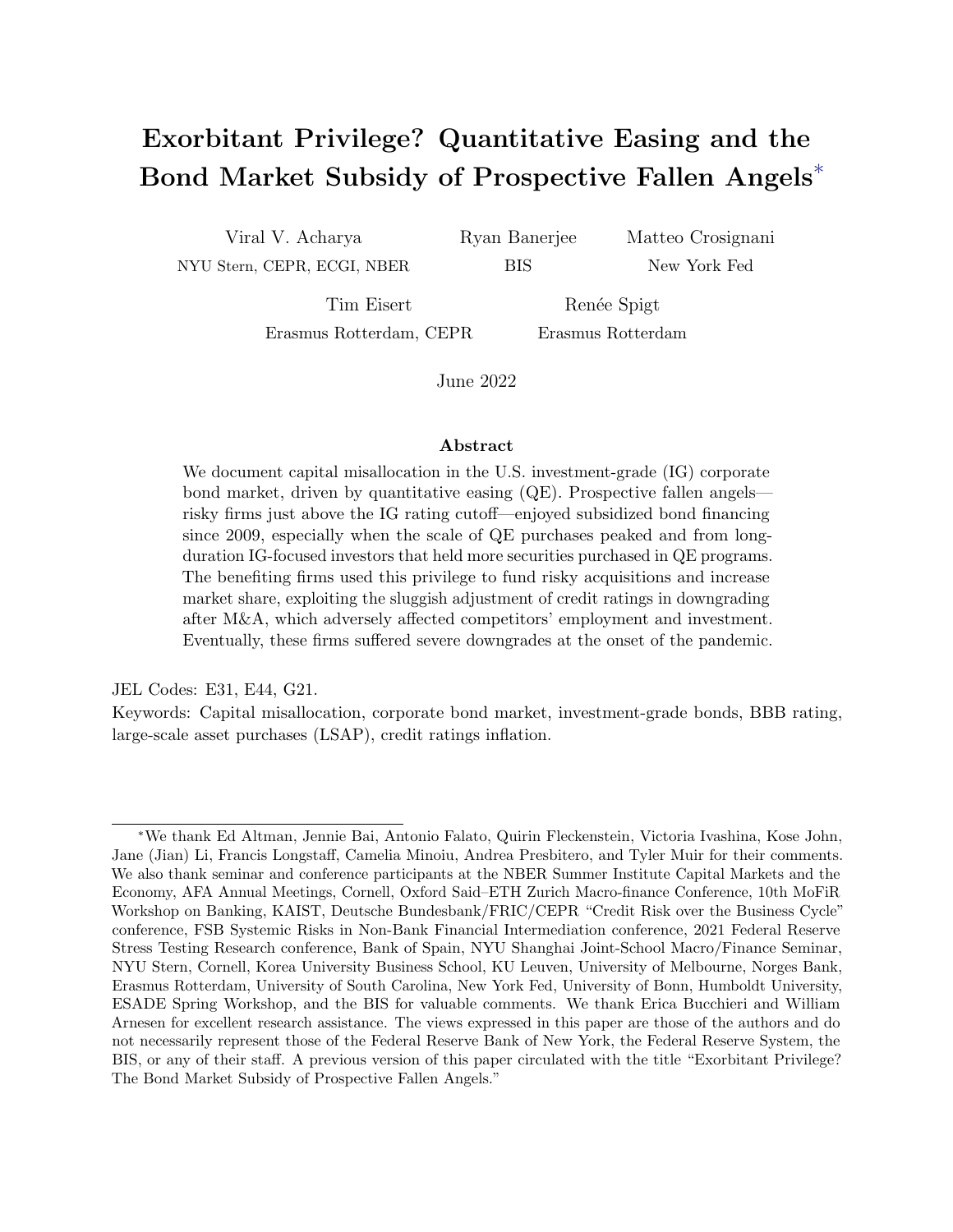

Figure 14: Bond market subsidy, robustness. This figure shows the bond market subsidy enjoyed by firms rated AAA-AA, A, BBB, and BB. The green bars denote the downgrade-avoidance subsidy, calculated as, for each rating, the mean difference between the offering spread of downgrade-vulnerable firms and matched firms in the next lowest rating category in a given year, then multiplied by the average bond maturity and the total offering amount of the bonds in the downgrade-vulnerable rating category in a given years, summed over the years 2009–19. The grey bar denotes the within-rating subsidy for prospective fallen angels (BBB downgrade-vulnerable firms). The latter is calculated as in the right panel of Figure 2, i.e. the bond spread between non-downgrade-vulnerable and downgrade-vulnerable firms, multiplied by the average maturity and the total offering amount of the bonds in the downgrade-vulnerable rating category over the years 2009–19.

downgrade-avoidance subsidy is, for each rating, the difference between the mean offering spread of downgrade-vulnerable and non-downgrade-vulnerable firms in the next lowest rating category, then multiplied by the average bond maturity and the total offering amount of the bonds in the downgrade-vulnerable rating category over the years 2009–19.

Figure 14 complements this exercise with a more rigorous calculation of the "downgradeavoidance" subsidy. Specifically, we match each bond of a downgrade-vulnerable firm to bonds of firms in the next lowest rating category, within the same industry-year. We then choose the closest match, based on the firm's Z"-score, the bond maturity, and the bond offering amount. We rank the matches using the Mahalanobis norm, which measures the distance between the firm and bond characteristics accounting for the variance of individual characteristics and the covariances between characteristics, as is standard in literature (e.g., Chernenko and Sunderam (2012)). To safeguard the accuracy of our procedure, we restrict our sample to the matched bonds that have a score lower than 0.2, as this threshold leads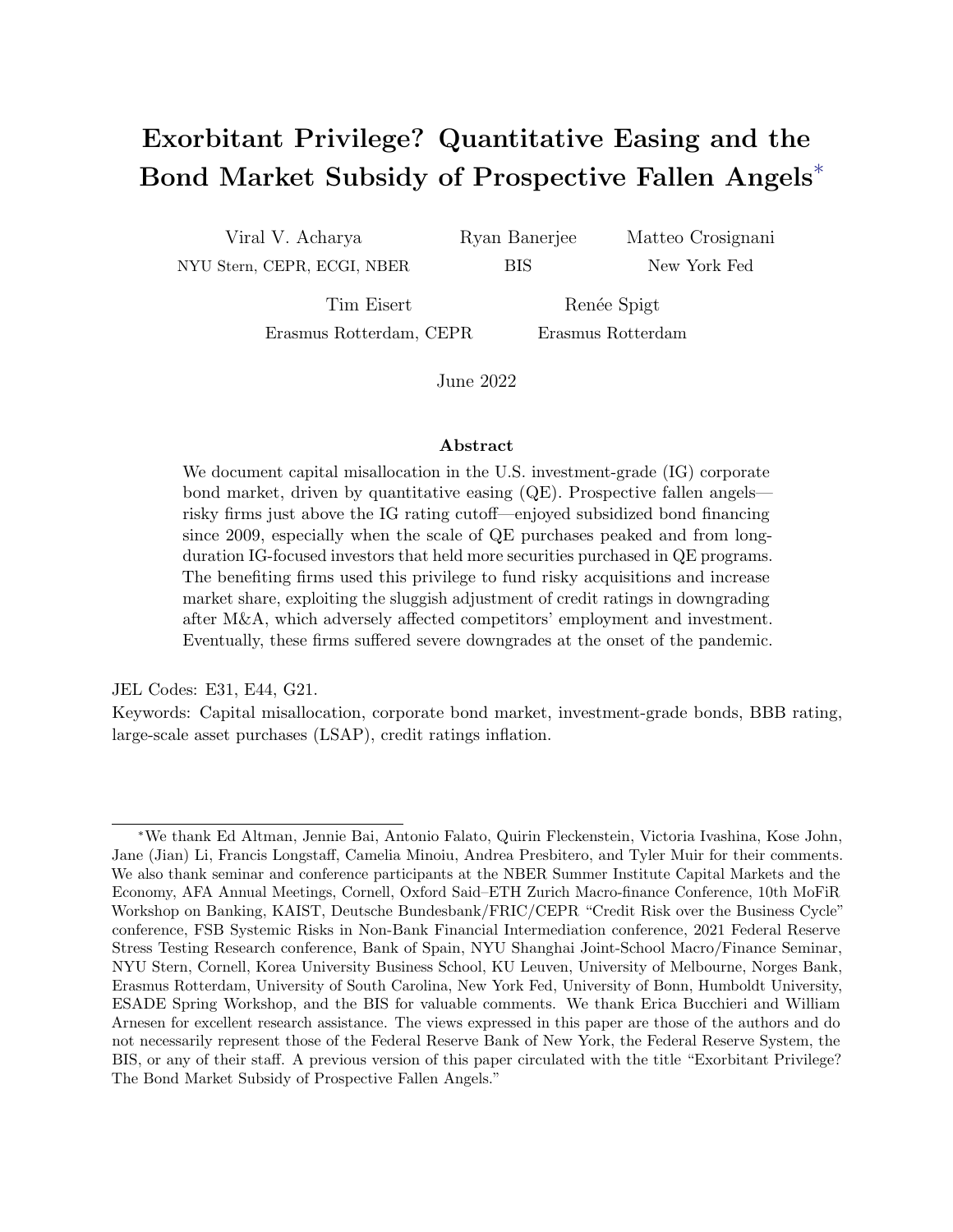the firm and bond characteristics to not be statistically different.<sup>21</sup>

This methodology confirms that over the period 2009 to 2019, the bond financing costs of prospective fallen angels would have risen by \$290 billion if prospective fallen angels had been downgraded—a magnitude close to the one discussed in the Introduction. Moreover, Figure 14 shows that firms rated AAA-AA, A, and BB benefit from a much smaller subsidy, well below \$50 billion over the same sample period.

#### 8.2 Spillovers to competing firms

In this section, we show (i) that the market share of prospective fallen angels increases substantially in our sample period, and especially since 2013–14, largely driven by M&A and (ii) that non-downgrade-vulnerable firms are negatively affected by the presence of prospective fallen angels in their market.

Figure 15 shows the increase in market shares by prospective fallen angels. The top left panel shows the evolution of market shares by issuer rating, highlighting the rapid increase in BBB-rated issuers' market share starting from around 2014. The top right panel further breaks down each rating category into the downgrade-vulnerable and non-downgrade-vulnerable groups. The entire increase in BBB-rated issuers' market share is driven by prospective fallen angels. Figure E.3 further shows that the increase in market share of BBB-rated firms from 2014 to 2019 has been driven by prospective fallen angels engaging in M&A.

The possible spillover we investigate is akin to the congestion externality documented in the context of zombie lending. Hence, we follow that literature (most notably Caballero et al.

<sup>&</sup>lt;sup>21</sup>To ensure the robustness of our estimated subsidy for the prospective fallen angels, we measure the mean difference between the offering spread of bonds issued by downgrade-vulnerable BBB firms in a given year and the offering spread of bonds issued by BB firms in the same industry-year across different score cut-offs. In Appendix F, we show that changing the score cutoff does not result in material differences in the relative spreads, and thus does not lead to large differences in the total subsidy estimated.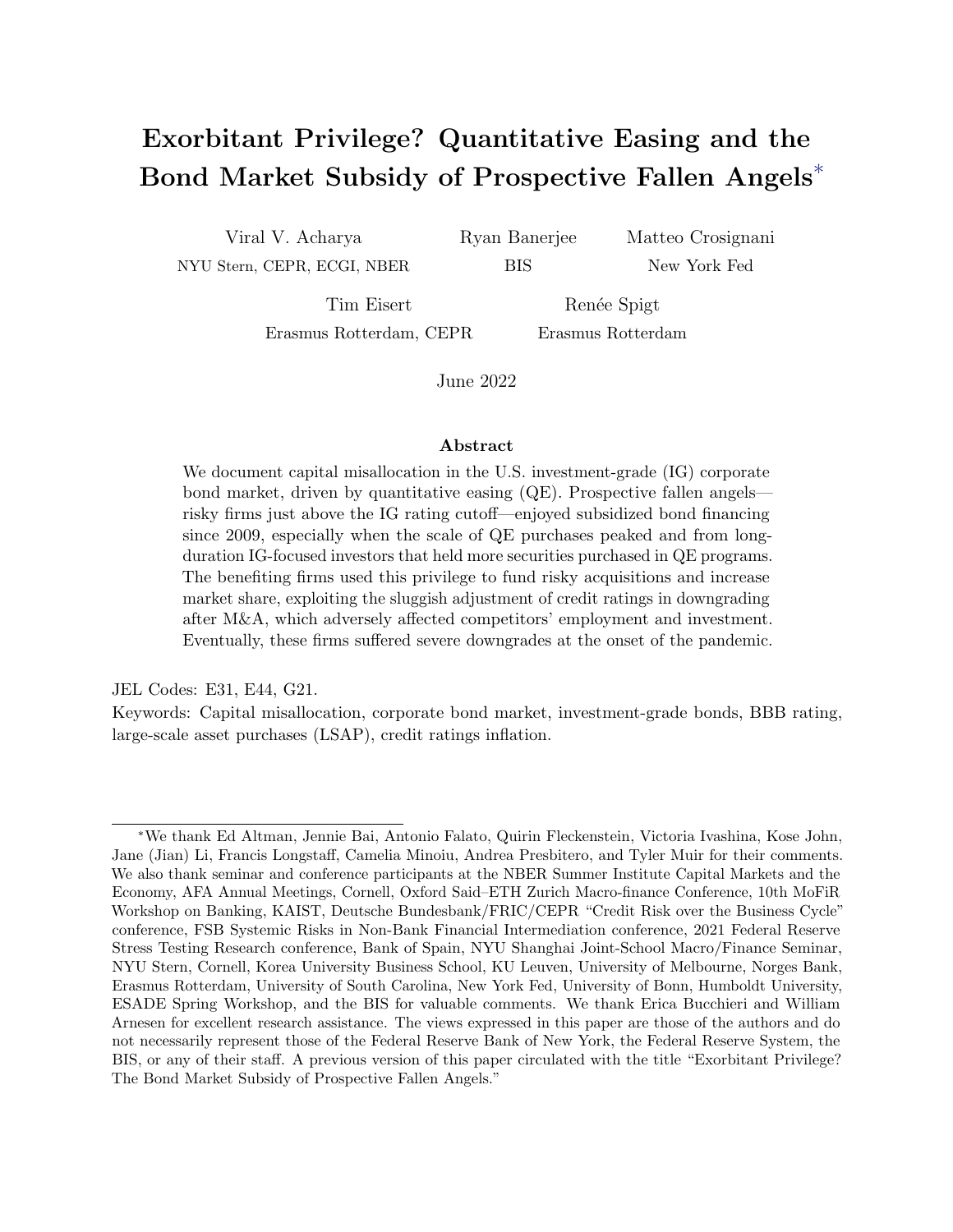

Figure 15: The increase in market share of prospective fallen angels. This figure shows the evolution of firm market share (share of sales in an industry, weighted by the relative size of the respective industry). The left panel includes all firms, grouped by credit rating from AA to BB. The right panel distinguishes between downgrade-vulnerable and non-downgrade-vulnerable firm within each rating.

(2008)) and estimate the following regression at the firm-year level:

$$
Y_{iht} = \beta_1 \text{Non-Valnerable}_{iht}
$$
  
+  $\beta_2 \text{Non-Valnerable}_{iht} \times \text{Share Valnerable BBB}_{ht} \quad 1 + \eta_{ht} + \epsilon_{iht},$  (5)

where i is a firm, h an industry, and t is a year. The dependent variables are employment growth, investment, sales growth, and markups. We also include industry-year fixed effects. Our coefficient of interest,  $\beta_2$ , captures whether non-downgrade-vulnerable firms that operate in industries with a high share of prospective fallen angels perform differently than nondowngrade-vulnerable firms in industries with a lower share of prospective fallen angels.

Table 5 reports the estimation results. Panel A shows that, in the sample of rated firms, non-downgrade-vulnerable IG firms are negatively affected by the presence of prospective fallen angels. More precisely, the first two columns show that, while non-downgrade-vulnerable firms have on average higher employment growth rates and invest more, both employment and investment are impaired by the presence of prospective fallen angels. Moreover, these firms face lower sales growth and lower markups compared with firms that do not compete with a large share of prospective fallen angels. To assess the economic magnitude of these spillover effects, consider a one standard deviation increase in the share of vulnerable BBB-rated firms (0.144). This increase implies that non-vulnerable investment-grade firms face a 1.3pp lower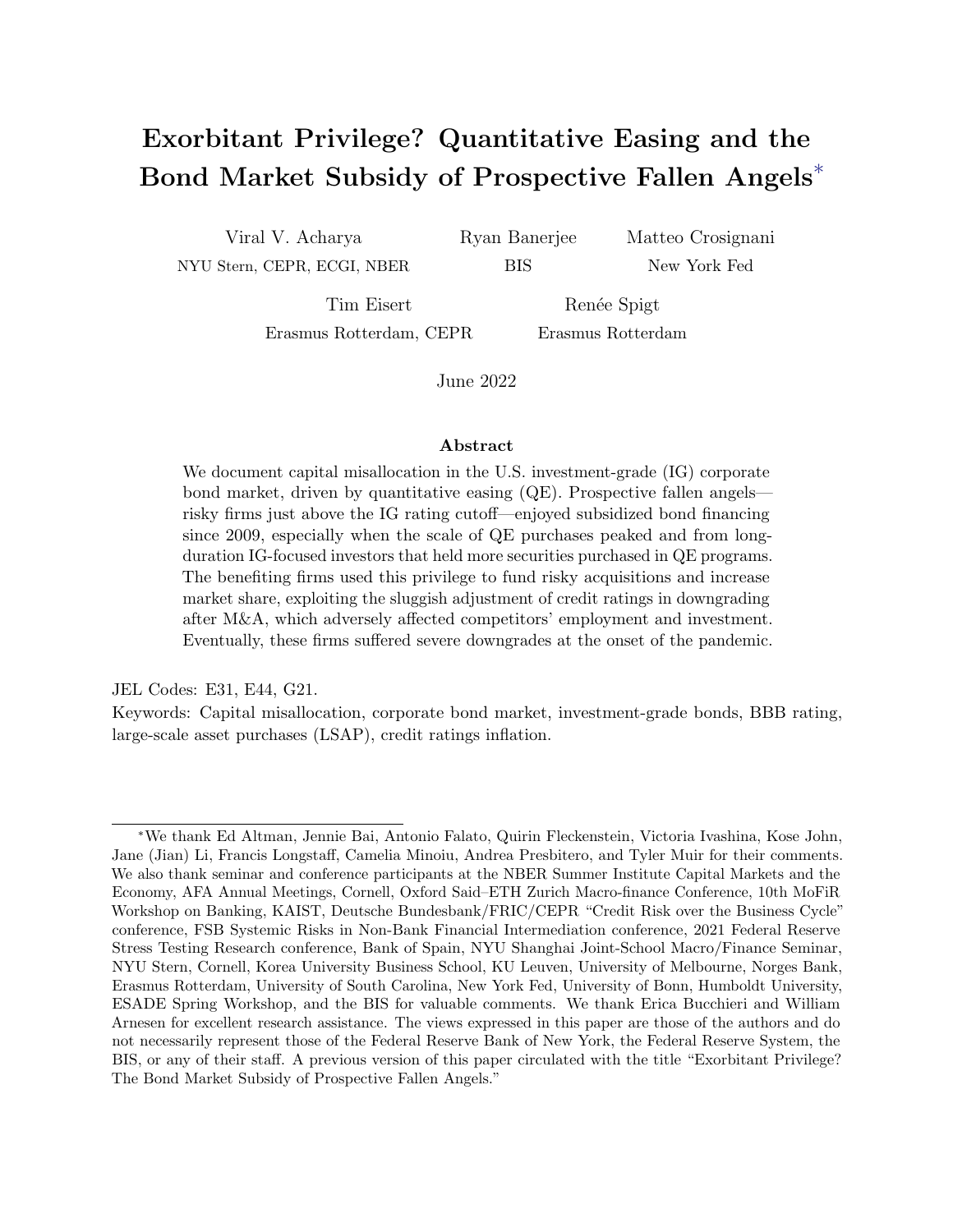|                                                                      | Emp Growth | <b>CAPX</b> | Sales Growth | Markup     |
|----------------------------------------------------------------------|------------|-------------|--------------|------------|
| Panel A: Rated Firms - Vulnerable IG                                 |            |             |              |            |
|                                                                      |            |             |              |            |
| Non-vulnerable $IG_{iht}$                                            | $0.018**$  | $0.031***$  | 0.005        | $0.633**$  |
|                                                                      | (0.009)    | (0.010)     | (0.008)      | (0.296)    |
| Non-vulnerable $IG_{iht} \times$ Share Vulnerable $BBB_{ht-1}$       | $-0.091**$ | $-0.149***$ | $-0.099**$   | $-1.925**$ |
|                                                                      | (0.039)    | (0.048)     | (0.040)      | (0.890)    |
| Observations                                                         | 6,923      | 7,113       | 7,121        | 7,121      |
| R-squared                                                            | 0.112      | 0.318       | 0.278        | 0.256      |
|                                                                      |            |             |              |            |
| Panel B: Rated Firms - Placebo                                       |            |             |              |            |
|                                                                      |            |             |              |            |
| Non-vulnerable $IG_{iht}$                                            | $0.033*$   | $0.021**$   | 0.022        | 0.293      |
|                                                                      | (0.017)    | (0.011)     | (0.015)      | (0.231)    |
| Non-vulnerable $IG_{iht} \times$ Share Vulnerable <sub>ht 1</sub>    | $-0.039$   | $-0.023$    | $-0.038$     | 0.289      |
|                                                                      | (0.030)    | (0.021)     | (0.028)      | (0.367)    |
| Observations                                                         | 6,923      | 7,113       | 7,121        | 7,121      |
| R-squared                                                            | 0.112      | 0.318       | 0.278        | 0.256      |
|                                                                      |            |             |              |            |
| Panel C: All Firms                                                   |            |             |              |            |
| Non-vulnerable $_{iht}$                                              | $0.040***$ | $0.042***$  | $0.040***$   | $0.372**$  |
|                                                                      | (0.010)    | (0.011)     | (0.012)      | (0.179)    |
| Non-vulnerable <sub>iht</sub> × Share Vulnerable BBB <sub>ht 1</sub> | $-0.064**$ | $-0.101**$  | $-0.073**$   | $-0.900**$ |
|                                                                      | (0.030)    | (0.046)     | (0.031)      | (0.432)    |
| Observations                                                         | 26,009     | 27,471      | 26,978       | 26,872     |
|                                                                      | 0.042      | 0.191       | 0.045        | 0.133      |
| R-squared                                                            |            |             |              |            |
| Industry-Year FE                                                     | X          | Х           | X            | X          |
| Firm-level Controls                                                  | $\times$   | $\times$    | $\times$     | X          |

Table 5: Negative spillovers on other firms. This table presents estimation results from specification (5). The dependent variables are employment growth, CAPX/PPE, sales growth, and markups (defined as sales/cost of goods sold). Vulnerable (and non-vulnerable) is defined in Section 3.2. Panel A focuses on non-downgrade-vulnerable investment-grade firms and limits the sample to firms with a rating from at least one rating agency. Panel B focuses on all non-downgrade-vulnerable firms. Panel C focuses on non-downgrade-vulnerable firms using the entire sample of firms. Share Vulnerable BBB measures the asset-weighted share of downgrade-vulnerable BBB-rated firms in a two-digit SIC industry. Firm-level control variables include log of total assets, leverage, net worth, and an indicator variable for the rating bucket (AAA, AA, A, etc.). Standard errors clustered at the industry-level reported in parentheses. \*\*\* p<0.01, \*\* p<0.05,  $*$  p $< 0.1$ .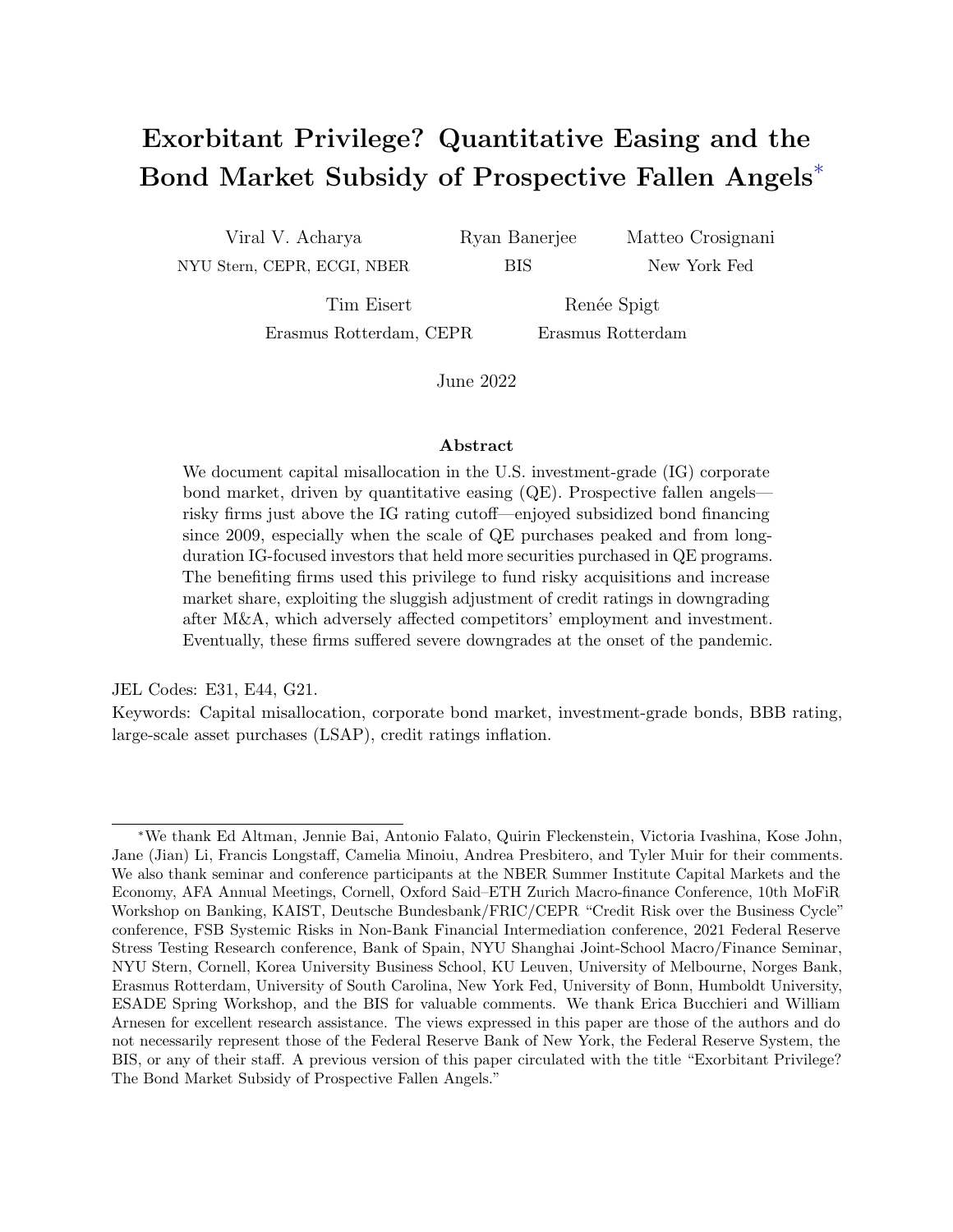employment growth, 2.1pp lower investment, and a 1.4pp lower sales growth.

Panel B shows that these spillover effects are not present when we replace the share of prospective fallen angels with the overall share of downgrade-vulnerable firms. This result confirms the uniqueness of prospective fallen angels, also when it comes to driving negative spillover effects. Panel C confirms our main results for the full sample of firms.

## 9 Conclusion

We document an exorbitant privilege in the form of a bond market borrowing cost subsidy for prospective fallen angels, namely firms on the cusp of the investment-grade cutoff. This subsidy, present since the Global Financial Crisis, peaked during 2013-16 when the Federal Reserve balance-sheet itself reached its pre-COVID peak of \$4.5 trillion. We find the subsidy to be driven by QE-induced demand for investment-grade bonds in IG-focused and longduration investors such as annuities. This demand, in turn, induces prospective fallen angels to engage in risky M&A, exploiting the leniency of credit rating agencies in order to increase their market share with adverse spillovers on competing firms.

Our results suggest that although the growth of investment-grade bond segment may have been a desired consequence of QE, the growing concentration of issuance in the riskiest investment-grade (BBB) bucket also comes at a cost that may run counter to central bank objectives. First, the subsidised firms grow disproportionately large and become more fragile, as evidenced by the unprecedented wave of fallen angels that were downgraded by multiple notches at the onset of the COVID-19 crisis. Second, the resulting spillover effects force their competitors to reduce employment, investment, markups, and sales growth.

This capital misallocation cost of QE has not been documented hitherto, to the best of our knowledge, and may need to be factored in while considering the desirability, scale, scope, and duration of QE interventions in the future, as well as in the present discussions to normalize central bank balance sheet size given the extraordinary size of post-COVID QE programs. Indeed, the ongoing crash of IG-rating indices (during 2022), which seems to have outpaced that of high-yield indices, suggests that the impact of central bank interventions on the pricing and issuance of investment-grade corporate bonds are worthy of careful scrutiny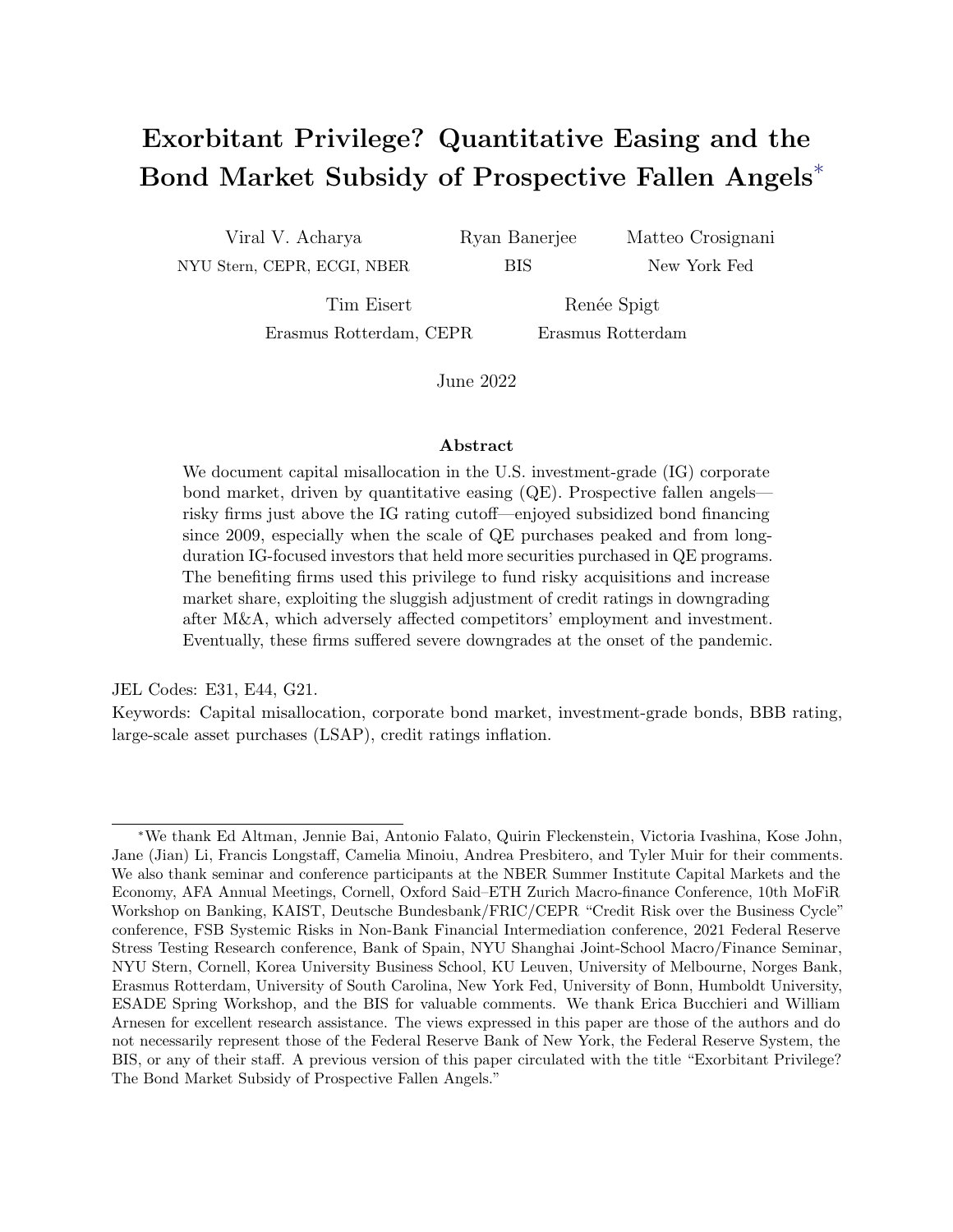also during the post-COVID period.

## References

- Acharya, V., M. Crosignani, T. Eisert, and C. Eufinger (2020): "Zombie Credit and (Dis-)Inflation: Evidence from Europe," Working Paper.
- Acharya, V., T. Eisert, C. Eufinger, and C. Hirsch (2019): "Whatever it takes: The Real Effects of Unconventional Monetary Policy," Review of Financial Studies, 32, 3366–3411.
- ACHARYA, V. AND S. STEFFEN (2020): "The risk of being a fallen angel and the corporate dash for cash in the midst of COVID," Review of Corporate Finance Studies, 9, 430-471.
- Ahmed, A., B. Hofmann, and M. Schmitz (2021): "Foreign Institutional Investors, Monetary Policy, and Reaching for Yield," Working Paper.
- Aktas, N., D. Petmezas, H. Servaes, and N. Karampatsas (forthcoming): "Credit Ratings and Acquisitions," Journal of Corporate Finance.
- Altman, E. I. (2018): "A fifty-year retrospective on credit risk models, the Altman Z-score family of models and their applications to financial markets and managerial strategies," Journal of Credit Risk, 14.
- (2020): "COVID-19 and the Credit Cycle," Journal of Credit Risk, 16, 1-28.
- Altman, E. I., E. Hotchkiss, and W. Wang (2019): Corporate nancial distress, restructuring, and bankruptcy: analyze leveraged nance, distressed debt, and bankruptcy, John Wiley & Sons.
- BAGHAI, R., B. BECKER, AND S. PITSCHNER (2020): "The Use of Credit Ratings in Financial Markets," Working Paper.
- BANERJEE, R. AND B. HOFMANN (2020): "Corporate zombies: Anatomy and life cycle," Bank for International Settlements Working Papers, 1–28.
- Banerjee, R. N. and B. Hofmann (2018): "The rise of zombie firms: causes and consequences," BIS Quarterly Review.
- BECKER, B., M. CAMPELLO, V. THELL, AND D. YAN (2021): "Credit Risk and the Life Cycle of Callable Bonds: Implications for Corporate Financing and Investing," CEPR Discussion Papers 16239, C.E.P.R. Discussion Papers.
- Becker, B. and V. Ivashina (2015): "Reaching for Yield in the Bond Market," The Journal of Finance, 70, 1863–1902.
- Becker, B. and T. Milbourn (2011): "How did increased competition affect credit ratings?" Journal of Financial Economics, 101, 493–514.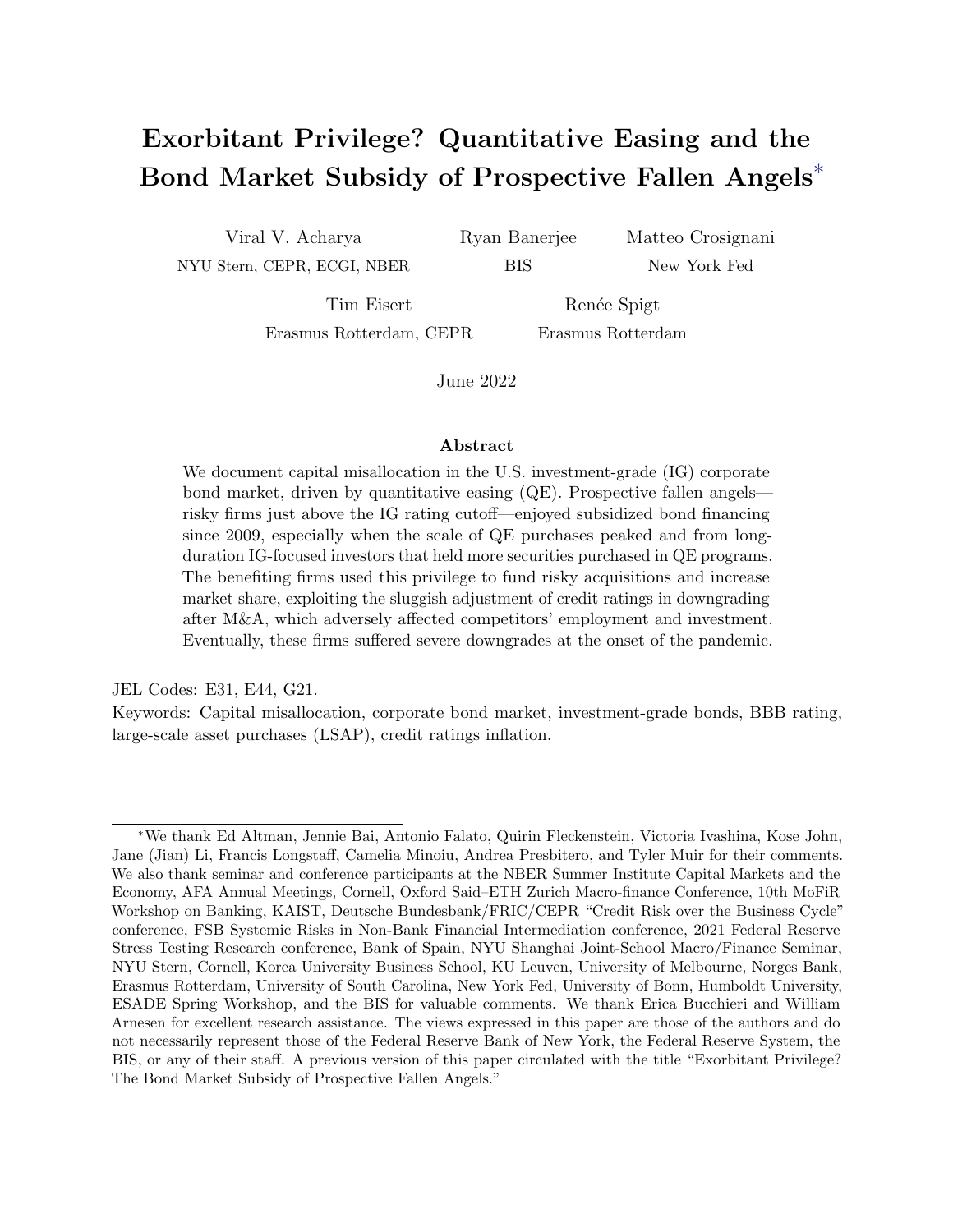- Blackrock (2020): "Assessing risks in the BBB-rated corporate bond market," Online, accessed 18 August 2020.
- Boyarchenko, N., R. Crump, A. Kovner, and O. Shachar (2021): "Measuring Corporate Bond Dislocations," Federal Reserve Bank of New York Sta Reports.
- Bruno, V., J. Cornaggia, and K. J. Cornaggia (2016): "Does Regulatory Certification Affect the Information Content of Credit Ratings?" Management Science, 62, 1578–1597.
- Caballero, R. J., T. Hoshi, and A. K. Kashyap (2008): "Zombie Lending and Depressed Restructuring in Japan," American Economic Review, 98, 1943–77.
- CELIK, S., G. DEMIRTAS, AND M. ISAKSSON (2020): Corporate bond market trends, emerging risks and monetary policy, OECD Capital Market Series, Paris.
- CHERNENKO, S. AND A. SUNDERAM (2012): "The real consequences of market segmentation," The Review of Financial Studies, 25, 2041–2069.
- Cornaggia, J. and K. Cornaggia (2013): "Estimating the Costs of Issuer-Paid Credit Ratings," The Review of Financial Studies, 26, 2229–2269.
- DARMOUNI, O., O. GIESECKE, AND A. RODNYANSKY (2021): "The Bond Lending Channel of Monetary Policy," Working Paper.
- Di Maggio, M., A. Kermani, and C. Palmer (2020): "How Quantitative Easing Works: Evidence on the Refinancing Channel," Review of Economic Studies, 87, 1498–1528.
- Fabo, B., M. Jancokova, E. Kempf, and L. Pastor (2021): "Fifty Shades of QE: Comparing Findings of Central Bankers and Academics," Working Paper.
- FALATO, A., I. GOLDSTEIN, AND A. HORTACSU (2021a): "Financial Fragility in the Covid-19 Crisis: The Case of Investment Funds in Corporate Bond Markets," Journal of Monetary Economics, 123, 35–52.
- Falato, A., A. Hortacsu, D. Li, and C. Shin (2021b): "Fire-sale Spillovers in Debt Markets," Journal of Finance, 76, 3055-3102.
- FAUST, J., S. GILCHRIST, J. H. WRIGHT, AND E. ZAKRAJŠSEK (2013): "Credit Spreads as Predictors of Real-Time Economic Activity: A Bayesian Model-Averaging Approach," The Review of Economics and Statistics, 95, 1501–1519.
- FOLEY-FISHER, N., R. RAMCHARAN, AND E. YU (2016): "The Impact of Unconventional Monetary Policy on Firm Financing Constraints: Evidence from the Maturity Extension Program," Journal of Financial Economics, 122, 409–429.
- Gagnon, J., M. Raskin, J. Remache, and B. Sack (2011): "The Financial Market Effects of the Federal Reserve's Large-Scale Asset Purchases," International Journal of Central Banking, 7, 3–43.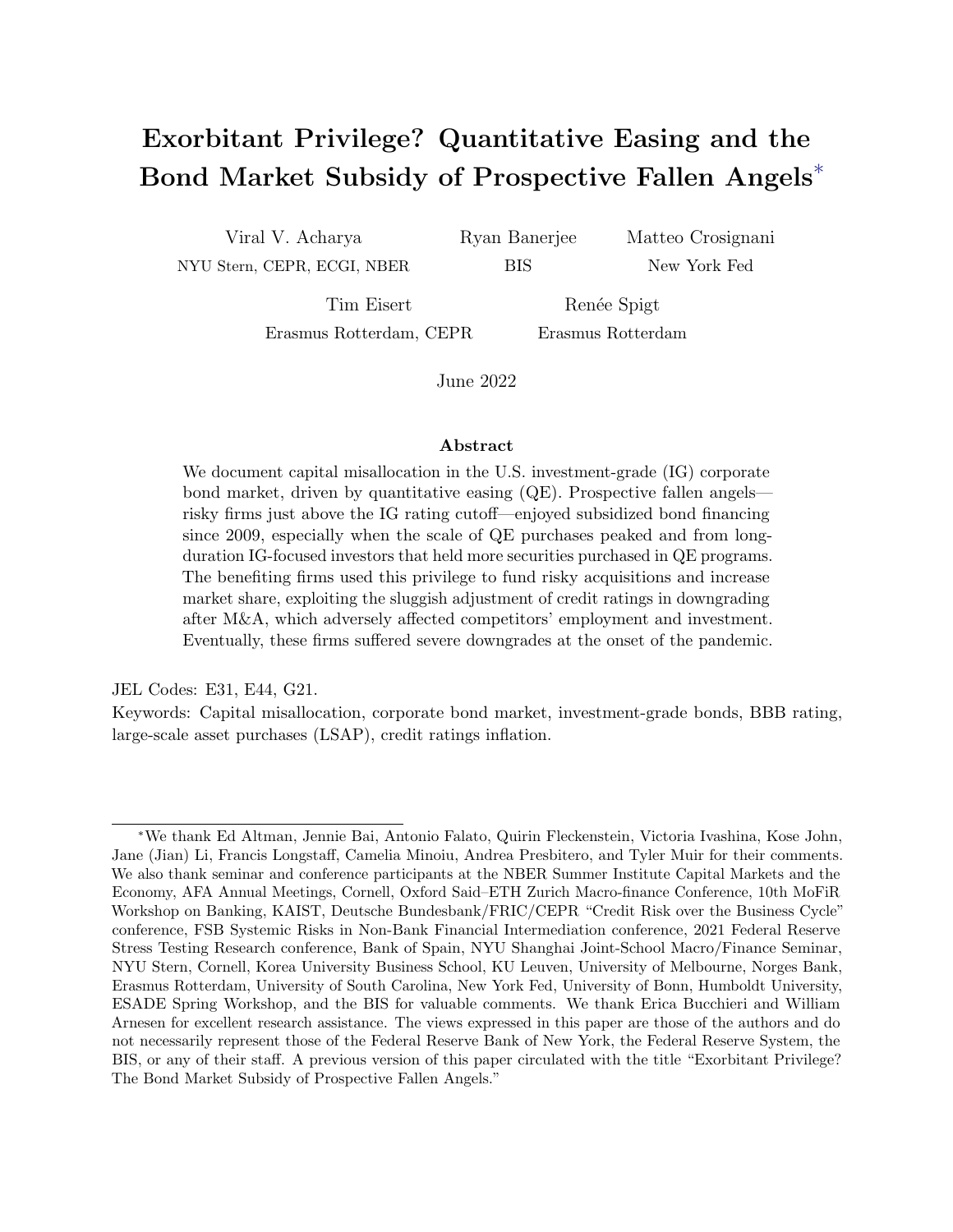- GILCHRIST, S., B. WEI, V. Z. YUE, AND E. ZAKRAJŠEK (2020): "The Fed Takes on Corporate Credit Risk: An Analysis of the Efficacy of the SMCCF," NBER Working Papers 27809, National Bureau of Economic Research, Inc.
- GILCHRIST, S. AND E. ZAKRAJSEK (2012): "Credit Spreads and Business Cycle Fluctuations," American Economic Review, 102, 1692–1720.
- GOLDSTEIN, I. AND C. HUANG (2020): "Credit Rating Inflation and Firms' Investments," Journal of Finance, 75, 2929–2972.
- Greenwood, R., S. Hanson, A. Shleifer, and J. Sorensen (forthcoming): "Predictable Financial Crises," Journal of Finance.
- Greenwood, R. and A. Vissing-Jorgensen (2018): "The Impact of Pensions and Insurance on Global Yield Curves," Working Paper.
- GUERRIERI, V. AND P. KONDOR (2012): "Fund Managers, Career Concerns, and Asset Price Volatility," American Economic Review, 102, 1986–2017.
- HADDAD, V., A. MOREIRA, AND T. MUIR (2021): "When Selling Becomes Viral: Disruptions in Debt Markets in the COVID-19 Crisis and the Fed's Response," Review of Financial Studies, 34, 5309–5351.
- HERPFER, C. AND G. MATURANA (2021): "Who Prices Credit Rating Inflation?" Working Paper.
- IANNOTTA, G., G. PENNACCHI, AND J. SANTOS (2019): "Ratings-Based Regulation and Systematic Risk Incentives," The Review of Financial Studies, 32, 1274–1415.
- IVASHINA, V. AND B. VALLÉE (2020): "Weak Credit Covenants," Working Paper.
- Jensen, M. C. and W. H. Meckling (1976): "Theory of the firm: Managerial behavior, agency costs and ownership structure," Journal of Financial economics, 3, 305–360.
- JOHN, T. AND K. JOHN (1993): "Top-Management Compensation and Capital Structure," Journal of Finance, 48, 949–974.
- KOIJEN, R. S. J. AND M. YOGO (2021): "The evolution from life insurance to financial engineering," Geneva Risk and Insurance Review, 46, 89–111.

– (2022): "The Fragility of Market Risk Insurance," *Journal of Finance*, 77, 815–862.

- Krishnamurthy, A. and T. Muir (2020): "How Credit Cycles across a Financial Crisis," Working Paper.
- Krishnamurthy, A. and A. Vissing-Jorgensen (2011): "The Effects of Quantitative Easing on Interest Rates: Channels and Implications for Policy," Brookings Papers on Economic Activity.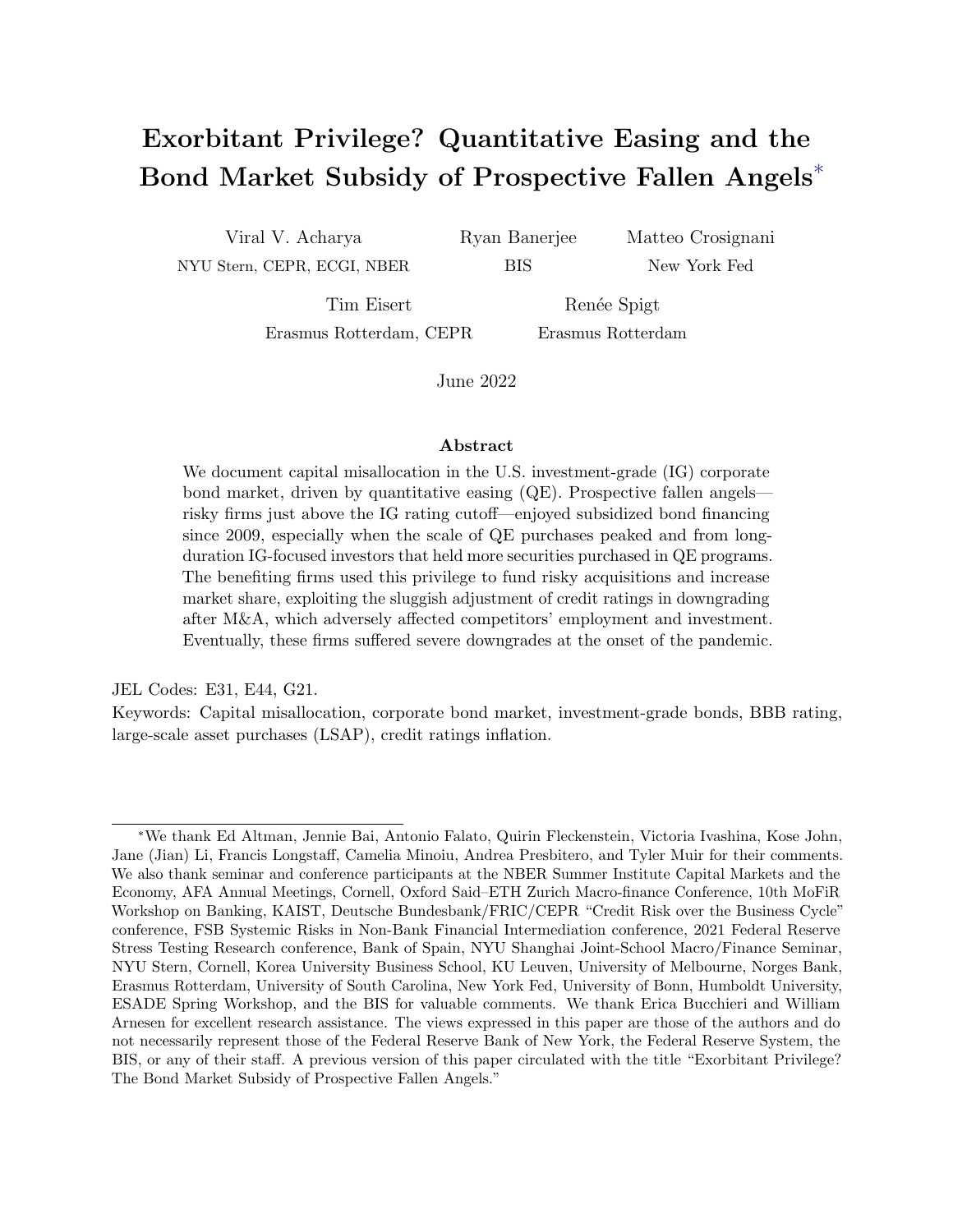- Kubitza, C. (2021): "Investor-Driven Corporate Finance: Evidence from Insurance Markets," Working Paper.
- LUCK, S. AND T. ZIMMERMANN (2020): "Employment effects of unconventional monetary policy: Evidence from QE," Journal of Financial Economics, 135, 678–703.
- MIDRIGAN, V. AND D. XU (2014): "Finance and Misallocation: Evidence from Plant-Level Data," American Economic Review, 104, 422–458.
- Morgan Stanley (2018a): "M&Aking a Leveraged Balance Sheet," Corporate Credit Research North America.
- (2018b): "The Nature of the BBBeast," Corporate Credit Research North America.
- NAIC (2015): "Capital Markets Special Report," Special report, National Association of Insurance Commissioners.
- Rajan, R. (2013): "A step in the dark: unconventional monetary policy after the crisis," Andrew Crockett Memorial Lecture.
- Rodnyansky, A. and O. Darmouni (2017): "The Effects of Quantitative Easing on Bank Lending Behavior," Review of Financial Studies, 30, 3858–3887.
- S&P GLOBAL (2020a): "BBB Bond Downgrades Added USD 88 Billion to the High-Yield Bond Market YTD," Online, accessed 1 February 2021.
- (2020b): "Fed expands primary and secondary facilities to boost fallen angels," Online, accessed 27 September 2021.
- Stein, J. (2013): "Overheating in Credit Markets: Origins, Measurement, and Policy Responses," \Restoring Household Financial Stability after the Great Recession: Why Household Balance Sheets Matter" research symposium.
- Vayanos, D. and J.-L. Vila (2021): "A Preferred-Habitat Model of the Term Structure of Interest Rates," Econometrica, 89, 77–112.
- WHITED, T. AND J. ZHAO (2021): "The Misallocation of Finance," The Journal of Finance, 76, 2359–2407.
- Wu, J. and F. Xia (2016): "Measuring the Macroeconomic Impact of Monetary Policy at the Zero Lower Bound," Journal of Money, Credit, and Banking, 48, 253–291.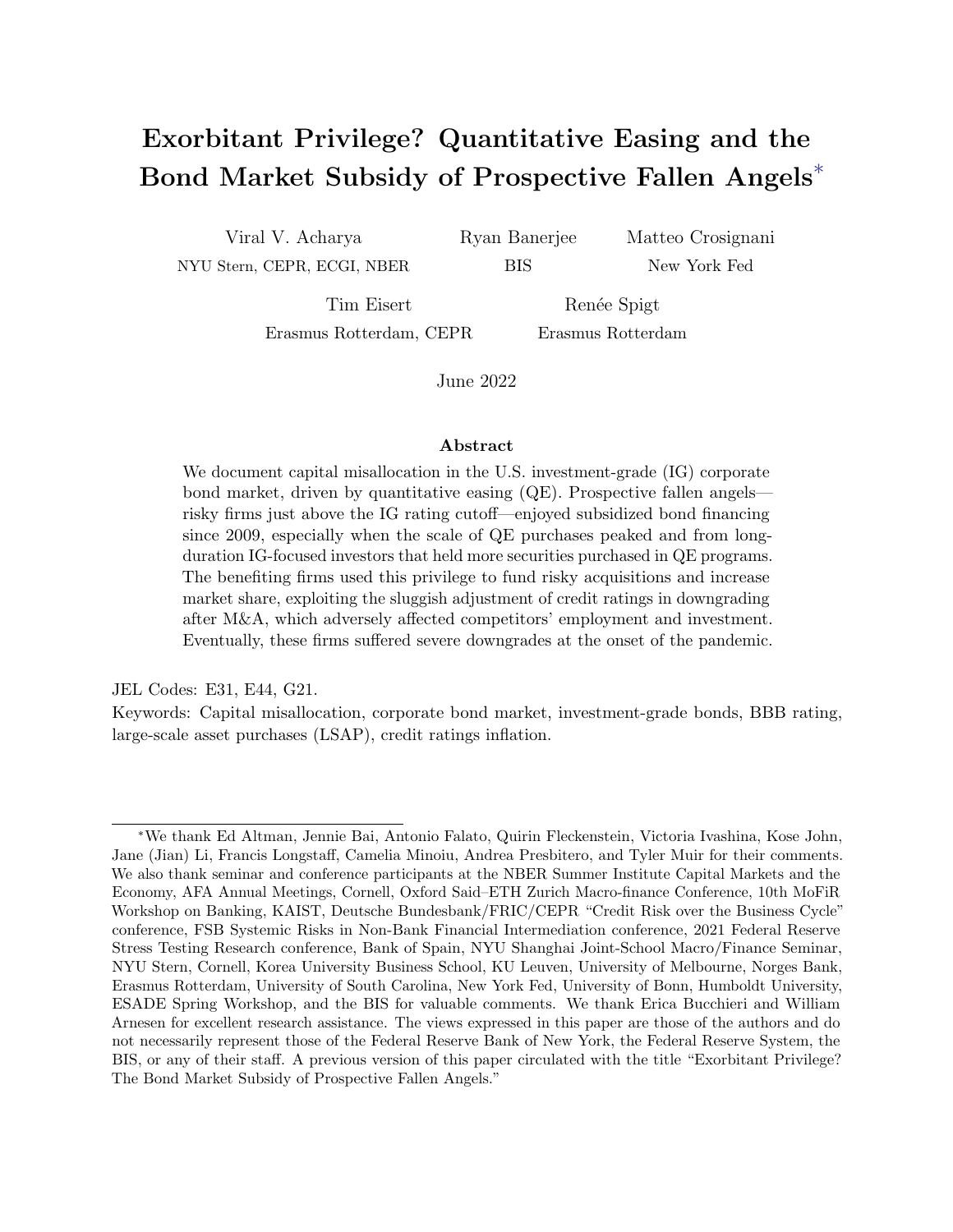# Online Appendix

#### Exorbitant Privilege? Quantitative Easing and the Bond Market Subsidy of Prospective Fallen Angels

Viral V. Acharya Ryan Banerjee Matteo Crosignani Tim Eisert Renée Spigt

June 2022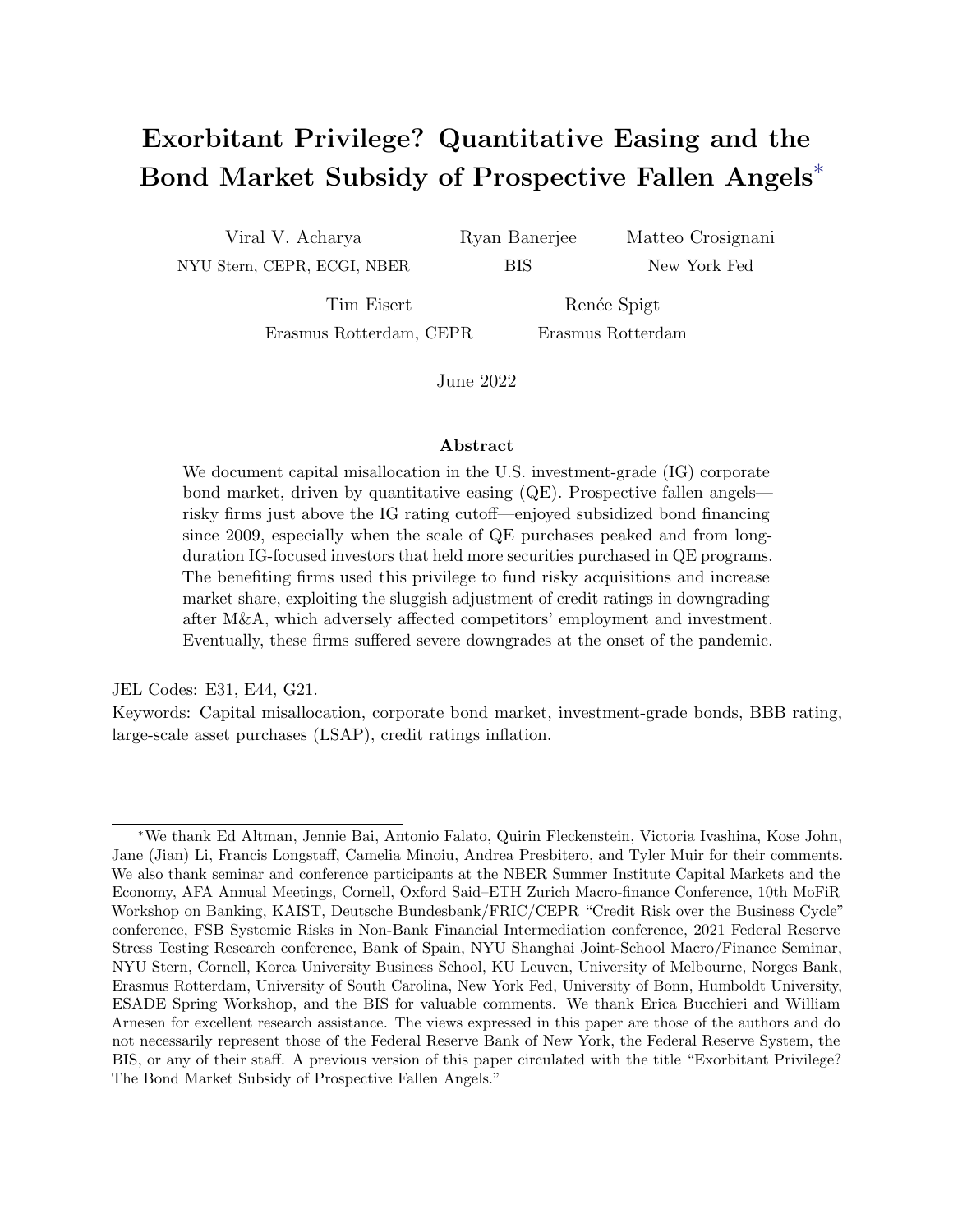### Structure

This online appendix is structured as follows. Appendix A explains the data construction. Appendix B presents our theoretical framework. Appendix C shows some aggregate facts. Appendix D shows that the existence of a bond financing privilege by prospective fallen angels is empirically robust. Appendix E presents a set of results about M&A activity. Appendix F shows how we calculate the subsidy enjoyed by prospective fallen angels from 2009 to 2019. Appendix G presents additional figures.

## Appendix A Data construction

Issuer-level analysis We start with the capital information provided by WRDS Capital IQ, which covers over 60,000 public and private companies globally. The data set describes the firms' debt capital structure over the years 2009 to 2019. We drop the observations for which the debt categories<sup>22</sup> do not add up to 100 per cent and deviate by more than 5 per cent. Moreover, we exclude the observations for which the principal debt amount percentage is missing. $23$ 

We then combine the CapitalIQ data with the company specific information from Compustat North America, which provides the financial statements of listed American and Canadian firms. We further reduce the sample by dropping firms that are not incorporated in the U.S. or have a SIC-code between 6000-6999. In addition, we exclude the observations that contain missing values for the CapitalIQ debt categories or the Compustat debt items. To merge the debt items of the two providers, we match the total amount of debt outstanding of CapitalIQ to the sum of the current liabilities (DLC) and long-term debt (DLTT) items of Compustat. We drop the observations for which the two values vary by more than 10 per cent to assure a clean matching procedure. Moreover, we drop firms that have a leverage ratio exceeding one.

The issuer CUSIPs allow us to merge the Capital IQ Compustat data set to the rating data from Thomson Reuters, which provides worldwide coverage on ratings from S&P, Moody's and Fitch. We follow Becker and Milbourn (2011) in transferring the ratings into numerical values to estimate the firms' median ratings. For the rating classification, we refer to Table A.1 in the Appendix. Furthermore, we use the issuer CUSIPS to obtain M&A deal information from ThomsonOne. Combining all the data sources, we investigate a total of 6,145 firms.

Bond-level analysis The second type of data sets we create are on a bond-level and are used to investigate primary and secondary market pricing. For the primary market analysis,

<sup>&</sup>lt;sup>22</sup>The debt categories consist of commercial paper, revolving credit, subordinated bonds and notes, senior bonds and notes, general/other borrowings, capital leases, and term loans. We also take into account the total trust preferred, unamortized premium, unamortized discount and adjustment items.

<sup>&</sup>lt;sup>23</sup>The principal debt amount outstanding percentage can deviate from 100 per cent due to potential debt adjustments. The percentage is used to scale the principal debt outstanding to the total amount of debt outstanding.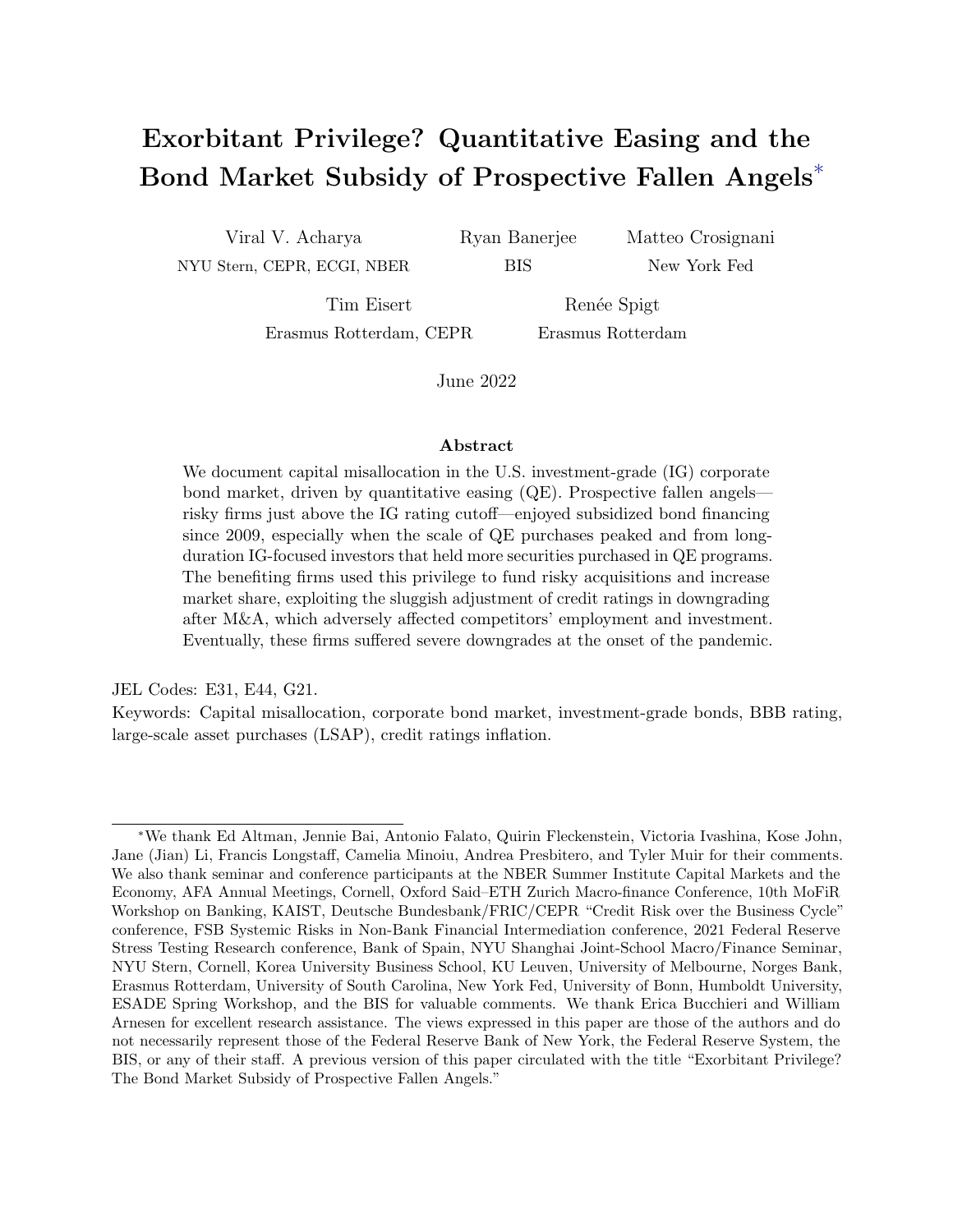we use Mergent Fixed Income Securities Database (FISD), a fixed income database that includes issue details of publicly-offered U.S. bonds. This sample consists of 6,460 bond issues and 909 issuers. For the second market pricing, we use TRACE, which is a database that constitutes of real-time secondary market information on transactions in the corporate bond market. This analysis is based on  $7,741$  outstanding bonds by  $1,146$  issuers, with bond b, firm j, year t as unit of observation. For the COVID analysis, we extend our data set to 2020.

Investor-level analysis Our investor-level analysis is based on a data set constructed using the eMAXX Bond Holders data from Refinitiv, matched with the Fed SOMA portfolio data and our issuer-level and bond-level information. The data set is constructed as follows. The data set from eMAXX has security level holdings at a quarterly frequency from 2008Q4. Securities are identified with cusip8 and the holdings amount are denominated in USD. There are two investors' identifiers: firmid (uniquely identifies a managing firm) and fundid (uniquely identifies a sub-account). This data has around 160 million observations corresponding to 4,244 unique firmid and 47,145 fundid. Note that one firmid might have several different fundid (there might be multiple funds per firm) and one fundid might have several different firmid (funds might be co-managed by different firms). We use fundid to identify investors in our analysis. We measure investor-level exposure to  $\mathbb{Q}E$  in quarter t calculating the share of investor total holdings that are held by the Fed (holdings are weighted by the share of amounts outstanding held by the Fed). Having calculated this exposure (and total holdings and total corporate bond holdings for each fund ), we only keep observations corresponding to securities issued by the 6,179 issuers at the intersection of Compustat and CapIQ that have bonds outstanding in the period from June 30, 2009 to December 31, 2019. We identify issuers using cusip6 and gvkey. We end up with around 16 million observations, corresponding to 14,268 investors, 1,701 issuers, and 13,359 securities. At this stage, we match the data set with investor level characteristics from eMAXX Bond Holders and security-level characteristics (amount issued, issued date, maturity, M&A purpose dummy), bringing our data set to 13.8 million observations, corresponding to 13,577 investors, 1,494 issuers, and 11,231 securities. We then collapse our data set at the issuer-investor-quarter level. Our data runs quarterly from 2009 to 2019 and features 2,750 investors and 1,442 corporate bond issuers. Out of the 2,750 funds, 223 are annuities, 590 are life and health insurance, 934 are property and casualty insurance, and around 800 are mutual funds (the exact number depends on definition of mutual fund). Out of the 1,442 corporate bond issuers, 3 are rated AAA, 24 are rated AA, 137 are rated A, 360 are rated BBB, 390 are rated BB, and 345 are rated B.

Transferring ratings into numerical values Following Becker and Milbourn (2011), we transfer the ratings of S&P, Moody and Fitch into numerical values using Table A.1. This way we can estimate the median rating for each rated firm in our data set.

Z"-score cutoff points We take median Z"-score values for each rating category from Altman (2020). These medians are measured in 2013 for the main analysis and in 2006 for the pre-GFC sample.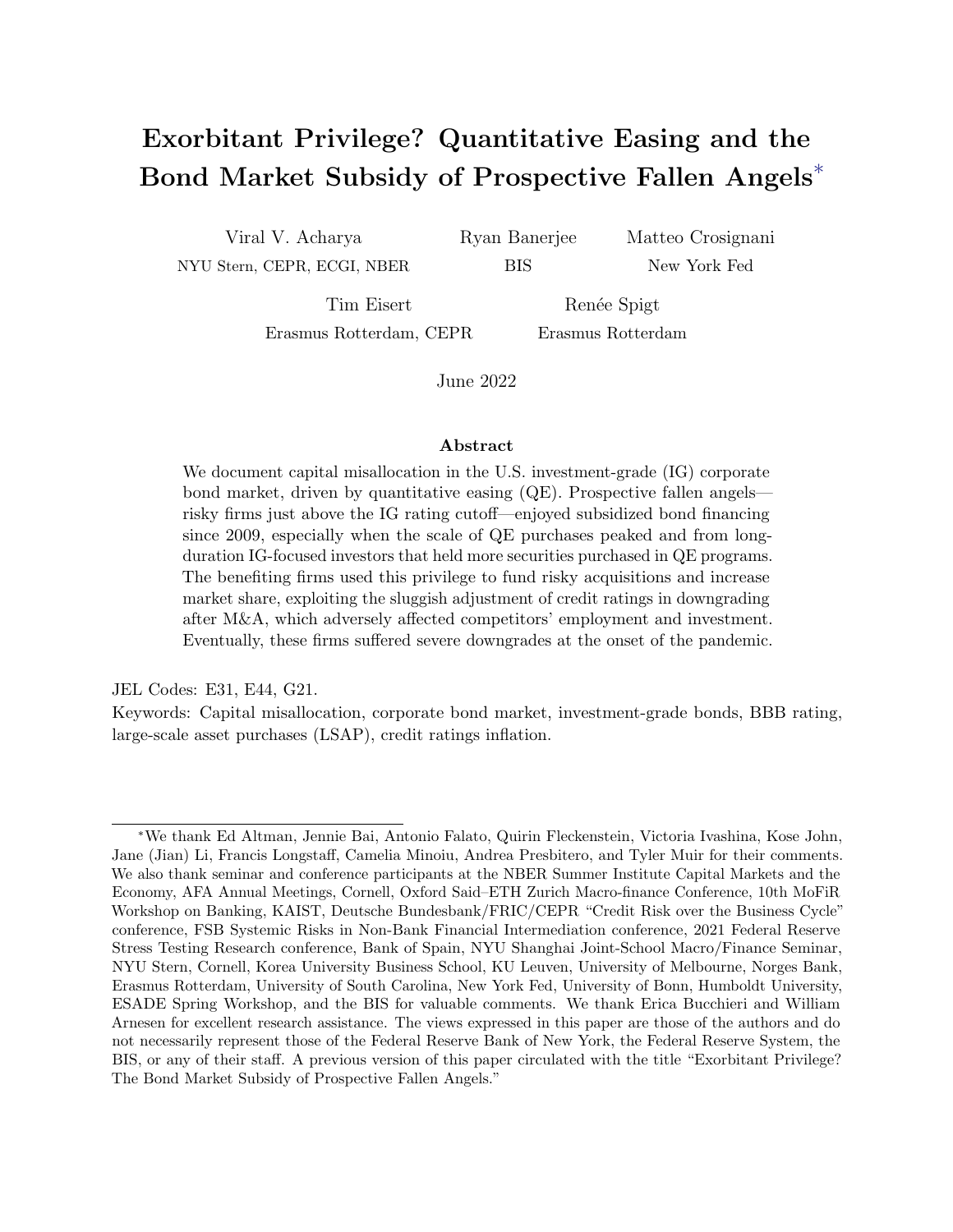|     |            | Moody's S&P/Fitch Numerical value assigned |
|-----|------------|--------------------------------------------|
| AAA | AAA        | 28                                         |
| Aa  | AА         | 24, 25, 26                                 |
| А   | A          | 21, 22, 23                                 |
| Baa | BBB        | 18, 19, 20                                 |
| Ba  | BB         | 15, 16, 17                                 |
| В   | В          | 12, 13, 14                                 |
| Caa | $\rm{CCC}$ | 9, 10, 11                                  |
| Ca  | CC         |                                            |
| С   | C          |                                            |
| D   | D          |                                            |

Table A.1: Rating classification. This table presents the rating mapping used in this paper, taken from Becker and Milbourn (2011).

|            | Ratings Z"-score 2006 Z"-score 2013 |      |
|------------|-------------------------------------|------|
| AAA        | 7.78                                | 8.40 |
| A A        | 7.60                                | 8.22 |
| A          | 6.47                                | 5.80 |
| <b>BBB</b> | 6.25                                | 5.60 |
| <b>BB</b>  | 5.05                                | 4.81 |
| В          | 2.98                                | 2.84 |
| CCC        | 0.84                                | 0.05 |

Table A.2: Z"-score cutoff points This table presents the Z"-score values below which a firm in a given rating bucket will be classified as vulnerable for each rating category from Altman (2020).

### Appendix B Theoretical framework

In this appendix, we present a simple model to explain how the exorbitant privilege of prospective fallen angels can arise in equilibrium. This model adds a subsidy for debt financing to an environment similar to the one in John and John (1993).

**Setup** There are two dates,  $t = 0$  and  $t = 1$ , and universal risk neutrality. A firm with debt F can invest in a safe investment and a risky investment. The safe investment pays off I with probability 1 at  $t = 1$ . The risky investment pays off H with probability q and L with probability  $1-q$ , where  $H > I > L$  and  $q \sim U[0,1]$ . The debt provides a tax shield (the tax rate is  $\tau$ ) and there is limited liability. The timing works as follows: (i) The firm chooses F; (ii) The probability  $q$  is realized; and (iii) The firm makes its investment decision.

Firm risk The firm invests in the risky project if and only if  $q \geq \tilde{q}$ . We refer to  $\tilde{q}$  as the risk of the firm (for illustrative purposes, we will refer to  $1 - \tilde{q}$  as firm risks when presenting the results). Depending on the level of firm debt  $F$ , there are three cases:

- 1. A "low debt case" with  $F \leq L$ . Firms choose the first-best risk  $\widetilde{q} = \frac{I}{H} \frac{L}{L}$  $\frac{I}{H-L}$ . There is no agency cost of debt.
- 2. A "moderate debt case" with  $F \in (L, I)$ . Firms choose the second-best risk  $\widetilde{q} = \frac{I}{H} \frac{F}{I}$  $\frac{I-F}{H-F},$ where  $\frac{d\tilde{q}}{dF} = -\frac{H}{(H-F)}$  $\frac{H}{(H-F)^2}$  < 0, namely firms take more risk (lower  $\tilde{q}$ ) as their debt increases.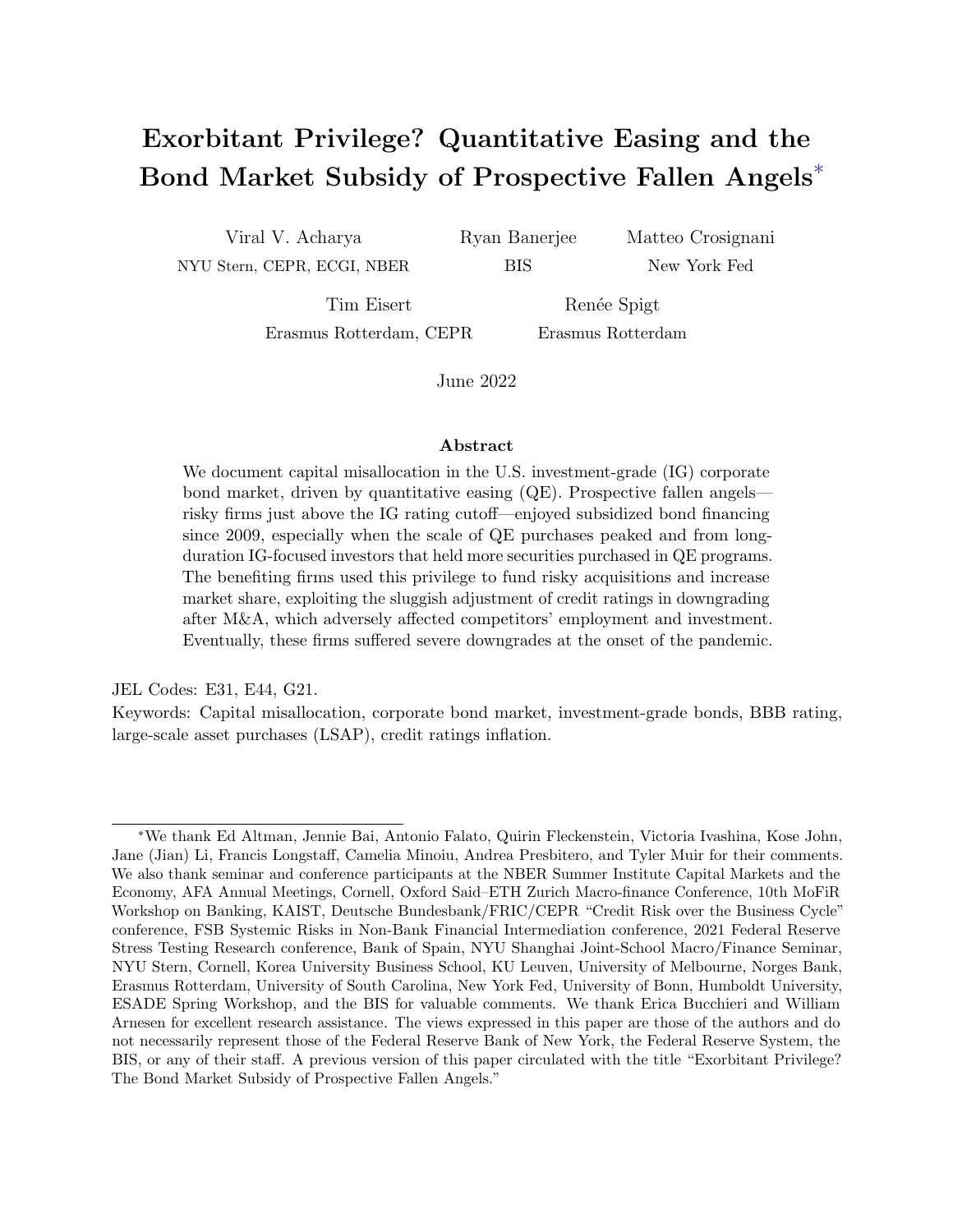3. A "high debt case" with  $F \geq I$ . Firms choose the highest level of risk  $(\tilde{q} = 0)$  as they always take the risky project.

**Fairly priced debt** The firm chooses the level of debt F that maximizes firm value  $V(F)$ . The debt is fairly priced. There are three states of the world that depend on the realization of the probability q.

- 1. The firm chooses to undertake the riskless project. This state of the world has an unconditional probability of  $\tilde{q}$ .
- 2. The firm chooses to undertake the risky project and the risky project fails. This state of the world has an unconditional probability of  $(1 - \tilde{q})^2$ .
- 3. The firm might chooses to undertake the risky project and the risky project succeeds. This state of the world has an unconditional probability of  $(1 - \tilde{q}^2)$ .

Hence, firms solve:

$$
max_F V(F) \text{ where}
$$
  
\n
$$
V(F) = \frac{1}{2}(1 - \tilde{q}^2)((1 - \tau)H + \tau min\{H, F\})
$$
  
\n
$$
+ \tilde{q}((1 - \tau)I + \tau min\{I, F\})
$$
  
\n
$$
+ \frac{1}{2}(1 - \tilde{q})^2((1 - \tau)L + \tau min\{L, F\})
$$

Firms trade-off the tax benefit of debt with the agency cost of debt. Given the tax shield, firms never choose a debt  $F < L$ . Hence, firms can either have "moderate debt" or "high debt." In most of our analysis, we focus on the former as the latter is always characterized by maximum risk-taking  $(\tilde{q}=0)$ .

Non-fairly priced debt We compare the economy presented above with an economy where debt is not fairly priced. More specifically, the value of debt now includes a subsidy  $\alpha$ . Firms now solve:

$$
max_F \quad \widehat{V}(F) \qquad \text{where}
$$

$$
\widehat{V}(F) = V(F) + \alpha F
$$

The subsidy induces firms to take on more debt and thus more risk (lower  $\tilde{q}$ ). This subsidy can be rationalized by a high demand for debt.

**Mapping the model to data** The tax rate  $\tau$ , the primitive driving the firm debt choice and thus its risk profile, is firm quality. We map intervals in  $\tau$  to credit ratings. The cost of debt  $S = F/D(F)$  is the bond yield. Firm risk  $1 - \tilde{q}$  is the risk-taking behavior of firms, for example through risky M&A. The subsidy parameter  $\alpha$  is the strength of the demand for bonds. We increase the demand for bonds within each rating bucket as  $\tau$  increases, capturing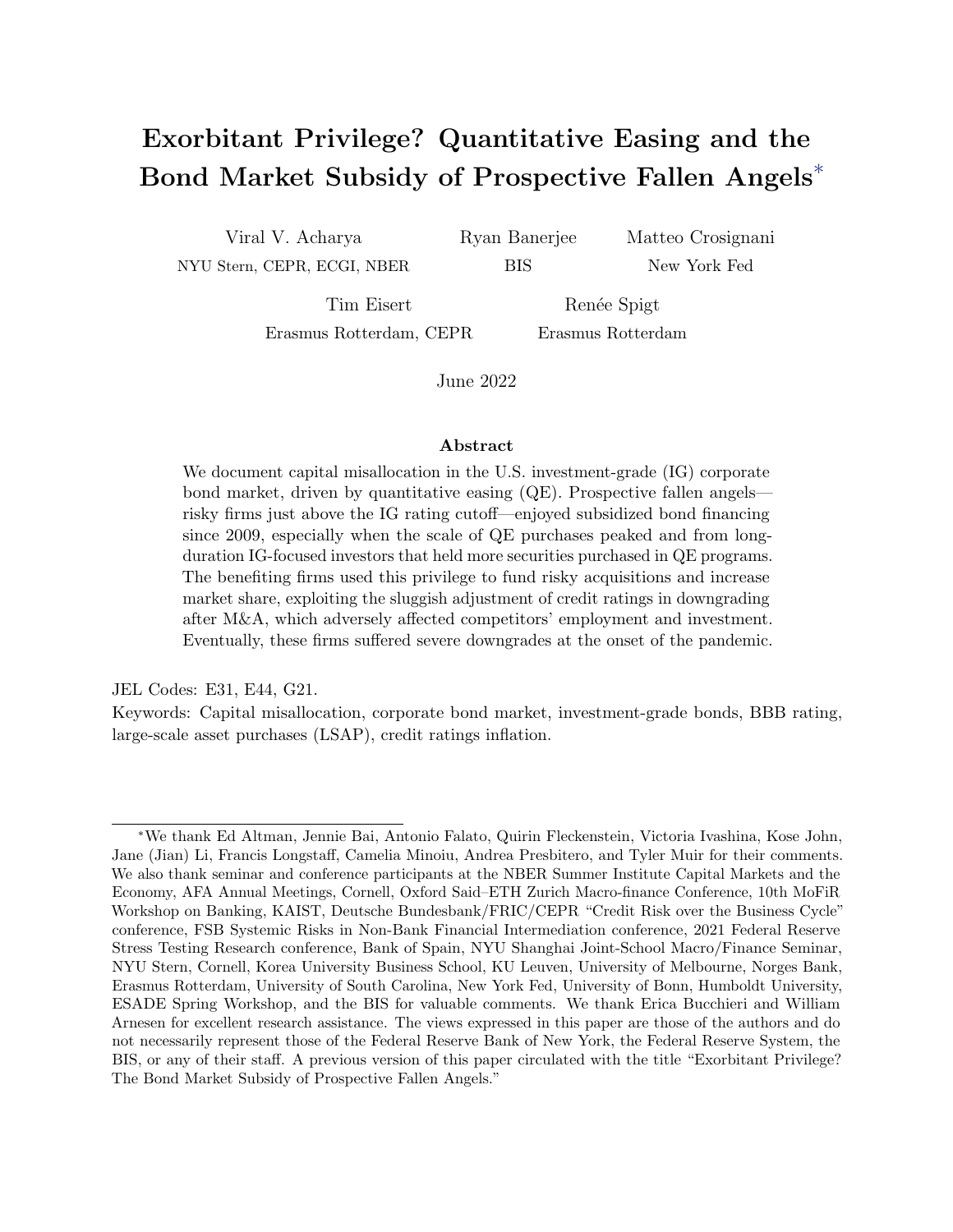the idea that investors demand more bonds of riskier firms within a rating bucket. This behavior can be explained by rating-based regulation or implicit and explicit limits that investment managers face in their asset allocation across ratings. To the extent that riskier issuers offer higher bond yields, the higher demand for bonds issuer by riskier firms might also capture the so-called "reach-for-yield" behavior.

Applications We now show two applications to interpret our empirical findings through the lenses of the framework just presented. Figure B.1 shows firm risk choice and bond yields as a function of firm quality. The x-axes feature increasing tax rates  $\tau$ , grouped in rating categories. We compare three cases: an economy with normal demand for IG bonds (blue solid line), an economy with moderate demand for IG bonds (red dashed line), and an economy with high demand for IG bonds (black dotted line). As discussed above, the subsidy increases as firm quality deteriorates within each rating bucket. Within each rating bucket, the subsidy induces higher risk-taking, and more so as we approach the BBB-rated market. The subsidy both flattens and introduces a convexity in bond yields.

Figure B.2 shows average bond yields and firm risk-taking within each rating bucket for the three cases discussed above: normal demand for IG bonds, moderate demand for IG bonds, and high demand for IG bonds.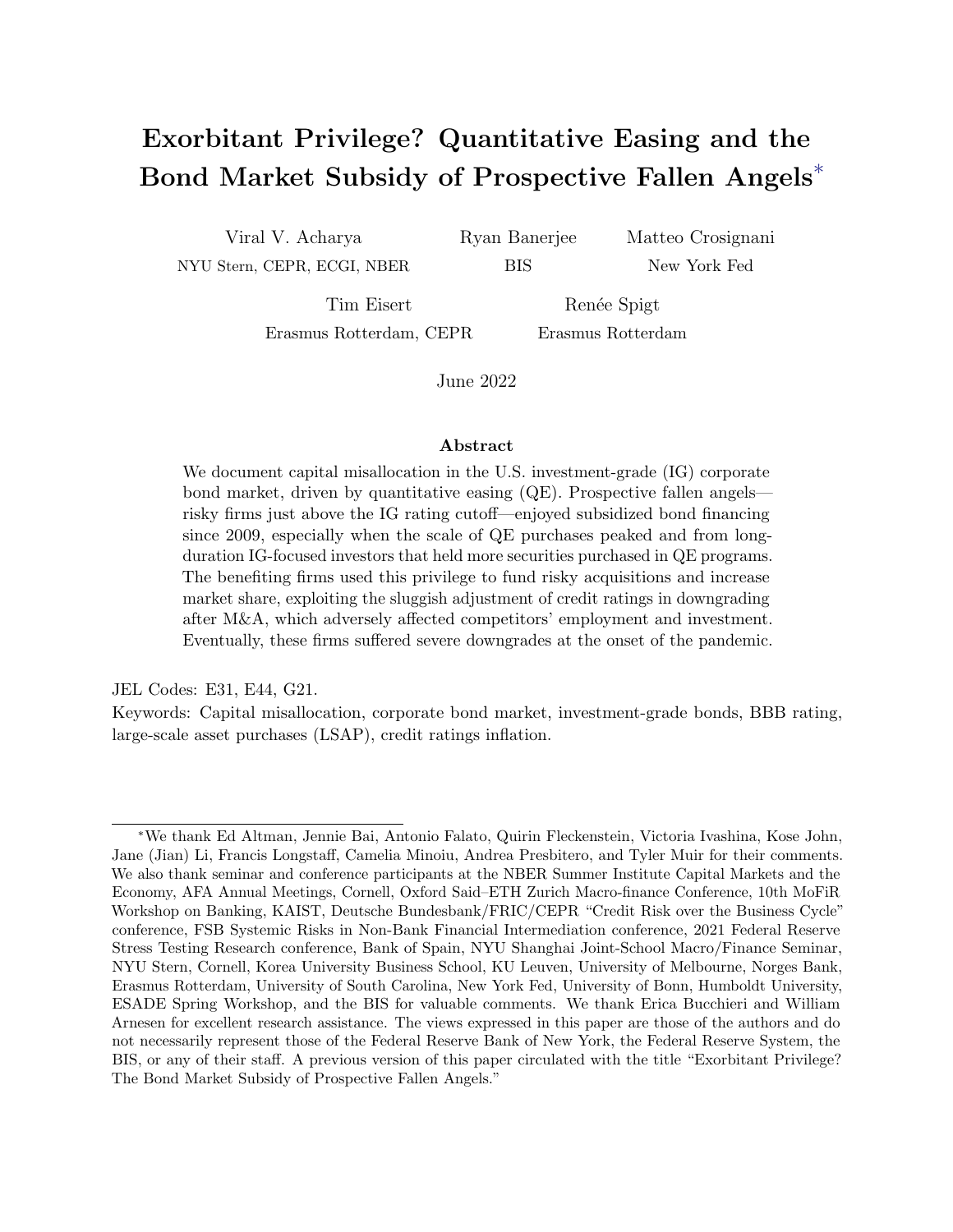

Figure B.1: Firm risk-taking and bond yields. This figure shows firm risk choice (top panel) and firm bond yields (bottom panel) as a function of firm quality. The x-axes show progressively higher tax rates, grouped in rating categories. The blue line corresponds to the baseline economy. The red dashed line corresponds to an economy with moderate demand for risk. The black dotted line corresponds to an economy with high demand for risk. Demand for risk is modeled through an increase in alpha within each rating group in the investment-grade market. The increase is more pronounced as we approach the BBB market from the AAA/AA market.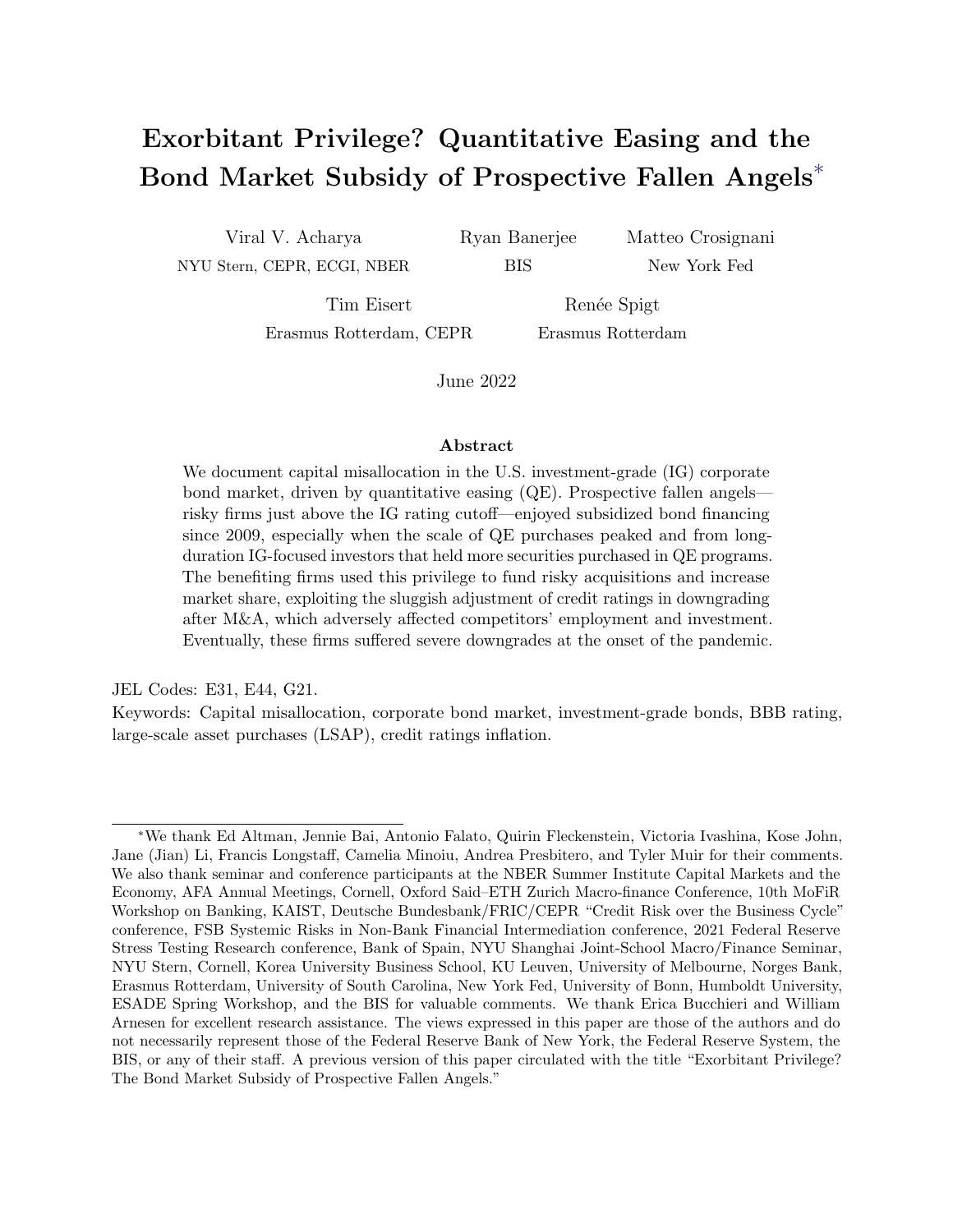

Figure B.2: Firm risk-taking and bond yields. This figure shows bond spreads (top panel) and firm risk choice (bottom panel) as a function of firm quality. The x-axes show progressively higher tax rates, grouped in rating categories. The blue lines show averages within a rating group for non-downgrade vulnerable issuers. The red lines show averages within a rating group for downgrade vulnerable issuers. The two left panels correspond to the baseline economy. The two middle panel correspond to an economy with moderate demand for risk. The two right panels correspond to an economy with high demand for risk. Demand for risk is modeled through an increase in  $\alpha$  within each rating group in the investment-grade market. The increase is more pronounced as we approach the BBB market from the AAA/AA market.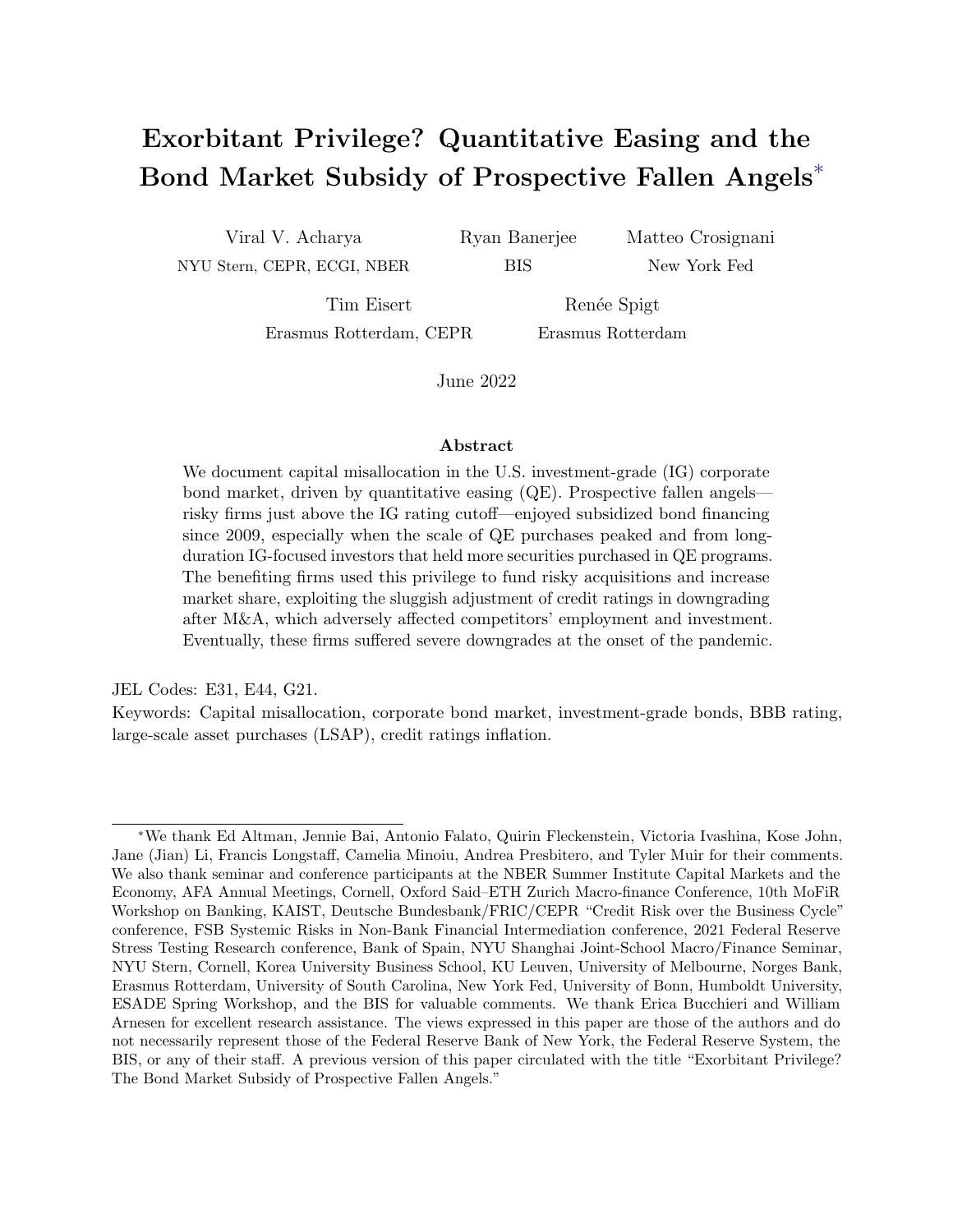

Figure C.1: The growth of the U.S. non-financial corporate debt. This figure shows the growth of the U.S. non-financial corporate debt and, in particular, of the U.S. corporate bond market. The top left panel shows the evolution of the financial sector debt, non-financial sector debt, and household debt, normalized by GDP. The sources are series dodfs, tbsdodns and cmdebt from FRED. The top right panel is an index where these series are normalized to 100 in 2009Q1. The bottom left panel shows the evolution of corporate bonds, mortgages, non-mortgage deposits (includes loans from banks, credit unions, and savings and loans associations), commercial paper and other (loans from non-bank institutions, excluding mortgages, and industrial revenue bonds). The sources are series cblbsnncb, mlbsnncb, ncbilia027n, cplbsnncb and olalbsnncb from FRED. The bottom right panel shows the evolution of the stock outstanding of corporate bonds, grouped by rating category. Sources: Capital IQ and Thomson Reuters.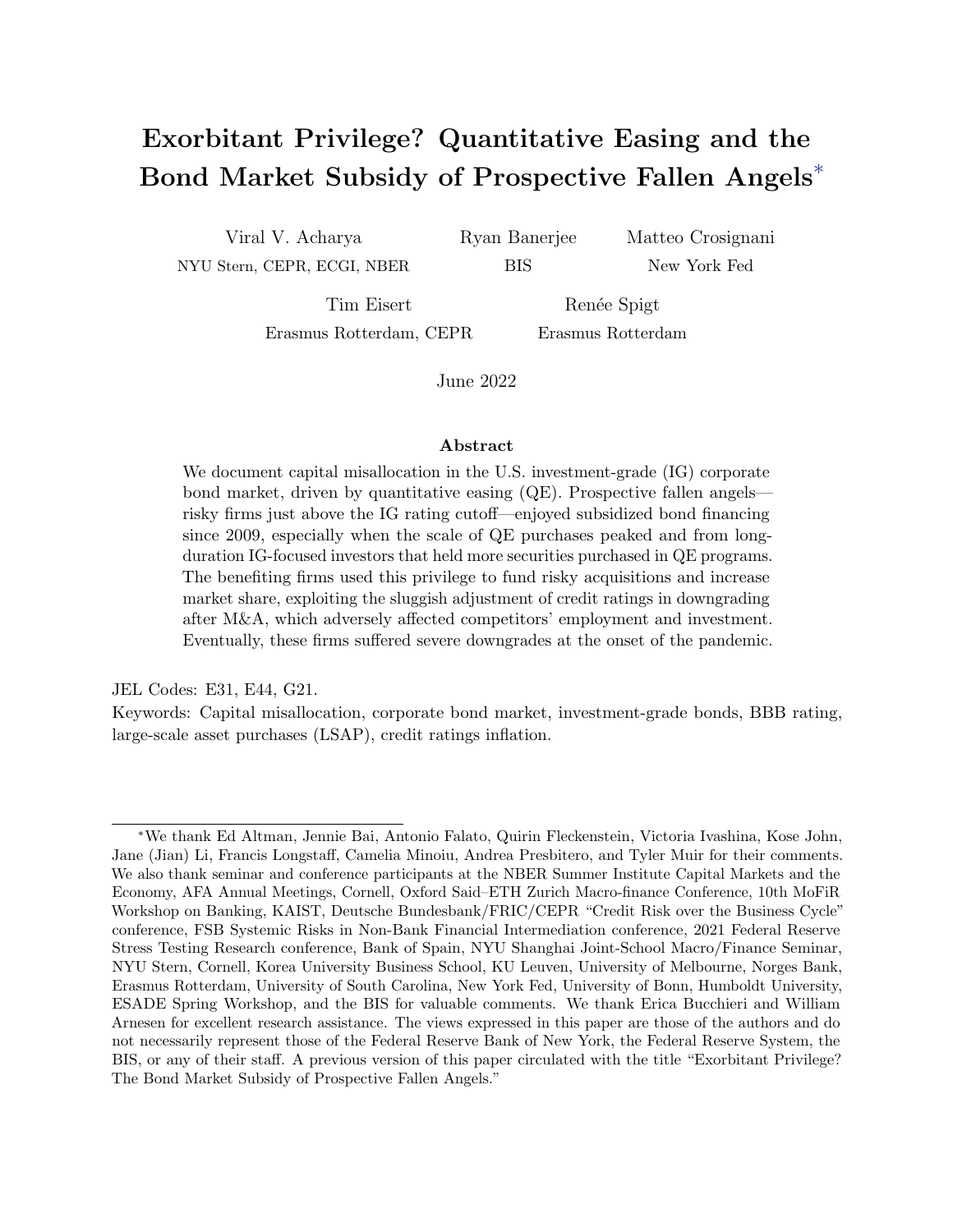## Appendix D The exorbitant privilege

#### D.1 Validating the downgrade-vulnerability measure

In this section, we first show how the balance sheet characteristics of vulnerable rated firms differ from those of non-vulnerable rated firms. Thereafter, we show how a firm's downgrade probability, balance sheet characteristics and firm performance change after a firm is classified as vulnerable.

In Table D.1, we present the descriptive statistics for the rated firms in our sample, separated for firms that are vulnerable and firms that are not vulnerable. The sample means highlight that vulnerable firms are larger and riskier along all dimensions. In particular, vulnerable firms have higher leverage, lower profitability, lower net worth, and a lower interest coverage ratio. Their sales growth, employment growth, and investment ratio are also significantly lower than those of non-vulnerable firms. The last column shows a test for the difference in means.

Next, we show that vulnerable firms are more likely to be downgraded and to be assigned a negative credit watch or outlook status relative to non-vulnerable firms. To this end, we estimate the following specification:

$$
Y_{iht+1} = \beta_1 Vullnerable_{iht} + \beta_2 X_{iht} + \mu_{ht} + \epsilon_{iht+1},
$$

where i is a firm, h an industry, and t a year. Our dependent variable Y is a dummy equal to one in the case of a negative watch event in t or  $t+1$ , or a downgrade event in  $t+1$ . To qualify as downgrade event, a firm must be downgraded by at least one rating category in year  $t + 1$ , i.e. a firm that has a rating of  $A_+, A$ , or  $A_-,$  is downgraded to at least BBB+. Vulnerable is a dummy equal to one if a firm is vulnerable in period  $t$  and  $\mu_{ht}$  are industry-year fixed effects.  $X_{iht}$  is a vector of controls, namely the logarithm of total assets, leverage, and the interest coverage ratio.

Table D.2 presents the estimation results. The first two columns show that a vulnerable company in year t is more likely to have a negative watch event in year t or  $t + 1$ . Similarly,

|                   |        | Downgrade-vulnerable Non-downgrade-vulnerable Difference |             |
|-------------------|--------|----------------------------------------------------------|-------------|
| Total Assets      | 24,114 | 10,988                                                   | $13,126***$ |
| Leverage          | 0.403  | 0.354                                                    | $0.049***$  |
| EBITDA/Assets     | 0.104  | 0.132                                                    | $-0.028***$ |
| Interest Coverage | 7.747  | 13.114                                                   | $-5.367***$ |
| Sales Growth      | 0.038  | 0.056                                                    | $-0.017***$ |
| <b>CAPX</b>       | 0.188  | 0.225                                                    | $-0.037***$ |
| Employment Growth | 0.008  | 0.036                                                    | $-0.027***$ |
| Net Worth         | 0.183  | 0.248                                                    | $-0.066***$ |

Table D.1: Descriptive statistics: downgrade-vulnerable and non-downgrade-vulnerable firms. This table presents descriptive statistics for rated firms in our sample, separated into vulnerable and nonvulnerable firms. Total Assets is in millions, Leverage is total debt over total assets, Interest Coverage is EBITDA over interest expenses, Sales Growth is the growth rate in sales,  $CAPX$  is capex over PPE, Employment Growth is the growth rate in employment, Net Worth is the difference between common equity and cash divided by total assets.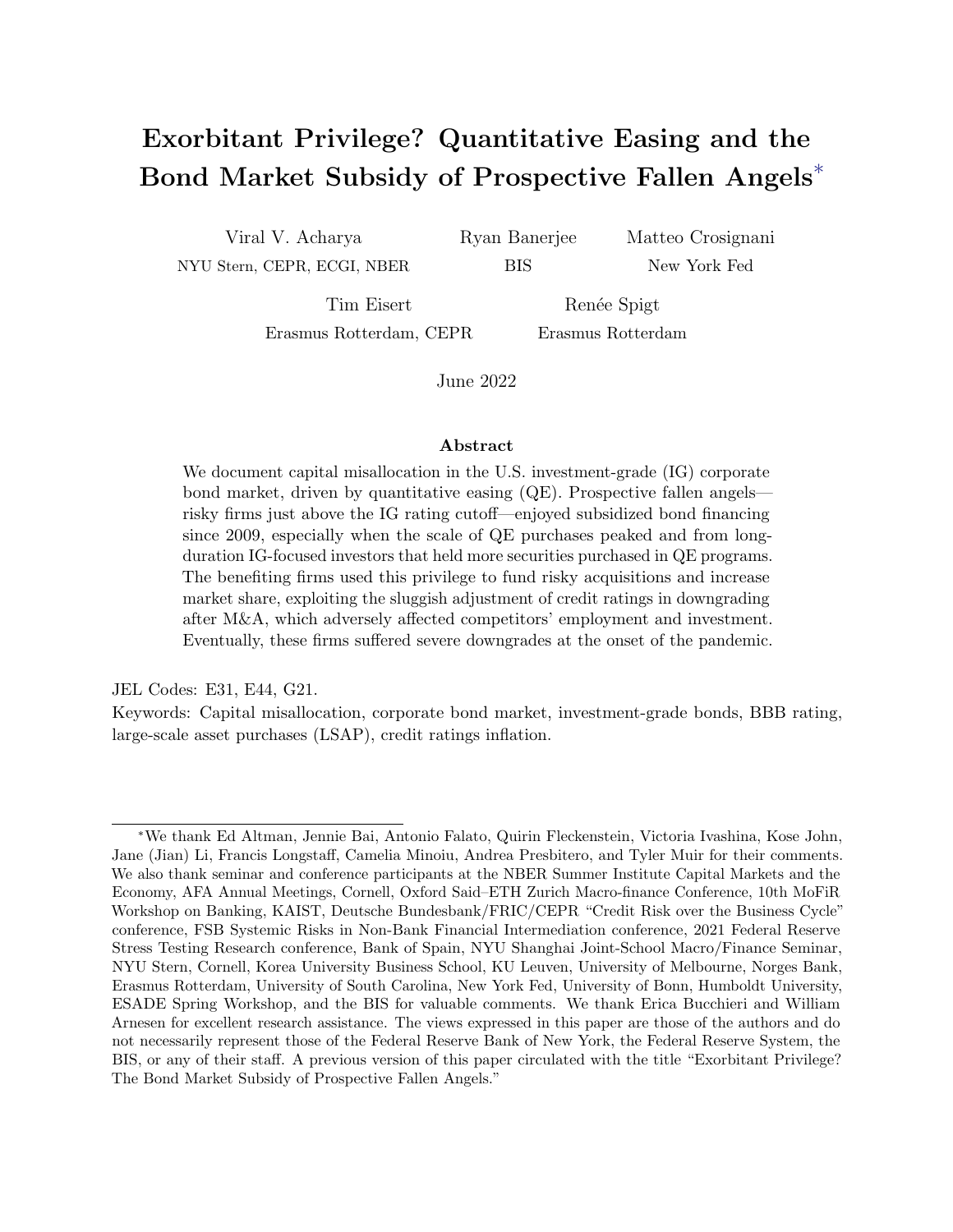the last two columns show that a vulnerable firm has a higher probability to be downgraded by at least one rating category in the next year.

|                  | Negative Watch | Negative Watch | Downgrade  | Downgrade  |
|------------------|----------------|----------------|------------|------------|
| Vulnerable       | $0.078***$     | $0.043**$      | $0.021***$ | $0.018***$ |
|                  | (0.018)        | (0.018)        | (0.005)    | (0.005)    |
| <b>Size</b>      |                | $0.017**$      |            | $0.003*$   |
|                  |                | (0.007)        |            | (0.002)    |
| Leverage         |                | $0.131**$      |            | 0.016      |
|                  |                | (0.055)        |            | (0.015)    |
| IC Ratio         |                | $-0.010***$    |            | $-0.000**$ |
|                  |                | (0.001)        |            | (0.000)    |
| Industry-Year FE | X              | X              | $\times$   | X          |
| Observations     | 9,056          | 8,973          | 9,431      | 9,341      |
| R-squared        | 0.118          | 0.150          | 0.094      | 0.097      |

Table D.2: Credit rating actions after being classified as vulnerable. This table presents the estimation results from Specification (D1) for our sample of rated firms. The dependent variable Negative Watch is a dummy variable equal to one if a firm is placed on negative credit watch or outlook in year t or  $t + 1$ . The dependent variable *Downgrade* is a dummy variable equal to one if a firm is downgraded by at least one rating category in year  $t + 1$ , i.e., a firm that has a rating of  $A +$ ,  $A$ , or  $A$ - is downgraded to at least BBB+. Vulnerable is a dummy equal to one if a firm is vulnerable in period  $t$ . Firm level control variables are size (log of total assets), leverage and IC ratio. Standard errors clustered at the firm level in parentheses. \*\*\* p<0.01, \*\* p<0.05, \* p<0.1.

Finally, we examine how the balance sheet characteristics of vulnerable firms change after the obtaining the vulnerability status. Following Banerjee and Hofmann (2020), we create a local linear projection specification, based on a sequence of regression models where the dependent variable is shifted several steps forward and backward in time, relative to a reference point. Our reference point is the date at which a firm is classified as vulnerable for the first time. Specifically, we estimate the following specification:

$$
Y_{iht+q} = \beta_q EnterVulnerable_{iht} + \gamma_qVulnerable_{iht} + \eta_qX_{iht+q} + \mu_{ht+q} + \epsilon_{iht+q},
$$
 (D1)

where i is a firm, h an industry, t a year, and  $q \in \mathcal{Q}$ , where  $\mathcal{Q} = \{-3, -2, -1, 0, 1, 2, 3\}.$ The dependent variable  $Y$  is asset growth, employment growth, sales growth, and capital expenditures in period  $t + q$ . Enter Vulnerable is a dummy equal to one if a firm becomes vulnerable for the first time in period t. Vulnerable is a dummy equal to one if a firm is vulnerable in period t, but did not become vulnerable in period t for the first time, i.e., it has been classified as vulnerable before. This specification ensures we compare firms becoming vulnerable for the first time only to non-vulnerable firms.  $X_{iht+q}$  is the logarithm of total assets and  $\mu_{ht+q}$  are industry-year fixed effects.

The coefficient of interest  $\beta_q$  measures a vulnerable firm's development, in the three years before and after the firm is classified as vulnerable, of sales growth, investments, asset growth, and employment growth. A positive (negative) coefficient implies that a vulnerable firm has a higher (lower) value of the respective dependent variable compared to a non-vulnerable firm. Figure D.1 shows the estimated  $\beta_q$  coefficients, documenting that firm performance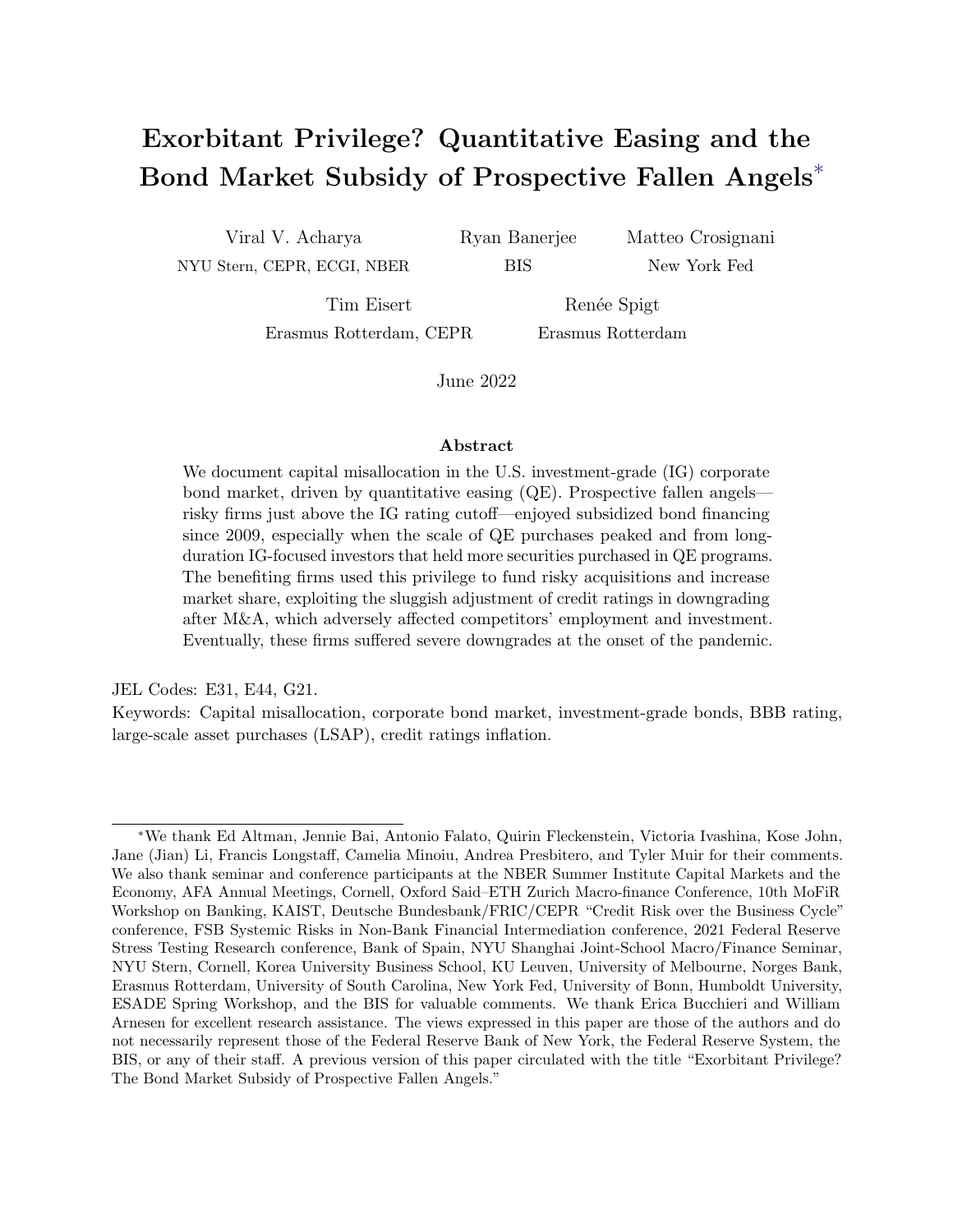deteriorates once it becomes vulnerable. Its sales growth and investment decline significantly, a dynamic also reflected in the drop in firm size and employment growth.



Figure D.1: Firm performance after being classified as downgrade-vulnerable. This figure shows the evolution of the estimated coefficient  $\beta_q$  from Specification (D1) three years before and after a firm becomes downgrade-vulnerable. Year zero corresponds to the first year a firm is classified as downgrade-vulnerable. The 95% confidence interval is reported, with standard errors clustered at the firm level.

#### D.2 Descriptive statistics of bonds by vulnerability

Panel A of Table D.3 shows that the characteristics of bonds issued by downgrade-vulnerable firms are similar to those issued by non-downgrade-vulnerable firms. The remaining maturities are similar, with a median remaining maturity of 6.7 and 6.6 years respectively. The offering amounts are also similar as is the likelihood of bonds being classified as senior and also whether the bond is callable. On average, secondary market spreads on bonds issued by downgrade-vulnerable firms are lower than spreads of non-downgrade-vulnerable firms. Panel B, however, shows that this is driven by a composition effect across the sample. Within each rating category secondary market spreads of bonds issued by downgrade-vulnerable firms are higher than those of their non-downgrade-vulnerable peers across the distribution. The one exception is the BBB segment where bond spreads are lower than their non-vulnerable peers.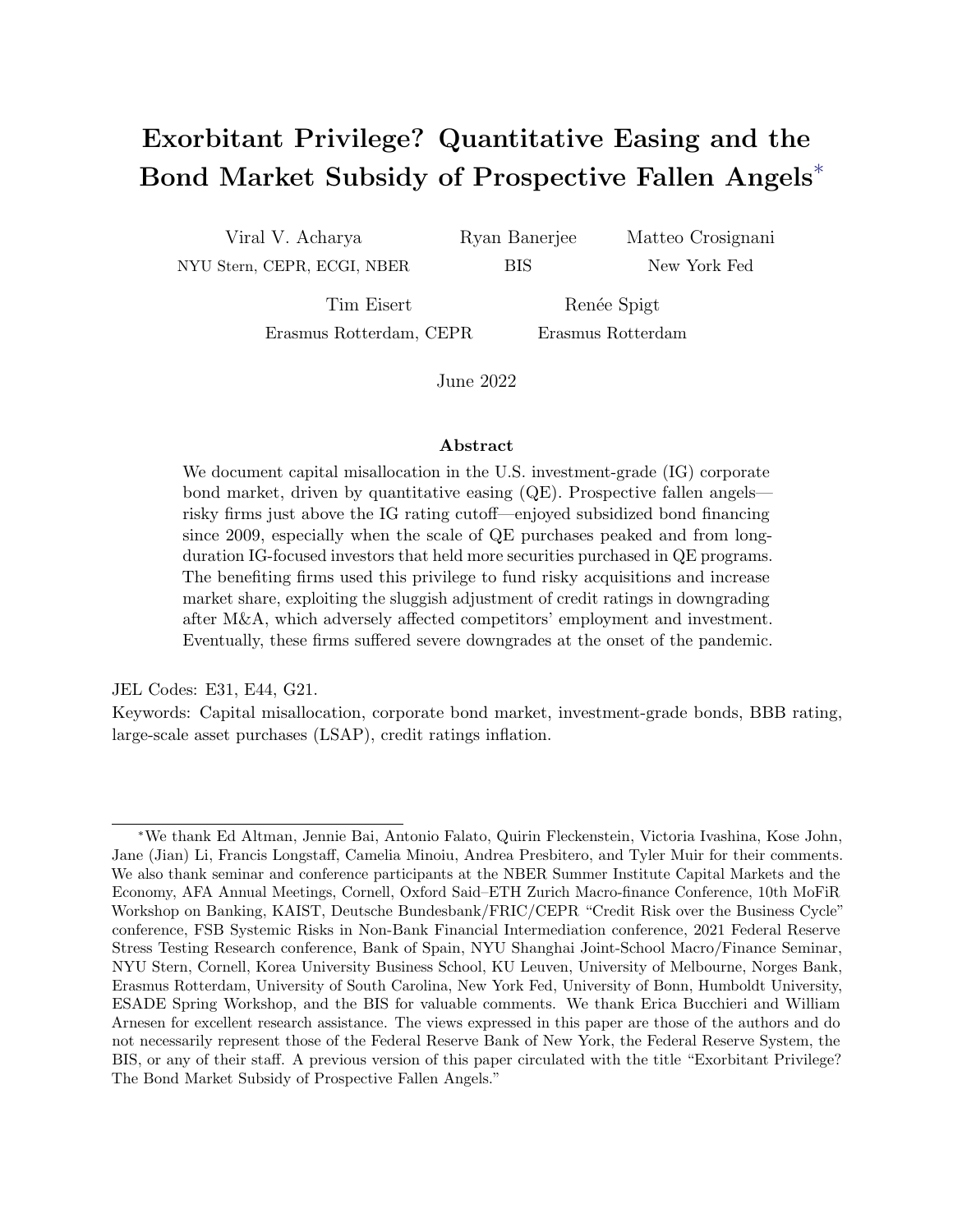| Variable             | Vulnerable | Mean  | StDev | p25  | p50  | p75   |
|----------------------|------------|-------|-------|------|------|-------|
| Remaining maturity   | No.        | 9.7   | 8.5   | 3.9  | 6.7  | 9.9   |
| Remaining maturity   | Yes        | 10.3  | 9.0   | 3.8  | 6.8  | 15.1  |
| log(offering amount) | No         | 13.2  | 0.6   | 12.8 | 13.1 | 13.5  |
| log(offering amount) | Yes        | 13.4  | 0.7   | 12.9 | 13.3 | 13.8  |
| Senior bond          | No         | 0.7   | 0.4   | 0.0  | 1.0  | 1.0   |
| Senior bond          | Yes        | 0.7   | 0.4   | 0.0  | 1.0  | 1.0   |
| Callable bond        | No         | 0.9   | 0.3   | 1.0  | 1.0  | 1.0   |
| Callable bond        | Yes        | 0.9   | 0.3   | 1.0  | 1.0  | 1.0   |
| Spread               | No         | 136.0 | 150.8 | 59.4 | 97.5 | 161.4 |
| Spread               | Yes        | 132.1 | 163.6 | 58.3 | 95.4 | 151.1 |

Panel A: Bond-level descriptive statistics

| Panel B: Bond spreads by rating |  |  |  |
|---------------------------------|--|--|--|
|---------------------------------|--|--|--|

| Rating                                 | Vulnerable                             | Mean                      | p25                     | p50                     | p75                      | Std Dev        |
|----------------------------------------|----------------------------------------|---------------------------|-------------------------|-------------------------|--------------------------|----------------|
| AAA-AA<br>AAA-AA<br>Di erence          | N <sub>o</sub><br>Yes                  | 40.5<br>42.1<br>1.6       | 16.9<br>21.8<br>4.9     | 31.3<br>36.4<br>5.1     | 53.4<br>55.9<br>2.5      | 32.4<br>26.8   |
| A<br>A<br>Di<br>erence                 | N <sub>o</sub><br>Yes                  | 60.0<br>65.5<br>5.4       | 35.3<br>41.2<br>5.9     | 52.9<br>58.6<br>5.6     | 73.8<br>82.1<br>8.4      | 34.7<br>33.7   |
| <b>BBB</b><br><b>BBB</b><br>Di erence  | N <sub>o</sub><br>Yes                  | 110.1<br>106.7<br>$-3.4$  | 72.3<br>67.7<br>-4.6    | 99.7<br>93.2<br>$-6.5$  | 134.4<br>129.9<br>$-4.5$ | 54.0<br>56.8   |
| <b>BB</b><br><b>BB</b><br>Di<br>erence | N <sub>o</sub><br>Yes                  | 223.1<br>253.1<br>30.0    | 167.8<br>179.3<br>11.4  | 216.4<br>239.3<br>22.9  | 270.1<br>308.0<br>37.9   | 93.5<br>115.6  |
| B<br>B<br>Di<br>erence                 | N <sub>o</sub><br>Yes                  | 358.8<br>500.2<br>141.4   | 246.5<br>326.1<br>79.6  | 327.7<br>429.6<br>101.9 | 431.0<br>580.0<br>149.0  | 175.9<br>325.7 |
| CCC<br>CCC<br>erence                   | N <sub>o</sub><br>$\operatorname{Yes}$ | 1104.4<br>1277.1<br>172.7 | 557.9<br>699.1<br>141.2 | 769.7<br>975.6<br>205.8 | 1451.0<br>1502.3<br>51.3 | 793.7<br>880.7 |

Table D.3: Bond-level summary statistics. This table reports bond-level summary statistics. Panel A shows descriptive statistics for all bonds in our sample. Panel B shows secondary market spreads by issuers' downgrade-vulnerability.

### D.3 Risk materialization with COVID-19

In this section, we provide parametric evidence that BBB firms with more inflated credit ratings experienced a sharper increase in spreads in 2020. Finally, we show non-parametrically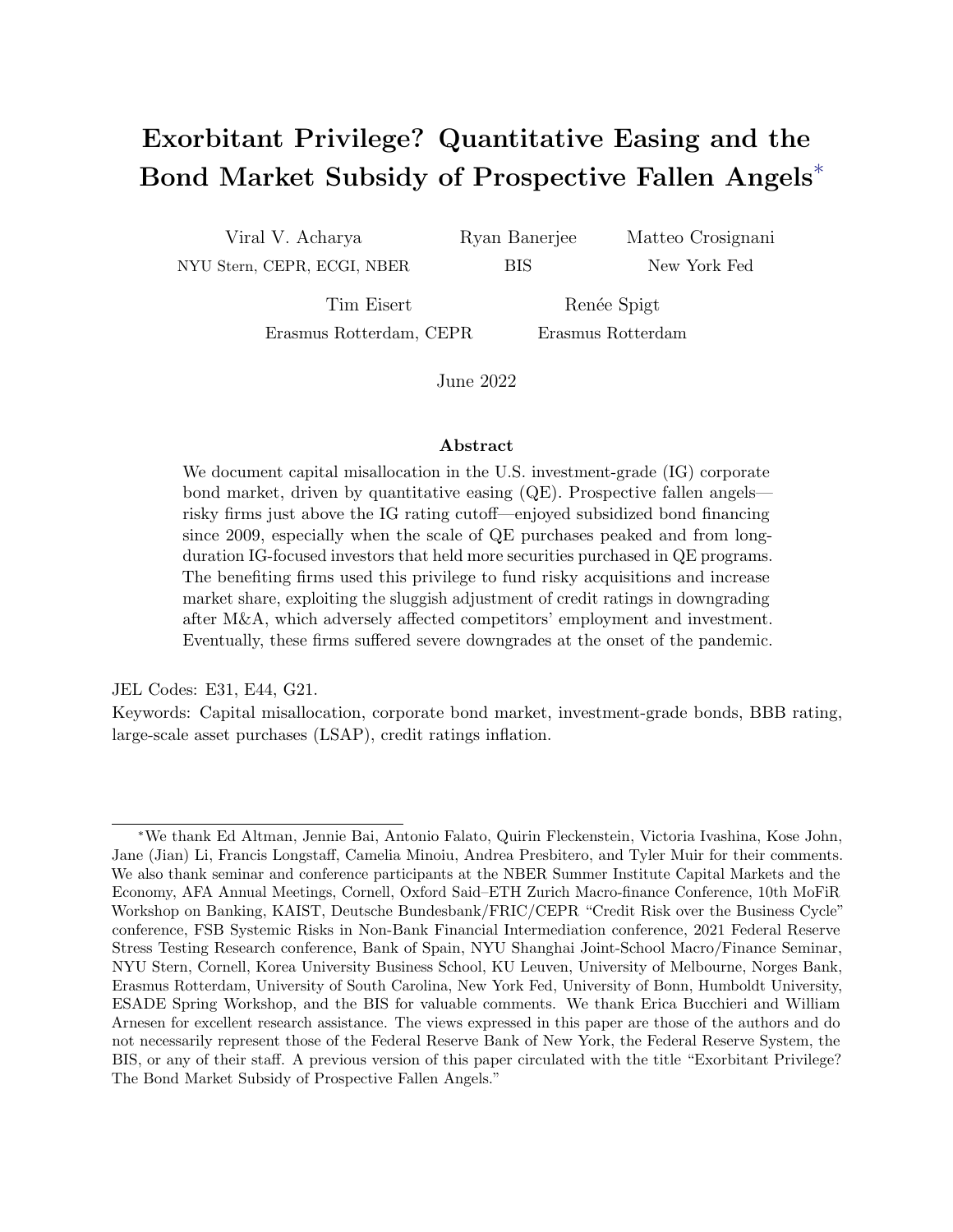that the vulnerable BBB-rated firms that engaged in M&A activity in the past had more (severe) downgrades than vulnerable BBB-rated firms that did not.

In a next step we provide more formal evidence for that riskier BBB firms experienced a sharper increase in bond spreads in March 2020. More precisely, we estimate the following specification in which we relate the degree of ratings inflation at the start of 2020 to the change in a firm's bond spreads:

$$
\Delta Spred_{ijh} = \beta_1 \text{Rating Inflation}_{jh} + \gamma_{jh} + \phi_h + \epsilon_{ijh}
$$
 (D2)

 $\Delta$  Spread<sub>ijh</sub> is the change in secondary market spread between January 2020 and March 2020 of bond i of firm j in industry h, Rating Inflation<sub>ih</sub> is the difference between the issuer rating at the start of 2020 and the implied rating based on Altman  $Z^{\prime\prime}$ -score, and  $\phi_h$  are industry fixed effects.

Table D.4 presents our results. In Column (1) we show that a greater difference between a vulnerable BBB rated firm's assigned rating and its implied rating leads to a greater change in spreads when the pandemic started. In particular, a one notch inflated issuer rating is on average associated with a 16 basis points increase in bond spreads for vulnerable BBB rated firms. In contrast the second columns shows that no such relationship exists for the other vulnerable investment grade rated firms.

|                  | $\Delta$ Spread | $\Delta$ Spread |
|------------------|-----------------|-----------------|
| Rating Inflation | $15.804***$     | $-1.178$        |
|                  | (3.529)         | (5.822)         |
| Sample           | Vuln. BBB -     | Vuln. $A-AA$    |
| Industry FE      | $\times$        | $\times$        |
| Firm Controls    | $\times$        | X               |
| Observations     | 751             | 391             |
| R-squared        | 0.503           | 0.552           |

Table D.4: Change in spreads of rating-inflated firms during COVID-19. This table presents estimation results from the bond-level regression (D2). The dependent variable is  $\Delta$  Spread, which is defined as the change in secondary market spread between January 2020 and March 2020 of a single bond. The independent variable is  $RatingInflation$  and is defined as the issuer rating at the start of 2020 minus the implied rating based on Altman Z"-score. We add a firm's total assets as firm control, and a set of industry fixed effects. In the first column the sub-sample consists of BBB rated firms and in the second column of non-BBB investment grade rated firms. Standard errors are clustered at the firm j level and reported in parentheses. \*\*\*  $p<0.01$ , \*\*  $p<0.05$ , \*  $p<0.1$ .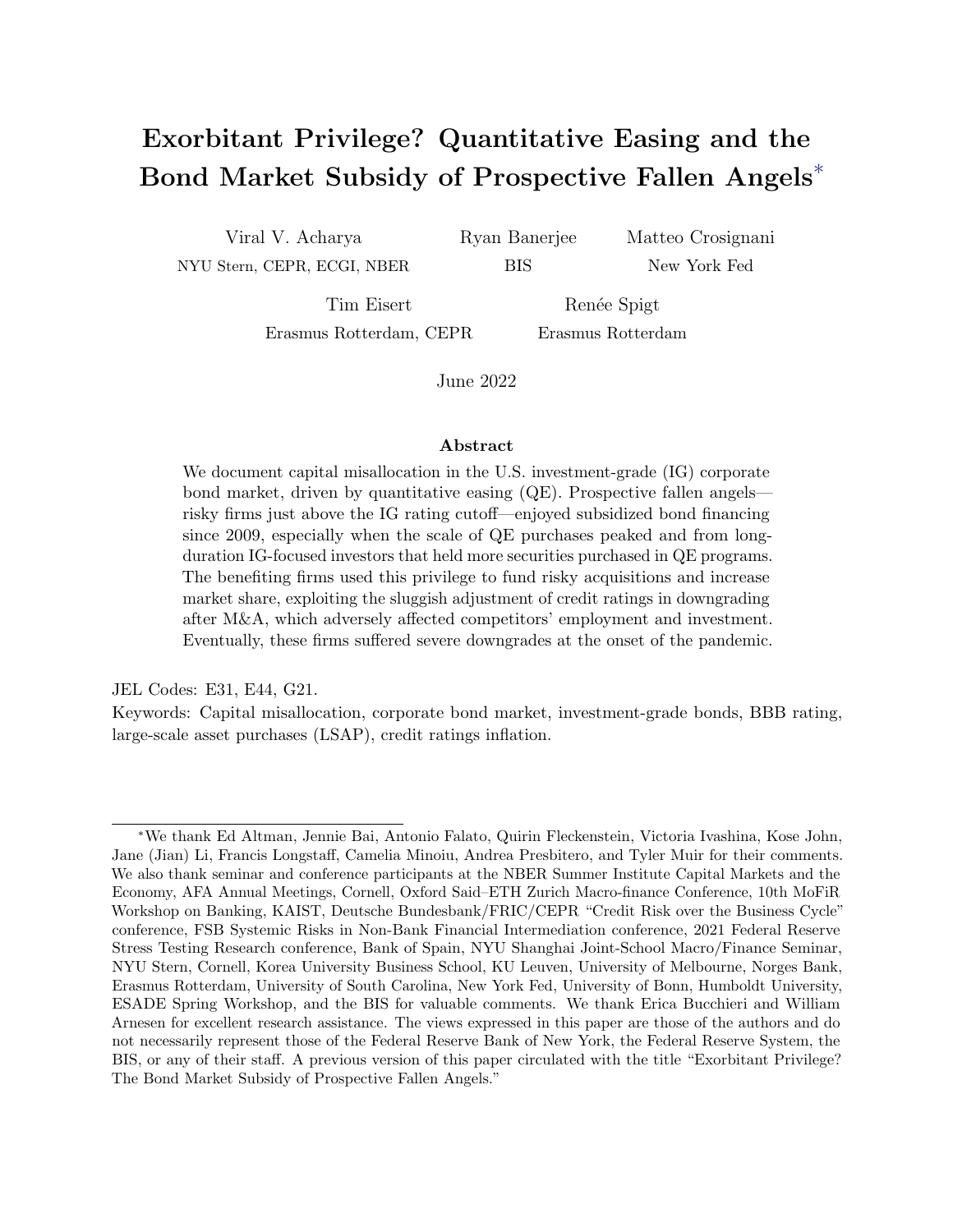#### D.4 Additional robustness tests of the exorbitant privilege

In this section, we provide additional tests examining the exorbitant privilege of vulnerable BBB firms. We first examine the sensitivity of our baseline results in Table 1 to the use of bond instead of firm-level ratings and additional controls for bond liquidity.

Table D.5 shows that the vulnerable BBB exorbitant privilege remains if we use bond-level ratings to define vulnerability. The point estimates are almost unchanged compared with our baseline results. The results with bond-level ratings also confirm the finding of higher spreads in the 2013–16 period both in secondary and primary markets.

The second set of tests examine whether systematic differences in the liquidity of vulnerable and non-vulnerable bonds may drive our results. In addition to controlling for bid-ask spreads at the rating level, the first two columns of Table D.6 additionally control for the number of times a bond is traded in a month. Similar to bid-ask spreads we allow the coefficients of the number of trades to vary by ratings category. The first column shows bonds which tend to trade more frequently have higher spreads. Nevertheless, the point estimates of the prospective fallen angel subsidy remains almost unchanged. In columns (3) to (6) we examine if the age of the bond affects our results. Columns (3) and (5) confirm the fallen angel privilege in both on-the-run bonds that were issued over the past twelve months as well as in older bonds, with both regressions having almost identical estimates of around 11 basis points. Columns (4) and (6) confirm that spreads were higher in the 2013–16 period, with slightly higher point estimates in the on-the-run sample.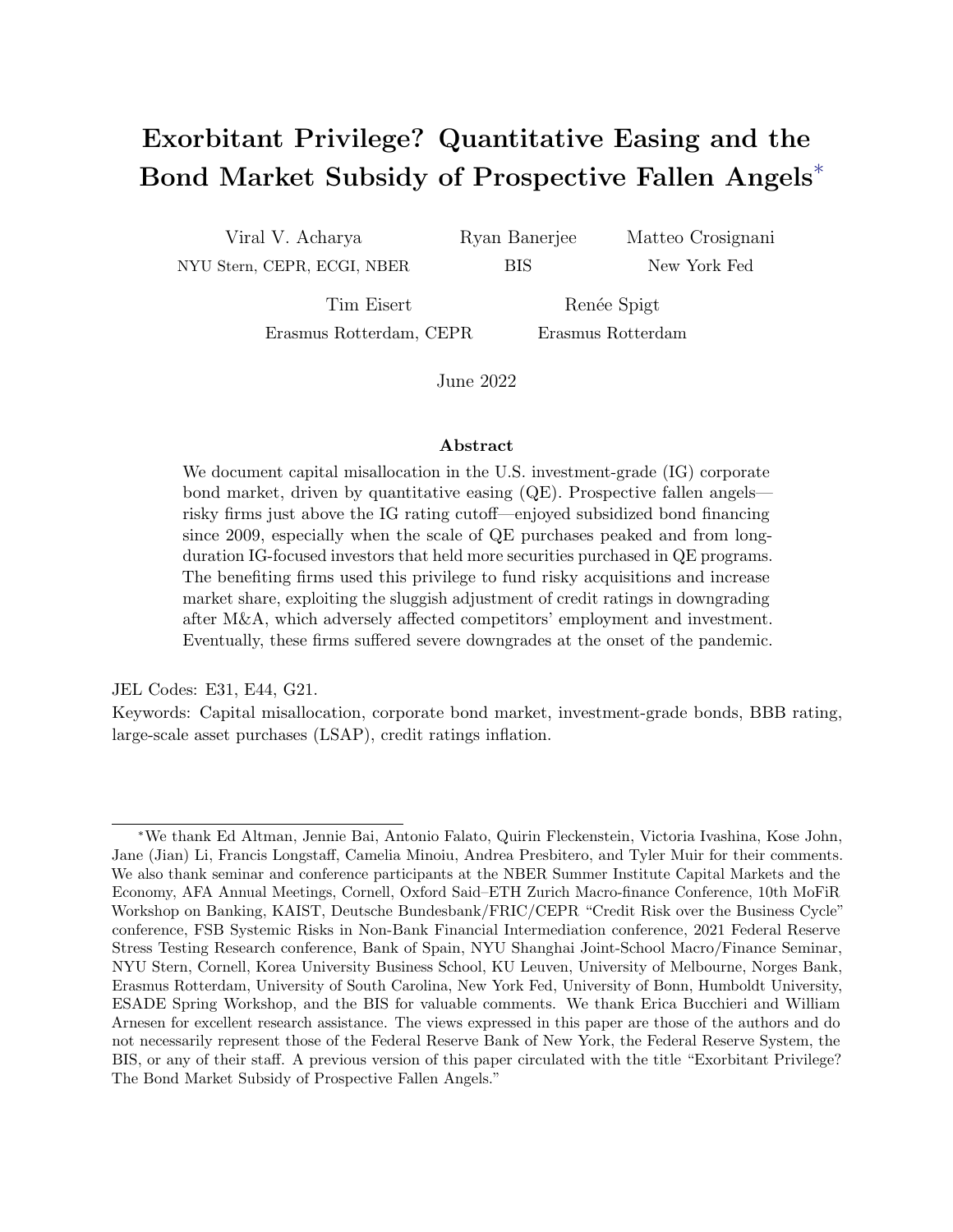|                            | Spread            | Spread              | Offer Spread | Offer Spread |
|----------------------------|-------------------|---------------------|--------------|--------------|
| А                          | 18.069            | $26.892***$         | $28.153*$    | 22.757       |
|                            | (12.203)          | (8.225)             | (14.229)     | (19.417)     |
| <b>BBB</b>                 | 69.378***         | 78.467***           | $88.911***$  | $87.631***$  |
|                            | (12.875)          | (9.086)             | (14.233)     | (16.806)     |
| BB                         | $170.350^{***}\;$ | 170.273***          | 191.808***   | 171.639***   |
|                            | (14.117)          | (14.204)            | (15.421)     | (20.990)     |
| B                          | 269.201***        | 277.771***          | $254.082***$ | 255.729***   |
|                            | (17.462)          | (20.429)            | (16.062)     | (26.260)     |
| CCC                        | 513.016***        | 510.402***          | 310.965***   | 293.466***   |
|                            | (48.641)          | (85.702)            | (24.983)     | (42.128)     |
| Vulnerable $\times$ AAA-AA | $-2.882$          | 9.253               | $-0.389$     | $-12.441$    |
|                            | (11.601)          | (8.397)             | (17.815)     | (22.726)     |
| Vulnerable $\times$ A      | 1.143             | $-0.451$            | $-0.861$     | $-10.215$    |
|                            | (4.718)           | (7.356)             | (5.910)      | (12.099)     |
| Vulnerable $\times$ BBB    | $-9.273***$       | $-15.229***$        | $-12.604**$  | $-26.295***$ |
|                            | (3.367)           | (4.970)             | (4.924)      | (7.547)      |
| Vulnerable $\times$ BB     | 15.636*           | $34.854**$          | 9.886        | 14.347       |
|                            | (8.455)           | (14.388)            | (9.419)      | (17.007)     |
| Vulnerable $\times$ B      | $73.552***$       | $90.564^{\ast\ast}$ | 54.012***    | 55.764***    |
|                            | (24.499)          | (35.794)            | (12.709)     | (16.988)     |
| vulnerable $\times$ CCC    | 319.958**         | 447.016***          | 49.794       | 40.469       |
|                            | (127.525)         | (157.206)           | (30.458)     | (52.759)     |
| Industry-Year-Month FE     | $\times$          | X                   | X            | X            |
| Bond-level controls        | $\times$          | X                   | X            | $\times$     |
| Sample                     | $2010 - 19$       | $2013 - 16$         | $2010 - 19$  | $2013 - 16$  |
| Observations               | 217,106           | 91,431              | 4,493        | 1,902        |
| R-squared                  | 0.639             | 0.630               | 0.822        | 0.787        |

Table D.5: Baseline results with bond-level ratings. This table shows the estimation results of specification (2), where bond-level ratings are used instead of issuer-level ratings. The dependent variable in each column is the secondary market bond spreads. Bond spreads are measured in basis points. Vulnerable is a dummy equal to one if at the rating bucket of the bond, the firm's Altman-Z score is below that of the cut-off for the rating bucket below. Additional bond-level controls include residual maturity, amount outstanding and bid-ask spreads, coefficients on the latter are allowed to vary by rating. The specification also includes dummy variables for callable bonds, bonds with a price price above par but below a price of 105 and the interaction between the two variable to account for changes in credit quality affecting spreads on callable bonds. These control variables are included in the estimation but not reported for brevity. These specifications include industry-year-month fixed effects (2-digit SIC). Standard errors are clustered at the firm and year-month level. \*\*\* p<0.01, \*\* p<0.05, \* p<0.1.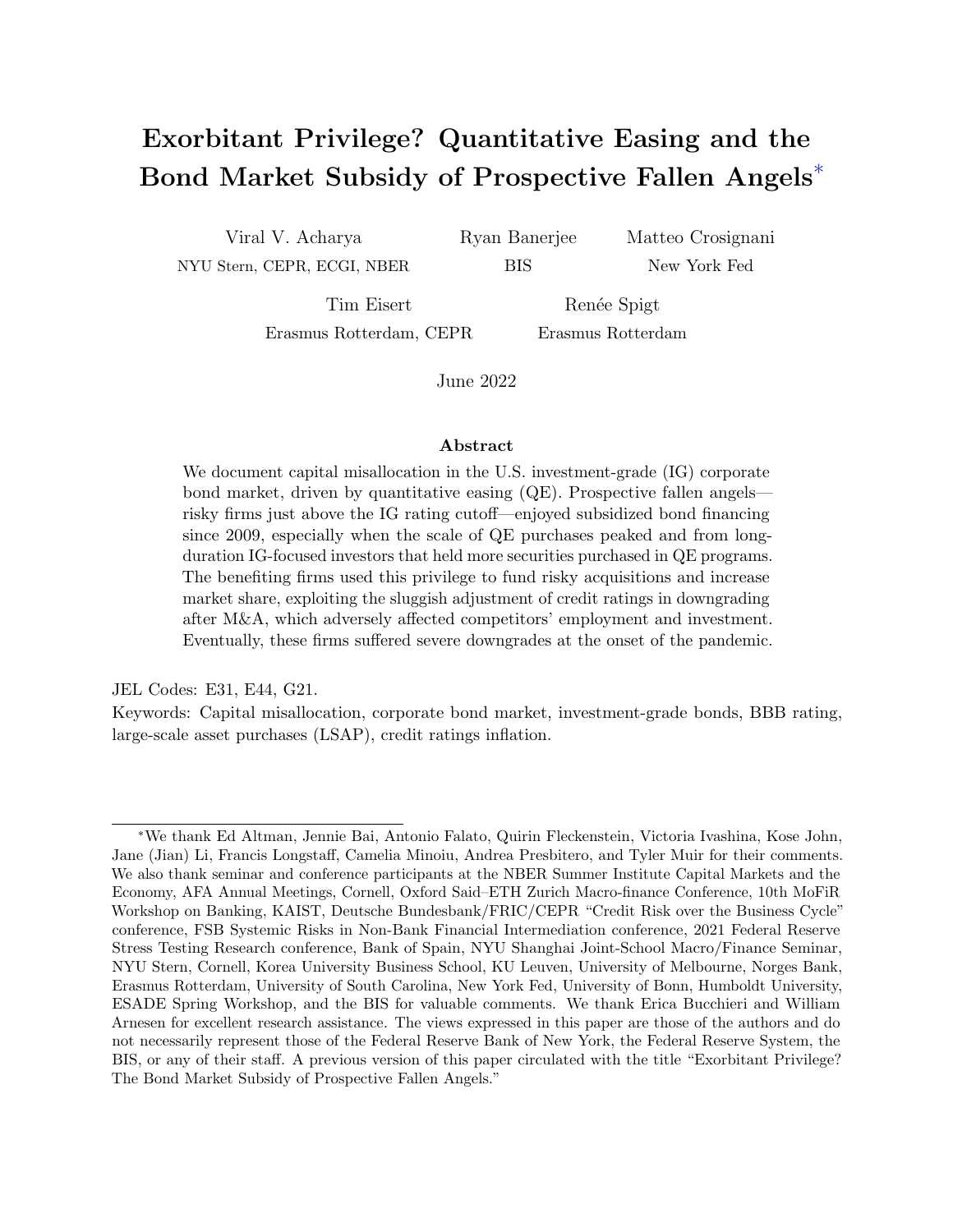|                            | $S$ pread <sub>it</sub> | $S$ pread <sub>it</sub> | $Spread_{it}$ | $S$ pread <sub>it</sub> | $Spread_{it}$ | $S$ pread <sub>it</sub>  |
|----------------------------|-------------------------|-------------------------|---------------|-------------------------|---------------|--------------------------|
| А                          | $29.242***$             | $29.069***$             | $21.395***$   | $29.302***$             | $27.681***$   | $28.767***$              |
|                            | (7.069)                 | (8.010)                 | (5.789)       | (4.682)                 | (8.420)       | (9.464)                  |
| <b>BBB</b>                 | 77.156***               | 74.784***               | 66.478***     | 73.602***               | 80.202***     | $80.073***$              |
|                            | (7.228)                 | (8.216)                 | (6.046)       | (5.800)                 | (8.754)       | (9.982)                  |
| BB                         | 177.345***              | 169.624***              | 180.852***    | 192.978***              | 183.090***    | 177.533***               |
|                            | (8.751)                 | (11.138)                | (8.354)       | (10.578)                | (11.220)      | (15.293)                 |
| B                          | 301.157***              | 299.086***              | $290.967***$  | 284.286***              | 322.081***    | $332.645^{\ast\ast\ast}$ |
|                            | (13.080)                | (21.378)                | (13.407)      | (22.557)                | (17.305)      | (29.418)                 |
| CCC                        | 965.367***              | 1,204.623***            | 722.061***    | 820.932***              | 983.977***    | $1,102.156***$           |
|                            | (108.813)               | (182.198)               | (101.199)     | (151.244)               | (123.193)     | (217.426)                |
| Vulnerable $\times$ A      | 0.049                   | $-5.771$                | $-3.044$      | $-13.153$               | 2.118         | $-1.984$                 |
|                            | (4.618)                 | (7.558)                 | (5.349)       | (9.085)                 | (5.019)       | (8.664)                  |
| Vulnerable $\times$ BBB    | $-10.644***$            | $-17.789***$            | $-11.049**$   | $-23.131***$            | $-11.830***$  | $-19.293***$             |
|                            | (3.294)                 | (5.183)                 | (4.367)       | (6.802)                 | (3.604)       | (6.034)                  |
| Vulnerable $\times$ BB     | 12.280*                 | 12.398                  | 18.967**      | 15.879                  | 12.442        | 11.922                   |
|                            | (7.454)                 | (11.578)                | (8.490)       | (13.485)                | (8.207)       | (13.030)                 |
| Vulnerable $\times$ B      | 70.596***               | 62.849**                | 62.587**      | 73.735**                | 80.738***     | $80.900**$               |
|                            | (21.153)                | (31.946)                | (24.364)      | (36.235)                | (24.674)      | (39.599)                 |
| Vulnerable $\times$ CCC    | 382.004**               | 297.260                 | 309.406*      | 243.458                 | $402.316*$    | 367.686                  |
|                            | (184.720)               | (253.627)               | (177.172)     | (217.371)               | (203.185)     | (288.044)                |
| Vulnerable $\times$ AAA-AA | 12.812*                 | 17.325**                | $11.364**$    | 14.760**                | 11.130        | $19.551*$                |
|                            | (6.849)                 | (7.923)                 | (5.584)       | (5.590)                 | (8.500)       | (10.556)                 |
| Trades $\times$ AAA        | $0.009\,$               | $-0.017$                |               |                         |               |                          |
|                            | (0.013)                 | (0.015)                 |               |                         |               |                          |
| Trades $\times$ AA         | $0.035***$              | $0.028***$              |               |                         |               |                          |
|                            | (0.008)                 | (0.011)                 |               |                         |               |                          |
| Trades $\times$ A          | $0.029***$              | $0.026**$               |               |                         |               |                          |
|                            | (0.007)                 | (0.011)                 |               |                         |               |                          |
| Trades $\times$ BBB        | $0.036***$              | $0.036***$              |               |                         |               |                          |
|                            | (0.008)                 | (0.012)                 |               |                         |               |                          |
| Trades $\times$ BB         | $0.055***$              | $0.074***$              |               |                         |               |                          |
|                            | (0.009)                 | (0.012)                 |               |                         |               |                          |
| Trades $\times$ B          | $0.109***$              | $0.171***$              |               |                         |               |                          |
|                            | (0.022)                 | (0.039)                 |               |                         |               |                          |
| Trades $\times$ CCC        | $-0.023$                | $-0.440***$             |               |                         |               |                          |
|                            | (0.114)                 | (0.166)                 |               |                         |               |                          |
| Industry-Year-Month FE     | $\times$                | $\times$                | $\times$      | $\times$                | X             | $\times$                 |
| Bond-level controls        | $\times$                | $\times$                | $\times$      | $\times$                | $\times$      | $\times$                 |
| Sample                     | $2010 - 19$             | $2013 - 16$             | $2010 - 19$   | $2013 - 16$             | $2010 - 19$   | $2013 - 16$              |
| Bond age                   | All                     | $\overline{All}$        | $< 12$ months | $\overline{<}12$ months | $>12$ months  | $>12$ months             |
| Observations               | 240,380                 | 98,812                  | 44,913        | 20,532                  | 194,465       | 77,916                   |
| R-squared                  | 0.650                   | 0.637                   | 0.734         | 0.705                   | $\,0.642\,$   | 0.622                    |

Table D.6: Additional bond liquidity controls. This table shows the estimation results of specification (2), with tests for bond liquidity. The first two columns include additional control variables for the number of times a bond is traded in a month. We allow coefficients to vary by ratings category. In the third and fifth columns, the sample is restricted to bonds that have been issued within the past 12 months, while in the fourth and sixth columns only include bonds issued at least 12 months ago and greater. In all regressions, the dependent variable in each column is the secondary market bond spreads. Bond spreads are measured in basis points. Additional bond-level controls include residual maturity, amount outstanding and bid-ask spreads, coefficients on the latter are allowed to vary by rating. The specification also includes dummy variables for callable bonds, bonds with a price price above par but below a price of 105 and the interaction between the two variable to account for changes in credit quality affecting spreads on callable bonds. Additional dummy variables for convertible bonds, covenant bonds, and senior bonds are also included in the estimation. These control variables are included in the estimation but not reported for brevity. These specifications include industry-year-month fixed effects (2-digit SIC). Standard errors are clustered at the firm and year-month level. \*\*\*  $p<0.01$ , \*\*  $p<0.05$ , \*  $p<0.1$ .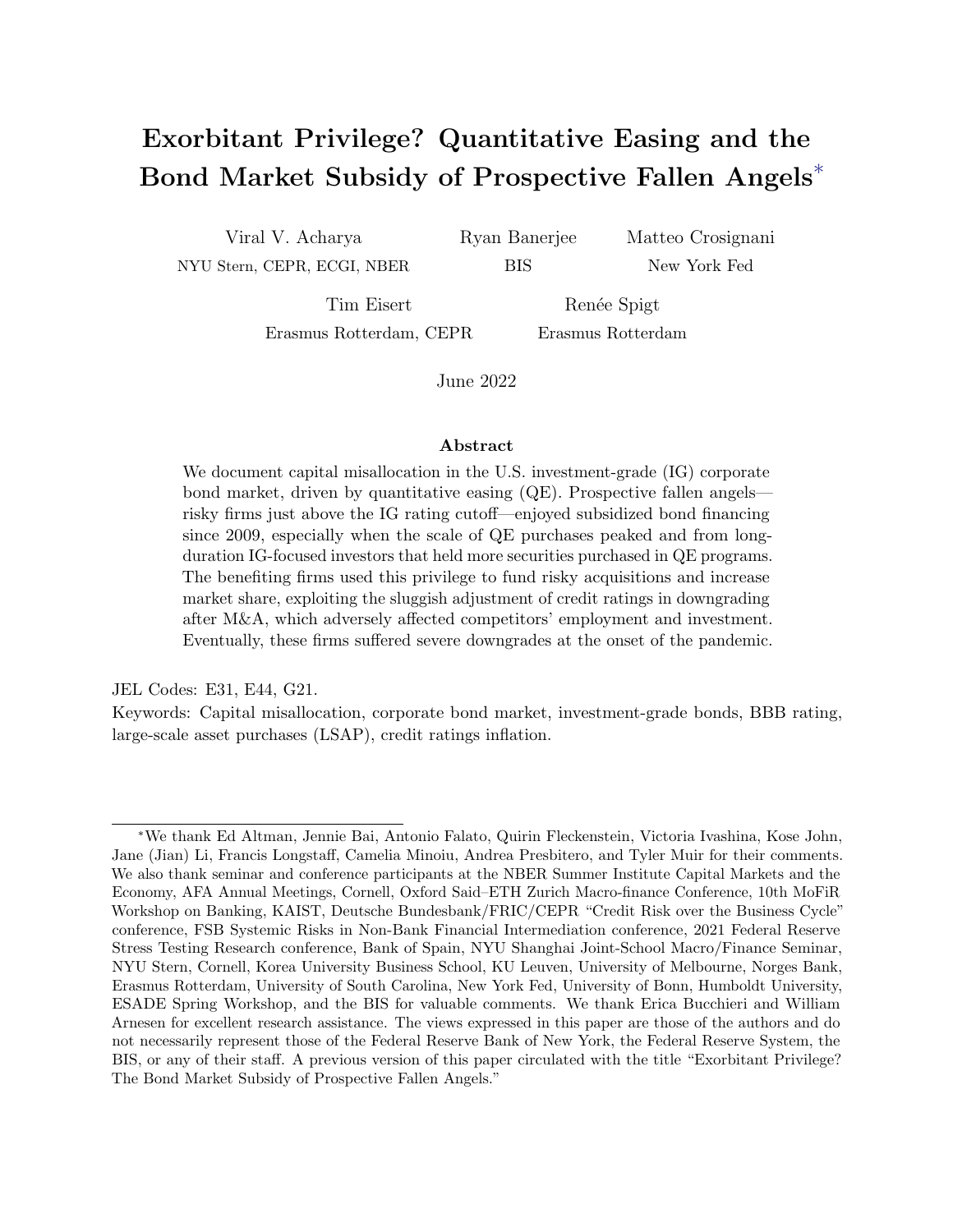## Appendix E M&A

### E.1 Additional figures



Figure E.1: M&A Total Deal Volume. This figure shows the total M&A deal volume for vulnerable and non-vulnerable firms in the high-yield (speculative-grade) category.



Figure E.2: Bond issuance and volume. This figure shows the number of bond issues and the bond issuance volume for high-yield, BBB-rated, and A/AA/AAA-rated firms from 2009 to 2019. The left panel shows the total number of bond issues, separated by M&A and non-M&A bond issues. The right panel shows the total offering amount, separated by M&A and non-M&A bond issues. A bond issue is considered to be M&A-related if a firm issues a bond in the year it does at least one M&A deal.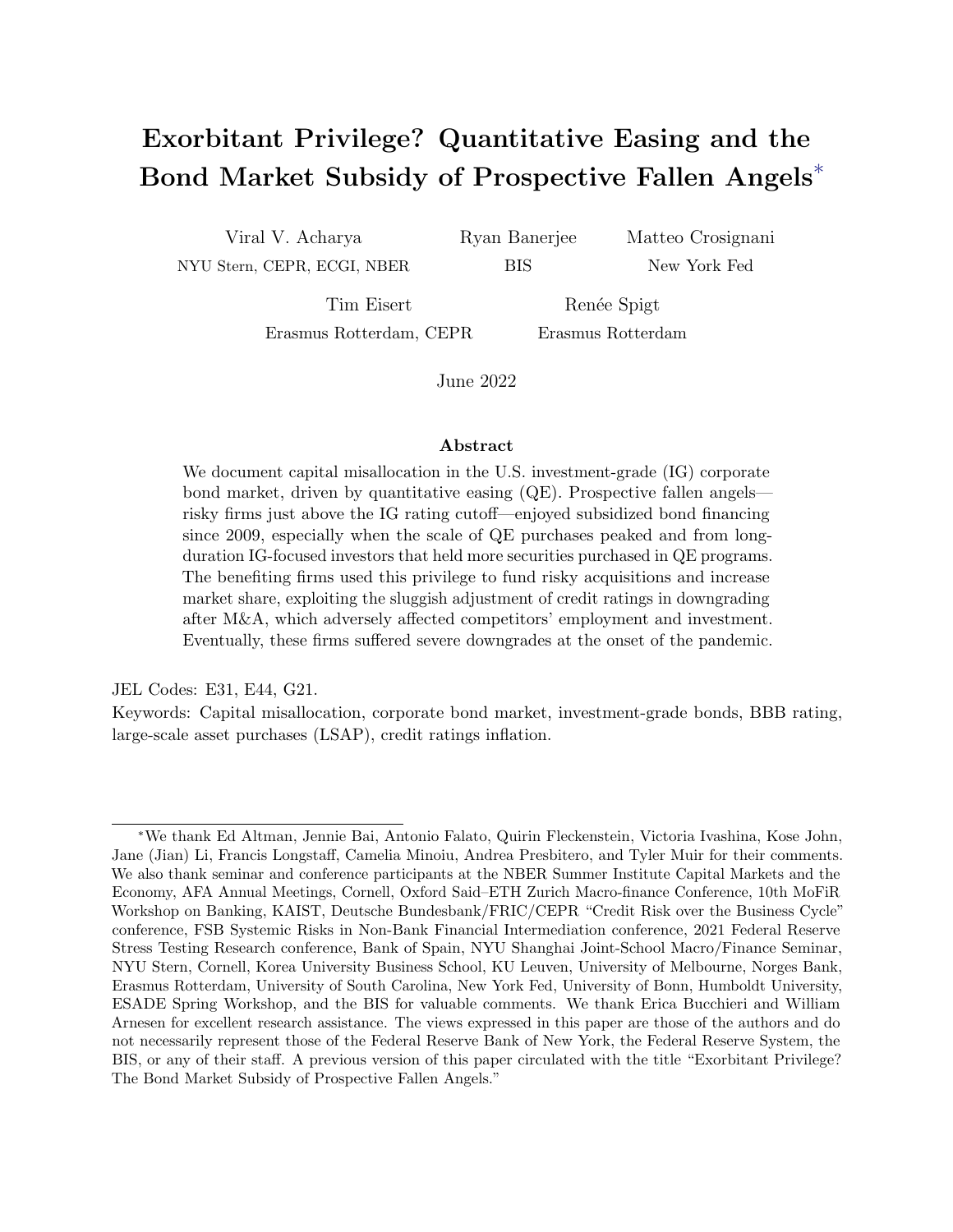

Figure E.3: M&A and the increase in market share of prospective fallen angels. This figure shows the evolution of firm market share (share of sales, weighted by the relative size of the respective industry)) for BBB-rated issuers, broken down by downgrade-vulnerability and whether a firm engages in an M&A transaction during our sample period.



Figure E.4: Broken promises about debt reduction after M&A. This figure compares the year-byyear promised path of debt reduction with observed debt after firm M& A. The x-axis shows the years since transaction. The y-axis is debt divided by EBITDA. We assume that debt reduction plans (e.g., leverage from 10 to 5 in 5 years) have a linear schedule (i.e., leverage of 6 next year). In the case a target year is not specified, we assume a two-year deadline (the modal deadline). Source: data collected by the author from firms' official presentations, press releases, investor calls, and Fitch ratings.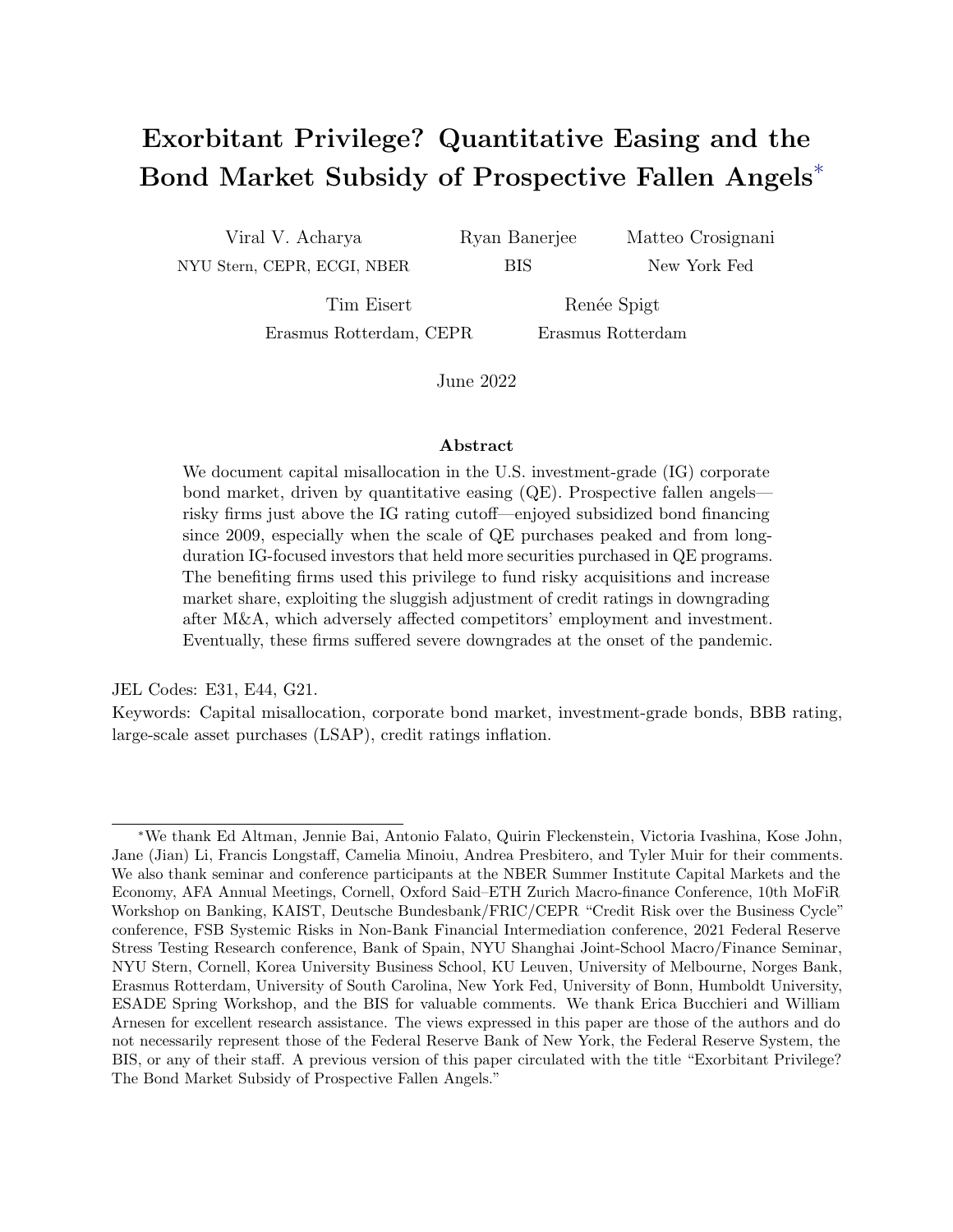

Figure E.5: Downgrade materialization of (prospective) fallen angels. This figure shows the number of downgrades that vulnerable BBB-rated firms have experienced in the years 2011 to 2020, and groups them according to their downgrade severity. The downgrade severity is measured by the number of notches a firm is being downgraded, and is subdivided into three broad categories: 0.5-1, 1.5-2, >2 notches. The left-hand panel plots the downgrade (notch) frequency for vulnerable BBB firms that have conducted an M&A since the year that they have become vulnerable. The right-hand panel shows the downgrade (notch) frequency for firms that have not conducted an M&A since the year that they have become vulnerable.

#### E.2 M&A risk-taking

In this section, we show that prospective fallen angels conduct larger M&A transactions relative to their size, use higher leverage relative to their profitability level and have more negative CARs compared to non-vulnerable firms. More specifically, we estimate the following specification:

$$
Y_{iht} = \beta_1 Vullnerable_{iht} + \beta_2 BBB_{iht} + \beta_3 Vullnerable_{iht} \times BBB_{iht}
$$
  
+  $\gamma \times X_{iht} + \eta_{ht} + \epsilon_{iht}$ , (E1)

where i is a firm, h an industry, and t a year.  $Y_{iht}$  measures the relative deal size, net debt/EBITDA (adjusted to  $Y_{iht+1}$ ) and CARs (adjusted to deal level). The coefficient  $\beta_1$ captures the effect of a firm's vulnerable status on the dependent variable. The coefficient  $\beta_2$  captures the effect of a firm's BBB rating on the dependent variable. The coefficient  $\beta_3$  captures whether the effect of a firm vulnerable status on the dependent variable is different for BBB rated firms compared with non-BBB rated firms. We include industry-year fixed effects to absorb time-varying industry level heterogeneity (e.g., demand shocks) and time-varying firm level controls.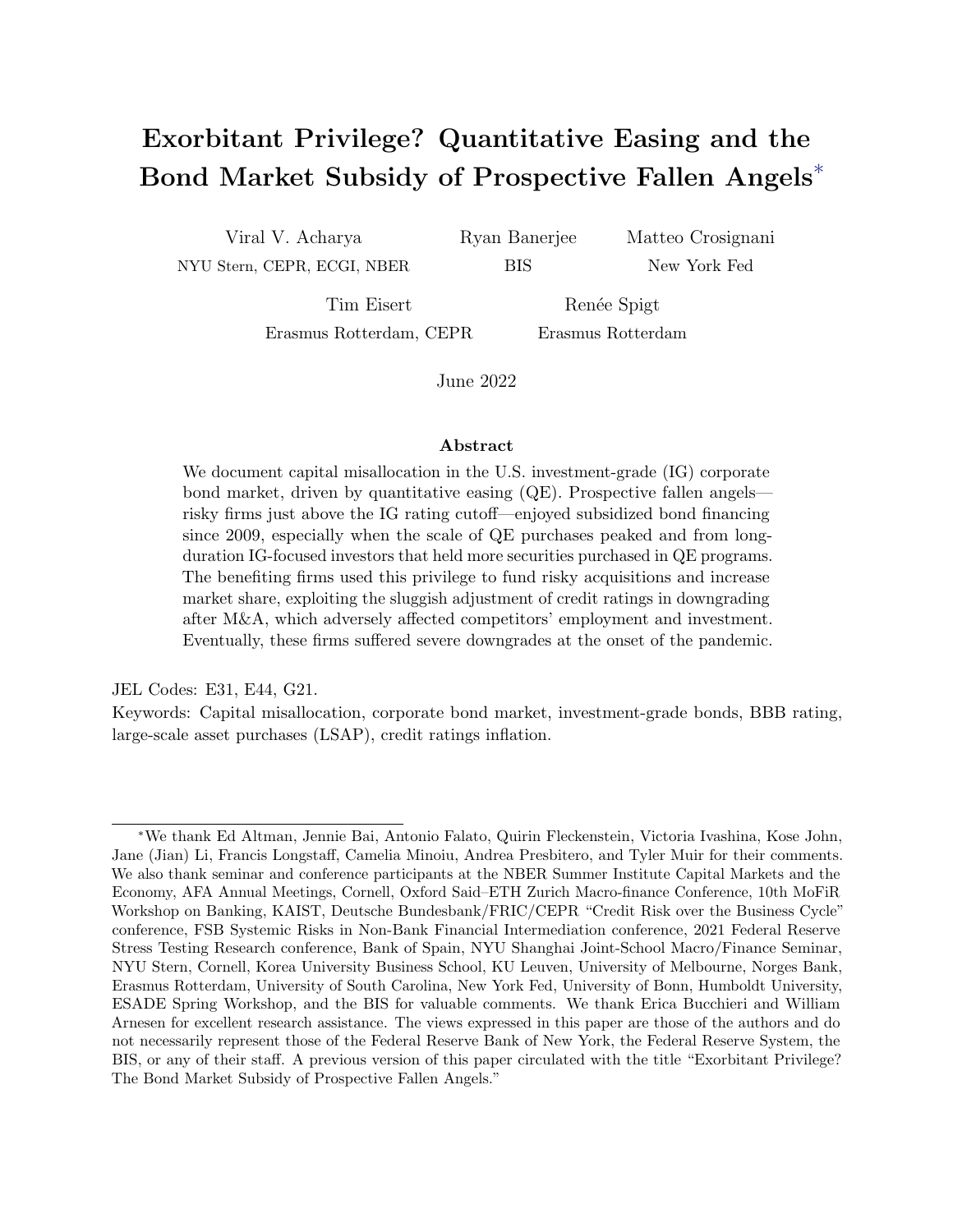|                         | <i>Relative Deal Size<sub>iht</sub></i> | $Net\,Debt/EBITDA_{iht+1}$ | $CARS_{ijht}$ |
|-------------------------|-----------------------------------------|----------------------------|---------------|
| Vulnerable $\times$ BBB | $0.055**$                               | $0.373*$                   | $-0.010*$     |
|                         | (0.025)                                 | (0.212)                    | (0.005)       |
| Vulnerable              | $-0.033**$                              | $-0.263$                   | 0.003         |
|                         | (0.015)                                 | (0.183)                    | (0.004)       |
| <b>BBB</b>              | $-0.045***$                             | $-0.222*$                  | 0.001         |
|                         | (0.013)                                 | (0.125)                    | (0.003)       |
| Controls                | X                                       | X                          | $\times$      |
| Industry-Year FE        | X                                       | X                          | Χ             |
| Sample                  | M&A Rated                               | M&A Rated                  | M&A Rated     |
| Level                   | Firm                                    | Firm                       | Deal          |
| Observations            | 1,840                                   | 2,625                      | 2,412         |
| R-squared               | 0.261                                   | 0.470                      | 0.197         |

Table E.1: M&A and risk-taking. This table presents the risk-taking of vulnerable BBB-rated firms in the year of (t) and after  $(t+1)$  the announced M&A transaction. Column (1) shows the results for the relative deal size, which is measured by the total transaction value of a firm in a given year over its lagged assets. We restrict our sample to firm-years with total transaction value bigger than zero. Column (2) shows the net debt/EBITDA levels for the M&A rated firms in the year after the M&A announcement. For Column (1) and (2) the firm controls consist of the log of assets, profitability, leverage and tangibility. Column (3) presents the 5-day cumulative abnormal returns for the M&A deals performed by the rated firms in our sample, for which we run the specification on a deal level. The total return value-weighted index is used as benchmark over a -210 to -11 day period. Control variables include the logarithm of total assets, leverage, profitability, an indicator variable for whether the deal is at least partially financed with stock, an indicator variable for whether the target has the same 2-digit SIC code as the acquiror, an indicator variable for whether the deal is cross-border, an indicator variable for a publicly listed target and the pre-deal buy-and-hold returns of the acquiror from -210 to -11 days. A t-test shows that on average the CARs of BBB vulnerable firms are -1 per cent. All specifications include industry-year fixed effects. Standard errors are clustered at the firm level.

#### E.3 Exorbitant privilege largely driven by M&A

In this section, we document that the low bond financing costs of prospective fallen angels is particularly pronounced for issuers engaging in M&A activity.

We revisit our bond pricing analysis and show that the bond financing privilege of prospective fallen angels is largely driven by M&A. To do so, we modify specification (2) to examine the change in bond spreads around M&A announcements by estimating the following specification which includes interactions with an M&A variable:

$$
\Delta_{12} Spred_{bit} = \beta_1 M \& A_{it-11} \times \text{Vulnerable}_{it-11} \times \text{Rating}_{it-11} + \beta_2 \text{Vulnerable}_{it-11} \times \text{Rating}_{it-11} + \beta_3 M \& A_{it-11} \times \text{Rating}_{it-11} + \delta X_{bt-11} + \nu_{rjt} + \epsilon_{bit}
$$
(E2)

where  $\Delta_{12}Spread_{bit}$  is the change in the secondary market spread on bond b issued by firm i between month  $t - 12$  and t, M&A<sub>it</sub> is an indicator variable equal to one if issuer i announces an M&A deal in month t, and **Rating**<sub>it</sub> is a vector of dummy variables corresponding to the credit rating of firm i in month t. We also include the same bond-level controls as in specification (2)  $X_{bt}$  and rating-industry-year-month fixed effects  $\nu_{rit}$ .

Table E.2 shows the estimation results. The significant triple interaction terms of M&A  $\times$  Vulnerable  $\times$  BBB confirm that secondary market spreads on bonds issued by prospective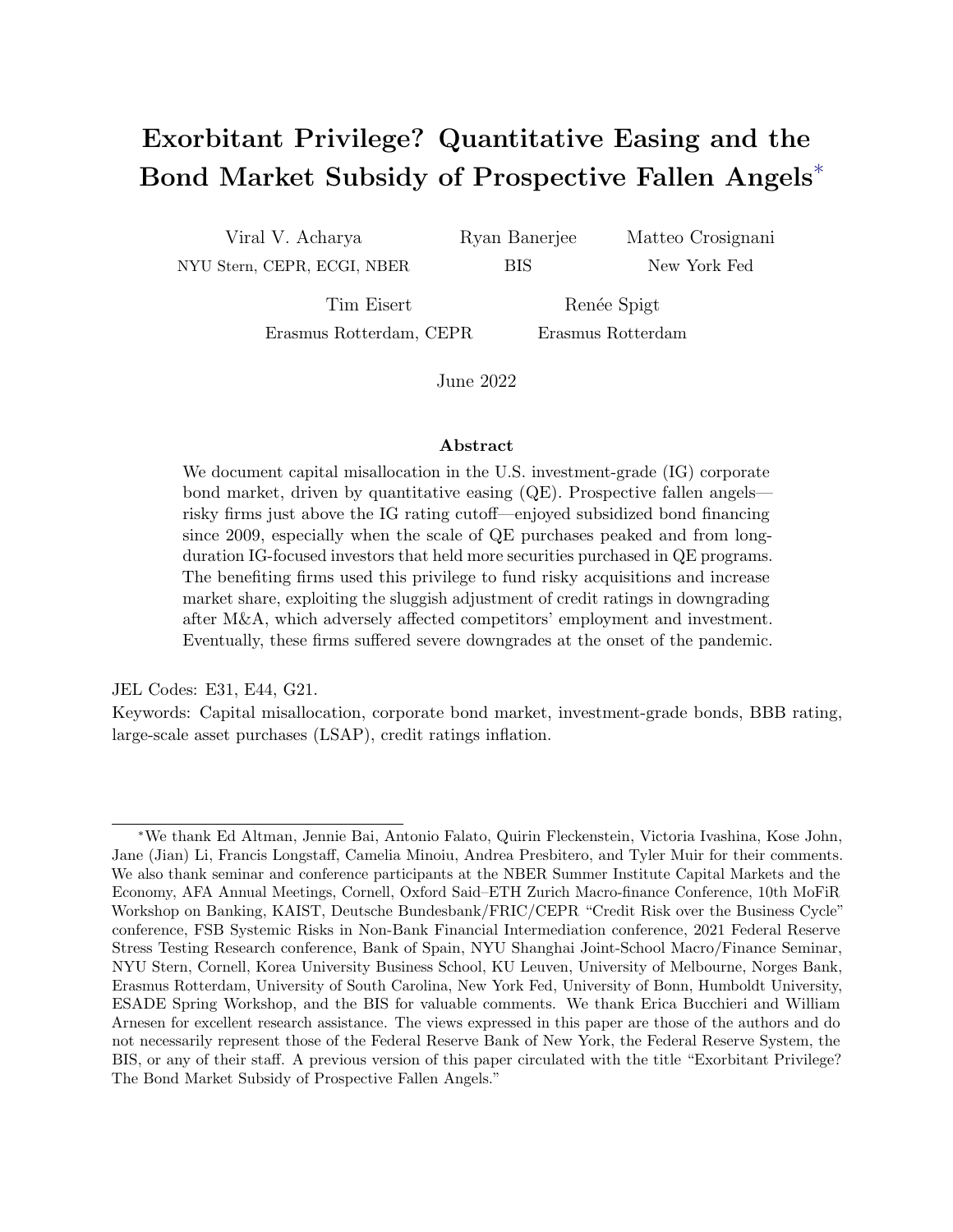|                                                                           | $\Delta_{12} Spread$ | $\Delta_{12} S$ pread |
|---------------------------------------------------------------------------|----------------------|-----------------------|
| Vulnerable <sub>it 11</sub> $\times$ AAA-AA <sub>it 11</sub>              | $-4.197***$          | $-4.018***$           |
|                                                                           | (0.899)              | (0.265)               |
| Vulnerable <sub>it 11</sub> $\times$ A <sub>it 11</sub>                   | 0.294                | 1.474                 |
|                                                                           | (1.320)              | (2.481)               |
| Vulnerable <sub>it 11</sub> $\times$ BBB <sub>it 11</sub>                 | 0.553                | $-1.976$              |
|                                                                           | (0.964)              | (1.740)               |
| Vulnerable <sub>it 11</sub> $\times$ BB <sub>it 11</sub>                  | 1.897                | 4.984                 |
|                                                                           | (5.183)              | (6.577)               |
| Vulnerable <sub>it 11</sub> $\times$ B <sub>it 11</sub>                   | $21.853*$            | $23.897*$             |
|                                                                           | (13.078)             | (13.176)              |
| $M\&A_{it}$ 11 × vulnerable <sub>it</sub> 11 × AAA-AA <sub>it</sub> 11    | $6.229**$            | $8.295***$            |
|                                                                           | (2.462)              | (0.860)               |
| $M\&A_{it-11} \times \text{vulnerable}_{it-11} \times A_{it-11}$          | 1.146                | 1.941                 |
|                                                                           | (1.503)              | (2.148)               |
| $M\&A_{it-11} \times \text{vulnerable}_{it-11} \times \text{BBB}_{it-11}$ | $-2.369$             | $-6.399**$            |
|                                                                           | (2.063)              | (3.147)               |
| $M\&A_{it-11} \times \text{vulnerable}_{it-11} \times BB_{it-11}$         | 29.558***            | 40.129***             |
|                                                                           | (10.957)             | (14.127)              |
| $M\&A_{it-11} \times \text{vulnerable}_{it-11} \times B_{it-11}$          | -7.472               | 47.515                |
|                                                                           | (40.912)             | (57.013)              |
| Rating $\times$ industry $\times$ year-month FE                           | $\times$             | X                     |
| Rating $\times$ M&A controls                                              | $\times$             | $\times$              |
| Sample period                                                             | Entire               | $2013 - 16$           |
| Observations                                                              | 66000                | 33170                 |
| R-squared                                                                 | 0.790                | 0.778                 |

Table E.2: Prospective fallen angels subsidy and M&A activity. This table presents estimation results from specification  $(E2)$ . The dependent variable is the change in the spread of bond b issued by firm i between month  $t - 12$  and t. Vulnerable is a dummy equal to 1 if firm i is vulnerable to a downgrade at date t and zero otherwise. M&A is a dummy variable equal to one if issuer i announces an M&A acquisition in month t and zero otherwise. The interactions between the  $M\&A$  dummy and issuer ratings are included in the estimation but not reported for brevity. The specification also includes dummy variables for callable bonds, bonds with a price above par but below a price of 105 and the interaction between the two variable to account for changes in credit quality affecting spreads on callable bonds. Dummy variables for convertible bonds, covenant bonds, and senior bonds are included in the estimation but not reported for brevity. Standard errors clustered at the firm level and reported in parentheses. \*\*\*  $p<0.01$ , \*\*  $p<0.05$ , \*  $p<0.1$ .

fallen angels decline around M&A announcements relative to bonds issued by prospective fallen angels that did not announce an M&A. The second column shows that the privilege was larger during the period of large QE purchases. Consistent with the privilege being only present for prospective fallen angels, downgrade-vulnerable firms in other ratings segments do not experience a decline in spreads after M&A announcements.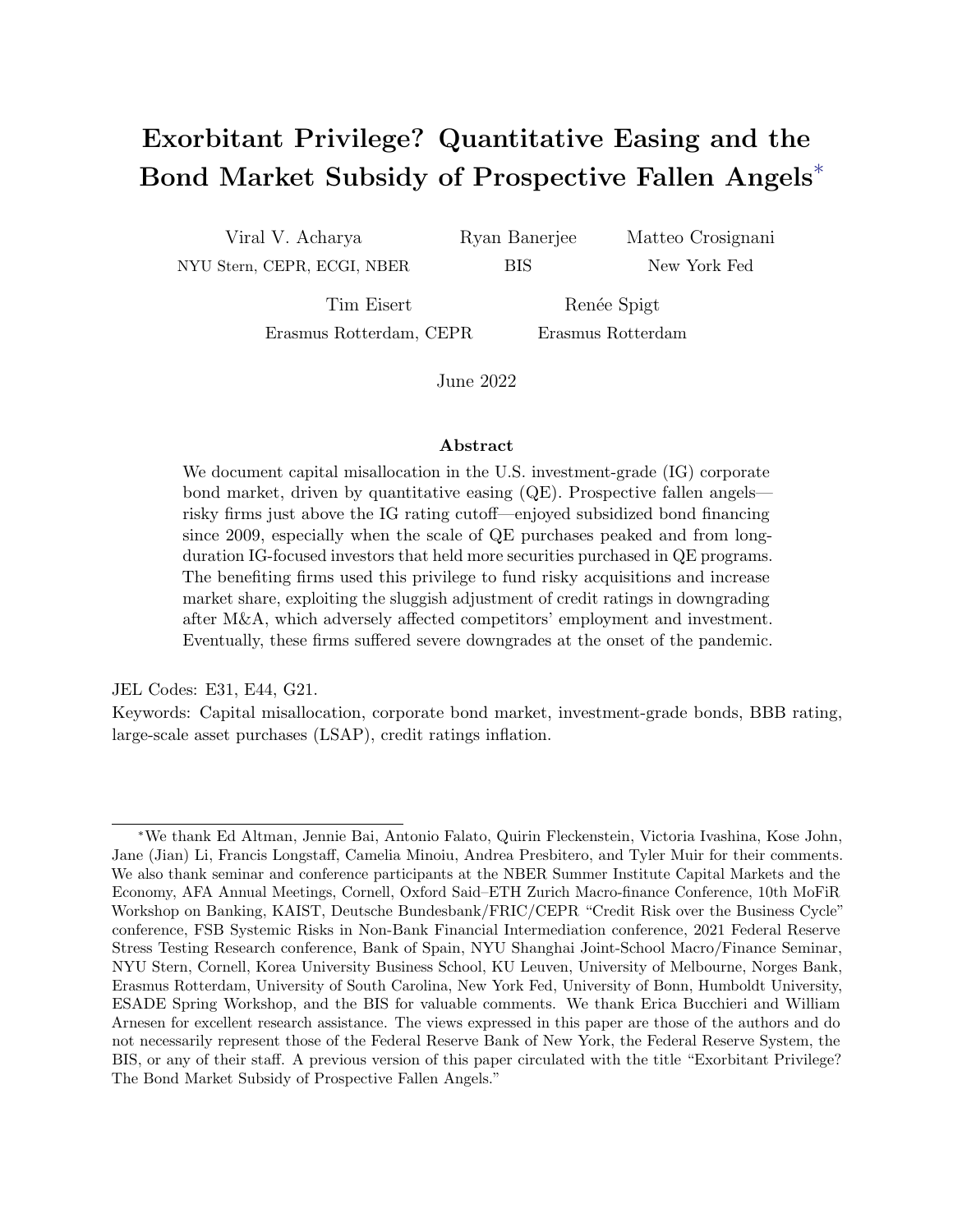#### E.4 The sluggishness of credit ratings

We now formally document that BBB-rated firms are less likely to experience a downgrade, at least in the short-term, if they engage in M&A. Formally, we estimate the following specification in the subsample of downgrade-vulnerable firms:

$$
Y_{it} = \beta_1 \text{M} \& \text{A}_{it} \times \text{BBB}_{it} + \beta_2 \text{BBB}_{it} + \beta_3 \text{M} \& \text{A}_{it} + \delta X_{it} + \eta_{ht} + \epsilon_{it} \tag{E3}
$$

where i is a firm and t is year. The dependent variable  $Y_{it}$  is ratings inflation, defined as the number of notches between the issuer's credit rating notch and the credit rating notch implied by its  $Z^{\prime\prime}$ -score. The independent variable of interest is the interaction between  $BBB_{it}$  and  $M\&A_{it}$ , where  $M\&A_{it}$  is a dummy equal to one in the year firm i has conducted an M&A deal and for the years thereafter.  $BBB_{it}$  is a dummy equal to one if firm i has a BBB rating in t.  $X_{it}$  represents a set of firm controls (log assets, leverage, and net worth) and  $\eta_{ht}$  are industry-year fixed effects.

Table E.3 shows the estimation results. The first column suggests that prospective fallen angels enjoy an additional 0.4 notches in ratings inflation compared with downgrade-vulnerable issuers in other rating groups. The second column shows that, within downgrade-vulnerable firms, ratings inflation is largely driven by firms that have undertaken an M&A. This M&A ratings inflation is, however, only enjoyed by prospective fallen angels.

The last four columns further confirm the interplay between M&A and the leniency of credit rating agencies. For this analysis, we track a firm from the first moment it is considered to be downgrade-vulnerable within a rating, until the year it is either upgraded or downgraded. This window is referred to as the downgrade-vulnerability window, and runs from  $t_0 = 0$ until  $t_h = h$ , where h is the length of the window. We drop firms that never enter the downgrade-vulnerability status or that never encounter a rating change.

We mark the downgrade-vulnerability window to be "M&A related" if a firm has conducted at least one M&A transaction while being downgrade-vulnerable within the  $(t_0,t_h)$  interval. We furthermore construct (i) a variable that denotes the  $t_0$  rating, (ii) a variable that denotes the years it took the firm to be upgraded/downgraded (equal to  $h$ ), (iii) an indicator variable equal to one if a firm is downgraded at time  $h$ , (iv) an indicator variable equal to one if a firm is upgraded at time  $h$ , and  $(v)$  a variable that denotes the downgrade severity, measured by the number of notches a firm is being downgraded at time h.

We then collapse the downgrade-vulnerability window to the year in which the rating change occurs, and are thus effectively left with the cross-section of rating changes  $j$  of firm i. This subsample allows us to study the rating dynamics of BBB M&A firms relative to non-M&A firms. Specifically, we estimate the following specification:

$$
Y_{ij} = \beta_1 \text{M} \& \text{A}_{ij} \times \text{BBB}_{ij} + \beta_2 \text{BBB}_{ij} + \beta_3 \text{M} \& \text{A}_{ij} + \delta X_{ij} + \eta_{ij} + \epsilon_{ij} \tag{E4}
$$

where i is a firm and j is the rating change. The dependent variable  $Y_{ij}$  denotes a set of variables: i) the upgrade/downgrade probability, which is a dummy variable equal to one in case of a upgrade/downgrade at time  $h$ , ii) the upgrade/downgrade intensity measured by the notches upgraded/downgraded at time  $h$ , and iii) the time to downgrade which is equal to h.  $M\&A_{ij}$  is a dummy equal to one when a firm has done an M&A deal within the  $(t_0,t_h)$  interval.  $BBB_{ij}$  is a dummy equal to one if firm i has a BBB rating at time  $t_0$ .  $X_{ij}$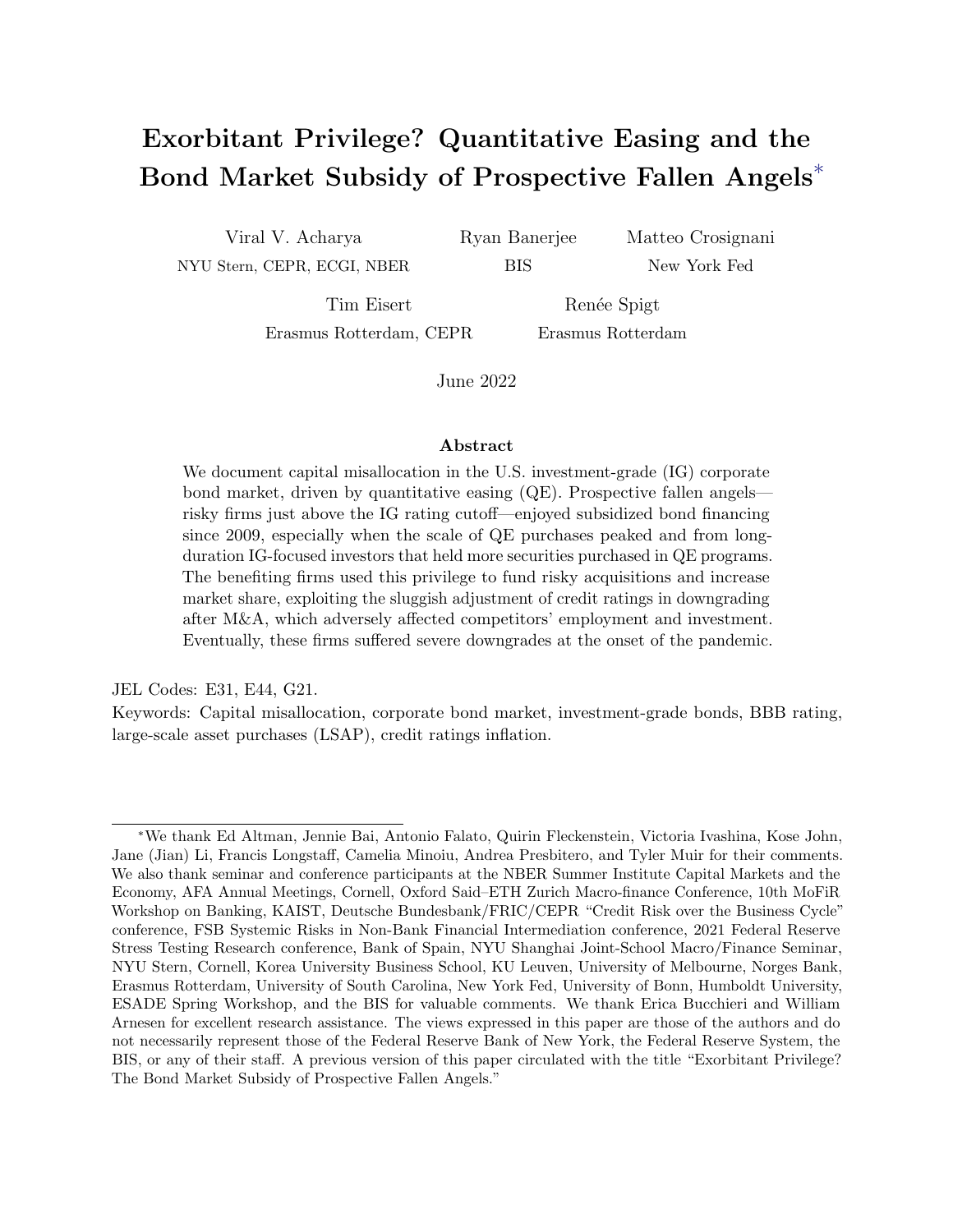|                             | Rating     | Rating     | Downgrade      | Time to     | Upgrade        | Up/Downgrade                |
|-----------------------------|------------|------------|----------------|-------------|----------------|-----------------------------|
|                             | inflation  | inflation  | probability    | downgrade   | probability    | intensity ( $\Delta$ notch) |
| $BBB_{it}$                  | $0.380**$  | 0.016      | $-0.069**$     | $-0.677***$ | $-0.026$       | 0.003                       |
|                             | (0.188)    | (0.288)    | (0.032)        | (0.244)     | (0.019)        | (0.082)                     |
| $M\&A_{it} \times BBB_{it}$ |            | $0.566*$   | $-0.082**$     | $-0.176$    | $0.070**$      | $-0.250***$                 |
|                             |            | (0.302)    | (0.038)        | (0.290)     | (0.033)        | (0.093)                     |
| $M\&A_{it}$                 |            | $-0.318$   | $0.043*$       | $0.533*$    | $-0.036*$      | $0.104*$                    |
|                             |            | (0.199)    | (0.024)        | (0.270)     | (0.019)        | (0.059)                     |
| Industry-Year FE            |            |            |                |             |                |                             |
| Controls                    | X          | $\times$   | X              | X           | X              | X                           |
| Sample                      | Vulnerable | Vulnerable | Vulnerable     | Vulnerable  | Vulnerable     | Vulnerable                  |
|                             | Entire     | Entire     | Rating changes | Downgrades  | Rating changes | Rating changes              |
| <b>Observations</b>         | 2,750      | 2,750      | 255            | 143         | 255            | 255                         |
| R-squared                   | 0.381      | 0.386      | 0.616          | 0.723       | 0.505          | 0.543                       |

Table E.3: The role of M&A in prolonging ratings inflation. This table presents firm-level regressions for vulnerable firms. In the left-hand panel, we focus on the entire sample. The dependent variable is rating inflation - calculated as the number of notches between the issuer's credit rating notch (e.g., AA+, AA, AA-, A) and the credit rating notch implied by its Z"-score. M&A is a dummy variable equal to one for the year and the years after a firm has conducted M&A. In the right-hand panel, we restrict our sample to all firm-years with rating changes (or downgrades). In these regressions M&A takes the value of one if - between rating changes - a firm has done an M&A deal while being vulnerable. The dependent variables include i) downgrade probability, which is a dummy variable equal to one in case of a downgrade by at least one rating category, ii) time to downgrade, which measures the time between the first time a firm is considered to be vulnerable after a rating change, up until the next rating change, iii) upgrade probability, which is a dummy variable equal to one in case of an upgrade by at least one rating category, and iv) downgrade intensity which measures the number of notches a firm is up- or downgraded. A positive number refers to a downgrade, and a negative number to an upgrade. The dependent variables are weighted by the total debt outstanding in a rating category in a given year. All specifications include industry-year fixed effects and firm-level controls (including log(total assets), leverage, net worth and tangibility (ppent / assets)). Standard errors are clustered at the firm level. \*\*\*  $p<0.01$ , \*\*  $p<0.05$ , \*  $p<0.1$ .

represents a set of firm controls (log of total assets, leverage and tangibility) at time  $h$  and  $\eta_{ij}$  are industry-year fixed effects at time h.

The third column shows that, while downgrade-vulnerable firms that undertake M&A have a higher probability of being downgraded, prospective fallen angels that undertake M&A have a *lower* probability of being downgraded, consistent with a leniency of credit rating agencies. In the fourth column, we further restrict the sample to include only downgrades. We find that, conditional on being downgraded, M&A extends the time-to-downgrade in all rating categories.

The inherent riskiness of M&A might be, ex-post, good news for the downgrade-vulnerable firm. The last two columns of the table likely capture these cases. The fifth column shows that, for prospective fallen angels, M&A provides an upside potential, estimated as an increased upgrade probability. This upside potential is confirmed in the last column, where the negative coefficient of the interaction term captures a higher upgrade intensity relative to other M&A firms. However, in the remainder of this section, we show that M&A causes a buildup in vulnerability, which materialized at the onset of the COVID-19 pandemic.

Table E.4 confirms that the COVID-19 shock particularly affected prospective fallen angels that engaged in M&A. We augment specification (E4) to include a triple interaction with a time dummy equal to one in 2020. In the first column, the sum of the coefficients of  $M\&A$  and  $M\&A\times 2020$  shows that M&As do not in general affect the probability of being downgraded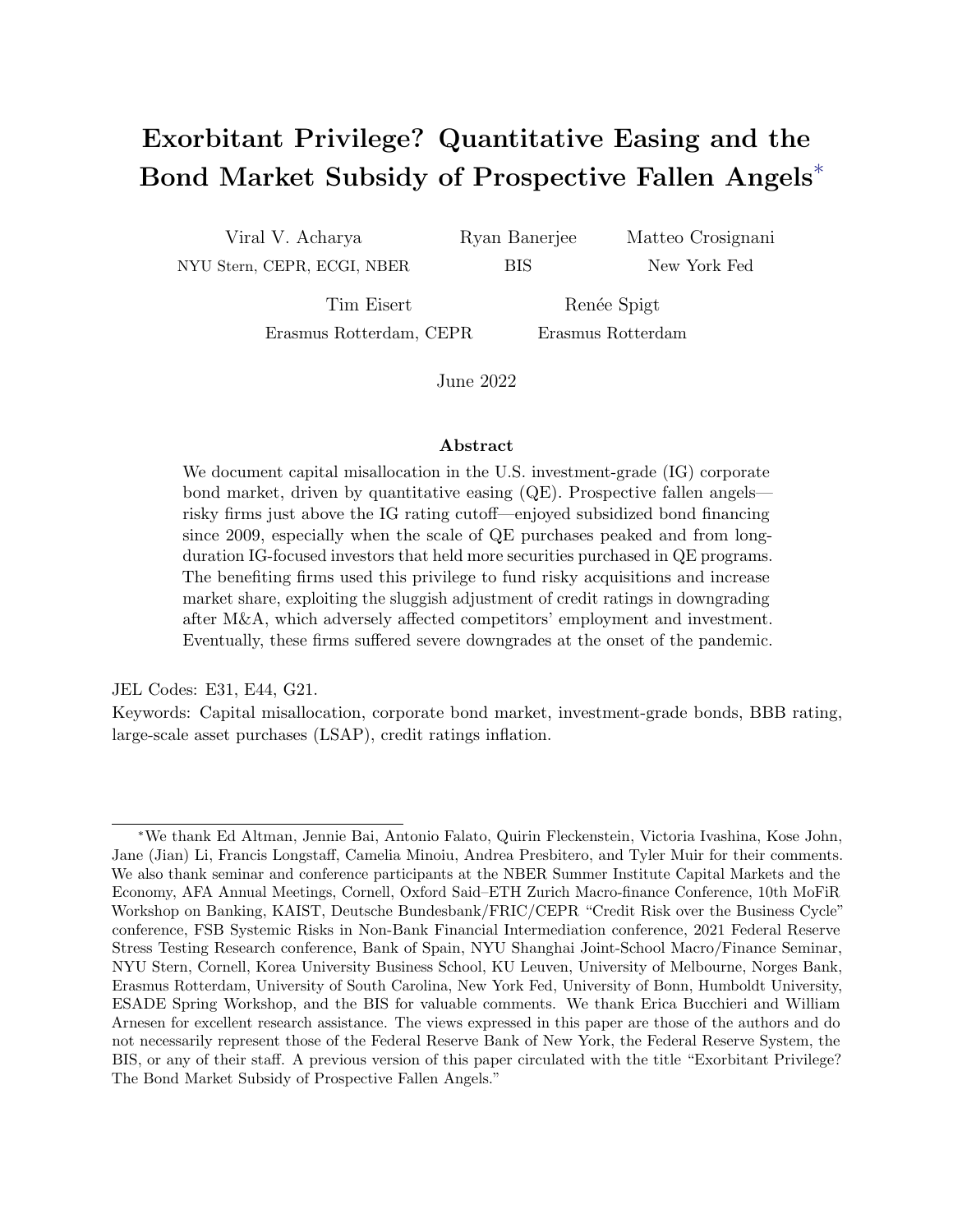|                                            | Downgrade        | Upgrade          | Up/Downgrade                      | Time to          |
|--------------------------------------------|------------------|------------------|-----------------------------------|------------------|
|                                            | probability      | probability      | intensity $(\Delta \text{notch})$ | downgrade        |
| $M\&A_{ij}\times BBB_{ij}\times 2020_{ij}$ | $0.233***$       | $-0.051$         | $0.441**$                         | $1.034*$         |
|                                            | (0.068)          | (0.050)          | (0.170)                           | (0.566)          |
| $M\&A_{ii} \times 2020_{ii}$               | $-0.065*$        | 0.006            | $-0.022$                          | $-0.965**$       |
|                                            | (0.037)          | (0.032)          | (0.125)                           | (0.437)          |
| $M\&A_{ij}\times BBB_{ij}$                 | $-0.124***$      | $0.090**$        | $-0.328***$                       | $-0.459$         |
|                                            | (0.046)          | (0.043)          | (0.115)                           | (0.408)          |
| $BBB_{ij} \times 2020_{ij}$                | $-0.130**$       | $-0.023$         | $-0.273**$                        | $-0.512$         |
|                                            | (0.052)          | (0.032)          | (0.123)                           | (0.435)          |
| $BBB_{ii}$                                 | $-0.056*$        | $-0.025$         | 0.023                             | $-0.579**$       |
|                                            | (0.032)          | (0.020)          | (0.082)                           | (0.245)          |
| $M\&A_{ii}$                                | $0.055**$        | $-0.038*$        | 0.109                             | $0.772**$        |
|                                            | (0.028)          | (0.023)          | (0.068)                           | (0.357)          |
| Industry-Year FE                           | X                | X                | X                                 | X                |
| Controls                                   | X                | X                | X                                 | Χ                |
| Sample                                     | Vulnerable firms | Vulnerable firms | Vulnerable firms                  | Vulnerable firms |
|                                            | Rating changes   | Rating changes   | Rating changes                    | Downgrades       |
| Observations                               | 255              | 255              | 255                               | 143              |
| R-squared                                  | 0.625            | 0.512            | 0.550                             | 0.736            |

Table E.4: Downgrades and upgrades following  $M\&A$ . This table presents estimation results from the augmented specification (E4). The dependent variables are downgrade probability, upgrade probability, time to downgrade and downgrade intensity, weighted by the total debt amount in a rating category in a given year. Downgrade / upgrade probability are dummy variables which take the value of one in case of a downgrade / upgrade. Downgrade / upgrade intensity measures the number of notches a firm is downgraded / upgraded, if downgraded / upgraded by at least one rating category. A positive number refers to a downgrade, and a negative number to an upgrade. Time to downgrade measures the time it took a firm to downgrade after obtaining the vulnerability status. Control variables include the log of total assets, leverage and tangibility (ppent / assets). For columns  $(1)$ ,  $(2)$ , and  $(3)$ , the sample consists of vulnerable firms that have experienced a rating change. Column (4) focuses on vulnerable firms that have been downgraded. Standard errors are clustered at the firm-level and reported in parentheses. \*\*\*  $p<0.01$ , \*\*  $p<0.05$ , \*  $p<0.1$ .

in 2020. However, the incremental effect of  $M\&A \times BBB$  and  $M\&A \times BBB \times 2020$  shows that this is not the case for the BBB rating. Rather, the results show that the downgrade risk of prospective fallen angels in 2020 is larger and materializes in an economic downturn. Importantly, the second column shows that the COVID-19 pandemic did not affect the upgrade probability of prospective fallen angels in 2020.

In the third column, we replace the probability of upgrades and downgrades by their intensity, measured by the number of notches a firm is upgraded or downgraded. A positive number refers to a downgrade, and a negative number to an upgrade. The sum of the coefficients  $M\&A \times BBB$  and  $M\&A$  shows that, in the years prior to the COVID-shock, prospective fallen angels that conducted M&A deals have a greater upgrade intensity, echoing the results of Table E.3. However, once the COVID-shock hits the economy, the pattern reverses. In 2020, prospective fallen angels have not only been downgraded more often, but have also been downgraded by more notches.

Finally, we provide suggestive evidence linking the downgrades of prospective fallen angels in 2020 to the leniency of credit rating agencies. Specifically, we examine the time-todowngrade for downgrade-vulnerable firms in 2020. In the last column, we observe that it took longer to be downgraded for prospective fallen angels that did an M&A deal. These results suggest that the BBB-rated firms that fell to the speculative-grade market in 2020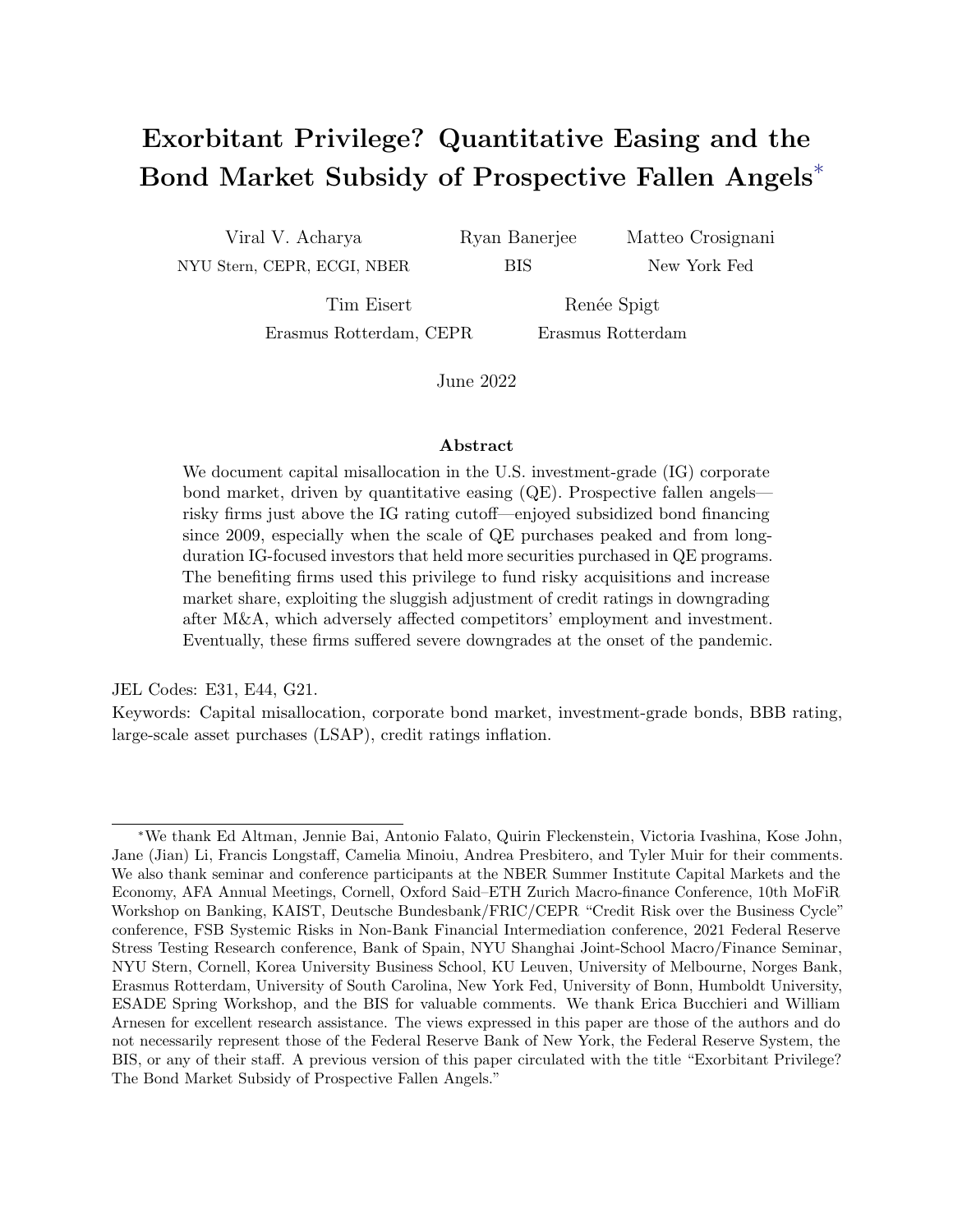might have benefited from the leniency of credit rating agencies during the pre-pandemic years. However, once the COVID-19 shock hit the economy, we observed a massive amount of debt being downgraded to the speculative-grade market, as shown in Figure 13.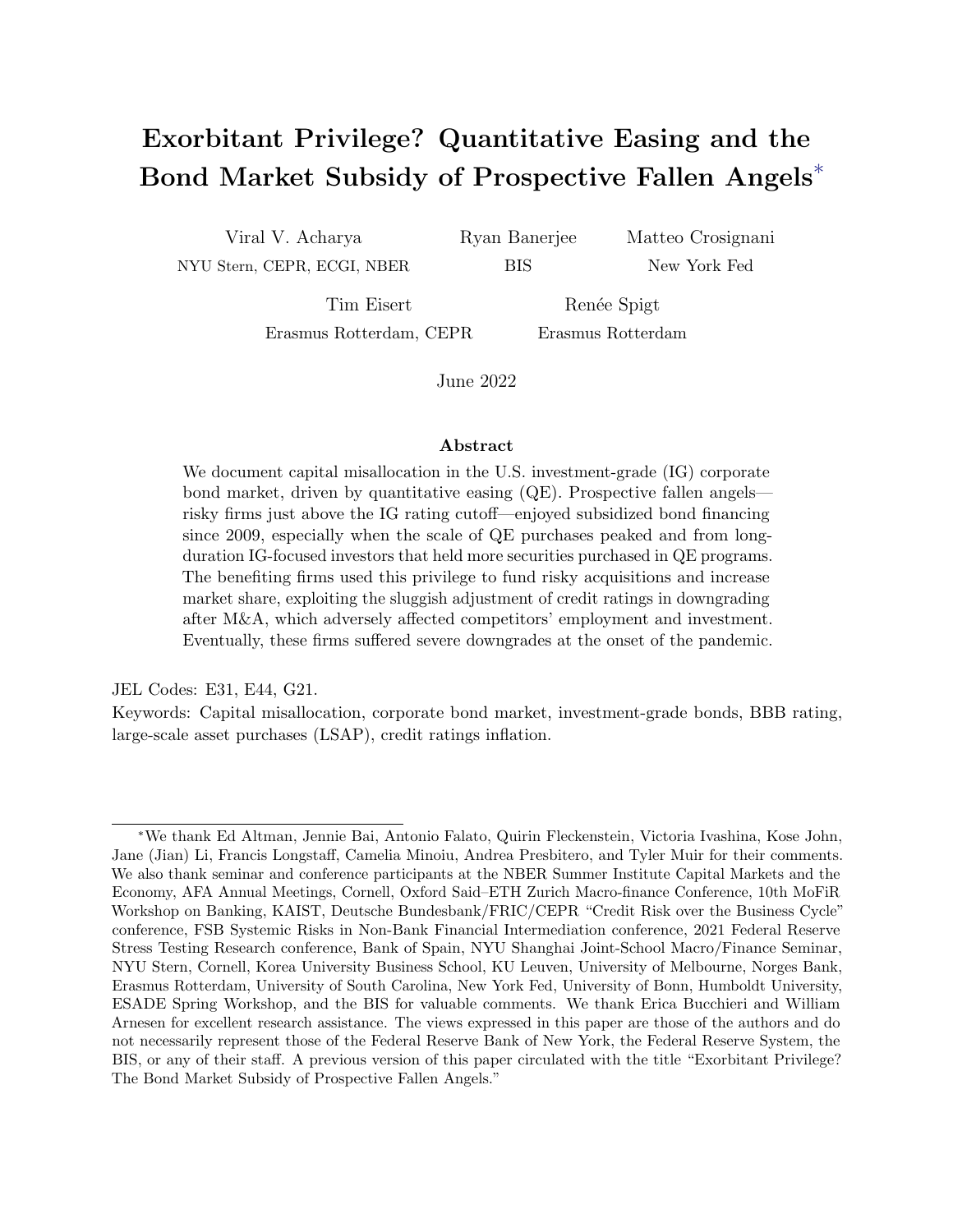# Appendix F Quantifying the subsidy

To compute the subsidy for the prospective fallen angels, we multiply the mean difference between the offering spread of bonds of downgrade-vulnerable BBB firms and the offering spread of bonds of matched BB firms by the average bond maturity and the total offering amount in the vulnerable BBB rating bucket in a given year, and sum over our 2009 to 2019 sample period. To ensure the robustness of our mean spread difference based on our matched sample, we estimate the mean spread difference for various matching score cutoffs. As shown in Figure F.1, the spread difference is stable across the different score cutoffs, and thus does not lead to material differences in our total subsidy estimate.



Figure F.1: Spread difference vulnerable BBB to matched BB across different score cutoffs. This figure shows the mean difference between the offering spread of bonds of BBB downgrade-vulnerable firms and the offering spread of bonds of matched BB firms within the same industry-year.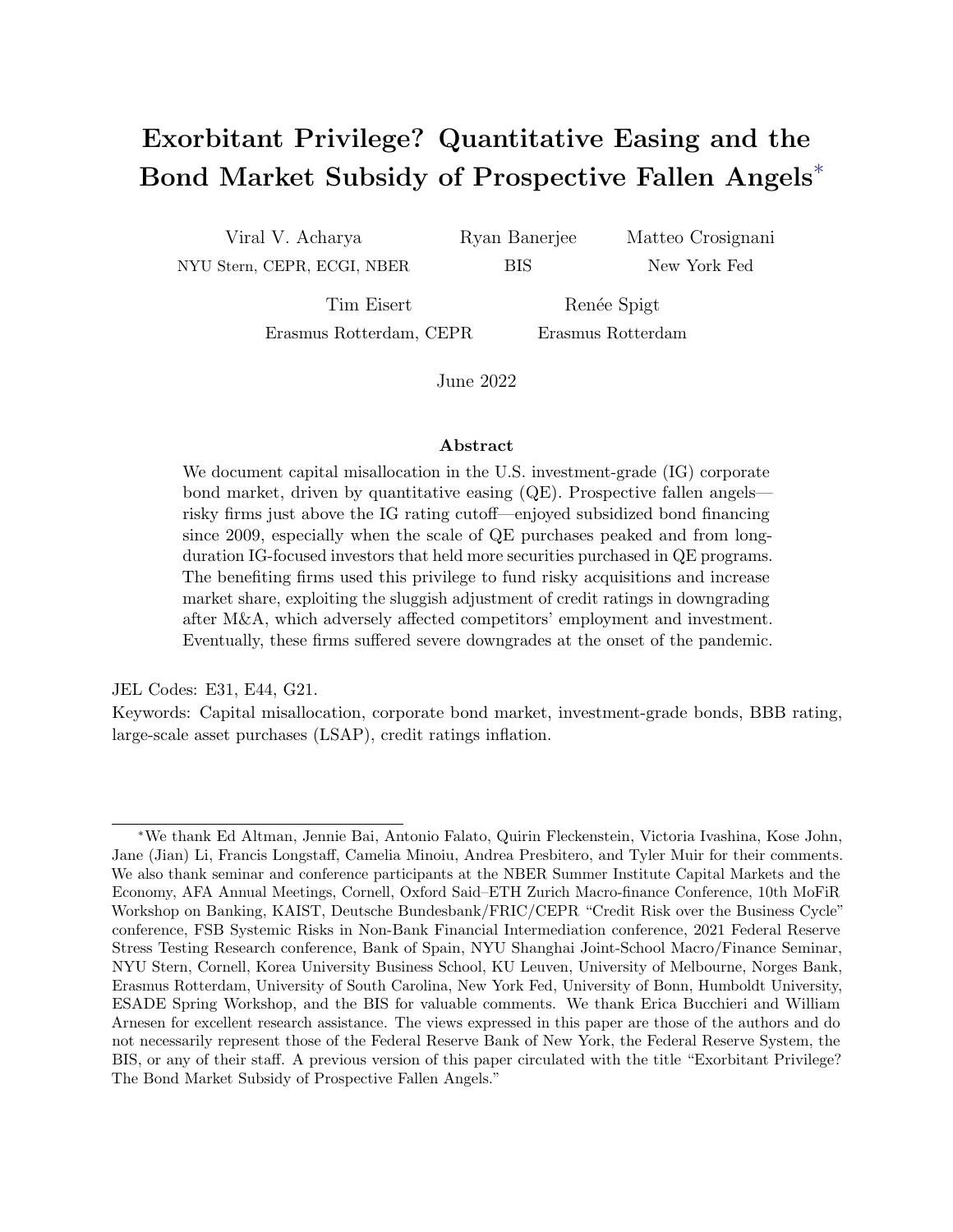



Figure G.1: Monetary policy stance. This figure shows the monetary policy stance in the U.S. during our sample period. The six panels show the size of the Fed balance sheet (trillion dollars), the 10-year Treasury yields (%), the 2-year Treasury yields (%), the difference between the 10-year and the 2-year Treasury yields, the effective fed fund rate, and the shadow rate developed in Wu and Xia (2016). The series are plotted with observations at a monthly frequency. The 10-year yields, the 2-year yields, and the effective fed fund rate are monthly averages of daily data. The fed balance sheet size is the monthly average of weekly data.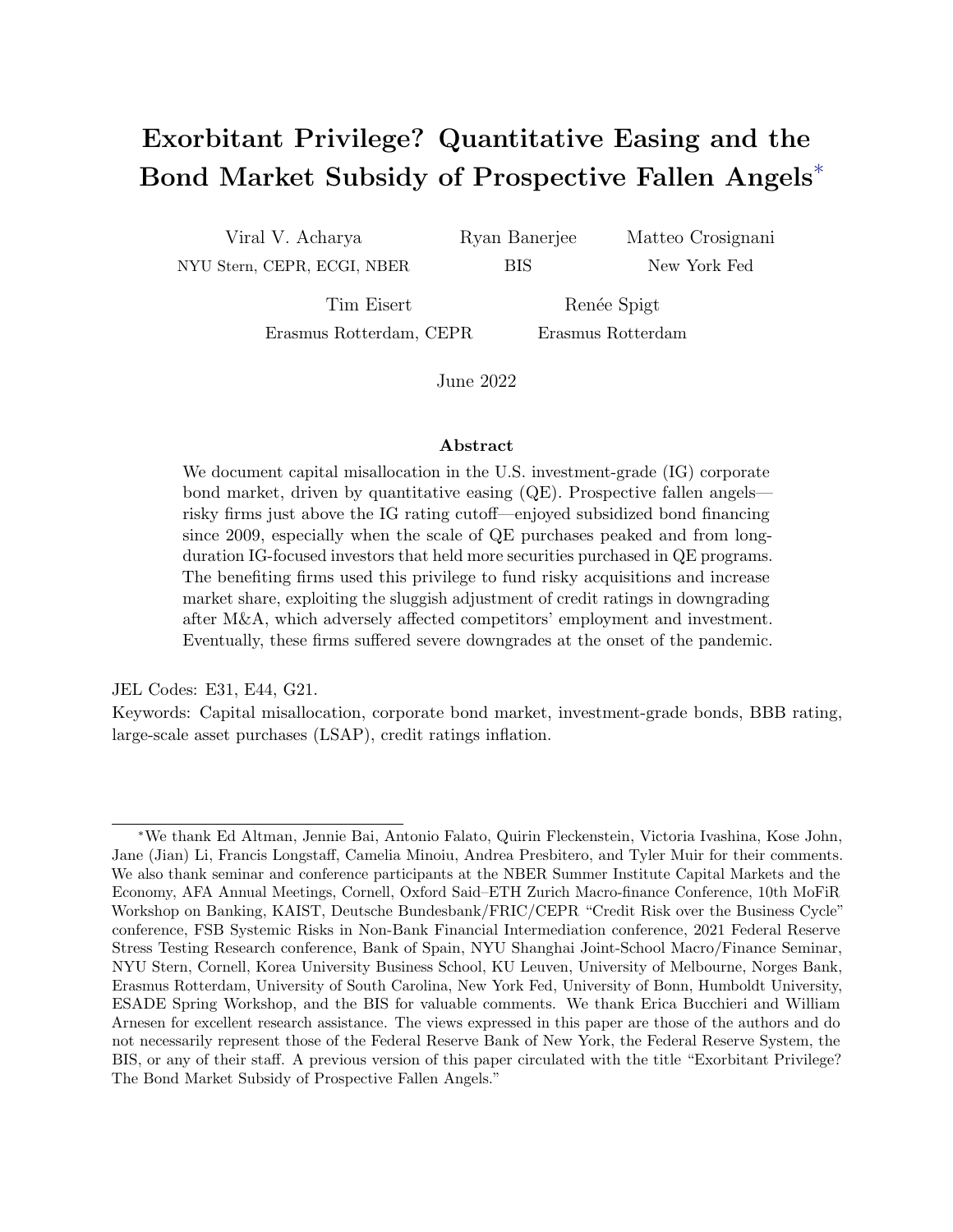## Aggregate evidence



Figure G.2: Leverage over Time. This figure shows the leverage evolution for BBB and IG-rated firms over the years 2009 to 2019. In Panel A, we show the asset-weighted book leverage, which is defined by a firm's total debt over assets. In Panel B, we show the asset-weighted market leverage, which is defined by a firm's total debt over the market value of its assets.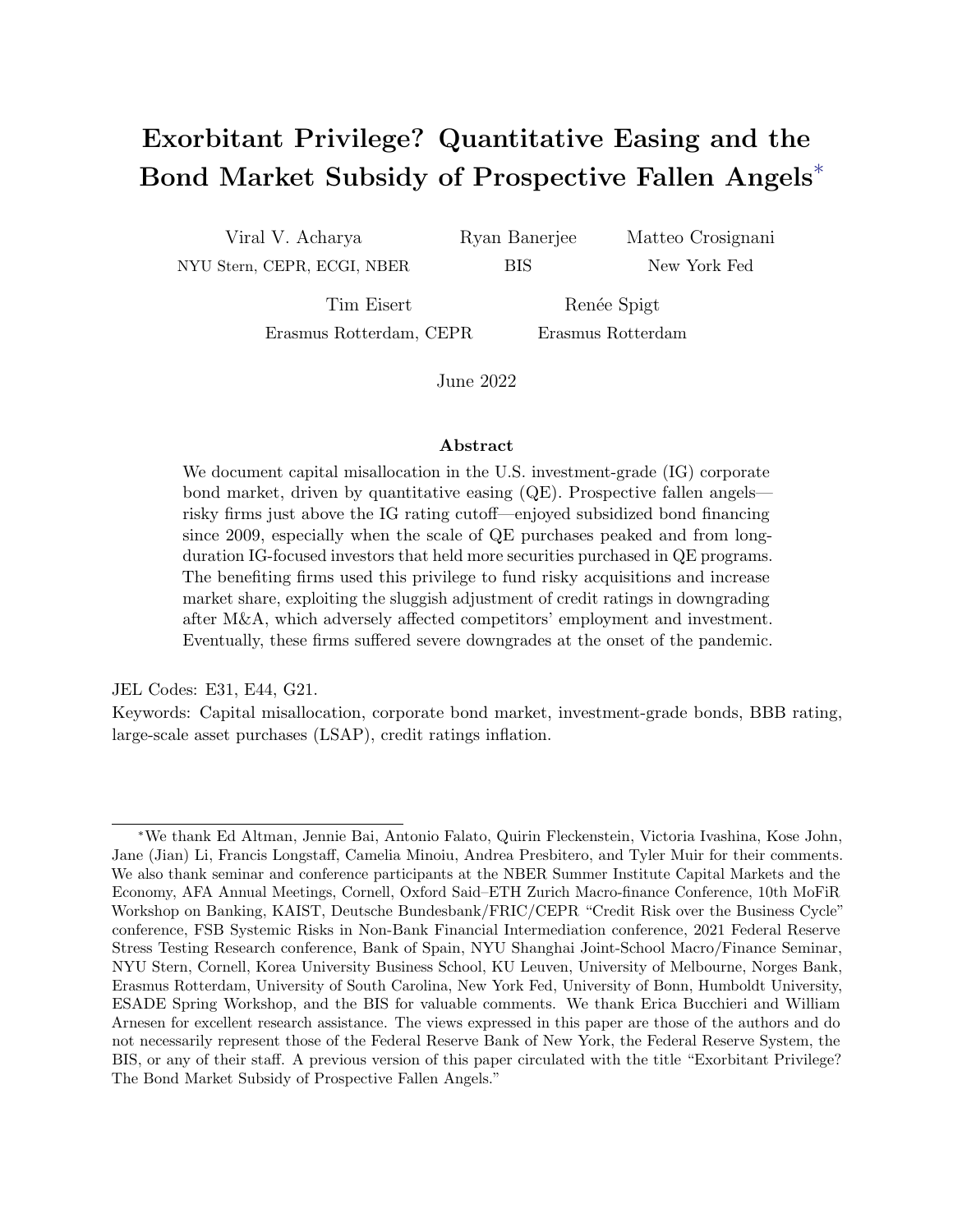## Compression of BBB spreads

We provide further evidence that the bond financing cost of BBB firms dropped significantly, and more than the financing costs of other investment grade issuers, since 2009. In Figure G.3, we show the compression of bond spreads by tracking the distribution of primary market spreads (top panel) and secondary market spreads (bottom panel) from 2010–12 (dashed lines) to 2013–16 (solid lines). The left panels compare the distribution of BBB bond spreads with the distribution of A bond spreads. The right panels compare the distribution of BBB bond spreads with the distribution of AA bond spreads. The four panels document a pronounced leftward shift of BBB spreads in the primary and the secondary market. If anything, we observe a slight *rightward* shift for A and AA spreads. In Figure  $G.1$ , we show that the 2013–16 is characterized by a substantial monetary easing by the Federal Reserve.



Figure G.3: Shift in bond spread distributions from 2010–12 to 2013–16. This figure shows how bond spreads distributions changed from 2010–12 (dashed lines) to 2013–16 (solid lines). The top panels show the distribution of offering spreads for newly issued bonds. The bottom two panels show the distribution of secondary market spreads for traded bonds. The left and right panels compare the distributions of BBB bond spreads (red lines) with the distributions of A bond spreads and AA bond spreads (green lines), respectively.